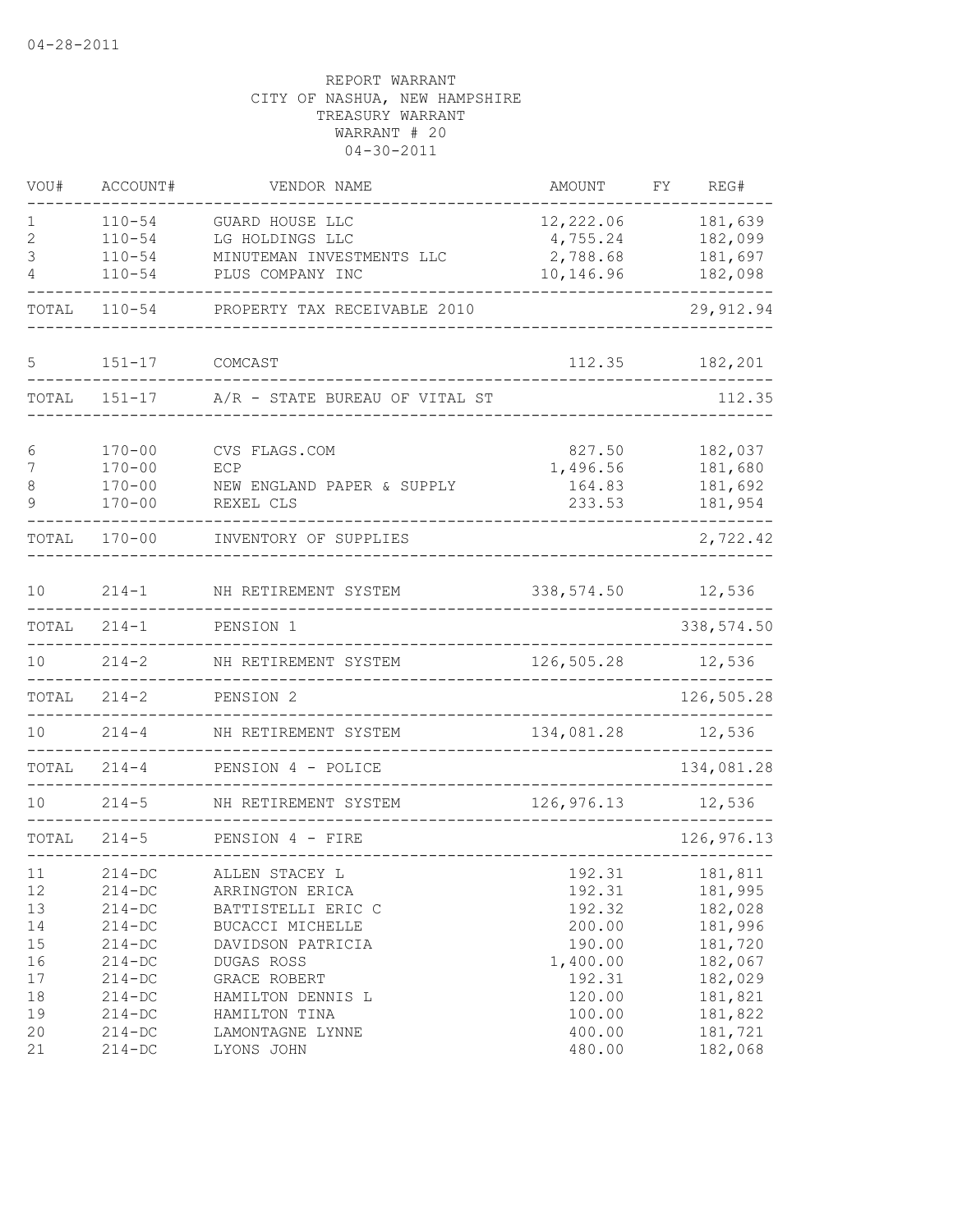| VOU#                                                     | ACCOUNT#                                                                                                                                 | VENDOR NAME                                                                                                                                                                      | AMOUNT                                                                                                                           | FΥ | REG#                                                                                             |
|----------------------------------------------------------|------------------------------------------------------------------------------------------------------------------------------------------|----------------------------------------------------------------------------------------------------------------------------------------------------------------------------------|----------------------------------------------------------------------------------------------------------------------------------|----|--------------------------------------------------------------------------------------------------|
| 22<br>23<br>24                                           | $214 - DC$<br>$214 - DC$<br>$214 - DC$                                                                                                   | MCINTOSH LORI<br>MENARD PAUL<br>MOBLEY ARCHIE S III                                                                                                                              | 192.31<br>192.31<br>70.00                                                                                                        |    | 182,069<br>181,698<br>182,077                                                                    |
| 25                                                       | $214 - DC$                                                                                                                               | STANSFIELD JILL                                                                                                                                                                  | 192.32                                                                                                                           |    | 182,146                                                                                          |
| TOTAL                                                    | $214-DC$                                                                                                                                 | DEPENDENT CARE DEDUCTION                                                                                                                                                         |                                                                                                                                  |    | 4,306.19                                                                                         |
| 227,41                                                   | $214-DI$                                                                                                                                 | RELIANCE STANDARD LIFE INSURAN                                                                                                                                                   | 1,101.03                                                                                                                         |    | 182,105                                                                                          |
| TOTAL                                                    | $214-DI$                                                                                                                                 | SCHOOL DISABILITY                                                                                                                                                                |                                                                                                                                  |    | 1,101.03                                                                                         |
| 26<br>27                                                 | $214-FS$<br>$214-FS$                                                                                                                     | BENEFIT STRATEGIES INC<br>BENEFIT STRATEGIES INC                                                                                                                                 | 23,633.98<br>24,969.23                                                                                                           |    | 12,543<br>12,561                                                                                 |
| TOTAL                                                    | $214-FS$                                                                                                                                 | FLEXIBLE SPENDING-MEDICAL                                                                                                                                                        |                                                                                                                                  |    | 48,603.21                                                                                        |
| 28                                                       | $214 - K$                                                                                                                                | PROTECTIVE LIFE INSURANCE COMP                                                                                                                                                   | 79.14                                                                                                                            |    | 12,546                                                                                           |
| TOTAL                                                    | $214 - K$                                                                                                                                | KEMPER TERM LIFE INSURANCE                                                                                                                                                       |                                                                                                                                  |    | 79.14                                                                                            |
| 29                                                       | $214 - SL$                                                                                                                               | SUN LIFE ASSURANCE COMPANY OF                                                                                                                                                    | 3,653.37                                                                                                                         |    | 12,563                                                                                           |
| TOTAL                                                    | $214 - SL$                                                                                                                               | BPW GROUP INS-SUN LIFE                                                                                                                                                           |                                                                                                                                  |    | 3,653.37                                                                                         |
| 30<br>31<br>32<br>33<br>34<br>35<br>36<br>37<br>38<br>39 | $255 - 00$<br>$255 - 00$<br>$255 - 00$<br>$255 - 00$<br>$255 - 00$<br>$255 - 00$<br>$255 - 00$<br>$255 - 00$<br>$255 - 00$<br>$255 - 00$ | STATE OF NH-MV<br>STATE OF NH-MV<br>STATE OF NH-MV<br>STATE OF NH-MV<br>STATE OF NH-MV<br>STATE OF NH-MV<br>STATE OF NH-MV<br>STATE OF NH-MV<br>STATE OF NH-MV<br>STATE OF NH-MV | 27,300.93<br>20,595.15<br>13,880.95<br>32, 117. 11<br>42,101.46<br>43,804.62<br>29,489.29<br>25,026.62<br>28,904.57<br>23,067.56 |    | 12,537<br>12,544<br>12,547<br>12,548<br>12,552<br>12,553<br>12,556<br>12,557<br>12,560<br>12,566 |
| TOTAL                                                    | $255 - 00$                                                                                                                               | STATE MVR                                                                                                                                                                        |                                                                                                                                  |    | 286, 288.26                                                                                      |
| 40                                                       | $255 - 05$                                                                                                                               | STATE OF NH                                                                                                                                                                      | 77.00                                                                                                                            |    | 182,213                                                                                          |
| TOTAL                                                    | $255 - 05$                                                                                                                               | STATE OF NH-FBI FINGERPRNT FEE                                                                                                                                                   |                                                                                                                                  |    | 77.00                                                                                            |
|                                                          |                                                                                                                                          |                                                                                                                                                                                  |                                                                                                                                  |    |                                                                                                  |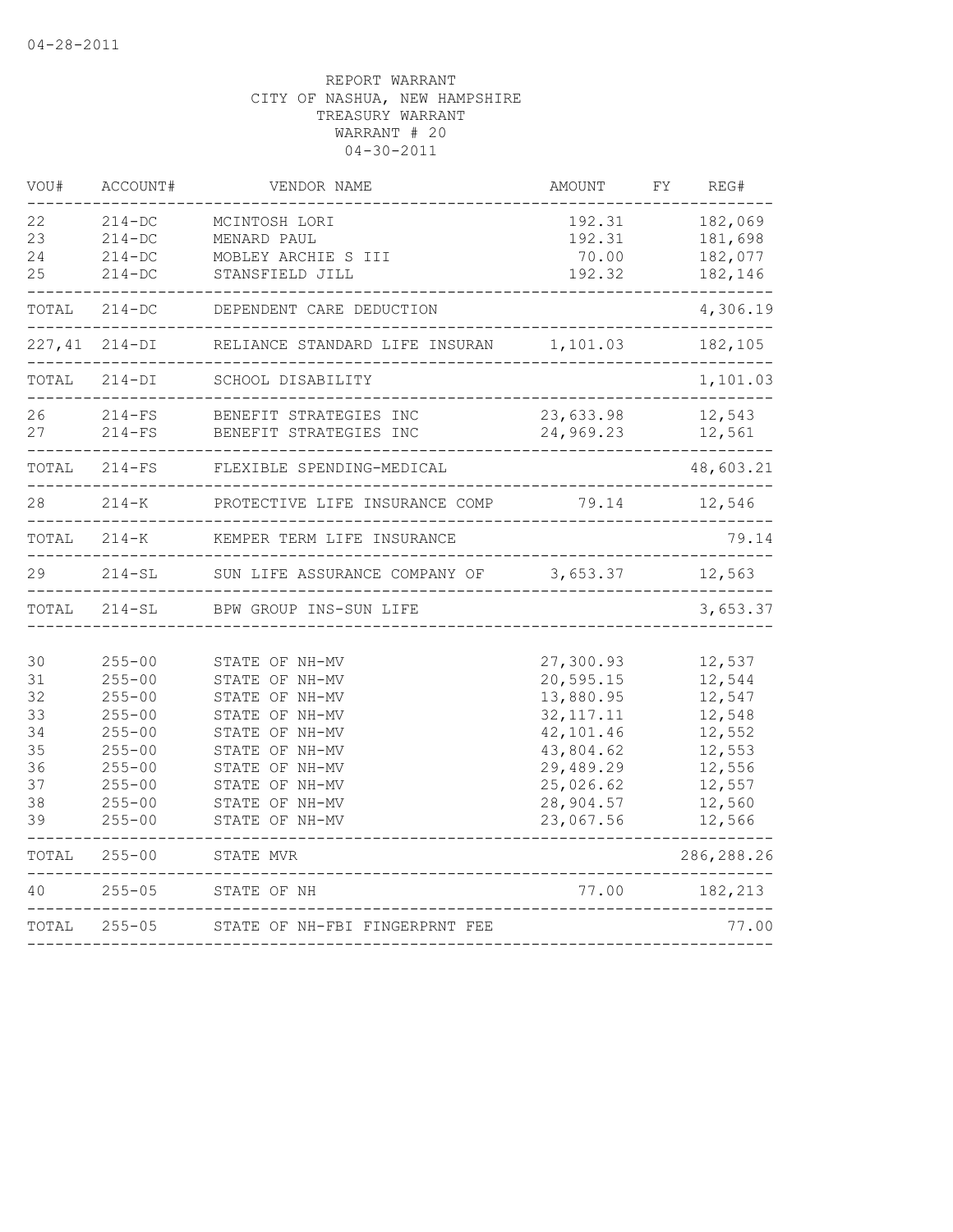| VOU#   | ACCOUNT#   | VENDOR NAME                   | AMOUNT      | FY. | REG#     |
|--------|------------|-------------------------------|-------------|-----|----------|
| 41     | 305-33005  | PENNICHUCK WATER              | 18.30       |     | 182,192  |
| 42     | 305-34015  | METROMEDIA ENERGY INC         | 16.22       |     | 182,212  |
| 43     | 305-59100  | COLLINS JOHN                  | 100.00      |     | 181,726  |
| $4\,4$ | 305-59100  | JEYNES MIKE                   | 262.50      |     | 181,824  |
| 45     | 305-59100  | KING TOM                      | 62.50       |     | 181,797  |
| 46     | 305-59100  | LOVERING ROY J                | 50.00       |     | 182,064  |
| 47     | 305-59100  | MCLEAN JIM                    | 200.00      |     | 181,706  |
| 48     | 305-59100  | O'NEIL TIM                    | 275.00      |     | 181,708  |
| 49     | 305-59100  | WALLENT FRANK J               | 175.00      |     | 181,611  |
| 50     | 305-59100  | WELLIVER RON                  | 50.00       |     | 181,638  |
| 51     | 305-94005  | ACM MID ATLANTIC REGION       | 500.00      |     | 182,225  |
| TOTAL  | 305        | SRF - CIVIC & COMM ACTIVITIES |             |     | 1,709.52 |
|        |            |                               |             |     |          |
| 52     | $308 - 40$ | HARVARD PILGRIM HEALTH CARE   | 106,238.71  |     | 12,540   |
| 53     | 308-41015  | STAPLES ADVANTAGE             | 54.19       |     | 181,802  |
| 54     | 308-59400  | ANTHEM BLUE CROSS BLUE SHIELD | 73,926.09   |     | 12,538   |
| 55     | 308-59400  | HARVARD PILGRIM HEALTH CARE   | 14,250.82   |     | 12,540   |
| 56     | 308-59400  | NORTHEAST DELTA               | 6,766.68    |     | 12,542   |
| 57     | 308-59402  | ANTHEM BLUE CROSS BLUE SHIELD | 55,202.70   |     | 12,538   |
| 58     | 308-59402  | HARVARD PILGRIM HEALTH CARE   | 18,260.31   |     | 12,540   |
| 59     | 308-59402  | NORTHEAST DELTA               | 3,807.06    |     | 12,542   |
| 60     | 308-72010  | CONWAY OFFICE PRODUCTS LLC    | 94.50       |     | 181,642  |
| 61     | 308-83010  | ANTHEM BLUE CROSS BLUE SHIELD | 44,360.47   |     | 12,538   |
| 62     | 308-83010  | ANTHEM BLUE CROSS BLUE SHIELD | 40,353.64   |     | 12,549   |
| 63     | 308-83010  | ANTHEM BLUE CROSS BLUE SHIELD | 47,363.50   |     | 12,558   |
| 64     | 308-83010  | KATSOHIS CHARLES              | 566.10      |     | 181,830  |
| 65     | 308-83011  | ANTHEM BLUE CROSS BLUE SHIELD | 465.23      |     | 12,549   |
| 66     | 308-83011  | ANTHEM BLUE CROSS BLUE SHIELD | 163.64      |     | 12,558   |
| 67     | 308-83012  | ANTHEM BLUE CROSS BLUE SHIELD | 191,800.45  |     | 12,538   |
| 68     | 308-83012  | ANTHEM BLUE CROSS BLUE SHIELD | 233, 410.32 |     | 12,549   |
| 69     | 308-83012  | ANTHEM BLUE CROSS BLUE SHIELD | 387,833.31  |     | 12,558   |
| 70     | 308-83012  | CHILDS SCOTT                  | 497.88      |     | 181,641  |
| 71     | 308-83013  | ANTHEM BLUE CROSS BLUE SHIELD | 215,697.75  |     | 12,538   |
| 72     | 308-83013  | ANTHEM BLUE CROSS BLUE SHIELD | 196,255.59  |     | 12,549   |
| 73     | 308-83013  | ANTHEM BLUE CROSS BLUE SHIELD | 174,733.95  |     | 12,558   |
| 74     | 308-83014  | ANTHEM EAP                    | 4,228.20    |     | 182,216  |
| 74     | 308-83015  | ANTHEM EAP                    | 9,865.80    |     | 182,216  |
| 75     | 308-83016  | HARVARD PILGRIM HEALTH CARE   | 73, 178.64  |     | 12,540   |
| 76     | 308-83016  | HARVARD PILGRIM HEALTH CARE   | 40,684.25   |     | 12,550   |
| 77     | 308-83016  | HARVARD PILGRIM HEALTH CARE   | 29,980.72   |     | 12,559   |
| 78     | 308-83017  | HARVARD PILGRIM HEALTH CARE   | 70,405.75   |     | 12,540   |
| 79     | 308-83017  | HARVARD PILGRIM HEALTH CARE   | 49,693.55   |     | 12,550   |
| 80     | 308-83017  | HARVARD PILGRIM HEALTH CARE   | 61,446.09   |     | 12,559   |
|        | 308-83018  | ANTHEM BLUE CROSS BLUE SHIELD | 45,787.75   |     | 12,538   |
| 81     |            |                               |             |     |          |
| 82     | 308-83018  | ANTHEM BLUE CROSS BLUE SHIELD | 32, 261.04  |     | 12,549   |
| 83     | 308-83018  | ANTHEM BLUE CROSS BLUE SHIELD | 68,465.37   |     | 12,558   |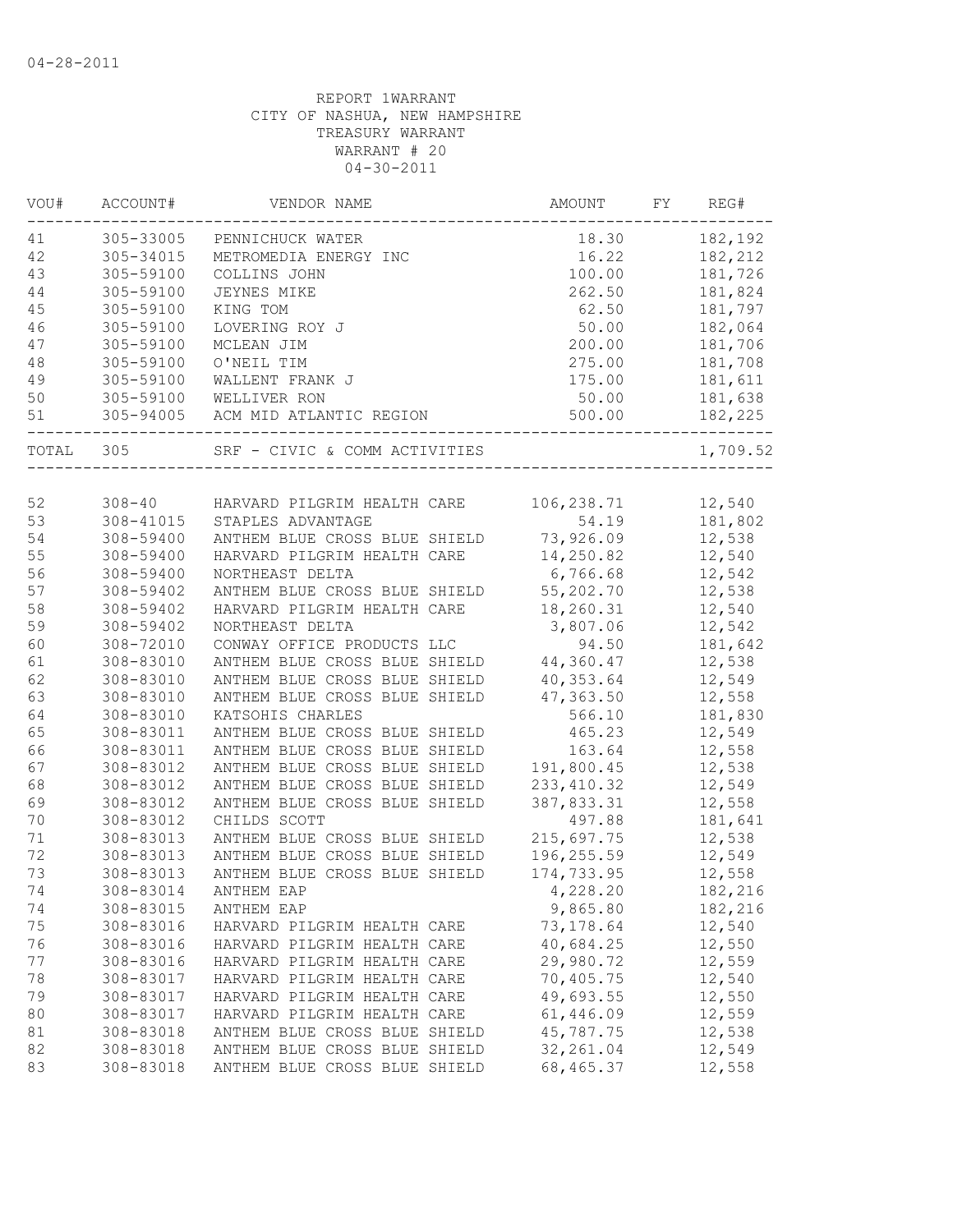| VOU# | ACCOUNT#  | VENDOR NAME                    | AMOUNT     | FY. | REG#    |
|------|-----------|--------------------------------|------------|-----|---------|
| 84   | 308-83019 | ANTHEM BLUE CROSS BLUE SHIELD  | 39,407.93  |     | 12,538  |
| 85   | 308-83019 | ANTHEM BLUE CROSS BLUE SHIELD  | 33,562.50  |     | 12,549  |
| 86   | 308-83019 | ANTHEM BLUE CROSS BLUE SHIELD  | 37, 139.30 |     | 12,558  |
| 87   | 308-83020 | NORTHEAST DELTA                | 11,648.71  |     | 12,542  |
| 88   | 308-83020 | NORTHEAST DELTA                | 23, 356.12 |     | 12,551  |
| 89   | 308-83020 | NORTHEAST DELTA                | 16,256.91  |     | 12,562  |
| 90   | 308-83021 | NORTHEAST DELTA                | 5,806.02   |     | 12,542  |
| 91   | 308-83021 | NORTHEAST DELTA                | 13,715.43  |     | 12,551  |
| 92   | 308-83021 | NORTHEAST DELTA                | 6, 295.02  |     | 12,562  |
| 93   | 308-83023 | PROMOTIONS NOW                 | 3,064.07   |     | 182,055 |
| 94   | 308-83023 | THE HOLISTIC SELF CARE CENTER  | 750.00     |     | 181,810 |
| 95   | 308-83025 | WORKPLACE BENEFITS SOLUTIONS L | 5,600.00   |     | 182,060 |
| 96   | 308-83025 | XL COMMUNICATIONS              | 1,540.00   |     | 182,088 |
| 97   | 308-83041 | CULLENCOLLIMORE PLLC           | 20,377.10  |     | 181,786 |
| 98   | 308-83052 | ST JOSEPH'S HOSPITAL           | 1,431.25   |     | 181,593 |
| 99   | 308-83053 | APPLE NASHUA LLC               | 11,603.00  |     | 181,598 |
| 100  | 308-83053 | ASSOCIATED RADIOLOGISTS PA     | 668.00     |     | 181,729 |
| 101  | 308-83053 | CPTE-NASHUA                    | 1,680.00   |     | 181,586 |
| 102  | 308-83053 | DARTMOUTH-HITCHCOCK CLINIC     | 849.00     |     | 181,768 |
| 103  | 308-83053 | ELLIOT HOSPITAL                | 1,077.67   |     | 181,733 |
| 104  | 308-83053 | ELLIOT PHYSICIANS NETWORK INC  | 480.00     |     | 181,587 |
| 105  | 308-83053 | FOUNDATION MEDICAL PARTNERS    | 691.00     |     | 181,749 |
| 106  | 308-83053 | FOUR SEASONS ORTHOPAEDIC CTR P | 927.00     |     | 181,752 |
| 107  | 308-83053 | GRANITE STATE EMERGENCY PHYSIC | 273.00     |     | 182,078 |
| 108  | 308-83053 | GREATER NASHUA EMERGENCY PHYS  | 797.00     |     | 181,742 |
| 109  | 308-83053 | HAND SURGICAL ASSOCIATES INC   | 185.00     |     | 181,746 |
| 110  | 308-83053 | HARVARD MEDICAL FACULTY PHYSIC | 1,100.00   |     | 182,079 |
| 111  | 308-83053 | NEW ENGLAND NEUROLOGICAL ASSOC | 295.00     |     | 182,096 |
| 112  | 308-83053 | OCCUPATIONAL HEALTH CTRS SOUTH | 1,875.95   |     | 181,660 |
| 113  | 308-83053 | PERFORMANCE REHAB INC          | 2,470.00   |     | 181,617 |
| 114  | 308-83053 | SO NH REGIONAL MEDICAL CENTER  | 6,084.44   |     | 181,731 |
| 115  | 308-83053 | SOUTHERN NH RADIOLOGY CONSULTA | 77.00      |     | 181,645 |
| 116  | 308-83053 | STONERIVER PHARMACY SOLUTIONS  | 356.92     |     | 181,747 |
|      |           | APPLE NASHUA LLC               |            |     | 181,598 |
| 117  | 308-83054 |                                | 606.00     |     |         |
| 118  | 308-83054 | DEVINE MILLIMET & BRANCH PA    | 172.46     |     | 181,732 |
| 119  | 308-83054 | FOUR SEASONS ORTHOPAEDIC CTR P | 2,489.00   |     | 181,752 |
| 120  | 308-83054 | GREATER NASHUA EMERGENCY PHYS  | 800.00     |     | 181,742 |
| 121  | 308-83054 | MERRIMACK VALLEY PT LLC        | 741.00     |     | 181,618 |
| 122  | 308-83054 | NASHUA PATHOLOGY PA<br>W/C     | 155.00     |     | 181,738 |
| 123  | 308-83054 | NASHUA RADIOLOGY PA            | 418.00     |     | 181,730 |
| 124  | 308-83054 | OCCUPATIONAL HEALTH CTRS SOUTH | 810.16     |     | 181,660 |
| 125  | 308-83054 | SO NH REGIONAL MEDICAL CENTER  | 4, 112.75  |     | 181,731 |
| 126  | 308-83054 | ST JOSEPH BUSINESS & HEALTH    | 246.00     |     | 181,650 |
| 127  | 308-83054 | ST JOSEPH'S HOSPITAL           | 4,330.05   |     | 181,593 |
| 128  | 308-83054 | STONERIVER PHARMACY SOLUTIONS  | 2,215.96   |     | 181,747 |
| 129  | 308-83054 | WALGREEN CO                    | 230.82     |     | 181,737 |
| 130  | 308-83054 | WOLF RALPH R<br>MD             | 359.00     |     | 181,735 |
| 131  | 308-83055 | AVICORE REPORTING/KEVIN C MIEL | 576.10     |     | 182,081 |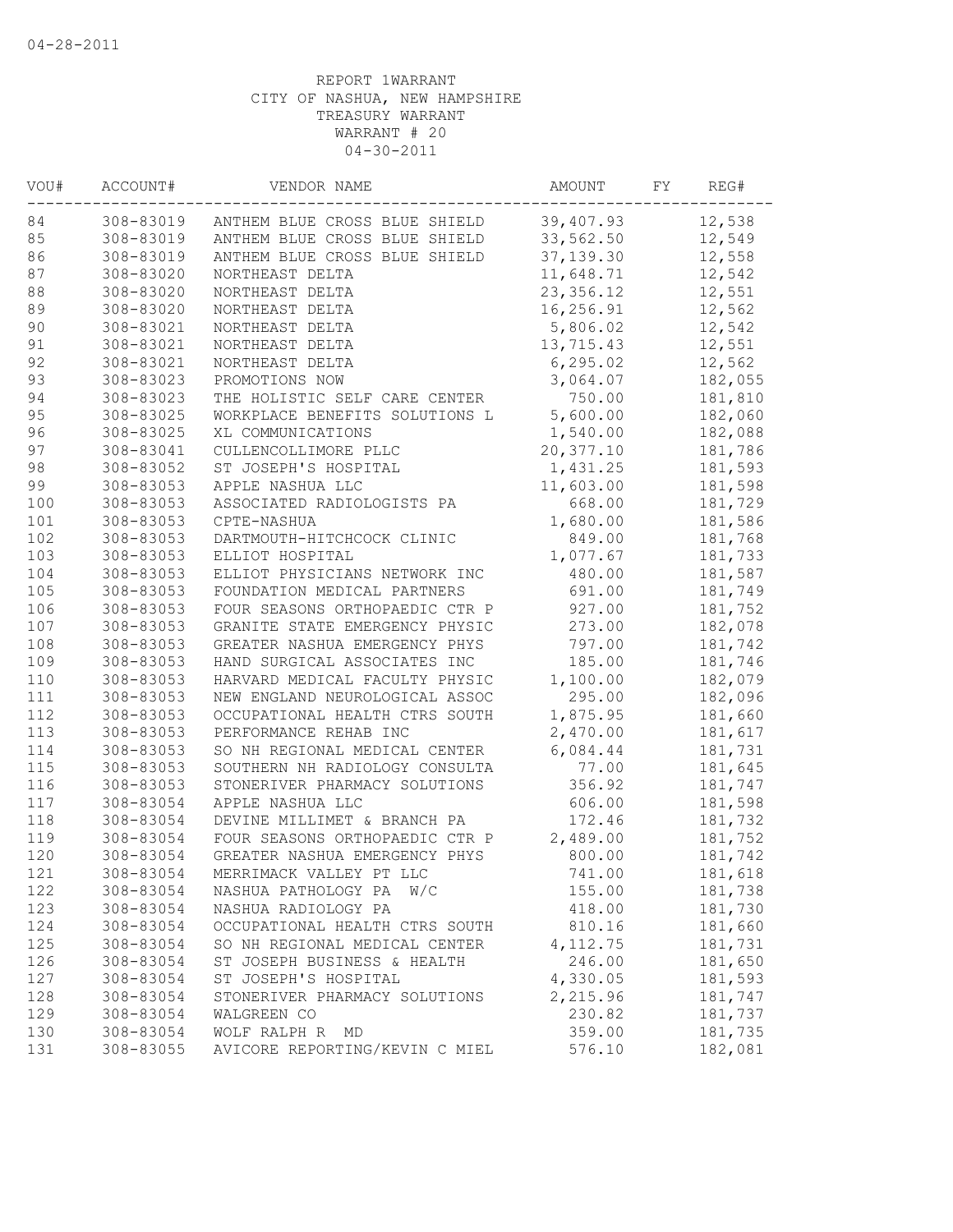| VOU#  | ACCOUNT#            | VENDOR NAME                                                      | AMOUNT      | FY. | REG#         |
|-------|---------------------|------------------------------------------------------------------|-------------|-----|--------------|
| 132   | 308-83055           | COVENTRY HEALTH CARE WORKERS C                                   | 776.07      |     | 181,727      |
| 133   | 308-83055           | DEVINE MILLIMET & BRANCH PA                                      | 546.70      |     | 181,732      |
| 134   | 308-83055           | FOLLENSBEE WILLIAM                                               | 33.11       |     | 182,080      |
| 135   | 308-83055           | FOUR SEASONS ORTHOPAEDIC CTR P                                   | 150.00      |     | 181,752      |
| 136   | 308-83055           | FOUR SEASONS ORTHOPEDIC                                          | 650.00      |     | 182,084      |
| 137   | 308-83055           | SULLIVAN & GREGG PA                                              | 11,030.00   |     | 181,657      |
| 138   | 308-83055           | UNIVERSITY DISABILITY CONSORTI                                   | 3,025.00    |     | 182,049      |
| 139   | 308-83064           | ENTERPRISE RENT A CAR-NASHUA-M                                   | 350.00      |     | 181,568      |
| 140   | 308-83064           | GRANITE STATE GLASS                                              | 200.00      |     | 181,800      |
| 141   | 308-83064           | TOROSIAN GEORGE                                                  | 707.00      |     | 181,556      |
| 142   | 308-83070           | TREASURER STATE OF NH                                            | 300.00      |     | 182,236      |
| 143   | 308-83077           | IRC INC                                                          | 61,350.90   |     | 12,541       |
| TOTAL | 308                 | SRF - INSURANCE                                                  |             |     | 2,646,921.47 |
|       |                     |                                                                  |             |     |              |
|       |                     | 227,418 3091-49075 CENTRAL PAPER                                 | 111.70      |     | 181,880      |
|       | 227,419 3091-49075  | COSTA FRUIT & PRODUCE CO INC                                     | 80.13       |     | 182,044      |
|       |                     | 227,420 3091-49085 M SAUNDERS INC<br>--------------------------- | 3,958.31    |     | 181,898      |
| TOTAL | 309                 | FY11 FRESH FRUIT & VEG GRANT                                     |             |     | 4,150.14     |
|       |                     |                                                                  |             |     |              |
|       | 227, 421 3097-41015 | STAPLES BUSINESS ADVANTAGE                                       | 203.83      |     | 181,776      |
|       | 227,422 3097-44005  | ACE PRINTING COMPANY                                             | 455.00      |     | 181,750      |
|       | 227, 423 3097-49075 | CENTRAL PAPER                                                    | 10,787.93   |     | 181,880      |
|       | 227,424 3097-49075  | <b>ECOLAB</b>                                                    | 103.31      |     | 181,847      |
|       | 227, 425 3097-49075 | <b>GUSTIN KAREN</b>                                              | 633.88      |     | 181,890      |
|       | 227,426 3097-49075  | NASHUA WHOLESALE TIRE INC                                        | 8.00        |     | 181,582      |
|       | 227, 427 3097-49085 | BIMBO FOODS BAKERIES INC                                         | 5,893.42    |     | 182,005      |
|       | 227, 427 3097-49085 | BIMBO FOODS BAKERIES INC                                         | 82.10       |     | 182,006      |
|       | 227,428 3097-49085  | BOSTON PIE INC                                                   | 1,690.50    |     | 182,014      |
|       | 227,429 3097-49085  | COCA-COLA BOTTLING COMPANY                                       | 4,253.00    |     | 181,853      |
|       | 227,430 3097-49085  | COSTA FRUIT & PRODUCE CO INC                                     | 46,288.59   |     | 182,044      |
|       | 227,430 3097-49085  | COSTA FRUIT & PRODUCE CO INC                                     | 1,997.46    |     | 182,045      |
|       | 227, 431 3097-49085 | GARELICK FARMS LLC                                               | 27, 146. 18 |     | 181,718      |
|       | 227,432 3097-49085  | GILL'S PIZZA CO.                                                 | 8,220.65    |     | 181,908      |
|       | 227,433 3097-49085  | GREAT STATE BEVERAGES INC                                        | 1,115.25    |     | 181,881      |
|       | 227,434 3097-49085  | M SAUNDERS INC                                                   | 2,969.61    |     | 181,898      |
|       | 227,434 3097-49085  | M SAUNDERS INC                                                   | 2,658.31    |     | 181,899      |
|       | 227,435 3097-49085  | MCKEE FOODS CORP                                                 | 823.04      |     | 181,664      |
|       | 227,436 3097-49085  | NEW ENGLAND ICE CREAM CORP                                       | 1,828.70    |     | 181,925      |
|       | 227,437 3097-49085  | NUTRITION PLUS VENDING                                           | 123.60      |     | 182,108      |
|       | 227,438 3097-49085  | OTIS SPUNKMEYER INC                                              | 607.58      |     | 181,841      |
|       | 227,439 3097-64330  | NORTHEAST FOOD SVC EQUIPMENT &                                   | 13,891.00   |     | 181,585      |
|       | 227,439 3097-64335  | NORTHEAST FOOD SVC EQUIPMENT &                                   | 1,369.10    |     | 181,585      |
|       | 227,440 3097-707    | MERICANTANTE AMY                                                 | 150.00      |     | 181,693      |
|       | 227,441 3097-74092  | AFFILIATED HVAC SERVICES LLC                                     | 1,837.85    |     | 181,866      |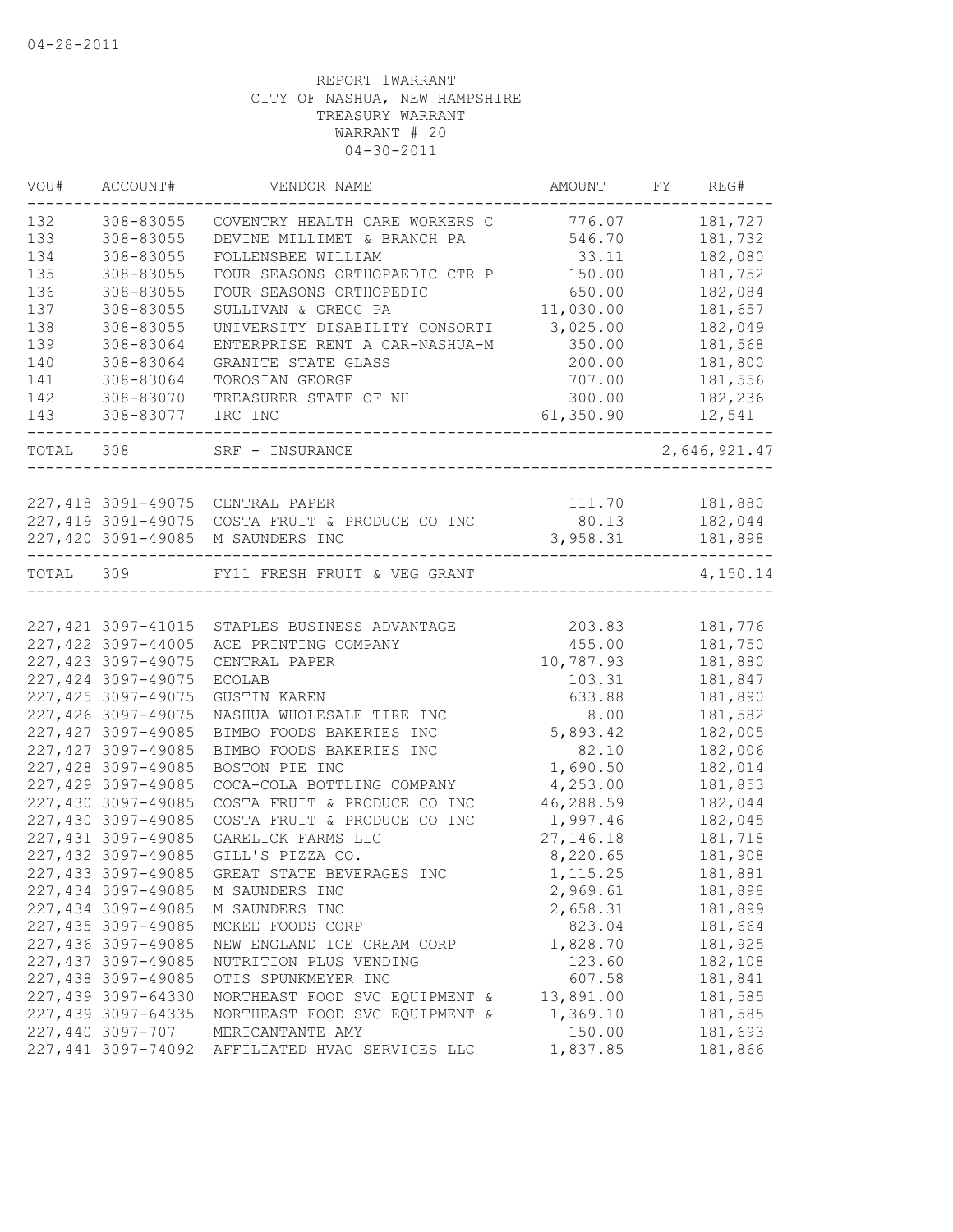| VOU#       | ACCOUNT#                                 | VENDOR NAME                                       | AMOUNT          | FY | REG#               |
|------------|------------------------------------------|---------------------------------------------------|-----------------|----|--------------------|
|            | 227,442 3097-74092                       | BASSETT SERVICES CORPORATION                      | 375.81          |    | 181,868            |
|            | 227,443 3097-74092                       | HOBART SERVICE                                    | 329.20          |    | 181,577            |
|            | 3097-82025                               | NH RETIREMENT SYSTEM                              | 7,730.07        |    | 12,536             |
|            | 227,444 3097-91005                       | <b>GUSTIN KAREN</b>                               | 51.92           |    | 181,890            |
|            | 227,445 3097-91005                       | RALPH PAULE                                       | 61.33           |    | 181,829            |
|            | 227,446 3097-91005                       | SLOSEK ODETTE                                     | 84.79           |    | 181,840            |
|            | 227,447 3097-94005                       | BOULEY DIANE                                      | 75.00           |    | 181,955            |
|            | 227,448 3097-94005                       | GONSALVES CHERYL                                  | 75.00           |    | 181,686            |
| TOTAL      | 309                                      | SRF - FOOD SERVICES                               |                 |    | 143, 921.01        |
|            |                                          | 227,449 3117-66005 GRAPPONE AUTOMOTIVE GROUP      | 224.00          |    | 182,256            |
|            | 227,450 3117-78007 BEST FORD             |                                                   | 39.00           |    | 181,571            |
| TOTAL      | 311                                      | DRIVER'S EDUCATION                                |                 |    | 263.00             |
|            |                                          |                                                   |                 |    |                    |
| 145<br>146 | 312-59182<br>$312 - 705$                 | SYSTEMS EAST INC<br>D & R TOWING INC              | 300.00<br>95.00 |    | 182,043<br>182,001 |
| TOTAL      | 312                                      | SRF - FINANCIAL SERVICES                          |                 |    | 395.00             |
|            |                                          |                                                   |                 |    |                    |
|            | 227,451 3122-49050<br>227,452 3122-49050 | GENERAL LINEN SERVICE INC                         | 37.54<br>54.66  |    | 181,990            |
|            | 227,453 3122-49050                       | JOSTENS INC<br>MARKET BASKET                      | 94.11           |    | 181,850<br>181,685 |
|            | 227,454 3122-49075                       |                                                   | 225.99          |    | 181,987            |
|            | 227,455 3122-55020                       | GIOVANNIS<br>FIRST STUDENT INC                    | 309.78          |    | 181,864            |
| TOTAL      | 312                                      | ADULT ED/CONTINUING ED                            |                 |    | 722.08             |
|            |                                          |                                                   |                 |    |                    |
|            | 227,456 3247-49075                       | NIXON CO INC                                      | 2,320.00        |    | 181,688            |
|            | 227,457 3247-64192                       | NEW ENGLAND FACILITY SALES INC                    | 1,375.00        |    | 182,143            |
|            | 3247-705                                 | NASHUA SCHOOL DISTRICT #42                        | 1,200.00        |    | 12,565             |
| TOTAL      | 324                                      | ATHLETICS REVENUE FUND                            |                 |    | 4,895.00           |
|            |                                          | 227,458 3248-53102 HARRINGTON ELIZABETH           |                 |    | 75.00 182,130      |
| TOTAL 324  |                                          | REDUCING THE RISK                                 |                 |    | 75.00              |
|            |                                          |                                                   |                 |    |                    |
|            |                                          | 227,459 3250-53100 NASHUA REGIONAL PLANNING COMMI | 237.90          |    | 182,025            |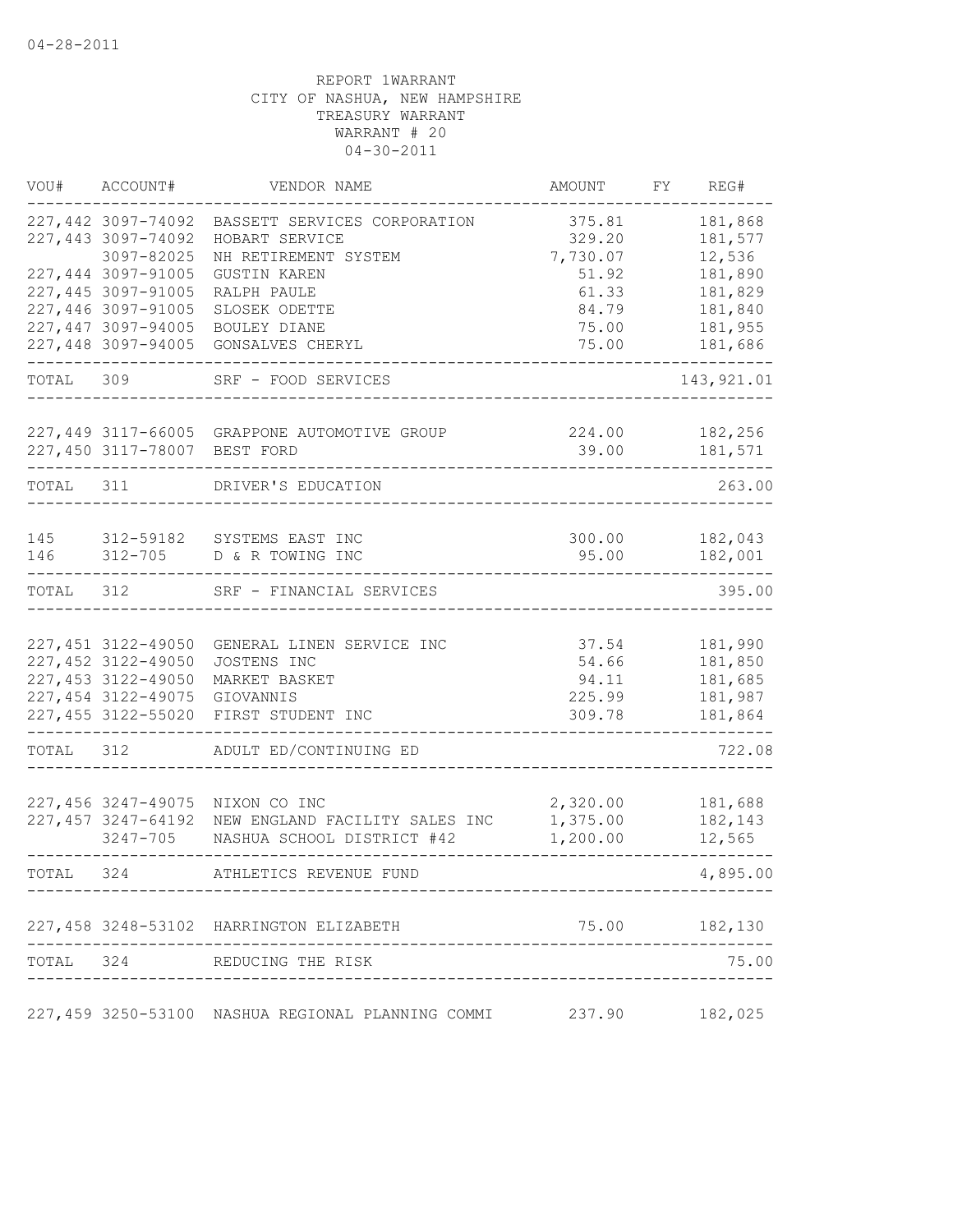|                                                                                  | VOU# ACCOUNT#                                                                           | VENDOR NAME                                                                                                                                                                                                                                                                                                                      | AMOUNT                                                                                                                         | FY | REG#                                                                                                                                        |
|----------------------------------------------------------------------------------|-----------------------------------------------------------------------------------------|----------------------------------------------------------------------------------------------------------------------------------------------------------------------------------------------------------------------------------------------------------------------------------------------------------------------------------|--------------------------------------------------------------------------------------------------------------------------------|----|---------------------------------------------------------------------------------------------------------------------------------------------|
|                                                                                  |                                                                                         | TOTAL 325 SAFE ROUTES TO SCHOOL                                                                                                                                                                                                                                                                                                  | -----------------------------------                                                                                            |    | 237.90                                                                                                                                      |
|                                                                                  | 227,460 3261-49075 COTE MARIE                                                           |                                                                                                                                                                                                                                                                                                                                  | 68.98                                                                                                                          |    | 181,871                                                                                                                                     |
|                                                                                  | 227,460 3261-91040 COTE MARIE                                                           | 3261-82025 NH RETIREMENT SYSTEM                                                                                                                                                                                                                                                                                                  | 532.08<br>656.95                                                                                                               |    | 12,536<br>181,871                                                                                                                           |
|                                                                                  |                                                                                         | --------------------------<br>TOTAL 326 NH ALTERNATE ASSESS COACH                                                                                                                                                                                                                                                                |                                                                                                                                |    | 1,258.01                                                                                                                                    |
|                                                                                  |                                                                                         | 149 331-309 DUSSAULT ROBERT<br>150 331-82030 NH RETIREMENT SYSTEM                                                                                                                                                                                                                                                                | 147.75<br>6,633.50 12,536                                                                                                      |    | 182,228                                                                                                                                     |
| TOTAL 331                                                                        |                                                                                         | SRF - POLICE DEPARTMENT                                                                                                                                                                                                                                                                                                          |                                                                                                                                |    | 6,781.25                                                                                                                                    |
|                                                                                  | 151 332-94005 BRANDON                                                                   |                                                                                                                                                                                                                                                                                                                                  |                                                                                                                                |    | 800.00 182,208                                                                                                                              |
| TOTAL 332                                                                        |                                                                                         | SRF - FIRE DEPARTMENT                                                                                                                                                                                                                                                                                                            |                                                                                                                                |    | 800.00                                                                                                                                      |
|                                                                                  | 227,462 3361-49075<br>227,463 3361-49075<br>227,464 3361-49075<br>227,465 3361-49075    | 227,461 3361-49075 ETA CUISENAIRE<br>KAPLAN EARLY LEARNING COMPANY<br>LAKESHORE LEARNING MATERIALS<br>OLSON KATHY<br>WOLPER MITCHELL                                                                                                                                                                                             | 82.77<br>123.96<br>243.68<br>190.85<br>55.98                                                                                   |    | 181,863<br>181,980<br>181,636<br>182,136<br>181,837                                                                                         |
|                                                                                  | TOTAL 336                                                                               | TITLE I SINI DR CRISP                                                                                                                                                                                                                                                                                                            |                                                                                                                                |    | 697.24                                                                                                                                      |
| 152<br>152<br>152<br>153<br>154<br>155<br>156<br>157<br>159<br>160<br>161<br>162 | 341-01962<br>341-01968<br>341-01969<br>341-41015<br>341-91025<br>341-91025<br>341-91025 | HARBOR HOMES INC<br>HARBOR HOMES INC<br>HARBOR HOMES INC<br>STAPLES ADVANTAGE<br>CONLEY ASHLEY<br>CROOKER PATRICIA<br>DEMBKOSKI CORINN<br>341-94014 PETTY CASH<br>158 341-94016 ATTUD MANAGEMENT SERVICES ADMI<br>341-94016 DEMBKOSKI CORINN<br>341-94025 JACK'S PIZZA<br>341-94025 MULCAHY SANDY<br>341-94025 STAPLES ADVANTAGE | 2,299.00<br>25,788.00<br>1,966.09<br>90.19<br>257.28<br>488.44<br>84.62<br>74.82<br>75.00<br>34.97<br>29.50<br>16.05<br>400.35 |    | 181,690<br>181,690<br>181,690<br>181,802<br>181,806<br>181,791<br>182,148<br>182,147<br>182,229<br>182,148<br>181,769<br>181,799<br>181,802 |
|                                                                                  |                                                                                         | TOTAL 341 SRF - COMMUNITY SERVICES                                                                                                                                                                                                                                                                                               |                                                                                                                                |    | 31,604.31                                                                                                                                   |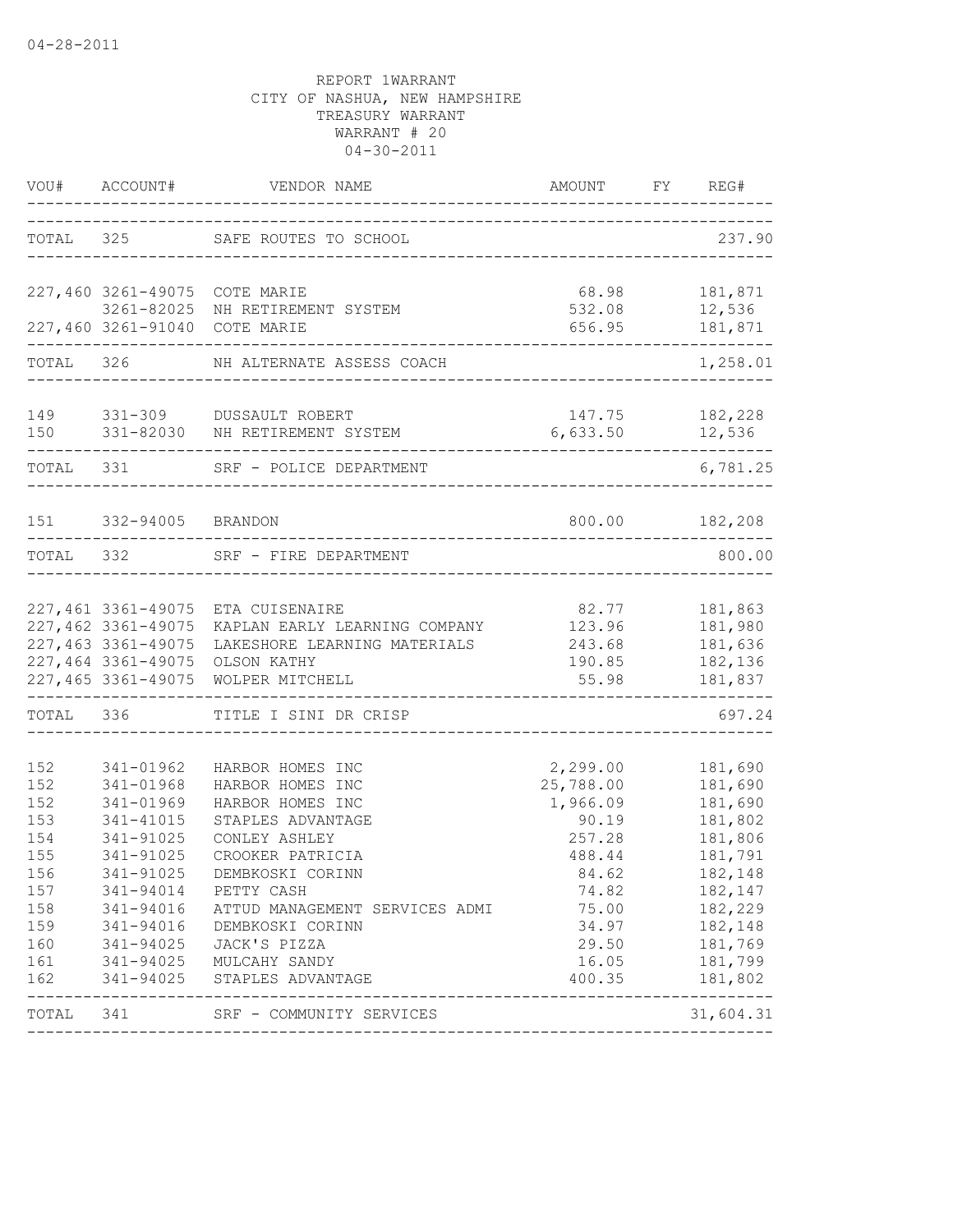|       |                     | VOU# ACCOUNT# VENDOR NAME                                                        | AMOUNT FY REG#                                     | ----------- |                   |
|-------|---------------------|----------------------------------------------------------------------------------|----------------------------------------------------|-------------|-------------------|
|       |                     | 163 342-47010 NH MEDICAL/DENTAL SUPPLY LLC/D 233.40 181,672                      |                                                    |             |                   |
|       |                     | 164 342-59086 ST JOSEPH HOSPITAL                                                 | 199.98 182,197                                     |             |                   |
|       |                     | TOTAL 342 SRF - COMMUNITY HEALTH                                                 |                                                    |             | 433.38            |
|       |                     |                                                                                  |                                                    |             |                   |
|       |                     |                                                                                  |                                                    |             |                   |
|       |                     | TOTAL 344 AFTER SCHOOL PROGRAM<br>_________________________________              |                                                    |             | 47.37             |
|       |                     | 227,467 3451-49075 AC MOORE INC                                                  | 35.67                                              |             | 181,879           |
|       | 227,468 3451-49075  | COGSWELL CATHERINE                                                               | 256.22                                             |             | 181,873           |
|       | 227,469 3451-49075  | DITOLLA MARIE                                                                    | 80.79                                              |             | 182, 111          |
|       | 227,470 3451-49075  | DOUGHERTY JANYCE                                                                 | 10.99                                              |             | 182,141           |
|       | 227, 471 3451-49075 | GARELICK FARMS LLC                                                               | 395.80                                             |             | 181,719           |
|       | 227, 472 3451-49075 | JACK'S PIZZA                                                                     | 279.00                                             |             | 181,769           |
|       | 227, 473 3451-49075 | MARKET BASKET                                                                    | 409.47                                             |             | 181,685           |
|       | 227, 474 3451-49075 | NEW ENGLAND ICE CREAM CORP                                                       | 1,235.00                                           |             | 181,925           |
|       | 227, 475 3451-49075 | ROHAN BARBARA                                                                    | 57.47                                              |             | 182,011           |
|       | 227, 476 3451-49075 | SAM'S CLUB                                                                       | 225.58                                             |             | 182,251           |
|       | 3451-82025          | NH RETIREMENT SYSTEM                                                             | 1,865.21 12,536                                    |             |                   |
|       | 227,477 3451-91040  | CROWELL LINDA                                                                    | 42.76 181,911                                      |             |                   |
|       |                     | 227,478 3451-91040 SPOTTISWOOD LAURA<br>----------------------------------       | 102.87 181,986<br>-------------------------------- |             |                   |
|       |                     | TOTAL 345 21 ST CENTURY ELEM. AFTER SCHL<br>------------------------------------ |                                                    |             | 4,996.83          |
|       |                     |                                                                                  |                                                    |             |                   |
|       |                     | 227,479 3461-49075 AC MOORE INC                                                  |                                                    |             | 135.95 181,879    |
|       | 227,480 3461-49075  | GARELICK FARMS LLC                                                               |                                                    |             | 141.09 181,719    |
|       | 227,481 3461-49075  | MARKET BASKET                                                                    | 216.90                                             |             | 181,685           |
|       | 227,482 3461-49075  | NEW ENGLAND ICE CREAM CORP                                                       | 465.80                                             |             | 181,925           |
|       | 227,483 3461-49075  | PARADISE ALAN                                                                    | 132.71                                             |             | 181,883           |
|       | 227,484 3461-49075  | WALMART COMMUNITY                                                                | 42.58                                              |             | 181,807           |
|       | 227,485 3461-53103  | MILLS DISHON                                                                     | 400.00                                             |             | 181,919           |
|       | 227,486 3461-64192  | UNH COOPERATIVE EXTENSION                                                        | 250.00                                             |             | 181,844           |
|       | 3461-82025          | NH RETIREMENT SYSTEM                                                             | 274.91                                             |             | 12,536            |
|       |                     | 227,487 3461-91040 CELATA CHRISTINE                                              | 53.21                                              |             | 182,117           |
|       |                     | 227,488 3461-91040 GRAY TRACY                                                    | 49.53                                              |             | 182,124           |
| TOTAL | 346                 | TITLE IV 21ST CENT MIDDLE                                                        |                                                    |             | 2,162.68          |
|       |                     |                                                                                  |                                                    |             |                   |
|       |                     | 3468-82025 NH RETIREMENT SYSTEM<br>227,489 3468-91040 CUPAK SHERRY               | 1,003.10<br>51.00                                  |             | 12,536<br>181,975 |
|       |                     |                                                                                  |                                                    |             |                   |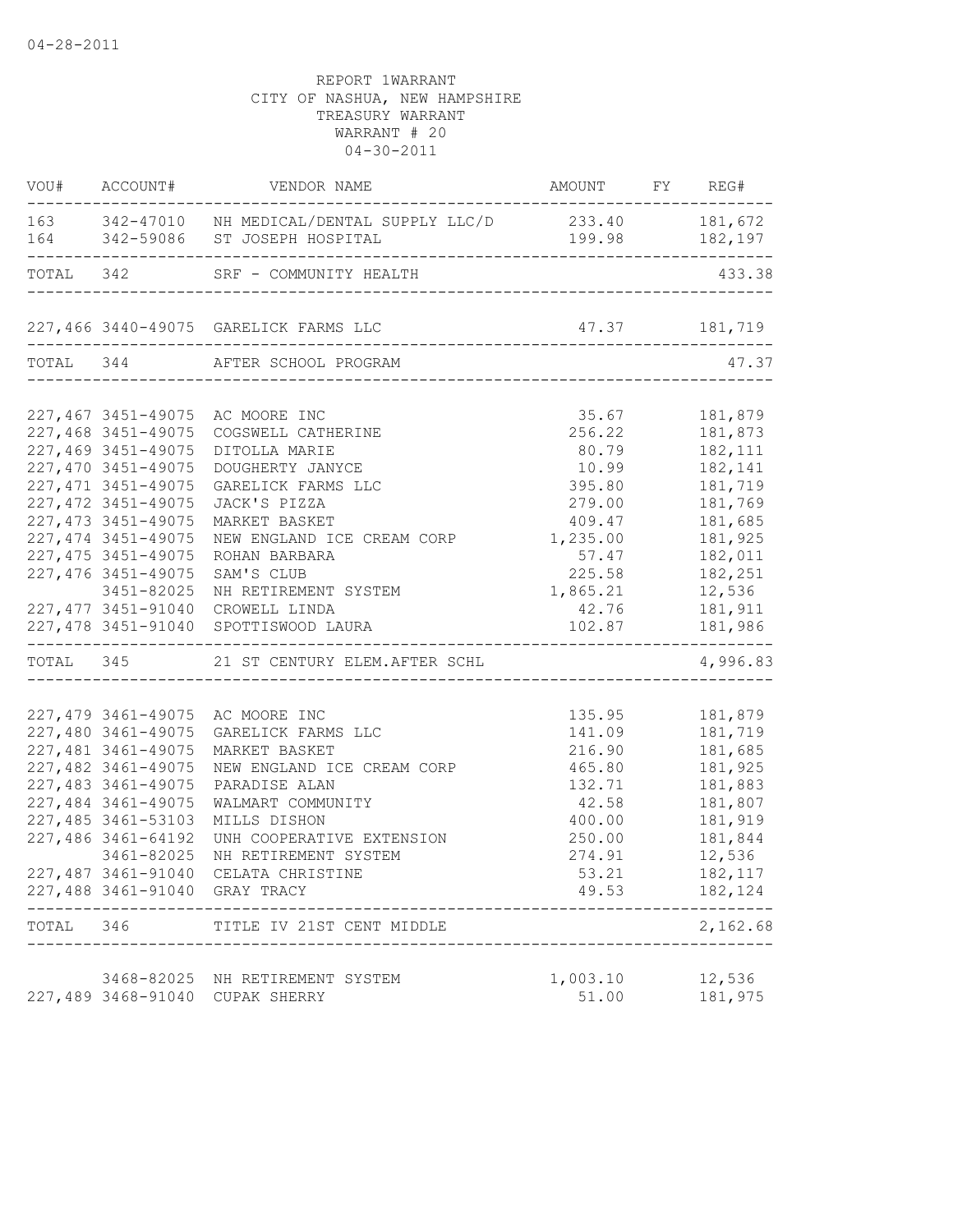|                                               | $\frac{1}{2}$                                                                           | VOU# ACCOUNT# VENDOR NAME                                                                                                                                                                       | AMOUNT FY REG#<br>--------------------------------                          |                                                                           |
|-----------------------------------------------|-----------------------------------------------------------------------------------------|-------------------------------------------------------------------------------------------------------------------------------------------------------------------------------------------------|-----------------------------------------------------------------------------|---------------------------------------------------------------------------|
|                                               |                                                                                         | TOTAL 346 SMALLER LEARNING COMMUNITY                                                                                                                                                            |                                                                             | 1,054.10                                                                  |
|                                               |                                                                                         | 227,490 3471-91040 REYNOLDS MARGARET                                                                                                                                                            |                                                                             | 39.86 181,839                                                             |
|                                               |                                                                                         | TOTAL 347 CSSR-SECONDARY SCHOOL REDESIGN                                                                                                                                                        |                                                                             | 39.86                                                                     |
|                                               |                                                                                         | 3501-82025 NH RETIREMENT SYSTEM                                                                                                                                                                 | 5,753.80 12,536                                                             |                                                                           |
| TOTAL 350                                     |                                                                                         | TITLE IIA QUALITY TEACHERS                                                                                                                                                                      |                                                                             | 5,753.80                                                                  |
| 166                                           | 352-54022<br>167 352-75021                                                              | TELEGRAPH PUBLISHING COMPANY<br>NORTHERN NURSERIES INC                                                                                                                                          | 590.00<br>210.00                                                            | 182,016<br>181,861                                                        |
| TOTAL 352                                     |                                                                                         | SRF - PARKS AND RECREATION                                                                                                                                                                      |                                                                             | 800.00                                                                    |
|                                               |                                                                                         | 227,491 3601-53100 ADULT LEARNING CENTER<br>3601-82025 NH RETIREMENT SYSTEM                                                                                                                     | 1,000.42                                                                    | 3,500.00 181,775<br>12,536                                                |
|                                               |                                                                                         | TOTAL 360 DROPOUT PREVENTION ADULT ED                                                                                                                                                           |                                                                             | 4,500.42                                                                  |
| 169                                           |                                                                                         | 373-53075  NASHUA REGIONAL PLANNING COMMI  2,205.00                           182,025                                                                                                           |                                                                             |                                                                           |
|                                               | TOTAL 373                                                                               | SRF - ECONOMIC DEVELOPMENT                                                                                                                                                                      |                                                                             | 2,205.00                                                                  |
| 170<br>171<br>172<br>173<br>174<br>175<br>176 | 374-07298<br>374-07340<br>374-07340<br>374-07550<br>374-53063<br>374-59212<br>374-96300 | CREDERE ASSOCIATES<br>NATIONAL ENVIRONMENTAL HEALTH<br>SCHENA CARRIE JOHNSON<br>BOYS AND GIRLS CLUB OF GREATER<br>NASHUA REGIONAL PLANNING COMMI<br>SHADLEY ASSOCIATES PC<br>FLEGAL LAW OFFICES | 4,977.64<br>300.00<br>538.36<br>6,853.00<br>511.04<br>56,684.13<br>1,080.00 | 182,036<br>182,223<br>182,149<br>182,150<br>182,025<br>182,053<br>181,766 |
| TOTAL 374                                     |                                                                                         | SRF - URBAN PROGRAMS                                                                                                                                                                            | ------------------------------                                              | 70,944.17                                                                 |
| 177<br>178<br>179<br>180<br>181               | 375-45220<br>375-45903<br>375-45903<br>375-57010<br>375-75023                           | TELEVEND SERVICES INC<br>EBSCO PUBLISHING<br>MARCIVE INC<br>JANDI ENTERPRISES INC<br>STANLEY ELEVATOR COMPANY INC                                                                               | 415.35<br>2,798.00<br>1,425.00<br>800.00<br>2,457.00                        | 182,100<br>182,230<br>182,184<br>182,250<br>182,023                       |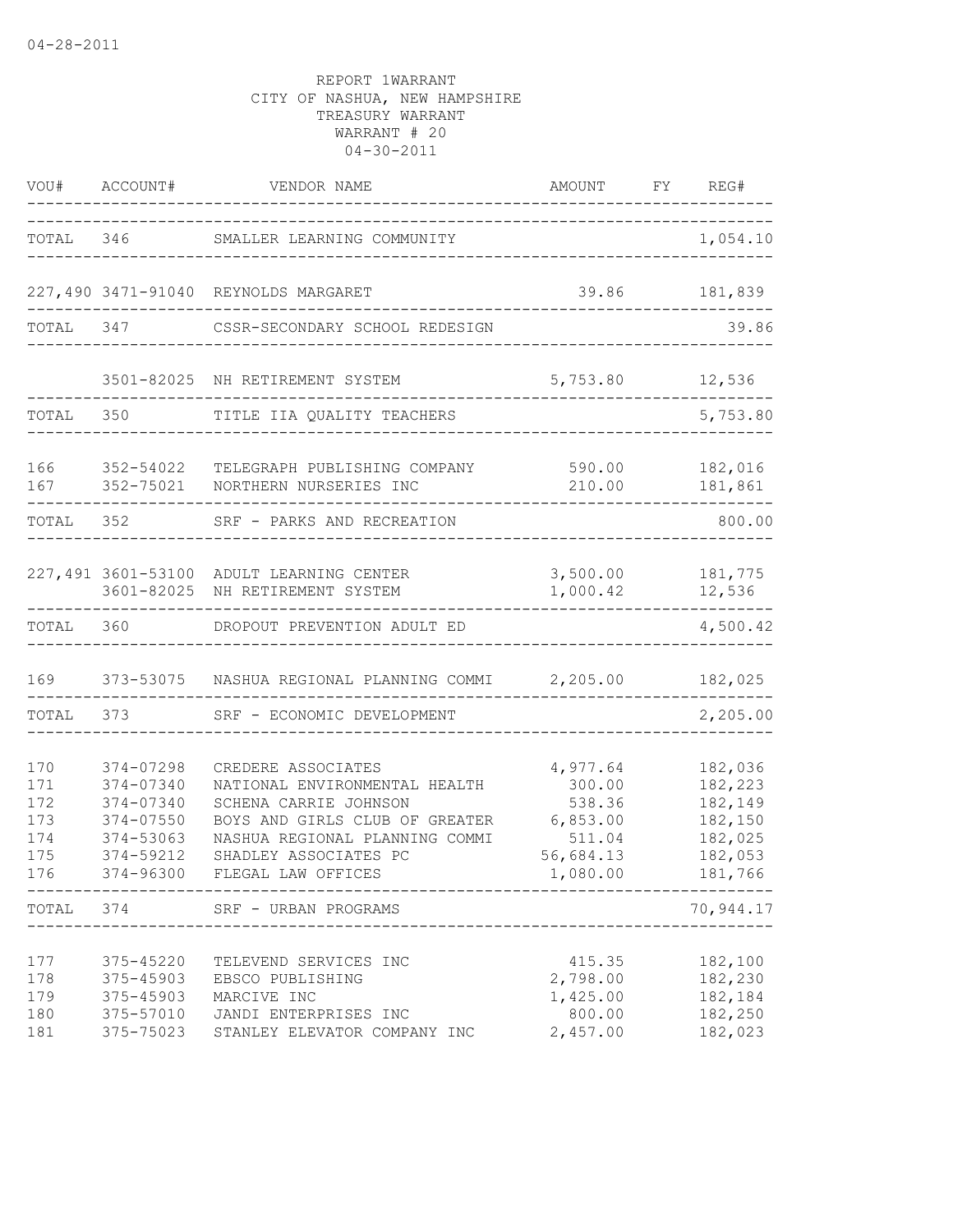|           | VOU# ACCOUNT#      |                                                                                  |          | REG#      |
|-----------|--------------------|----------------------------------------------------------------------------------|----------|-----------|
|           |                    | TOTAL 375 SRF - PUBLIC LIBRARIES<br>ANIDO<br>----------------------------------- |          | 7,895.35  |
|           |                    |                                                                                  |          |           |
|           |                    | 227,492 3751-49035 KAPLAN EARLY LEARNING COMPANY                                 | 246.83   | 181,980   |
|           | 227,493 3751-49035 | SCHOLASTIC BOOK CLUBS INC                                                        | 200.50   | 181,661   |
|           | 227,494 3751-49035 | SCHOLASTIC INCORPORATED                                                          | 616.69   | 182,021   |
|           | 227,495 3751-49035 | SCHOOL SPECIALTY INC                                                             | 5.55     | 181,851   |
|           | 227,496 3751-49050 | CALHOUN RANDY                                                                    | 158.70   | 181,833   |
|           | 227,497 3751-49050 | CREATIVE TEACHING PRESS INC                                                      | 42.23    | 181,856   |
|           | 227,498 3751-49050 | LAKESHORE LEARNING MATERIALS                                                     | 3,441.43 | 181,636   |
|           | 227,499 3751-49050 | SCHOOL SPECIALTY INC                                                             | 1,706.39 | 181,851   |
|           | 227,500 3751-49075 | GAGNON SHARON                                                                    | 43.32    | 181,938   |
|           | 227,501 3751-49075 | ORIENTAL TRADING CO INC                                                          | 65.90    | 181,854   |
|           | 227,502 3751-49075 | WALMART COMMUNITY                                                                | 560.42   | 181,807   |
|           | 227,503 3751-53101 | M L HANNAY ASSOCS                                                                | 1,500.00 | 181,872   |
|           | 227,504 3751-53101 | SHEA DENISE                                                                      | 412.50   | 181,845   |
|           | 227,505 3751-53101 | WEDIKO CHILDREN'S SERVICES                                                       | 4,752.00 | 181,717   |
|           | 227,506 3751-64045 | PRO AV SYSTEMS INC                                                               | 398.00   | 181,937   |
|           | 3751-82025         | NH RETIREMENT SYSTEM                                                             | 1,890.52 | 12,536    |
|           | 227,507 3751-94030 | FERRIS VIRGINIA                                                                  | 48.65    | 181,952   |
|           | 227,508 3751-94030 | HEALEY CHARLES                                                                   | 187.13   | 181,862   |
|           | 227,509 3751-94030 | LACASSE SHANNON                                                                  | 40.00    | 181,888   |
|           | 227,510 3751-94030 | LAKANEN KELLY                                                                    | 48.35    | 181,972   |
|           | 227,511 3751-94030 | LEMON BRENDA                                                                     | 67.40    | 181,783   |
|           | 227,512 3751-94030 | LITZ CAITLIN                                                                     | 48.80    | 181,629   |
|           | 227,513 3751-94030 | SDE INC                                                                          | 349.00   | 181,870   |
|           |                    | 227,514 3751-94030 VANCE MICHELE                                                 | 72.79    | 181,917   |
| TOTAL 375 |                    | ARRA TITLE I A                                                                   |          | 16,903.10 |
|           |                    |                                                                                  |          |           |
|           |                    | 3761-31005 FAIRPOINT COMMUNICATIONS                                              | 153.24   | 182,215   |
|           | 227,515 3761-31005 | ONE COMMUNICATIONS                                                               | 5.23     | 182,238   |
|           | 227,516 3761-49035 | BARNES & NOBLE INC                                                               | 1,103.40 | 181,559   |
|           | 227,517 3761-49035 | HM RECEIVABLES CO LLC                                                            | 675.84   | 181,984   |
|           | 227,518 3761-49035 | SCHOOL SPECIALTY INC                                                             | 143.75   | 181,851   |
|           | 227,519 3761-49035 | SUNDANCE NEWBRIDGE LLC                                                           | 392.70   | 181,989   |
|           | 227,520 3761-49050 | CARSON-DELLOSA PUBLISHING CO L                                                   | 110.92   | 181,634   |
|           | 227,521 3761-49050 | CROWDER LUCIE                                                                    | 329.13   | 181,874   |
|           | 227,522 3761-49050 | LAKESHORE LEARNING MATERIALS                                                     | 40.19    | 181,636   |
|           | 227,523 3761-49050 | NASCO                                                                            | 96.77    | 182,019   |
|           | 227,524 3761-49050 | ORIENTAL TRADING CO INC                                                          | 159.92   | 181,854   |
|           | 227,525 3761-49050 | PEARSON EDUCATION INC                                                            | 426.46   | 181,905   |
|           | 227,526 3761-49050 | REALLY GOOD STUFF INC                                                            | 32.93    | 181,831   |
|           | 227,527 3761-49050 | SCHOOL SPECIALTY INC                                                             | 1,106.40 | 181,851   |
|           | 227,528 3761-49050 | STAPLES BUSINESS ADVANTAGE                                                       | 698.39   | 181,744   |
|           | 227,529 3761-49050 | UNIVERSITY OF OREGON                                                             | 163.00   | 181,981   |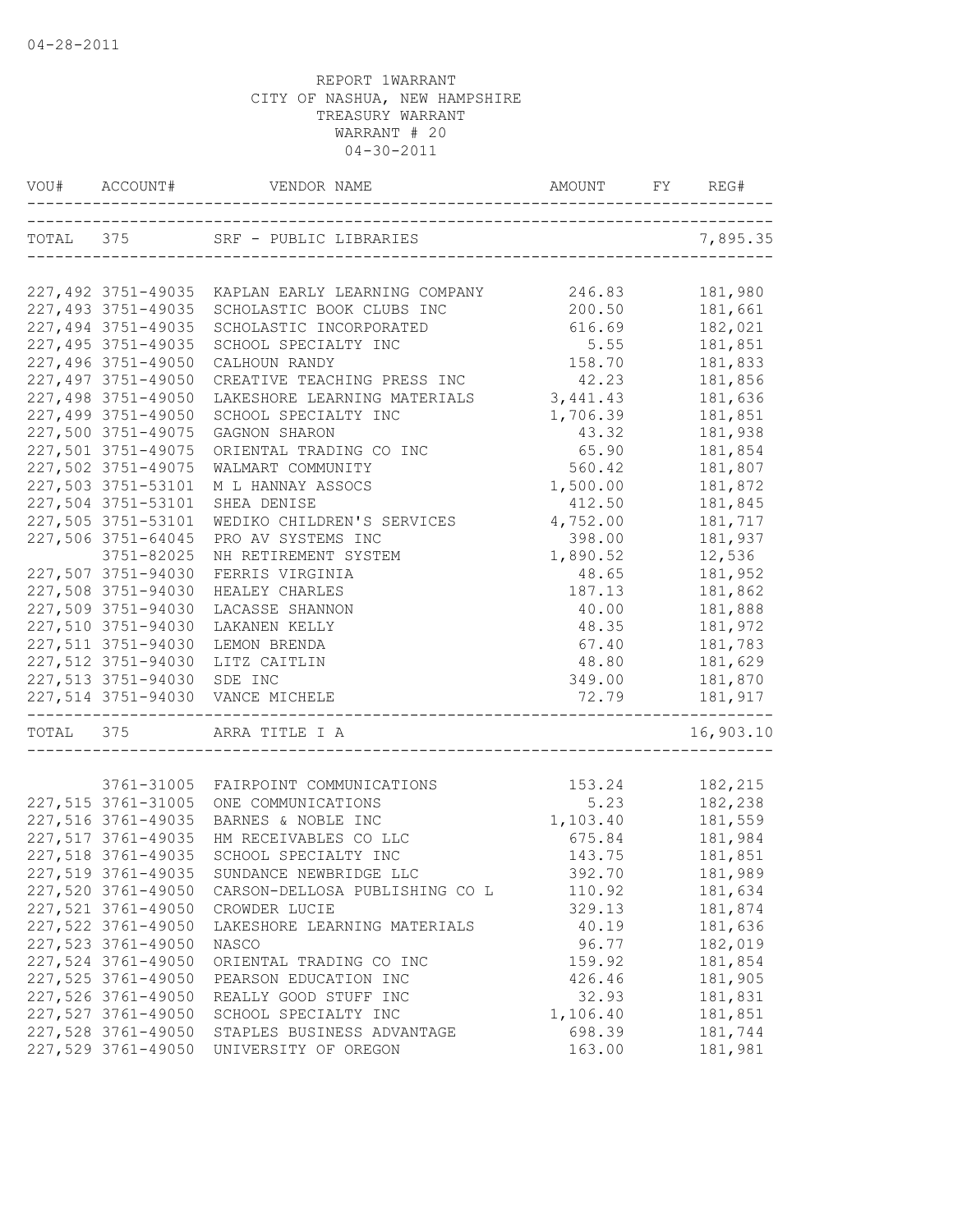|     | VOU# ACCOUNT#             | VENDOR NAME                                                        | AMOUNT   | FY REG#   |
|-----|---------------------------|--------------------------------------------------------------------|----------|-----------|
|     | 227,530 3761-49050        | WB MASON COMPANY INC                                               | 137.40   | 181,584   |
|     | 227,531 3761-49075        | RODRIGUEZ DOROTHY                                                  | 20.00    | 182, 123  |
|     | 227,532 3761-49075        | SCHOOL SPECIALTY INC                                               | 1,007.12 | 181,851   |
|     | 227,533 3761-49075        | STAPLES BUSINESS ADVANTAGE                                         | 91.00    | 181,744   |
|     | 227,534 3761-53101        | 1 CHOICE TUTORING INC                                              | 3,540.00 | 182,125   |
|     | 227,535 3761-53101        | ATS PROJECT SUCCESS                                                | 1,879.25 | 181,985   |
|     | 227,536 3761-53101        | BLUNT STEVE                                                        | 200.00   | 181,877   |
|     | 227,537 3761-53101        | EDWARDS EDUCATIONAL SERVICES,                                      | 5,875.05 | 181,967   |
|     | 227,538 3761-53101        | STRAIGHT A ACADEMY                                                 | 1,045.00 | 182,127   |
|     | 227,539 3761-53101        | SYLVAN LEARNING CENTER                                             | 4,275.00 | 182,107   |
|     | 227,540 3761-56020        | FIRST CHURCH                                                       | 3,455.00 | 181,622   |
|     | 3761-82025                | NH RETIREMENT SYSTEM                                               | 3,089.21 | 12,536    |
|     | 227,541 3761-94030        | ASCD                                                               | 1,103.00 | 181,959   |
|     | 227,542 3761-94030        | MANDEL ELIZABETH                                                   | 349.00   | 181,893   |
|     | ------------------------- | 227,543 3761-94030 SDE INC                                         | 1,393.00 | 181,870   |
|     | TOTAL 376                 | TITLE IA<br>------------------------------                         |          | 33,097.30 |
|     |                           |                                                                    |          |           |
|     |                           | 227,544 3771-55020 BOYS & GIRLS CLUB OF GREATER N 3,200.00 181,588 |          |           |
|     | TOTAL 377                 | TITLE III ENHANCING ENG LANG                                       |          | 3,200.00  |
|     |                           |                                                                    |          |           |
| 185 | 378-09043                 | CONWAY OFFICE PRODUCTS LLC                                         | 378.23   | 181,642   |
| 186 | 378-09061                 | CINTAS #016                                                        | 259.70   | 182,076   |
| 187 | 378-09061                 | TURNER GLASS                                                       | 250.00   | 181,788   |
| 188 | 378-09071                 | GLOBAL MONTELLO GROUP CORP 36,533.85                               |          | 182,220   |
| 189 | 378-09073                 | PETRO-CANADA AMERICA                                               | 2,680.33 | 181,793   |
| 190 | 378-09081                 | MAYNARD & LESIEUR INCORPORATED                                     | 446.00   | 182,012   |
| 191 | 378-09091                 | CUMMINS NORTHEAST LLC                                              | 190.23   | 181,771   |
| 192 | 378-09091                 | FASTENAL COMPANY                                                   | 52.57    | 181,716   |
| 193 | 378-09091                 | GILLIG LLC                                                         | 1,095.44 | 181,736   |
| 194 | 378-09091                 | <b>GRAINGER</b>                                                    | 88.80    | 181,628   |
| 195 | 378-09091                 | HOME DEPOT CREDIT SERVICES                                         | 24.74    | 182,189   |
| 196 | 378-09091                 | NAPA AUTO PARTS                                                    | 1,221.44 | 181,753   |
| 197 | 378-09091                 | NORTHERN BUS SALES INC                                             | 74.76    | 181,658   |
| 198 | 378-09091                 | OVERHEAD DOOR CO OF MANCHESTER                                     | 401.00   | 181,748   |
| 199 | 378-09091                 | RYDER FLEET PRODUCTS.COM INC                                       | 104.37   | 181,755   |
| 200 | 378-09091                 | STAPLES ADVANTAGE                                                  | 117.05   | 181,802   |
| 201 | 378-09112                 | METROMEDIA ENERGY INC                                              | 60.01    | 182,212   |
| 201 | 378-09114                 | METROMEDIA ENERGY INC                                              | 172.34   | 182,212   |
| 202 | 378-09114                 | NATIONAL GRID                                                      | 78.41    | 182,209   |
| 203 | 378-09115                 | METROMEDIA ENERGY INC                                              | 662.35   | 182,212   |
| 204 | 378-09125                 | PENNICHUCK WATER                                                   | 67.08    | 182,192   |
| 205 | 378-09230                 | FIRST TRANSIT INC                                                  | 1,260.00 | 182,186   |
| 206 | 378-09261                 | TELEGRAPH PUBLISHING COMPANY                                       | 330.74   | 182,016   |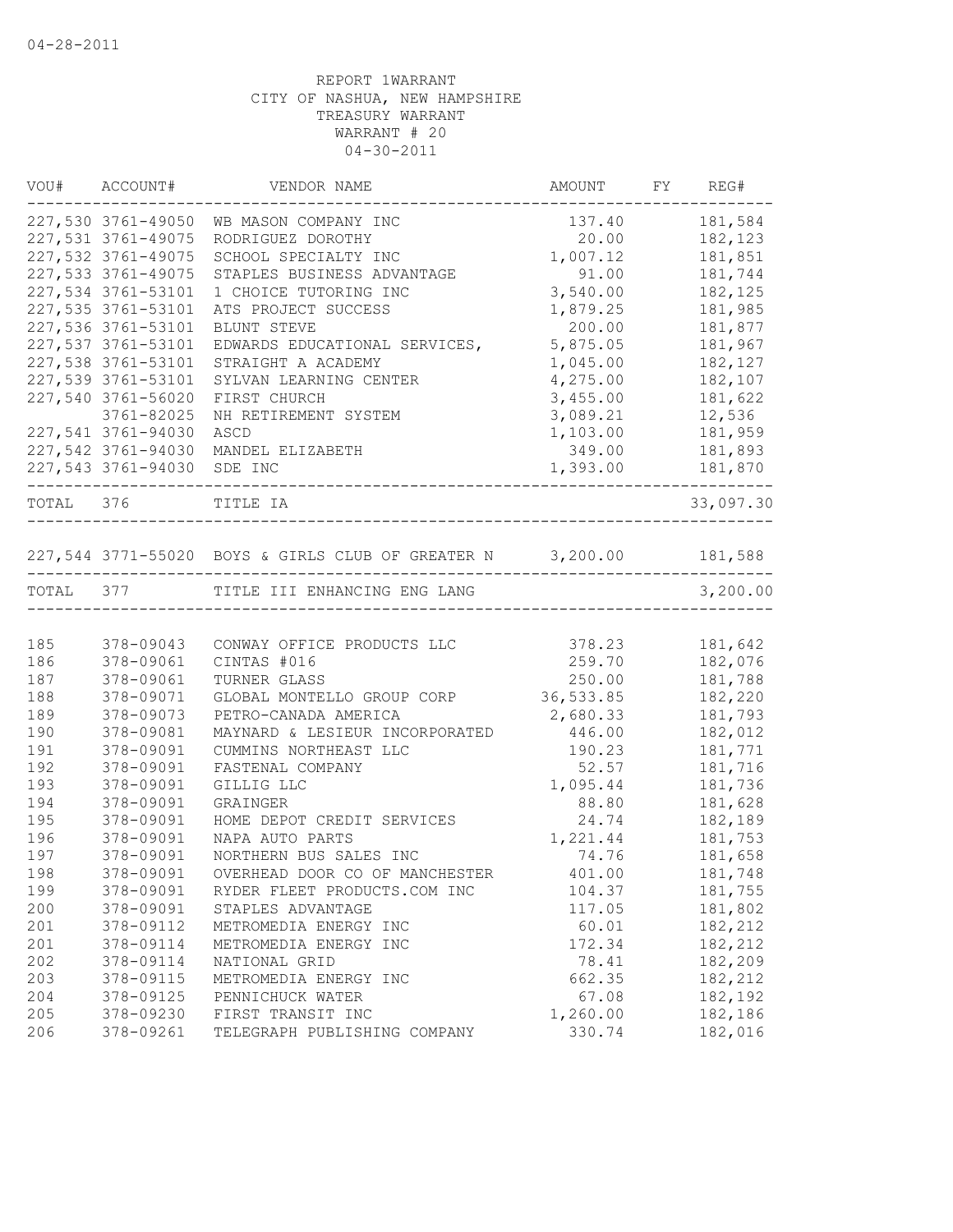|           | VOU# ACCOUNT#                                                                                                            | VENDOR NAME                                                                                                                                                                                      | AMOUNT                                                         | FY REG#                                                        |
|-----------|--------------------------------------------------------------------------------------------------------------------------|--------------------------------------------------------------------------------------------------------------------------------------------------------------------------------------------------|----------------------------------------------------------------|----------------------------------------------------------------|
|           |                                                                                                                          | TOTAL 378 TRANSPORTATION                                                                                                                                                                         |                                                                | 46,549.44                                                      |
|           |                                                                                                                          | 3897-82025 NH RETIREMENT SYSTEM                                                                                                                                                                  |                                                                | 585.30 12,536                                                  |
|           | TOTAL 389                                                                                                                | _________________________<br>GEN VOCATIONAL ED                                                                                                                                                   |                                                                | 585.30                                                         |
|           | 227,545 3901-53102<br>227,546 3901-53102<br>227,547 3901-53102<br>227,548 3901-55035<br>3901-82025<br>227,549 3901-91040 | LEUCI ROBERT JR<br>PROULX MARK L<br>WOOD WILLIAM<br>FIRST STUDENT INC<br>NH RETIREMENT SYSTEM<br>STEWART MARY                                                                                    | 225.00<br>375.00<br>1,375.00<br>458.31<br>439.85<br>187.74     | 181,760<br>182,061<br>181,979<br>181,864<br>12,536<br>181,982  |
| TOTAL 390 |                                                                                                                          | PERKINS VOCATIONAL ED                                                                                                                                                                            |                                                                | 3,060.90                                                       |
|           | 227,551 3927-49050<br>227,552 3927-49050<br>227,553 3927-49050<br>227,554 3927-49050<br>227,555 3927-53100               | 227,550 3927-49050 A & E ROASTERY<br>CENTRAL PAPER PRODUCTS CO<br>HANNAFORD<br>MARKET BASKET<br>NORTHCENTER FOODSERVICES LLC<br>D A BUCCI & SONS INC                                             | 179.20<br>734.62<br>520.37<br>51.30<br>337.50<br>54.00         | 182,119<br>182,018<br>181,785<br>181,685<br>181,867<br>181,581 |
|           |                                                                                                                          | TOTAL 392 CULINARY ARTS                                                                                                                                                                          |                                                                | 1,876.99                                                       |
|           |                                                                                                                          | 3937-82025 NH RETIREMENT SYSTEM                                                                                                                                                                  | 231.30 12,536                                                  |                                                                |
|           | TOTAL 393 DAY CARE                                                                                                       |                                                                                                                                                                                                  |                                                                | 231.30                                                         |
|           | 227,556 3940-53102 SERESC<br>227,557 3940-64040<br>3940-82025<br>227,558 3940-91040                                      | ATTAINMENT CO INC<br>NH RETIREMENT SYSTEM<br>NHASEA                                                                                                                                              | 1,275.00<br>291.90<br>4,738.05<br>450.00                       | 181,566<br>181,858<br>12,536<br>181,910                        |
|           |                                                                                                                          | TOTAL 394 ARRA IDEA SPEC ED                                                                                                                                                                      |                                                                | 6,754.95                                                       |
|           | 227,559 3951-53109<br>227,561 3951-53109<br>227,562 3951-53109                                                           | BEAULIEU LAURA<br>227,560 3951-53109 CARROLL CENTER FOR THE BLIND (<br>FONDEN CAROL<br>INTERIM HEALTHCARE OF THE NORT<br>227,563 3951-53109 MCGURK, CAROL ANN<br>3951-82025 NH RETIREMENT SYSTEM | 200.00<br>2,632.64<br>75.00<br>1,599.00<br>595.00<br>16,953.14 | 182,128<br>181,924<br>181,865<br>181,715<br>182,145<br>12,536  |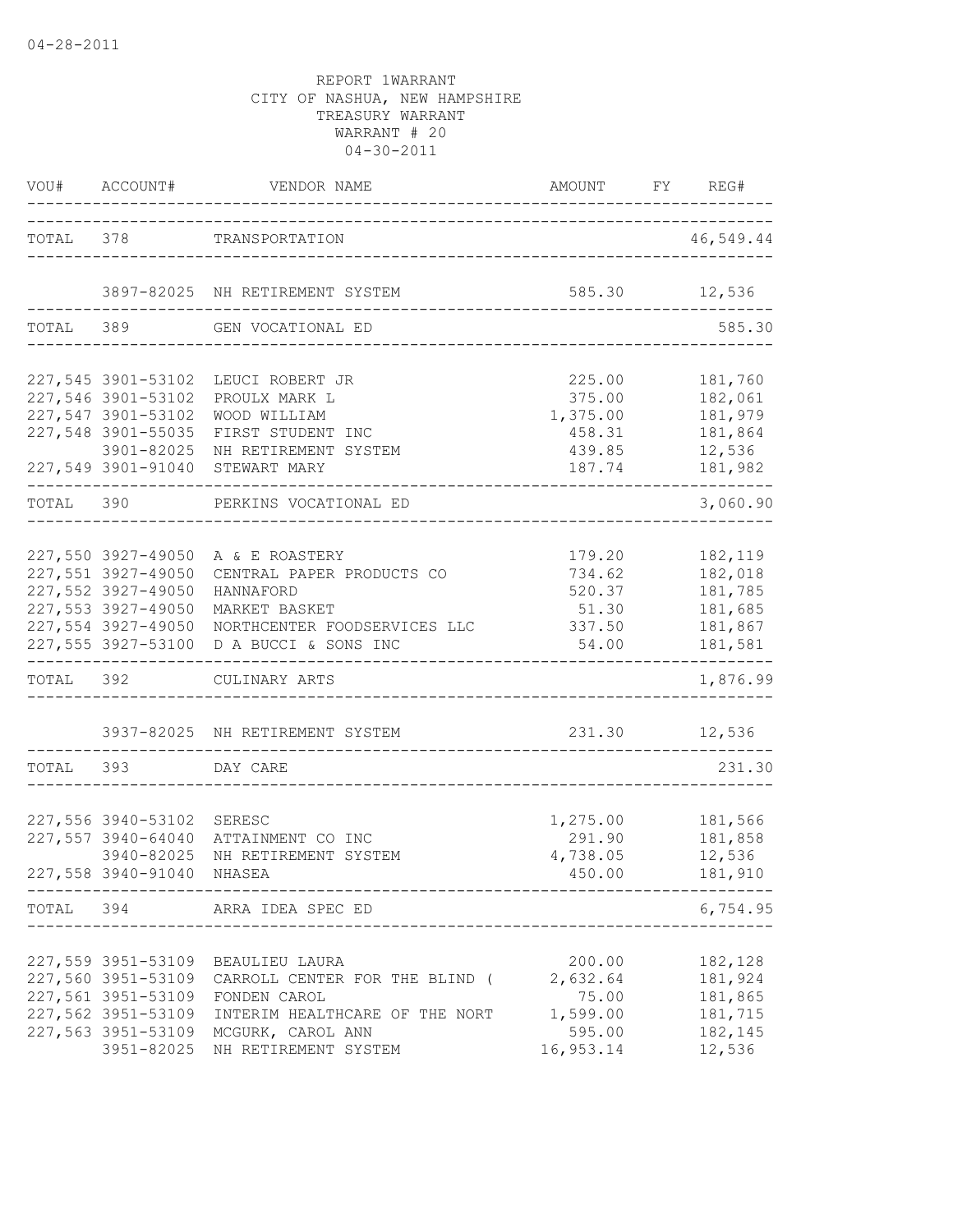| VOU#  | ACCOUNT# | VENDOR NAME                     | AMOUNT | FΥ | REG#      |
|-------|----------|---------------------------------|--------|----|-----------|
|       |          |                                 |        |    |           |
| TOTAL | 395      | IDEA B SPECIAL EDUCATION        |        |    | 22,054.78 |
|       |          | 3961-82025 NH RETIREMENT SYSTEM | 408.28 |    | 12,536    |
| TOTAL | 396      | IDEA PRESCHOOL                  |        |    | 408.28    |
|       |          |                                 |        |    |           |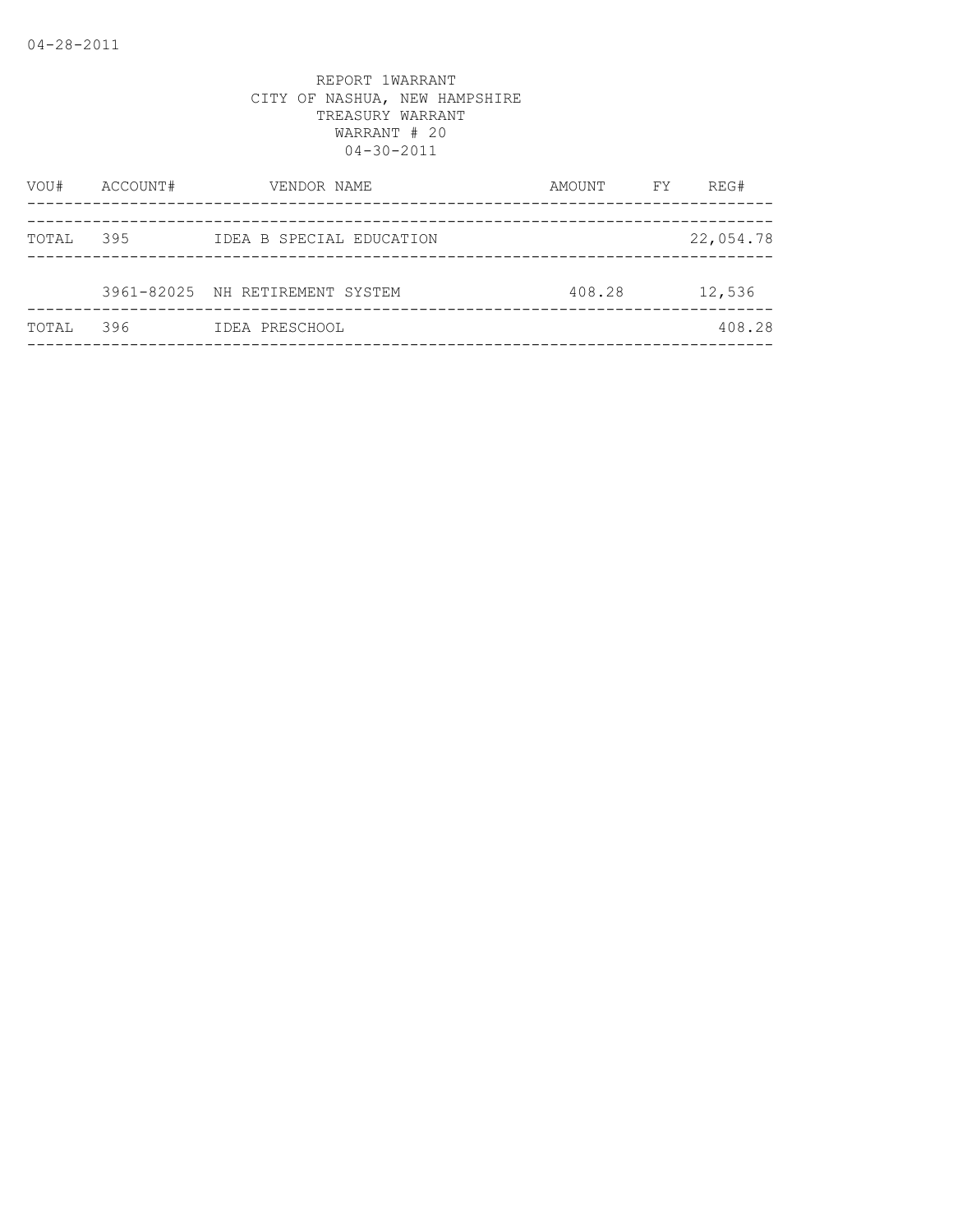|                       | VOU# ACCOUNT# VENDOR NAME                                       | AMOUNT FY REG# |           |
|-----------------------|-----------------------------------------------------------------|----------------|-----------|
|                       | 208 413-203 TREASURER STATE OF NH 1,419.00 182,199              |                |           |
|                       | TOTAL 413-20 CITY CLERK'S OFFICE<br>MARRIAGE LICENSES           |                | 1,419.00  |
|                       | 208 413-303 TREASURER STATE OF NH 11,480.00 182,199             |                |           |
|                       | TOTAL 413-30 CITY CLERK'S OFFICE<br>CERTIFIED COPIES            |                | 11,480.00 |
|                       | 209 452-331 COLON FRANKIE                                       | 20.00 182,095  |           |
|                       | TOTAL 452-33 PARKS AND RECREATION<br>BASEBALL REGISTRATION FEES |                | 20.00     |
|                       | 210  476-192  GREEN MOUNTAIN COMMUNICATIONS  33.00  181,700     |                |           |
| TOTAL 476-19 BUILDING | ELECTRICAL PERMITS                                              |                | 33.00     |
|                       |                                                                 |                |           |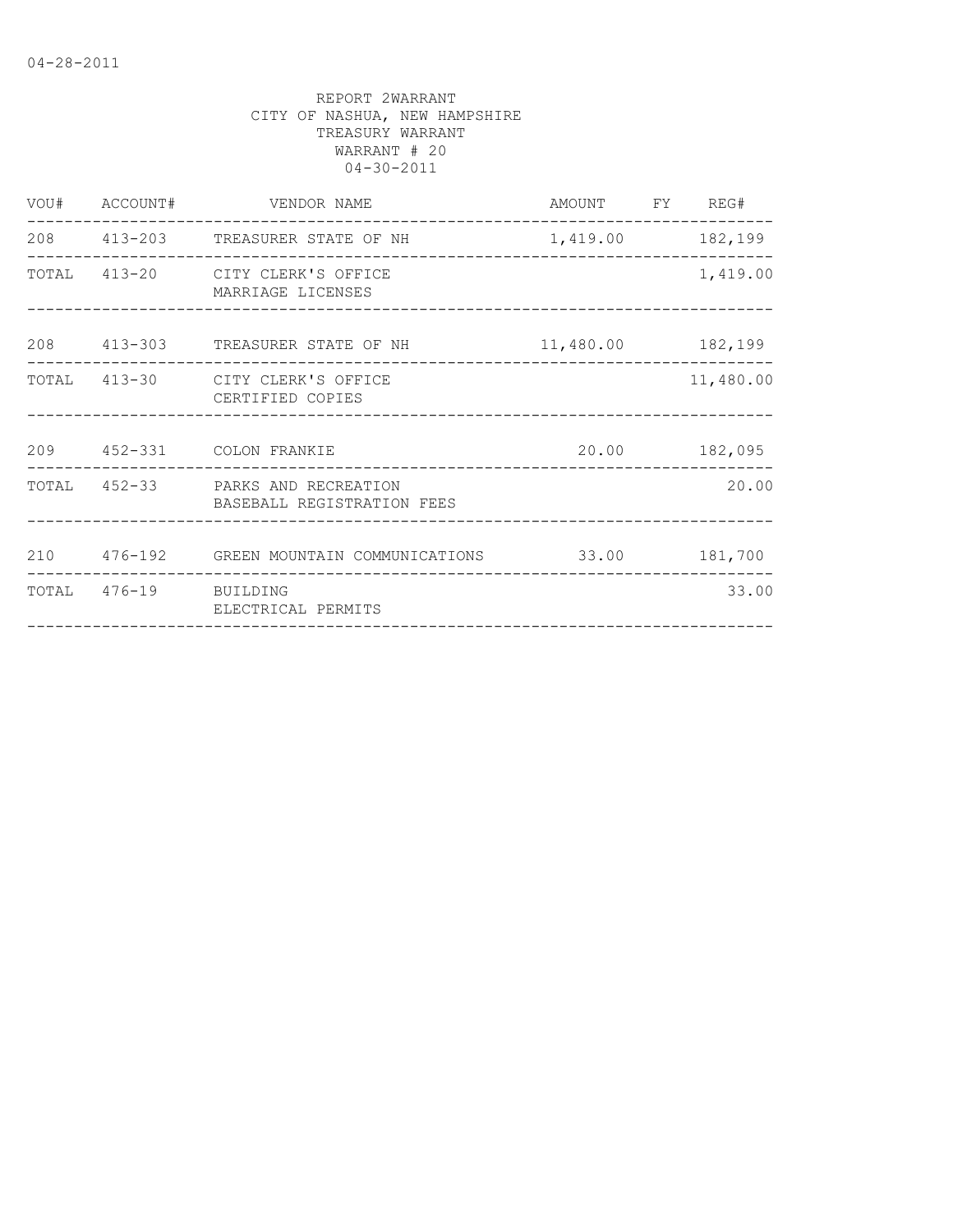| VOU#                            | ACCOUNT#                                                      | VENDOR NAME                                                                                                                           | <b>AMOUNT</b>                                                      | FY. | REG#                                                |
|---------------------------------|---------------------------------------------------------------|---------------------------------------------------------------------------------------------------------------------------------------|--------------------------------------------------------------------|-----|-----------------------------------------------------|
| 211<br>212                      | $501 - 94005$<br>501-72010                                    | AMERICAN RED CROSS<br>CONWAY OFFICE PRODUCTS LLC                                                                                      | 50.00<br>83.98                                                     |     | 182,151<br>181,642                                  |
| 213<br>214                      | $501 - 94005$<br>501-98029                                    | GREATER NASHUA CHAMBER OF COMM<br>SAM'S CLUB DIRECT                                                                                   | 30.00<br>47.34                                                     |     | 181,767<br>182,196                                  |
| TOTAL                           | 501                                                           | MAYOR'S OFFICE                                                                                                                        |                                                                    |     | 211.32                                              |
| 215<br>216                      | 502-72010<br>502-49025                                        | CONWAY OFFICE PRODUCTS LLC<br>MATTHEW BENDER & CO INC                                                                                 | 99.00<br>317.94                                                    |     | 181,642<br>182,245                                  |
| TOTAL                           | 502                                                           | LEGAL DEPARTMENT                                                                                                                      |                                                                    |     | 416.94                                              |
| 217                             | 503-41015                                                     | STAPLES ADVANTAGE                                                                                                                     | 97.20                                                              |     | 181,802                                             |
| TOTAL                           | 503                                                           | BOARD OF ALDERMEN                                                                                                                     |                                                                    |     | 97.20                                               |
| 218                             |                                                               | 505-81135 CITY YEAR NEW HAMPSHIRE                                                                                                     | 1,200.00                                                           |     | 182,183                                             |
| TOTAL                           | 505                                                           | CIVIC & COMM. ACTIVITIES                                                                                                              |                                                                    |     | 1,200.00                                            |
| 219<br>220<br>221<br>222<br>223 | 506-31005<br>506-31005<br>506-31005<br>506-31005<br>506-31005 | CDW GOVERNMENT INC<br>COMPUTER CABLE COMPANY INC<br>FAIRPOINT COMMUNICATIONS<br>FAIRPOINT COMMUNICATIONS<br>PAETEC COMMUNICATIONS INC | 1,685.11<br>292.00<br>818.82<br>339.93<br>5,139.87                 |     | 181,843<br>182,065<br>182,215<br>182,218<br>182,180 |
| TOTAL                           | 506                                                           | TELECOMMUNICATIONS                                                                                                                    |                                                                    |     | 8,275.73                                            |
| 224<br>224<br>224<br>224<br>224 | 507-82020<br>507-82025<br>507-82030<br>507-82035<br>507-82040 | NH RETIREMENT SYSTEM<br>NH RETIREMENT SYSTEM<br>NH RETIREMENT SYSTEM<br>NH RETIREMENT SYSTEM<br>NH RETIREMENT SYSTEM                  | 252,859.50<br>119,829.23<br>204, 292.10<br>508,391.65<br>98,764.09 |     | 12,536<br>12,536<br>12,536<br>12,536<br>12,536      |
|                                 | TOTAL 507 PENSIONS                                            |                                                                                                                                       |                                                                    |     | 1, 184, 136.57                                      |
|                                 |                                                               | 225 511-72010 CONWAY OFFICE PRODUCTS LLC                                                                                              | 83.98 181,642                                                      |     |                                                     |
|                                 | TOTAL 511 CITI-STAT                                           |                                                                                                                                       |                                                                    |     | 83.98                                               |
|                                 |                                                               | 226 512-59266 CBCINNOVIS INC                                                                                                          |                                                                    |     | 85.75 182,210                                       |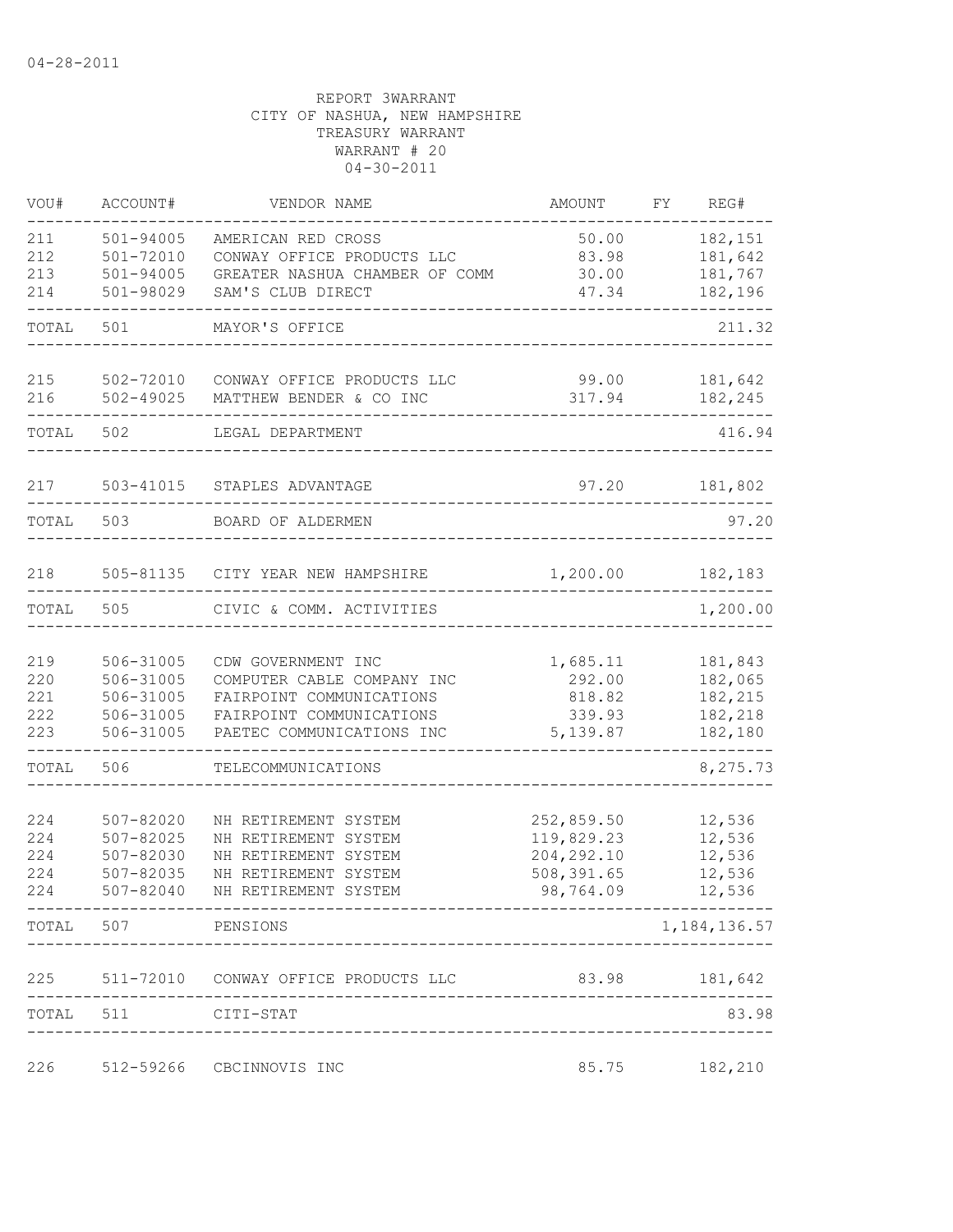| VOU#       | ACCOUNT#               | VENDOR NAME                           | AMOUNT           | FY | REG#               |
|------------|------------------------|---------------------------------------|------------------|----|--------------------|
| 227        | 512-41005              | CONWAY OFFICE PRODUCTS LLC            | 354.92           |    | 181,642            |
| 227        | 512-72010              | CONWAY OFFICE PRODUCTS LLC            | 198.00           |    | 181,642            |
| 228        | 512-91015              | FREDETTE DAVID                        | 155.50           |    | 182,152            |
| 229        | 512-41015              | STAPLES ADVANTAGE                     | 100.77           |    | 181,802            |
| TOTAL      | 512                    | FINANCIAL SERVICES                    |                  |    | 894.94             |
| 230        | 513-41015              | ASSOCIATED BAG COMPANY                | 52.00            |    | 181,656            |
| 230        | 513-43005              | ASSOCIATED BAG COMPANY                | 12.29            |    | 181,656            |
| 231        | 513-94005              | BERGERON PAUL                         | 699.00           |    | 182,153            |
| 232        | 513-59026              | BROWN'S RIVER MAROTTI CO              | 2,304.00         |    | 182,015            |
| 233        | 513-72010              | CONWAY OFFICE PRODUCTS LLC            | 228.00           |    | 181,642            |
| 234        | 513-95005              | <b>IIMC</b>                           | 175.00           |    | 182,200            |
| 235        | 513-43005              | MAILWAYS CORP                         | 960.65           |    | 181,912            |
| 236        | 513-95005              | NH ARCHIVES GROUP                     | 15.00            |    | 182,191            |
|            | TOTAL 513              | CITY CLERK'S OFFICE                   |                  |    | 4,445.94           |
| 237        |                        | 515-72010 CONWAY OFFICE PRODUCTS LLC  | 289.48           |    | 181,642            |
|            |                        |                                       |                  |    |                    |
| TOTAL      | 515                    | HUMAN RESOURCES                       |                  |    | 289.48             |
|            |                        |                                       |                  |    |                    |
| 237        | 516-72010              | CONWAY OFFICE PRODUCTS LLC            | 4,741.48         |    | 181,642            |
| 238        | 516-54011              | TELEGRAPH PUBLISHING COMPANY          | 513.80           |    | 182,016            |
| 238        | 516-54016              | TELEGRAPH PUBLISHING COMPANY          | 2,821.71         |    | 182,016            |
| 239        | 516-66025              | US BANK OFFICE EQUIPMENT FINAN        | 376.75           |    | 182,217            |
| TOTAL      | 516                    | PURCHASING DEPARTMENT                 |                  |    | 8,453.74           |
|            |                        |                                       |                  |    |                    |
| 240        | 517-32005              | GLACIAL ENERGY OF NEW ENGLAND         | 4,980.81         |    | 12,554             |
| 241<br>242 | 517-34015              | METROMEDIA ENERGY INC                 | 3,732.77         |    | 182,212            |
| 243        | 517-34015<br>517-33005 | NATIONAL GRID<br>PENNICHUCK WATER     | 558.49<br>515.52 |    | 182,209<br>182,192 |
| 244        | 517-32005              | PUBLIC SERVICE OF NEW HAMPSHIR        | 2,655.80         |    | 182,240            |
|            |                        | TOTAL 517 BUILDING MAINT - CITY ADMIN |                  |    | 12,443.39          |
|            |                        |                                       |                  |    |                    |
| 245        | 519-72010              | CONWAY OFFICE PRODUCTS LLC            | 94.50            |    | 181,642            |
| 246        | 519-41010              | LUCAS OFFICE SYSTEMS INC              | 96.47            |    | 181,644            |
| 247        | 519-41015              | STAPLES ADVANTAGE                     | 129.77           |    | 181,802            |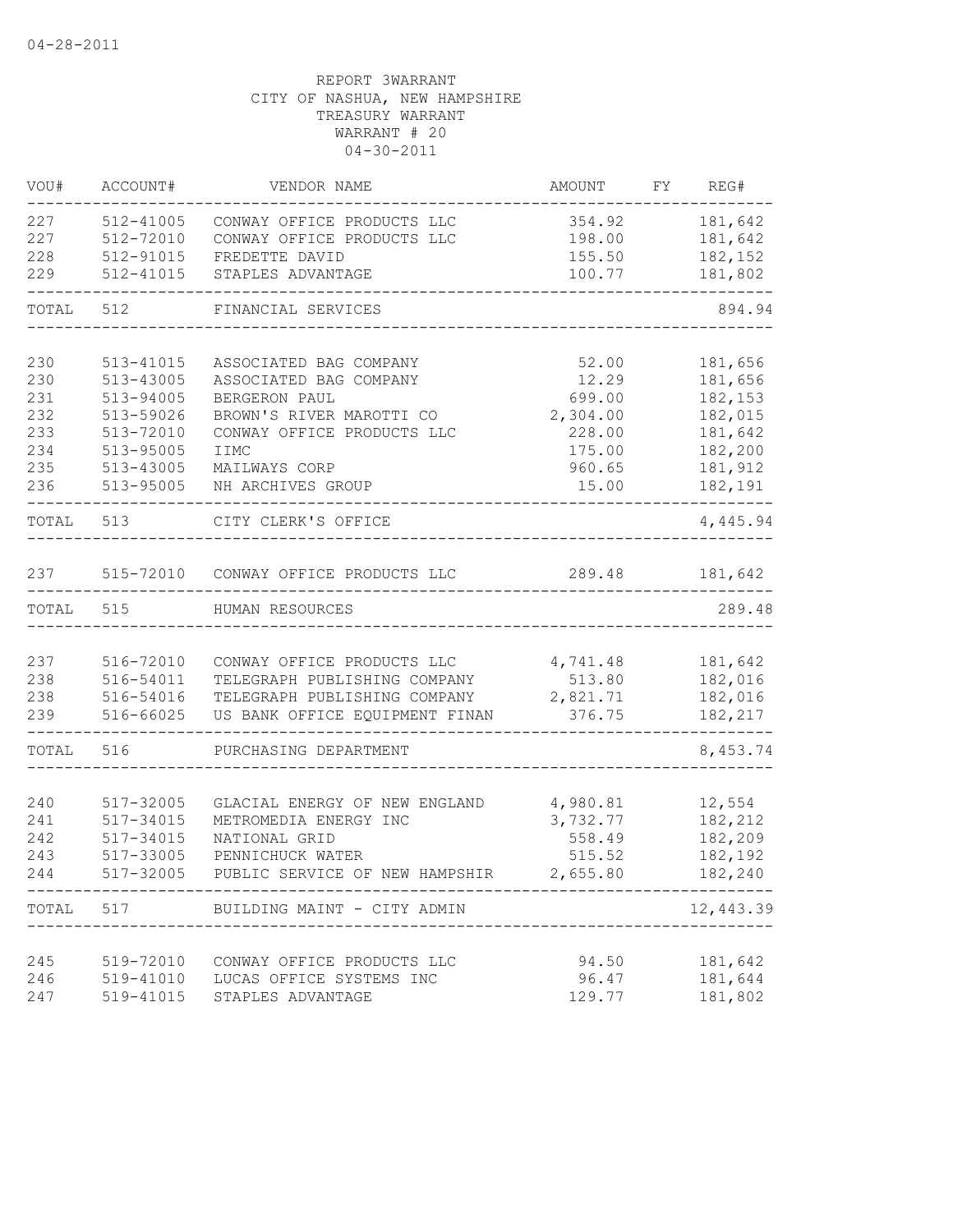| VOU#       | ACCOUNT#                          | VENDOR NAME                                                         | AMOUNT                   | FY | REG#               |
|------------|-----------------------------------|---------------------------------------------------------------------|--------------------------|----|--------------------|
| TOTAL 519  |                                   | ASSESSORS                                                           |                          |    | 320.74             |
| 248        | 520-34015                         | METROMEDIA ENERGY INC                                               | 858.01                   |    | 182,212            |
| 249        | 520-34015                         | NATIONAL GRID                                                       | 217.60                   |    | 182,209            |
| 250        | 520-33005<br>-------------------- | PENNICHUCK WATER<br>-----------                                     | 46.68<br>_______________ |    | 182,192            |
| TOTAL 520  |                                   | HUNT BUILDING                                                       |                          |    | 1,122.29           |
|            |                                   |                                                                     |                          |    |                    |
| 251<br>252 | 522-57005<br>522-78007            | INCEPTION TECHNOLOGIES INC<br>MAYNARD & LESIEUR INCORPORATED 356.60 | 2,100.00                 |    | 182,041<br>182,012 |
| 253        | 522-78007                         | SANEL AUTO PARTS CO                                                 | 55.33                    |    | 181,677            |
| TOTAL 522  |                                   | INFORMATION TECHNOLOGY                                              |                          |    | 2,511.93           |
|            |                                   |                                                                     |                          |    |                    |
|            |                                   | 254 524-64045 COMPUTER HUT OF N E INC                               | 774.11 182,022           |    |                    |
| TOTAL 524  |                                   | COMPUTERS - CITYWIDE                                                |                          |    | 774.11             |
|            |                                   |                                                                     |                          |    |                    |
| 255        | 531-46045                         | ALEC'S SHOE STORE INC                                               | 74.95                    |    | 181,662            |
| 256        | 531-79030                         | ASAP FIRE & SAFETY CORPORATION                                      | 202.30                   |    | 181,637            |
| 257        | $531 - 46040$                     | BEN'S UNIFORMS                                                      | 703.70                   |    | 182,024            |
| 257        | 531-46045                         | BEN'S UNIFORMS                                                      | 1,127.76                 |    | 182,024            |
| 258        | 531-78007                         | BEST FORD                                                           | 42.06                    |    | 181,571            |
| 259        | 531-78007                         | CARPARTS OF NASHUA                                                  | 169.72                   |    | 181,570            |
| 260        | 531-42000                         | CENTRAL PAPER PRODUCTS CO                                           | 253.64                   |    | 181,792            |
| 261        | 531-95000                         | COMMISSION ON ACCREDITATION FO                                      | 4,850.00                 |    | 182,241            |
| 262        | 531-41015                         | CONWAY OFFICE PRODUCTS LLC                                          | 476.26                   |    | 181,642            |
| 262        | 531-72010                         | CONWAY OFFICE PRODUCTS LLC                                          | 1,462.00                 |    | 181,642            |
| 263        | 531-59100                         | D & R TOWING INC                                                    | 125.00                   |    | 182,001            |
| 264        | 531-42000                         | F W WEBB COMPANY                                                    | 8.30                     |    | 181,615            |
| 264        | 531-75023                         | F W WEBB COMPANY                                                    | 1,033.28                 |    | 181,615            |
| 265        | 531-31020                         | FAIRPOINT COMMUNICATIONS                                            | 203.28                   |    | 182,215            |
| 266        | 531-31025                         | FAIRPOINT COMMUNICATIONS                                            | 55.25                    |    | 182,218            |
| 267        | 531-78007                         | FISHER AUTO PARTS                                                   | 479.84                   |    | 182,071            |
| 268        | 531-48015                         | FLEET SERVICES                                                      | 1,388.52                 |    | 181,702            |
| 269        | 531-32005                         | GLACIAL ENERGY OF NEW ENGLAND                                       | 8,920.96                 |    | 12,554             |
| 270        | 531-42000                         | HOME DEPOT CREDIT SERVICES                                          | 19.93                    |    | 182,204            |
| 270        | 531-75023                         | HOME DEPOT CREDIT SERVICES                                          | 134.45                   |    | 182,204            |
| 270        | 531-78007                         | HOME DEPOT CREDIT SERVICES                                          | 6.95                     |    | 182,204            |
| 271        | 531-46040                         | HOWE SCOTT                                                          | 240.00                   |    | 182,155            |
| 272        | 531-53056                         | IPMA-HR                                                             | 4,727.00                 |    | 181,795            |
| 273        | 531-91025                         | JONES RYAN                                                          | 40.80                    |    | 182,154            |
| 274        | 531-78007                         | MAC MULKIN CHEVROLET INC                                            | 543.76                   |    | 182,003            |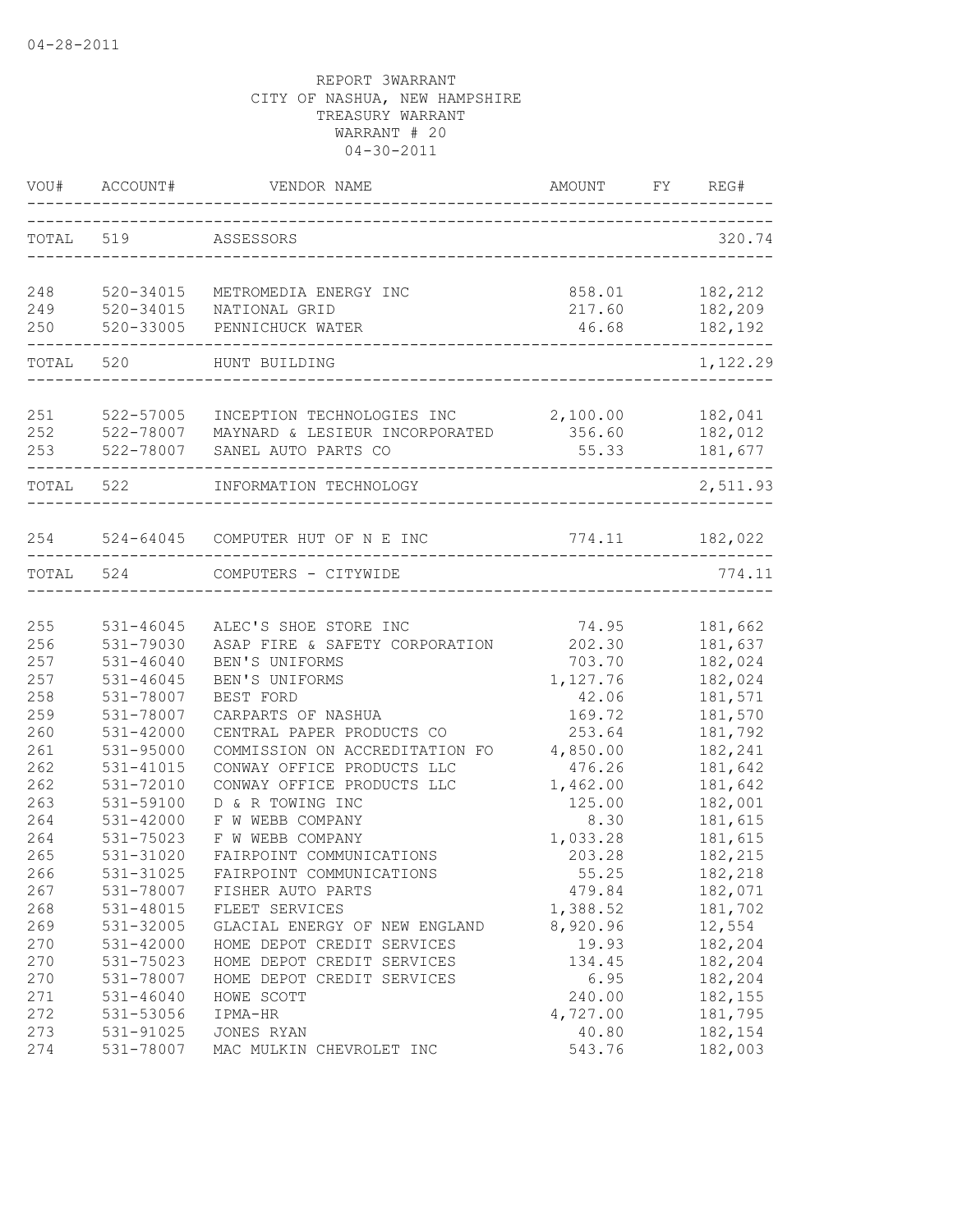| 531-49025<br>181,778<br>368.98<br>MATTHEW BENDER & CO INC<br>4,769.96<br>182,212<br>531-34015<br>METROMEDIA ENERGY INC<br>531-78007<br>998.00<br>MHQ MUNICIPAL VEHICLES<br>181,710<br>NASHUA MILLYARD ASSOCIATES, IN 4,000.00<br>182,040<br>531-59100<br>182,209<br>531-34015<br>NATIONAL GRID<br>47.71<br>531-95000<br>NATIONAL TACTICAL OFFICERS ASS<br>150.00<br>182,243<br>531-53045<br>OCCUPATIONAL DRUG TESTING LLC<br>120.00<br>181,722<br>67.95<br>181,572<br>531-41015<br>OFFICE DEPOT<br>344.09<br>531-31040<br>PAETEC COMMUNICATIONS INC<br>182,180<br>531-33005<br>23.35<br>182,192<br>PENNICHUCK WATER<br>285<br>531-66030<br>PITNEY BOWES GLOBAL FINANCIAL<br>633.66<br>182,070<br>286<br>531-32035<br>213.73<br>182,232<br>PSNH<br>287<br>2.76<br>531-42000<br>REXEL CLS<br>181,954<br>288<br>55.92<br>182,196<br>531-42000<br>SAM'S CLUB DIRECT<br>289<br>181,580<br>531-74092<br>1,284.99<br>SOUTHWORTH MILTON INC<br>290<br>531-41005<br>217.80<br>181,802<br>STAPLES ADVANTAGE<br>290<br>2,314.51<br>181,802<br>531-41015<br>STAPLES ADVANTAGE<br>290<br>299.98<br>531-45220<br>STAPLES ADVANTAGE<br>181,802<br>291<br>531-46030<br>257.74<br>181,613<br>STAR PACKER BADGES<br>292<br>531-42000<br>THE DURKIN CO INC<br>237.88<br>181,695<br>293<br>531-49025<br>THOMPSON PUBLISHING GROUP INC<br>438.50<br>182,198<br>294<br>531-78007<br>TOWERS MOTOR PARTS CORP<br>76.96<br>181,761<br>295<br>US BANK OFFICE EQUIPMENT FINAN 1,385.98<br>531-66025<br>182,217<br>296<br>586.43<br>182,203<br>531-31050<br>VERIZON WIRELESS<br>531-74035<br>254.87<br>181,620<br>WEST PAYMENT CENTER<br>-------------<br>_____________<br>46, 441.46<br>TOTAL<br>531<br>POLICE DEPARTMENT<br>532-78100<br>398.90<br>181,701<br>ADAMSON INDUSTRIES CORP<br>299<br>532-75130<br>497.50<br>181,976<br>AE MECHANICAL INC<br>2,725.00<br>181,773<br>532-75902<br>AUBIN WOODWORKING INC<br>BELLETETES INC<br>11.42<br>181,670<br>532-78100<br>532-94005<br>BERGERON TECHNICAL SERVICES LL<br>275.00<br>182,086<br>532-78100<br>C & M DISTRIBUTING CO<br>109.95<br>181,875<br>2,347.00<br>181,560<br>532-94010<br>CARRIGAN SCOTT<br>532-72010<br>CONWAY OFFICE PRODUCTS LLC<br>631.44<br>181,642<br>532-64094<br>4,715.00<br>181,765<br>FIRE TECH & SAFETY OF NEW ENGL<br>181,608<br>307<br>532-63005<br>FLETCHER'S APPLIANCE<br>479.00<br>308<br>532-74092<br>30.00<br>181,745<br>GAGNON GEORGE<br>309<br>532-75901<br>575.00<br>181,647<br>GATE CITY FENCE CO INC<br>532-32005<br>310<br>GLACIAL ENERGY OF NEW ENGLAND<br>2,210.83<br>12,554<br>52.25<br>311<br>532-75023<br>HOME DEPOT CREDIT SERVICES<br>182,189<br>312<br>10,482.40<br>181,599<br>532-64094<br>INDUSTRIAL PROTECTION SERVICES<br>313<br>225.00<br>532-95005<br>INTERNATIONAL CODE COUNCIL INC<br>182,207<br>314<br>532-75160<br>J LAWRENCE HALL INC<br>285.00<br>182,032<br>315<br>532-59135<br>J P PEST SERVICES<br>85.00<br>181,705 | VOU# | ACCOUNT#  | VENDOR NAME             | AMOUNT | FY. | REG#    |
|----------------------------------------------------------------------------------------------------------------------------------------------------------------------------------------------------------------------------------------------------------------------------------------------------------------------------------------------------------------------------------------------------------------------------------------------------------------------------------------------------------------------------------------------------------------------------------------------------------------------------------------------------------------------------------------------------------------------------------------------------------------------------------------------------------------------------------------------------------------------------------------------------------------------------------------------------------------------------------------------------------------------------------------------------------------------------------------------------------------------------------------------------------------------------------------------------------------------------------------------------------------------------------------------------------------------------------------------------------------------------------------------------------------------------------------------------------------------------------------------------------------------------------------------------------------------------------------------------------------------------------------------------------------------------------------------------------------------------------------------------------------------------------------------------------------------------------------------------------------------------------------------------------------------------------------------------------------------------------------------------------------------------------------------------------------------------------------------------------------------------------------------------------------------------------------------------------------------------------------------------------------------------------------------------------------------------------------------------------------------------------------------------------------------------------------------------------------------------------------------------------------------------------------------------------------------------------------------------------------------------------------------------------------------------------------------------------------------------------------------------------------------------------------------------------------------------------------------------------------------------------------------------------|------|-----------|-------------------------|--------|-----|---------|
|                                                                                                                                                                                                                                                                                                                                                                                                                                                                                                                                                                                                                                                                                                                                                                                                                                                                                                                                                                                                                                                                                                                                                                                                                                                                                                                                                                                                                                                                                                                                                                                                                                                                                                                                                                                                                                                                                                                                                                                                                                                                                                                                                                                                                                                                                                                                                                                                                                                                                                                                                                                                                                                                                                                                                                                                                                                                                                          | 275  |           |                         |        |     |         |
|                                                                                                                                                                                                                                                                                                                                                                                                                                                                                                                                                                                                                                                                                                                                                                                                                                                                                                                                                                                                                                                                                                                                                                                                                                                                                                                                                                                                                                                                                                                                                                                                                                                                                                                                                                                                                                                                                                                                                                                                                                                                                                                                                                                                                                                                                                                                                                                                                                                                                                                                                                                                                                                                                                                                                                                                                                                                                                          | 276  |           |                         |        |     |         |
|                                                                                                                                                                                                                                                                                                                                                                                                                                                                                                                                                                                                                                                                                                                                                                                                                                                                                                                                                                                                                                                                                                                                                                                                                                                                                                                                                                                                                                                                                                                                                                                                                                                                                                                                                                                                                                                                                                                                                                                                                                                                                                                                                                                                                                                                                                                                                                                                                                                                                                                                                                                                                                                                                                                                                                                                                                                                                                          | 277  |           |                         |        |     |         |
|                                                                                                                                                                                                                                                                                                                                                                                                                                                                                                                                                                                                                                                                                                                                                                                                                                                                                                                                                                                                                                                                                                                                                                                                                                                                                                                                                                                                                                                                                                                                                                                                                                                                                                                                                                                                                                                                                                                                                                                                                                                                                                                                                                                                                                                                                                                                                                                                                                                                                                                                                                                                                                                                                                                                                                                                                                                                                                          | 278  |           |                         |        |     |         |
|                                                                                                                                                                                                                                                                                                                                                                                                                                                                                                                                                                                                                                                                                                                                                                                                                                                                                                                                                                                                                                                                                                                                                                                                                                                                                                                                                                                                                                                                                                                                                                                                                                                                                                                                                                                                                                                                                                                                                                                                                                                                                                                                                                                                                                                                                                                                                                                                                                                                                                                                                                                                                                                                                                                                                                                                                                                                                                          | 279  |           |                         |        |     |         |
|                                                                                                                                                                                                                                                                                                                                                                                                                                                                                                                                                                                                                                                                                                                                                                                                                                                                                                                                                                                                                                                                                                                                                                                                                                                                                                                                                                                                                                                                                                                                                                                                                                                                                                                                                                                                                                                                                                                                                                                                                                                                                                                                                                                                                                                                                                                                                                                                                                                                                                                                                                                                                                                                                                                                                                                                                                                                                                          | 280  |           |                         |        |     |         |
|                                                                                                                                                                                                                                                                                                                                                                                                                                                                                                                                                                                                                                                                                                                                                                                                                                                                                                                                                                                                                                                                                                                                                                                                                                                                                                                                                                                                                                                                                                                                                                                                                                                                                                                                                                                                                                                                                                                                                                                                                                                                                                                                                                                                                                                                                                                                                                                                                                                                                                                                                                                                                                                                                                                                                                                                                                                                                                          | 281  |           |                         |        |     |         |
|                                                                                                                                                                                                                                                                                                                                                                                                                                                                                                                                                                                                                                                                                                                                                                                                                                                                                                                                                                                                                                                                                                                                                                                                                                                                                                                                                                                                                                                                                                                                                                                                                                                                                                                                                                                                                                                                                                                                                                                                                                                                                                                                                                                                                                                                                                                                                                                                                                                                                                                                                                                                                                                                                                                                                                                                                                                                                                          | 282  |           |                         |        |     |         |
|                                                                                                                                                                                                                                                                                                                                                                                                                                                                                                                                                                                                                                                                                                                                                                                                                                                                                                                                                                                                                                                                                                                                                                                                                                                                                                                                                                                                                                                                                                                                                                                                                                                                                                                                                                                                                                                                                                                                                                                                                                                                                                                                                                                                                                                                                                                                                                                                                                                                                                                                                                                                                                                                                                                                                                                                                                                                                                          | 283  |           |                         |        |     |         |
|                                                                                                                                                                                                                                                                                                                                                                                                                                                                                                                                                                                                                                                                                                                                                                                                                                                                                                                                                                                                                                                                                                                                                                                                                                                                                                                                                                                                                                                                                                                                                                                                                                                                                                                                                                                                                                                                                                                                                                                                                                                                                                                                                                                                                                                                                                                                                                                                                                                                                                                                                                                                                                                                                                                                                                                                                                                                                                          | 284  |           |                         |        |     |         |
|                                                                                                                                                                                                                                                                                                                                                                                                                                                                                                                                                                                                                                                                                                                                                                                                                                                                                                                                                                                                                                                                                                                                                                                                                                                                                                                                                                                                                                                                                                                                                                                                                                                                                                                                                                                                                                                                                                                                                                                                                                                                                                                                                                                                                                                                                                                                                                                                                                                                                                                                                                                                                                                                                                                                                                                                                                                                                                          |      |           |                         |        |     |         |
|                                                                                                                                                                                                                                                                                                                                                                                                                                                                                                                                                                                                                                                                                                                                                                                                                                                                                                                                                                                                                                                                                                                                                                                                                                                                                                                                                                                                                                                                                                                                                                                                                                                                                                                                                                                                                                                                                                                                                                                                                                                                                                                                                                                                                                                                                                                                                                                                                                                                                                                                                                                                                                                                                                                                                                                                                                                                                                          |      |           |                         |        |     |         |
|                                                                                                                                                                                                                                                                                                                                                                                                                                                                                                                                                                                                                                                                                                                                                                                                                                                                                                                                                                                                                                                                                                                                                                                                                                                                                                                                                                                                                                                                                                                                                                                                                                                                                                                                                                                                                                                                                                                                                                                                                                                                                                                                                                                                                                                                                                                                                                                                                                                                                                                                                                                                                                                                                                                                                                                                                                                                                                          |      |           |                         |        |     |         |
|                                                                                                                                                                                                                                                                                                                                                                                                                                                                                                                                                                                                                                                                                                                                                                                                                                                                                                                                                                                                                                                                                                                                                                                                                                                                                                                                                                                                                                                                                                                                                                                                                                                                                                                                                                                                                                                                                                                                                                                                                                                                                                                                                                                                                                                                                                                                                                                                                                                                                                                                                                                                                                                                                                                                                                                                                                                                                                          |      |           |                         |        |     |         |
|                                                                                                                                                                                                                                                                                                                                                                                                                                                                                                                                                                                                                                                                                                                                                                                                                                                                                                                                                                                                                                                                                                                                                                                                                                                                                                                                                                                                                                                                                                                                                                                                                                                                                                                                                                                                                                                                                                                                                                                                                                                                                                                                                                                                                                                                                                                                                                                                                                                                                                                                                                                                                                                                                                                                                                                                                                                                                                          |      |           |                         |        |     |         |
|                                                                                                                                                                                                                                                                                                                                                                                                                                                                                                                                                                                                                                                                                                                                                                                                                                                                                                                                                                                                                                                                                                                                                                                                                                                                                                                                                                                                                                                                                                                                                                                                                                                                                                                                                                                                                                                                                                                                                                                                                                                                                                                                                                                                                                                                                                                                                                                                                                                                                                                                                                                                                                                                                                                                                                                                                                                                                                          |      |           |                         |        |     |         |
|                                                                                                                                                                                                                                                                                                                                                                                                                                                                                                                                                                                                                                                                                                                                                                                                                                                                                                                                                                                                                                                                                                                                                                                                                                                                                                                                                                                                                                                                                                                                                                                                                                                                                                                                                                                                                                                                                                                                                                                                                                                                                                                                                                                                                                                                                                                                                                                                                                                                                                                                                                                                                                                                                                                                                                                                                                                                                                          |      |           |                         |        |     |         |
|                                                                                                                                                                                                                                                                                                                                                                                                                                                                                                                                                                                                                                                                                                                                                                                                                                                                                                                                                                                                                                                                                                                                                                                                                                                                                                                                                                                                                                                                                                                                                                                                                                                                                                                                                                                                                                                                                                                                                                                                                                                                                                                                                                                                                                                                                                                                                                                                                                                                                                                                                                                                                                                                                                                                                                                                                                                                                                          |      |           |                         |        |     |         |
|                                                                                                                                                                                                                                                                                                                                                                                                                                                                                                                                                                                                                                                                                                                                                                                                                                                                                                                                                                                                                                                                                                                                                                                                                                                                                                                                                                                                                                                                                                                                                                                                                                                                                                                                                                                                                                                                                                                                                                                                                                                                                                                                                                                                                                                                                                                                                                                                                                                                                                                                                                                                                                                                                                                                                                                                                                                                                                          |      |           |                         |        |     |         |
|                                                                                                                                                                                                                                                                                                                                                                                                                                                                                                                                                                                                                                                                                                                                                                                                                                                                                                                                                                                                                                                                                                                                                                                                                                                                                                                                                                                                                                                                                                                                                                                                                                                                                                                                                                                                                                                                                                                                                                                                                                                                                                                                                                                                                                                                                                                                                                                                                                                                                                                                                                                                                                                                                                                                                                                                                                                                                                          |      |           |                         |        |     |         |
|                                                                                                                                                                                                                                                                                                                                                                                                                                                                                                                                                                                                                                                                                                                                                                                                                                                                                                                                                                                                                                                                                                                                                                                                                                                                                                                                                                                                                                                                                                                                                                                                                                                                                                                                                                                                                                                                                                                                                                                                                                                                                                                                                                                                                                                                                                                                                                                                                                                                                                                                                                                                                                                                                                                                                                                                                                                                                                          |      |           |                         |        |     |         |
|                                                                                                                                                                                                                                                                                                                                                                                                                                                                                                                                                                                                                                                                                                                                                                                                                                                                                                                                                                                                                                                                                                                                                                                                                                                                                                                                                                                                                                                                                                                                                                                                                                                                                                                                                                                                                                                                                                                                                                                                                                                                                                                                                                                                                                                                                                                                                                                                                                                                                                                                                                                                                                                                                                                                                                                                                                                                                                          |      |           |                         |        |     |         |
|                                                                                                                                                                                                                                                                                                                                                                                                                                                                                                                                                                                                                                                                                                                                                                                                                                                                                                                                                                                                                                                                                                                                                                                                                                                                                                                                                                                                                                                                                                                                                                                                                                                                                                                                                                                                                                                                                                                                                                                                                                                                                                                                                                                                                                                                                                                                                                                                                                                                                                                                                                                                                                                                                                                                                                                                                                                                                                          |      |           |                         |        |     |         |
|                                                                                                                                                                                                                                                                                                                                                                                                                                                                                                                                                                                                                                                                                                                                                                                                                                                                                                                                                                                                                                                                                                                                                                                                                                                                                                                                                                                                                                                                                                                                                                                                                                                                                                                                                                                                                                                                                                                                                                                                                                                                                                                                                                                                                                                                                                                                                                                                                                                                                                                                                                                                                                                                                                                                                                                                                                                                                                          |      |           |                         |        |     |         |
|                                                                                                                                                                                                                                                                                                                                                                                                                                                                                                                                                                                                                                                                                                                                                                                                                                                                                                                                                                                                                                                                                                                                                                                                                                                                                                                                                                                                                                                                                                                                                                                                                                                                                                                                                                                                                                                                                                                                                                                                                                                                                                                                                                                                                                                                                                                                                                                                                                                                                                                                                                                                                                                                                                                                                                                                                                                                                                          | 297  |           |                         |        |     |         |
|                                                                                                                                                                                                                                                                                                                                                                                                                                                                                                                                                                                                                                                                                                                                                                                                                                                                                                                                                                                                                                                                                                                                                                                                                                                                                                                                                                                                                                                                                                                                                                                                                                                                                                                                                                                                                                                                                                                                                                                                                                                                                                                                                                                                                                                                                                                                                                                                                                                                                                                                                                                                                                                                                                                                                                                                                                                                                                          |      |           |                         |        |     |         |
|                                                                                                                                                                                                                                                                                                                                                                                                                                                                                                                                                                                                                                                                                                                                                                                                                                                                                                                                                                                                                                                                                                                                                                                                                                                                                                                                                                                                                                                                                                                                                                                                                                                                                                                                                                                                                                                                                                                                                                                                                                                                                                                                                                                                                                                                                                                                                                                                                                                                                                                                                                                                                                                                                                                                                                                                                                                                                                          |      |           |                         |        |     |         |
|                                                                                                                                                                                                                                                                                                                                                                                                                                                                                                                                                                                                                                                                                                                                                                                                                                                                                                                                                                                                                                                                                                                                                                                                                                                                                                                                                                                                                                                                                                                                                                                                                                                                                                                                                                                                                                                                                                                                                                                                                                                                                                                                                                                                                                                                                                                                                                                                                                                                                                                                                                                                                                                                                                                                                                                                                                                                                                          | 298  |           |                         |        |     |         |
|                                                                                                                                                                                                                                                                                                                                                                                                                                                                                                                                                                                                                                                                                                                                                                                                                                                                                                                                                                                                                                                                                                                                                                                                                                                                                                                                                                                                                                                                                                                                                                                                                                                                                                                                                                                                                                                                                                                                                                                                                                                                                                                                                                                                                                                                                                                                                                                                                                                                                                                                                                                                                                                                                                                                                                                                                                                                                                          |      |           |                         |        |     |         |
|                                                                                                                                                                                                                                                                                                                                                                                                                                                                                                                                                                                                                                                                                                                                                                                                                                                                                                                                                                                                                                                                                                                                                                                                                                                                                                                                                                                                                                                                                                                                                                                                                                                                                                                                                                                                                                                                                                                                                                                                                                                                                                                                                                                                                                                                                                                                                                                                                                                                                                                                                                                                                                                                                                                                                                                                                                                                                                          | 300  |           |                         |        |     |         |
|                                                                                                                                                                                                                                                                                                                                                                                                                                                                                                                                                                                                                                                                                                                                                                                                                                                                                                                                                                                                                                                                                                                                                                                                                                                                                                                                                                                                                                                                                                                                                                                                                                                                                                                                                                                                                                                                                                                                                                                                                                                                                                                                                                                                                                                                                                                                                                                                                                                                                                                                                                                                                                                                                                                                                                                                                                                                                                          | 301  |           |                         |        |     |         |
|                                                                                                                                                                                                                                                                                                                                                                                                                                                                                                                                                                                                                                                                                                                                                                                                                                                                                                                                                                                                                                                                                                                                                                                                                                                                                                                                                                                                                                                                                                                                                                                                                                                                                                                                                                                                                                                                                                                                                                                                                                                                                                                                                                                                                                                                                                                                                                                                                                                                                                                                                                                                                                                                                                                                                                                                                                                                                                          | 302  |           |                         |        |     |         |
|                                                                                                                                                                                                                                                                                                                                                                                                                                                                                                                                                                                                                                                                                                                                                                                                                                                                                                                                                                                                                                                                                                                                                                                                                                                                                                                                                                                                                                                                                                                                                                                                                                                                                                                                                                                                                                                                                                                                                                                                                                                                                                                                                                                                                                                                                                                                                                                                                                                                                                                                                                                                                                                                                                                                                                                                                                                                                                          | 303  |           |                         |        |     |         |
|                                                                                                                                                                                                                                                                                                                                                                                                                                                                                                                                                                                                                                                                                                                                                                                                                                                                                                                                                                                                                                                                                                                                                                                                                                                                                                                                                                                                                                                                                                                                                                                                                                                                                                                                                                                                                                                                                                                                                                                                                                                                                                                                                                                                                                                                                                                                                                                                                                                                                                                                                                                                                                                                                                                                                                                                                                                                                                          | 304  |           |                         |        |     |         |
|                                                                                                                                                                                                                                                                                                                                                                                                                                                                                                                                                                                                                                                                                                                                                                                                                                                                                                                                                                                                                                                                                                                                                                                                                                                                                                                                                                                                                                                                                                                                                                                                                                                                                                                                                                                                                                                                                                                                                                                                                                                                                                                                                                                                                                                                                                                                                                                                                                                                                                                                                                                                                                                                                                                                                                                                                                                                                                          | 305  |           |                         |        |     |         |
|                                                                                                                                                                                                                                                                                                                                                                                                                                                                                                                                                                                                                                                                                                                                                                                                                                                                                                                                                                                                                                                                                                                                                                                                                                                                                                                                                                                                                                                                                                                                                                                                                                                                                                                                                                                                                                                                                                                                                                                                                                                                                                                                                                                                                                                                                                                                                                                                                                                                                                                                                                                                                                                                                                                                                                                                                                                                                                          | 306  |           |                         |        |     |         |
|                                                                                                                                                                                                                                                                                                                                                                                                                                                                                                                                                                                                                                                                                                                                                                                                                                                                                                                                                                                                                                                                                                                                                                                                                                                                                                                                                                                                                                                                                                                                                                                                                                                                                                                                                                                                                                                                                                                                                                                                                                                                                                                                                                                                                                                                                                                                                                                                                                                                                                                                                                                                                                                                                                                                                                                                                                                                                                          |      |           |                         |        |     |         |
|                                                                                                                                                                                                                                                                                                                                                                                                                                                                                                                                                                                                                                                                                                                                                                                                                                                                                                                                                                                                                                                                                                                                                                                                                                                                                                                                                                                                                                                                                                                                                                                                                                                                                                                                                                                                                                                                                                                                                                                                                                                                                                                                                                                                                                                                                                                                                                                                                                                                                                                                                                                                                                                                                                                                                                                                                                                                                                          |      |           |                         |        |     |         |
|                                                                                                                                                                                                                                                                                                                                                                                                                                                                                                                                                                                                                                                                                                                                                                                                                                                                                                                                                                                                                                                                                                                                                                                                                                                                                                                                                                                                                                                                                                                                                                                                                                                                                                                                                                                                                                                                                                                                                                                                                                                                                                                                                                                                                                                                                                                                                                                                                                                                                                                                                                                                                                                                                                                                                                                                                                                                                                          |      |           |                         |        |     |         |
|                                                                                                                                                                                                                                                                                                                                                                                                                                                                                                                                                                                                                                                                                                                                                                                                                                                                                                                                                                                                                                                                                                                                                                                                                                                                                                                                                                                                                                                                                                                                                                                                                                                                                                                                                                                                                                                                                                                                                                                                                                                                                                                                                                                                                                                                                                                                                                                                                                                                                                                                                                                                                                                                                                                                                                                                                                                                                                          |      |           |                         |        |     |         |
|                                                                                                                                                                                                                                                                                                                                                                                                                                                                                                                                                                                                                                                                                                                                                                                                                                                                                                                                                                                                                                                                                                                                                                                                                                                                                                                                                                                                                                                                                                                                                                                                                                                                                                                                                                                                                                                                                                                                                                                                                                                                                                                                                                                                                                                                                                                                                                                                                                                                                                                                                                                                                                                                                                                                                                                                                                                                                                          |      |           |                         |        |     |         |
|                                                                                                                                                                                                                                                                                                                                                                                                                                                                                                                                                                                                                                                                                                                                                                                                                                                                                                                                                                                                                                                                                                                                                                                                                                                                                                                                                                                                                                                                                                                                                                                                                                                                                                                                                                                                                                                                                                                                                                                                                                                                                                                                                                                                                                                                                                                                                                                                                                                                                                                                                                                                                                                                                                                                                                                                                                                                                                          |      |           |                         |        |     |         |
|                                                                                                                                                                                                                                                                                                                                                                                                                                                                                                                                                                                                                                                                                                                                                                                                                                                                                                                                                                                                                                                                                                                                                                                                                                                                                                                                                                                                                                                                                                                                                                                                                                                                                                                                                                                                                                                                                                                                                                                                                                                                                                                                                                                                                                                                                                                                                                                                                                                                                                                                                                                                                                                                                                                                                                                                                                                                                                          |      |           |                         |        |     |         |
|                                                                                                                                                                                                                                                                                                                                                                                                                                                                                                                                                                                                                                                                                                                                                                                                                                                                                                                                                                                                                                                                                                                                                                                                                                                                                                                                                                                                                                                                                                                                                                                                                                                                                                                                                                                                                                                                                                                                                                                                                                                                                                                                                                                                                                                                                                                                                                                                                                                                                                                                                                                                                                                                                                                                                                                                                                                                                                          |      |           |                         |        |     |         |
|                                                                                                                                                                                                                                                                                                                                                                                                                                                                                                                                                                                                                                                                                                                                                                                                                                                                                                                                                                                                                                                                                                                                                                                                                                                                                                                                                                                                                                                                                                                                                                                                                                                                                                                                                                                                                                                                                                                                                                                                                                                                                                                                                                                                                                                                                                                                                                                                                                                                                                                                                                                                                                                                                                                                                                                                                                                                                                          |      |           |                         |        |     |         |
|                                                                                                                                                                                                                                                                                                                                                                                                                                                                                                                                                                                                                                                                                                                                                                                                                                                                                                                                                                                                                                                                                                                                                                                                                                                                                                                                                                                                                                                                                                                                                                                                                                                                                                                                                                                                                                                                                                                                                                                                                                                                                                                                                                                                                                                                                                                                                                                                                                                                                                                                                                                                                                                                                                                                                                                                                                                                                                          | 316  | 532-78007 | JACK YOUNG COMPANY, INC | 189.90 |     | 181,787 |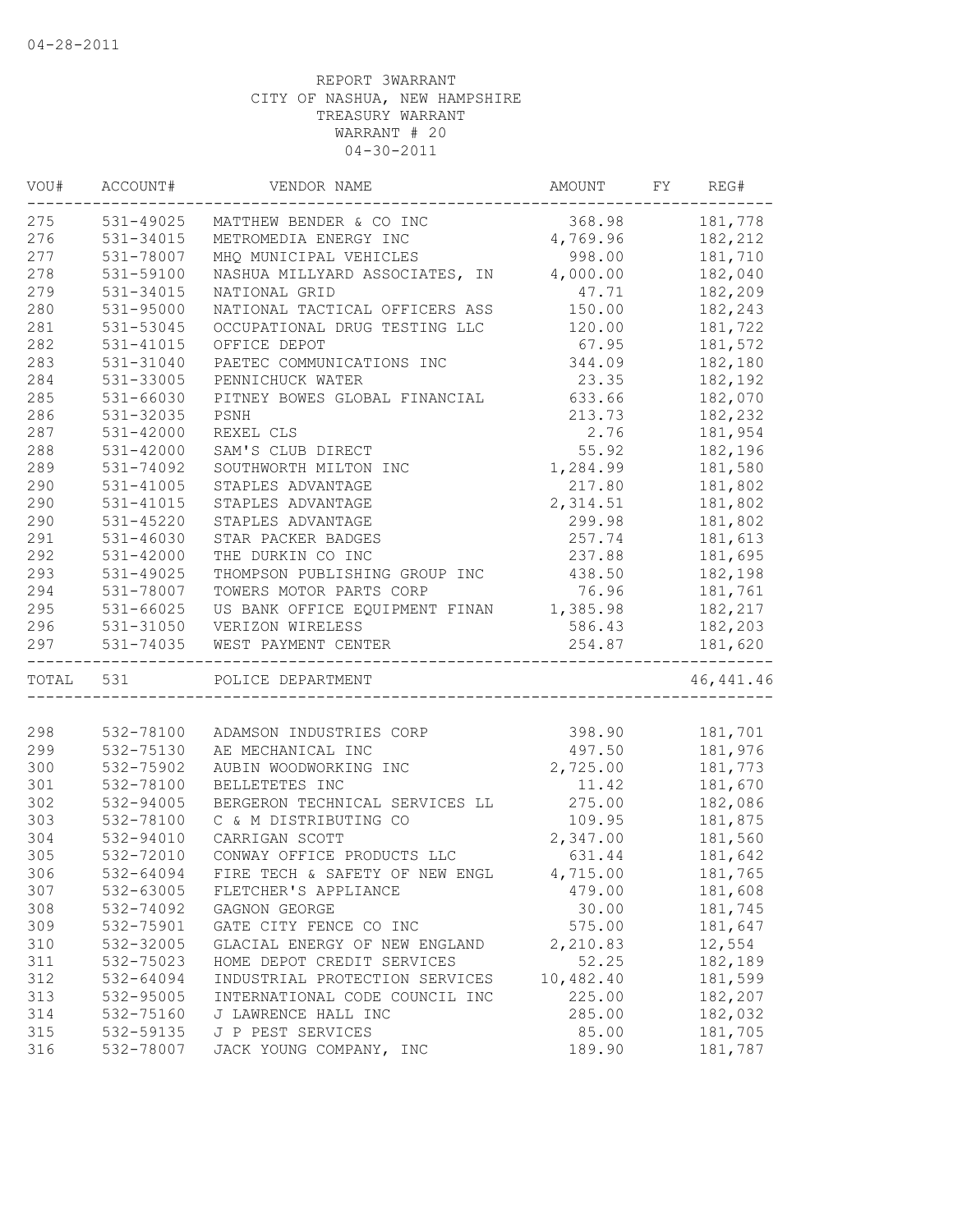| VOU#      | ACCOUNT#  | VENDOR NAME                             | AMOUNT    | FY | REG#      |
|-----------|-----------|-----------------------------------------|-----------|----|-----------|
| 317       | 532-98016 | JONES & BARTLETT LEARNING               | 105.92    |    | 182,057   |
| 318       | 532-94010 | KIRK JAMES                              | 444.00    |    | 181,561   |
| 319       | 532-64192 | LW BILLS/ALARM ENGINEERING              | 270.25    |    | 181,689   |
| 320       | 532-75105 | M & M ELECTRICAL SUPPLY CO INC          | 327.00    |    | 181,999   |
| 321       | 532-59100 | MAYNARD & LESIEUR INCORPORATED          | 39.50     |    | 182,012   |
| 321       | 532-78065 | MAYNARD & LESIEUR INCORPORATED          | 998.40    |    | 182,012   |
| 322       | 532-34015 | METROMEDIA ENERGY INC                   | 6,381.10  |    | 182,212   |
| 323       | 532-78100 | MINUTEMAN TRUCKS INC                    | 604.30    |    | 181,704   |
| 324       | 532-34015 | NATIONAL GRID                           | 1,822.57  |    | 182,209   |
| 325       | 532-42005 | NEW ENGLAND PAPER & SUPPLY              | 218.07    |    | 181,692   |
| 325       | 532-42010 | NEW ENGLAND PAPER & SUPPLY              | 186.84    |    | 181,692   |
| 325       | 532-42020 | NEW ENGLAND PAPER & SUPPLY              | 269.18    |    | 181,692   |
| 326       | 532-78035 | NEW G.H. BERLIN OIL COMPANY             | 2,072.74  |    | 181,696   |
| 327       | 532-46030 | NORTHEAST RESCUE SYSTEMS                | 5,090.00  |    | 181,784   |
| 328       | 532-31040 | PAETEC COMMUNICATIONS INC               | 29.97     |    | 182,180   |
| 329       | 532-33005 | PENNICHUCK WATER                        | 986.36    |    | 182,192   |
| 330       | 532-79045 | REXEL CLS                               | 36.64     |    | 181,954   |
| 331       | 532-78007 | SANEL AUTO PARTS CO                     | 64.94     |    | 181,677   |
| 332       | 532-73010 | SIROIS & SON APPLIANCE REPAIRS          | 65.00     |    | 182,026   |
| 333       | 532-69035 | SNAP ON TOOLS                           | 29.00     |    | 181,590   |
| 334       | 532-41005 | STAPLES ADVANTAGE                       | 31.12     |    | 181,802   |
| 334       | 532-41015 | STAPLES ADVANTAGE                       | 732.65    |    | 181,802   |
| 335       | 532-98005 | THUNDERHEAD ENGINEERING                 | 975.00    |    | 182,085   |
| 336       | 532-95005 | TREASURER STATE OF NH                   | 75.00     |    | 182,181   |
| 337       | 532-59100 | TRUE BLUE CLEANERS                      | 167.66    |    | 181,703   |
| 338       | 532-64192 | W S DARLEY & CO                         | 74.38     |    | 181,757   |
| 339       | 532-78020 | YANKEE TRUCKS                           | 596.96    |    | 181,576   |
| 339       | 532-78080 | YANKEE TRUCKS                           | 1,034.90  |    | 181,576   |
| 340       | 532-98030 | ZAX SIGNAGE                             | 840.00    |    | 181,712   |
|           |           |                                         |           |    |           |
| TOTAL     | 532       | FIRE DEPARTMENT                         |           |    | 50,895.04 |
| 341       |           | 534-32020 GLACIAL ENERGY OF NEW ENGLAND | 15,710.64 |    | 12,545    |
| TOTAL 534 |           | STREET LIGHTING                         |           |    | 15,710.64 |
|           |           |                                         |           |    |           |
| 342       | 536-53065 | MANSFIELD WILLIAM                       | 699.85    |    | 182,156   |
| 342       | 536-94005 | MANSFIELD WILLIAM                       | 747.61    |    | 182,156   |
| 343       | 536-64255 | MOTOROLA                                | 4,032.25  |    | 181,627   |
| 344       | 536-32035 | PSNH                                    | 738.28    |    | 182,232   |
| 345       | 536-43005 | UNITED PARCEL SERVICE                   | 14.10     |    | 182,246   |
| 346       | 536-31050 | VERIZON WIRELESS                        | 74.60     |    | 182,203   |
| TOTAL 536 |           | CITYWIDE COMMUNICATIONS                 |           |    | 6,306.69  |
|           |           |                                         |           |    |           |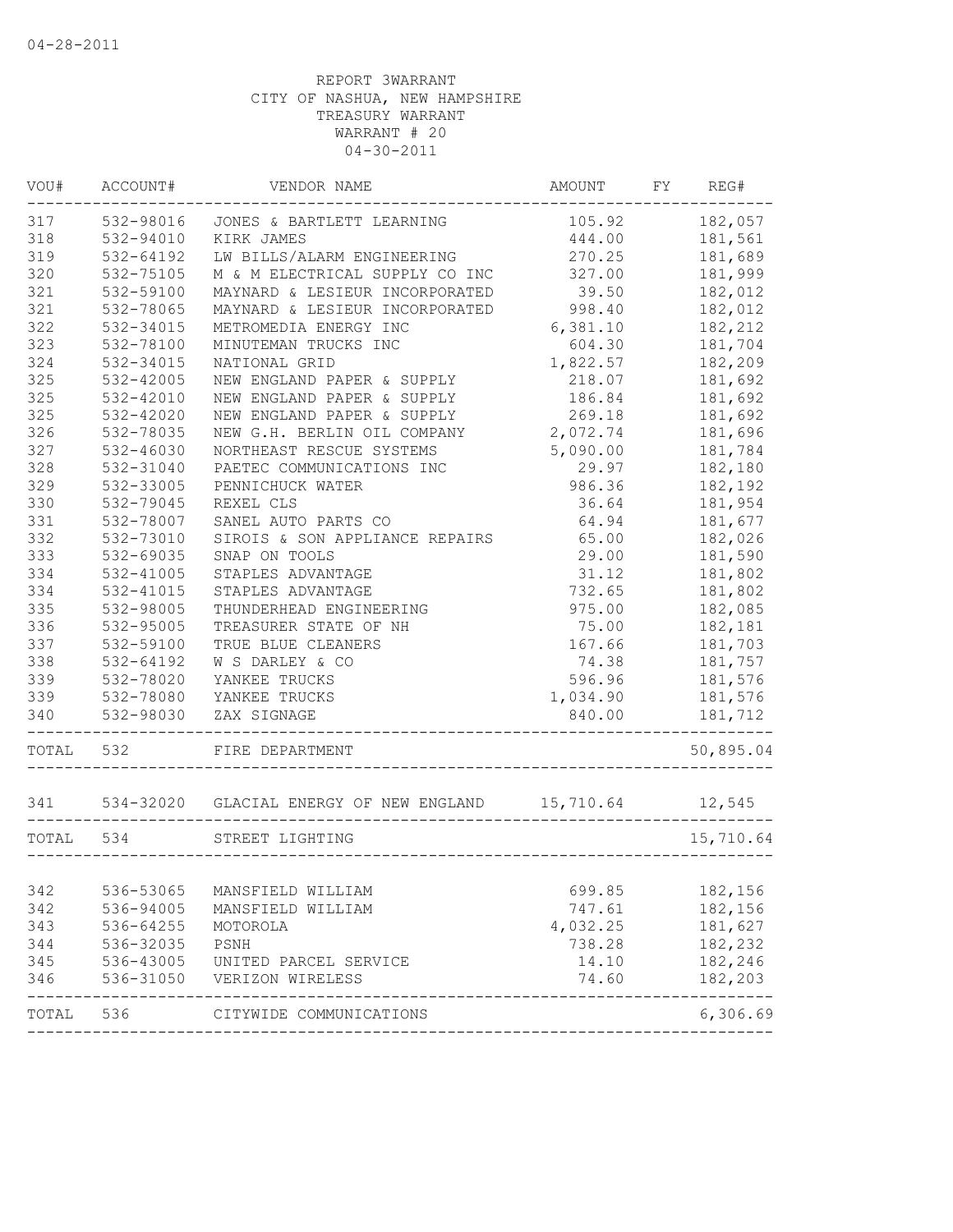| VOU#       | ACCOUNT#               | VENDOR NAME                                       | AMOUNT           | FY REG#            |
|------------|------------------------|---------------------------------------------------|------------------|--------------------|
| 347        |                        | 541-72010 CONWAY OFFICE PRODUCTS LLC              | 639.65           | 181,642            |
| 348        |                        | 541-32005 PUBLIC SERVICE OF NEW HAMPSHIR 1,114.99 |                  | 182,240            |
| 349        | 541-34005              | SHATTUCK MALONE OIL CO                            | 1,309.30         | 182,176            |
| TOTAL      | 541                    | COMMUNITY SERVICES DIVISION                       |                  | 3,063.94           |
|            |                        |                                                   |                  |                    |
| 350        | 542-72010              | CONWAY OFFICE PRODUCTS LLC                        | 99.00            | 181,642            |
| 351        | 542-47010              | NH MEDICAL/DENTAL SUPPLY LLC/D                    | 527.65           | 181,672<br>182,051 |
| 352        | 542-74090              | OPTICAL ANALYSIS CORP                             | 150.00           |                    |
| TOTAL      | 542                    | COMMUNITY HEALTH                                  |                  | 776.65             |
| 353        | 543-95005              | HEALTH OFFICERS'ASSOCIATION                       | 30.00            | 182,195            |
| 354        | 543-91005              | LYONS MEREDITH                                    | 103.02           | 181,782            |
| 355        | 543-74080              | MADGETECH INC                                     | 65.56            | 182,103            |
| 356        | 543-49070              | MILLIPORE CORPORATION                             | 267.96           | 181,619            |
| 356        | 543-49075              | MILLIPORE CORPORATION                             | 38.00            | 181,619            |
| 357        | 543-78100              | SANEL AUTO PARTS CO                               | 143.19           | 181,677            |
| TOTAL      | 543                    | ENVIRONMENTAL HEALTH DEPT.                        |                  | 647.73             |
| 358        |                        | 544-72010 CONWAY OFFICE PRODUCTS LLC              | 99.00            | 181,642            |
|            | TOTAL 544              | WELFARE ADMINISTRATION                            |                  | 99.00              |
|            |                        |                                                   |                  |                    |
| 359        | 545-97020              | 188 CONCORD ST LLC DBA LILLIAN                    | 450.00           | 181,724            |
| 360        | 545-97020              | 23-25 TEMPLE ST REALTY LLC                        | 1,115.00         | 181,734            |
| 361        | 545-97020              | 31 BRIDGE ST REALTY LLC                           | 350.00           | 181,676            |
| 362        | 545-97020              | 4-10 PIERCE ST LLC/MICHAEL FAU                    | 800.00           | 181,815            |
| 363        | 545-97020              | ACKERMAN BETTY E                                  | 521.00           | 181,558            |
| 364        | 545-97020              | BC-AD PROPERTIES                                  | 436.95           | 181,671            |
| 365<br>366 | 545-97020<br>545-97020 | DAVIS FUNERAL HOME                                | 750.00           | 181,578            |
|            |                        | DELENIKOS NIKALAOS                                | 850.00           | 181,624            |
| 367        | 545-97015              | DEMOULAS SUPERMARKETS INC                         | 979.91           | 182, 177           |
| 368        | 545-97020              | DHG ASSOCIATES                                    | 700.00           | 181,563<br>181,814 |
| 369        | 545-97020              | DONOHUE STEPHEN                                   | 26.56            |                    |
| 370        | 545-97020              | FAHEY DAVID                                       | 680.00           | 181,623            |
| 371<br>372 | 545-97020<br>545-97020 | FIRST LEDGE STREET ASSOCIATES                     | 420.00           | 181,816            |
|            |                        | FREEDOM APARTMENTS LLC                            | 370.60           | 181,667            |
| 373        | 545-97020              | HANSON BRUCE                                      | 850.00           | 181,817            |
| 374        | 545-97020              | HMC REALTY INC                                    | 900.97           | 181,818            |
| 375<br>376 | 545-97020<br>545-97020 | LTA INVESTMENTS LLC<br>MENA ANOTNIO               | 580.00<br>700.00 | 181,714<br>181,812 |
| 377        | 545-97020              | MOTEL 6                                           | 2,112.81         | 181,756            |
|            |                        |                                                   |                  |                    |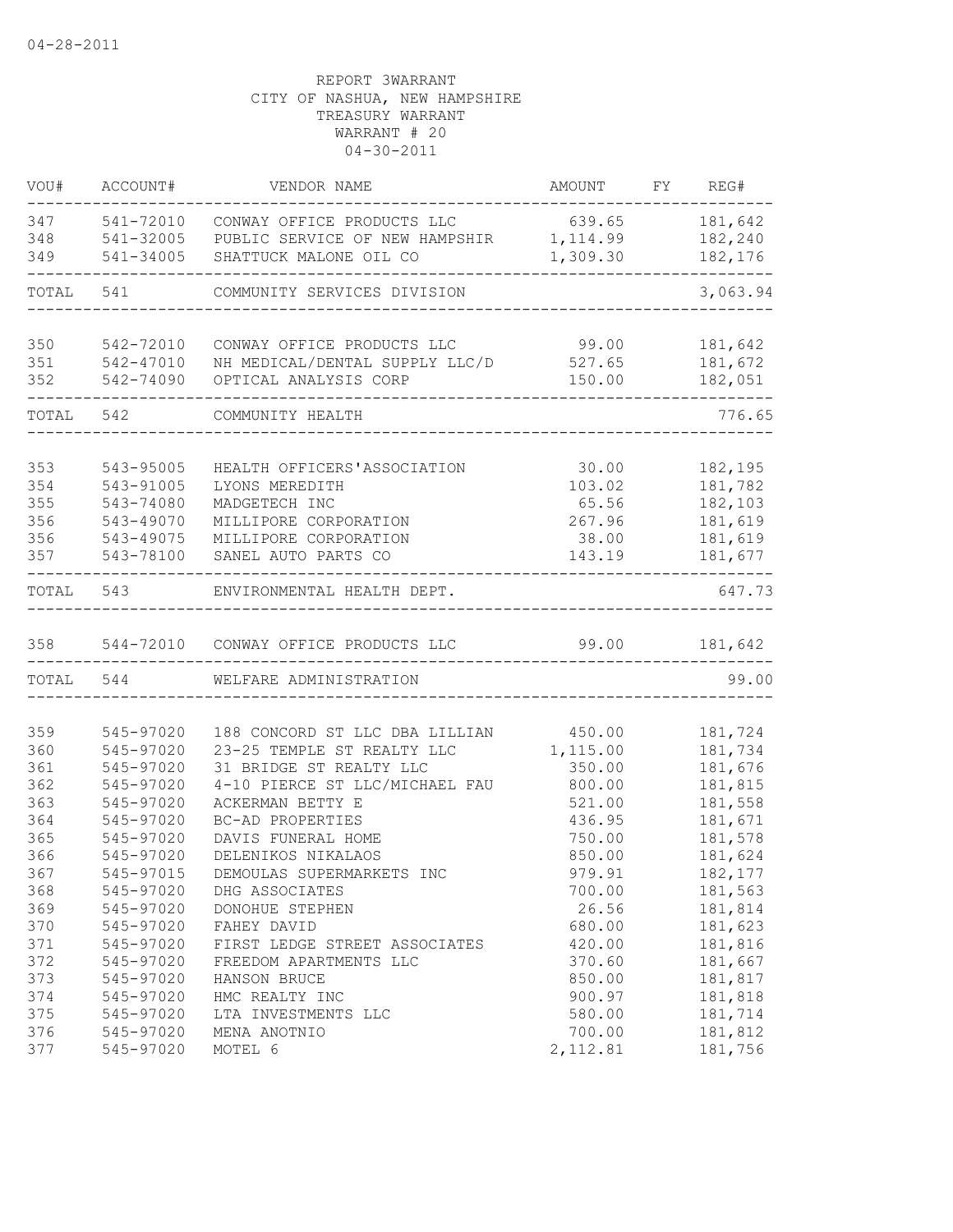| VOU#  | ACCOUNT#      | VENDOR NAME                    | AMOUNT                    | FY REG#   |
|-------|---------------|--------------------------------|---------------------------|-----------|
| 378   | 545-97020     | NADLER CRAIG                   | 392.47                    | 181,819   |
| 379   | 545-97020     | NASHUA HOUSING AUTHORITY       | 117.00                    | 181,764   |
| 380   | 545-97020     | O'NEILL PETER                  | 416.16                    | 181,564   |
| 381   | 545-97020     | PHANEUF FUNERAL HOME INC       | 750.00                    | 181,583   |
| 382   | 545-97015     | PSNH                           | 1,207.98                  | 182,234   |
| 383   | 545-97020     | RAY VANCE E                    | 700.00                    | 181,820   |
| 384   | 545-97020     | REGENT PARK ASSOCIATES         | 811.54                    | 181,632   |
| 385   | 545-97020     | TREMBLAY LOUIS                 | 716.00<br>_______________ | 181,813   |
|       | TOTAL 545     | WELFARE COSTS                  |                           | 18,704.95 |
|       |               |                                |                           |           |
| 386   | 551-59100     | ANDRUSKEVICH PHOTOGRAPHY/JOSEP | 160.00                    | 181,789   |
| 387   | 551-72010     | CONWAY OFFICE PRODUCTS LLC     | 315.00                    | 181,642   |
| 388   | 551-78140     | GRANITE STATE GLASS            | 250.00                    | 181,723   |
| 389   | $551 - 75023$ | M & M ELECTRICAL SUPPLY CO INC | 81.19                     | 181,999   |
| 390   | 551-34015     | METROMEDIA ENERGY INC          | 58.38                     | 182,212   |
| 391   | 551-74160     | NEW ENGLAND LASER & TRANSIT CO | 350.00                    | 182,087   |
| 392   | 551-41015     | NEW ENGLAND PAPER & SUPPLY     | 70.59                     | 181,692   |
| 393   | 551-31040     | PAETEC COMMUNICATIONS INC      | 7.28                      | 182,180   |
| 394   | 551-33005     | PENNICHUCK WATER               | 67.08                     | 182,192   |
| 395   | 551-94010     | RUTTER KRISTEN                 | 91.98                     | 182,075   |
| 396   | 551-41015     | STAPLES ADVANTAGE              | 389.82                    | 181,802   |
| TOTAL | 551           | PUBLIC WORKS DIV & ENGINEERING |                           | 1,841.32  |
|       |               |                                |                           |           |
| 397   | 552-59050     | BAKER CHRISTOPHER              | 1,762.00                  | 181,707   |
| 398   | 552-42010     | BANNER SYSTEMS OF MASSACHUSETT | 221.32                    | 181,998   |
| 399   | 552-59050     | BELZIL BRIAN                   | 530.00                    | 182,097   |
| 400   | 552-78007     | CARPARTS OF NASHUA             | $-90.01$                  | 181,570   |
| 401   | 552-72010     | CONWAY OFFICE PRODUCTS LLC     | 132.00                    | 181,642   |
| 402   | 552-59050     | COYLE KEVIN                    | 400.00                    | 181,595   |
| 403   | 552-48015     | DENNIS K BURKE INC             | 2,922.30                  | 182,247   |
| 404   | 552-75021     | EDWARD C WHITNEY & SON INC     | 470.00                    | 181,803   |
| 404   | 552-75040     | EDWARD C WHITNEY & SON INC     | 175.00                    | 181,803   |
| 404   | 552-75135     | EDWARD C WHITNEY & SON INC     | 250.00                    | 181,803   |
| 405   | 552-75135     | ERICKSON CLEANING SERVICES LLC | 125.00                    | 181,648   |
| 406   | 552-75021     | F W WEBB COMPANY               | 7.11                      | 181,615   |
| 407   | 552-78007     | FREIGHTLINER OF NH INC         | 174.97                    | 181,772   |
| 408   | 552-59050     | GILLIS MIKE                    | 635.00                    | 181,956   |
| 409   | 552-32040     | GLACIAL ENERGY OF NEW ENGLAND  | 2,120.00                  | 12,554    |
| 410   | 552-46030     | GRAINGER                       | 212.40                    | 181,604   |
| 411   | 552-45200     | HARRIS TROPHY                  | 86.25                     | 181,651   |
| 412   | 552-75021     | HOME DEPOT CREDIT SERVICES     | 204.26                    | 182,189   |
| 412   | 552-75022     | HOME DEPOT CREDIT SERVICES     | 41.94                     | 182,189   |
| 412   | 552-75135     | HOME DEPOT CREDIT SERVICES     | 25.86                     | 182,189   |
| 412   | 552-75175     | HOME DEPOT CREDIT SERVICES     | 21.40                     | 182,189   |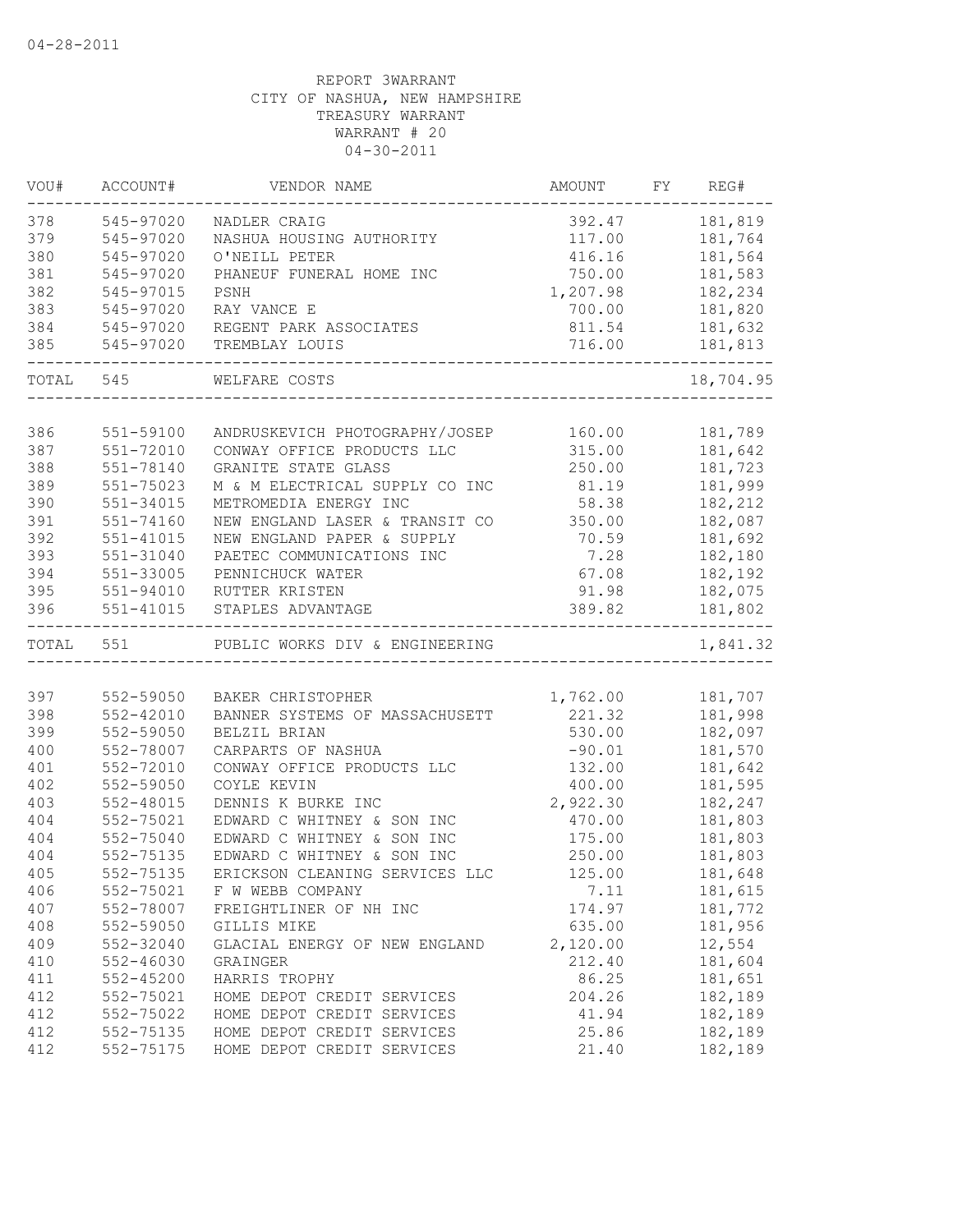| VOU#      | ACCOUNT#      | VENDOR NAME                                            | AMOUNT         | FY REG#      |
|-----------|---------------|--------------------------------------------------------|----------------|--------------|
| 413       | 552-75021     | HUDSON SMALL ENGINE                                    | 157.00 181,663 |              |
| 414       | 552-75135     | JG GRADING LLC                                         | 540.00 181,711 |              |
| 415       | 552-59050     | LEVESQUE ERIC                                          | 45.00          | 182,094      |
| 416       | 552-78065     | MAYNARD & LESIEUR INCORPORATED                         | $-636.60$      | 182,012      |
| 417       | 552-34015     | METROMEDIA ENERGY INC                                  | 1,049.38       | 182,212      |
| 417       | 552-34045     | METROMEDIA ENERGY INC                                  | 928.35         | 182,212      |
| 418       | 552-78007     | NAPA AUTO PARTS                                        | 533.18         | 181,753      |
| 419       | 552-75021     | NASHUA FARMERS EXCHANGE INC                            | 331.52         | 182,020      |
| 420       | 552-34015     | NATIONAL GRID                                          | 55.19          | 182,209      |
| 420       | 552-34045     | NATIONAL GRID                                          | 231.84         | 182,209      |
| 421       | 552-31040     | PAETEC COMMUNICATIONS INC                              | 12.44          | 182,180      |
| 422       | 552-75022     | PEABODY SUPPLY COMPANY                                 | 287.81         | 182,058      |
| 423       | 552-33005     | PENNICHUCK WATER                                       | 453.67         | 182,192      |
| 423       | 552-33045     | PENNICHUCK WATER                                       | 521.56         | 182,192      |
| 424       | 552-32005     | PSNH                                                   | 2,514.40       | 182,232      |
| 424       | 552-32030     | PSNH                                                   | 1,330.45       | 182,232      |
| 425       | 552-78007     | SANEL AUTO PARTS CO                                    | 41.78          | 181,677      |
| 426       | 552-59050     | SEVIGNY RONALD                                         | 415.00         | 181,674      |
| 427       |               | 552-45290 SPORT SUPPLY GROUP INC                       | 683.65         | 181,882      |
| 427       |               | 552-75021 SPORT SUPPLY GROUP INC                       | 304.14         | 181,882      |
| 428       | 552-75021     | TURF PRODUCTS CORP                                     | 842.32         | 181,805      |
| TOTAL 552 |               | PARKS AND RECREATION                                   |                | 21,068.88    |
|           |               |                                                        |                |              |
| 429       |               | 553-45175 ABCO WELDING & INDUSTRIAL SUPP 64.70 182,054 |                |              |
| 429       | 553-49075     | ABCO WELDING & INDUSTRIAL SUPP                         |                | 7.90 182,054 |
| 429       | 553-69025     | ABCO WELDING & INDUSTRIAL SUPP 45.88 182,054           |                |              |
| 430       | $553 - 46045$ | ALEC'S SHOE STORE INC                                  | 181.95         | 181,662      |
| 431       | 553-45060     | BELLETETES INC                                         | 28.79          | 181,670      |
| 431       | 553-69025     | BELLETETES INC                                         | 33.28          | 181,670      |
| 432       | 553-45015     | BROX INDUSTRIES INC                                    | 257.92         | 181,591      |
| 432       | 553-45025     | BROX INDUSTRIES INC                                    | 49.00          | 181,591      |
| 432       | 553-45190     | BROX INDUSTRIES INC                                    | 266.74         | 181,591      |
| 433       | 553-59150     | CALLOGIX INC                                           | 646.02         | 182,066      |
| 434       | 553-78100     | CHAPPELL TRACTOR SALES, INC                            | 91.42          | 182,056      |
| 435       | 553-45015     | CONTINENTAL PAVING INC                                 | 802.02         | 182,017      |
| 436       | 553-72035     | CONWAY OFFICE PRODUCTS LLC                             | 94.50          | 181,642      |
| 437       | 553-69025     | CORNWELL TOOLS                                         | 118.24         | 181,777      |
| 438       | 553-45060     | CORRIVEAU ROUTHIER INC                                 | 275.95         | 182,000      |
| 439       | 553-48015     | DENNIS K BURKE INC                                     | 21,074.76      | 182,247      |
| 440       | 553-78100     | DONOVAN SPRING COMPANY INC                             | 554.93         | 181,589      |
| 441       | 553-78100     | EASTERN NE HYDRAULICS INC                              | 1,015.00       | 181,796      |
| 442       | 553-32005     | GLACIAL ENERGY OF NEW ENGLAND                          | 2,103.04       | 12,554       |
| 443       | 553-59100     | GMS HYDRAULICS INC                                     | 124.50         | 182,027      |
| 444       | 553-45260     | GRANITE STATE MINERALS INC                             | 11,160.15      | 181,562      |
| 445       | 553-59135     | J P PEST SERVICES                                      | 65.00          | 181,705      |
| 446       | 553-49075     | LIBERTY INTN'L TRUCKS OF NH LL                         | 276.51         | 182,009      |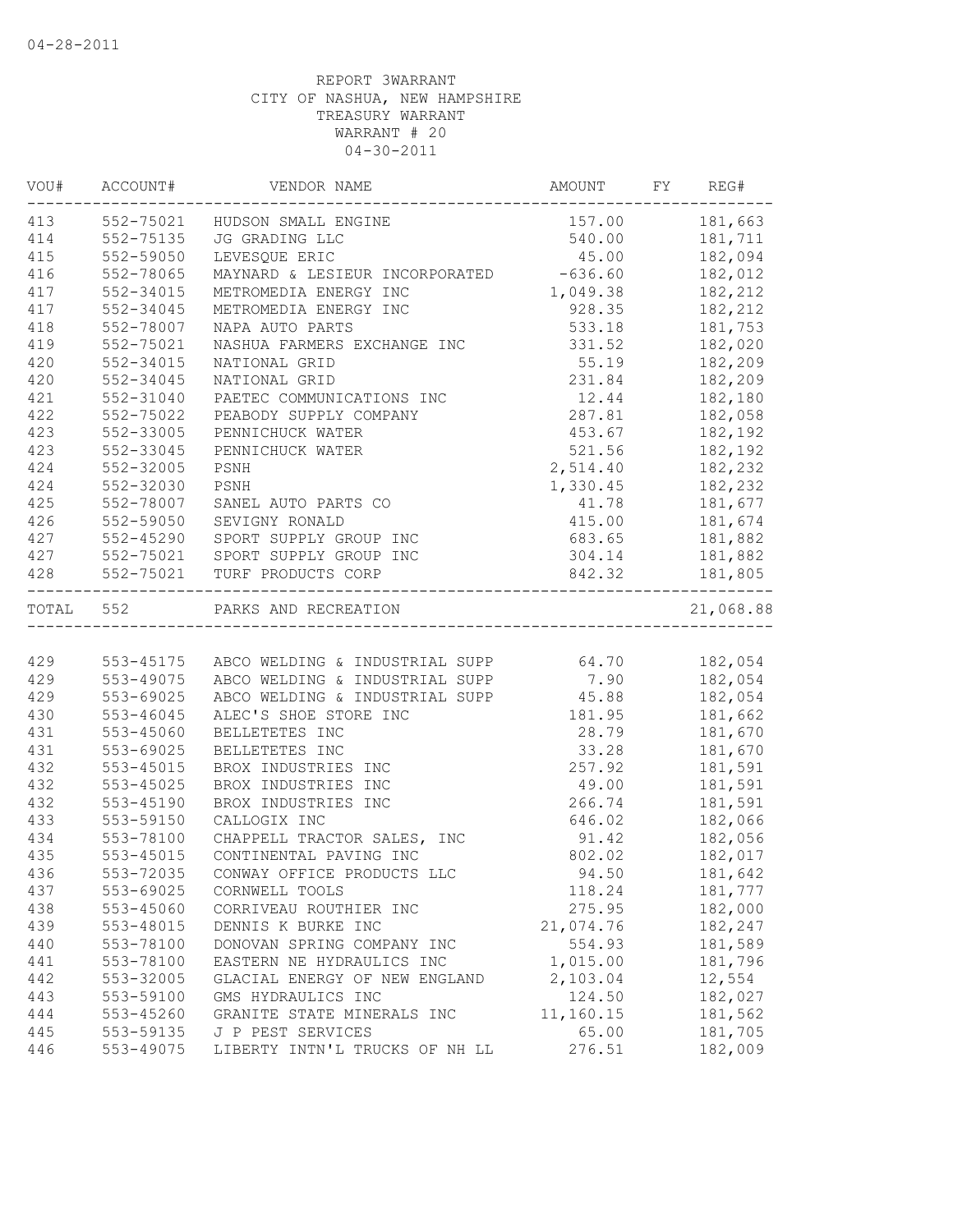| VOU#  | ACCOUNT#      | VENDOR NAME                                   | AMOUNT FY REG# |              |
|-------|---------------|-----------------------------------------------|----------------|--------------|
| 446   | 553-78100     | LIBERTY INTN'L TRUCKS OF NH LL 409.33 182,009 |                |              |
| 447   | 553-78065     | MAYNARD & LESIEUR INCORPORATED 1,134.51       |                | 182,012      |
| 447   | 553-78100     | MAYNARD & LESIEUR INCORPORATED 157.75         |                | 182,012      |
| 448   | 553-78100     | MCDEVITT TRUCKS INC                           | 313.07         | 181,781      |
| 449   | 553-34015     | METROMEDIA ENERGY INC                         | 5,576.58       | 182,212      |
| 450   | 553-49075     | NAPA AUTO PARTS                               | 599.98         | 181,753      |
| 450   | 553-69025     | NAPA AUTO PARTS                               | 157.36         | 181,753      |
| 450   | 553-78100     | NAPA AUTO PARTS                               | 1,009.43       | 181,753      |
| 451   | 553-78035     | NEW G.H. BERLIN OIL COMPANY                   | 1,380.19       | 181,696      |
| 452   | 553-78100     | NORTHLAND INDUSTRIAL TRUCK CO.                | 1,100.72       | 182,072      |
| 453   | 553-31040     | PAETEC COMMUNICATIONS INC                     | 18.67          | 182,180      |
| 454   | 553-78100     | PINE MOTOR PARTS                              | 31.26          | 182,013      |
| 455   | 553-49075     | SANEL AUTO PARTS CO                           | 387.16         | 181,677      |
| 455   | 553-69025     | SANEL AUTO PARTS CO                           | 6.63           | 181,677      |
| 455   | 553-78100     | SANEL AUTO PARTS CO                           | 136.17         | 181,677      |
| 456   | 553-59100     | SIMPLEXGRINNELL                               | 277.00         | 181,565      |
| 457   | $553 - 64040$ | SNAP ON TOOLS                                 | 549.00         | 181,590      |
| 457   | 553-69025     | SNAP ON TOOLS                                 | 93.10          | 181,590      |
| 458   | 553-41015     | STAPLES ADVANTAGE                             | 283.07         | 181,802      |
| 459   | 553-78100     | TENNANT SALES & SERVICE COMPAN                | 588.00         | 181,600      |
| 460   | 553-94005     | UNH REGISTRATION                              | 765.00         | 182,231      |
| 461   | $553 - 46045$ | UNIFIRST CORPORATION                          | 571.33         | 181,774      |
| 462   | 553-78100     | USP OF NEW ENGLAND                            | 569.07         | 181,751      |
|       | TOTAL 553     | STREET DEPARTMENT                             |                | 55,452.58    |
|       |               |                                               |                |              |
| 463   | 555-74170     | ASPIRE SALES LLC                              | 99.95          | 182,082      |
| 464   | 555-49075     | BELLETETES INC                                |                | 5.35 181,670 |
| 465   | 555-72035     | CONWAY OFFICE PRODUCTS LLC                    | 104.00         | 181,642      |
| 466   | 555-59105     | JAN-PRO CLEANING SYSTEMS NORTH                | 235.00         | 182,030      |
| 467   | 555-43005     | LED OUTFITTERS                                | 17.00          | 182,083      |
| 467   | 555-64192     | LED OUTFITTERS                                | 189.99         | 182,083      |
| 468   | 555-45288     | OCEAN STATE SIGNAL CO                         | 670.00         | 181,779      |
| 469   | 555-31040     | PAETEC COMMUNICATIONS INC                     | 18.66          | 182,180      |
| 470   | 555-45285     | PERMA-LINE CORP OF NEW ENGLAND                | 193.50         | 181,575      |
| 471   | 555-32025     | PSNH                                          | 737.18         | 182,232      |
| 471   | 555-32025     | PSNH                                          | 267.14         | 182,233      |
| 472   |               | 555-41015 STAPLES ADVANTAGE                   | 48.69          | 181,802      |
| 473   | 555-75023     | UNIFIRST CORPORATION                          | 25.15          | 181,774      |
| TOTAL | 555           | TRAFFIC DEPARTMENT                            |                | 2,611.61     |
|       |               |                                               |                |              |
| 474   | 557-32005     | GLACIAL ENERGY OF NEW ENGLAND                 | 1,679.04       | 12,554       |
| 475   | 557-49075     | HOME DEPOT CREDIT SERVICES                    | 156.75         | 182,189      |
| 476   | 557-59160     | NASHUA OUTDOOR POWER EQUIPMENT                | 147.74         | 181,682      |
| 477   | 557-31040     | PAETEC COMMUNICATIONS INC                     | 7.22           | 182,180      |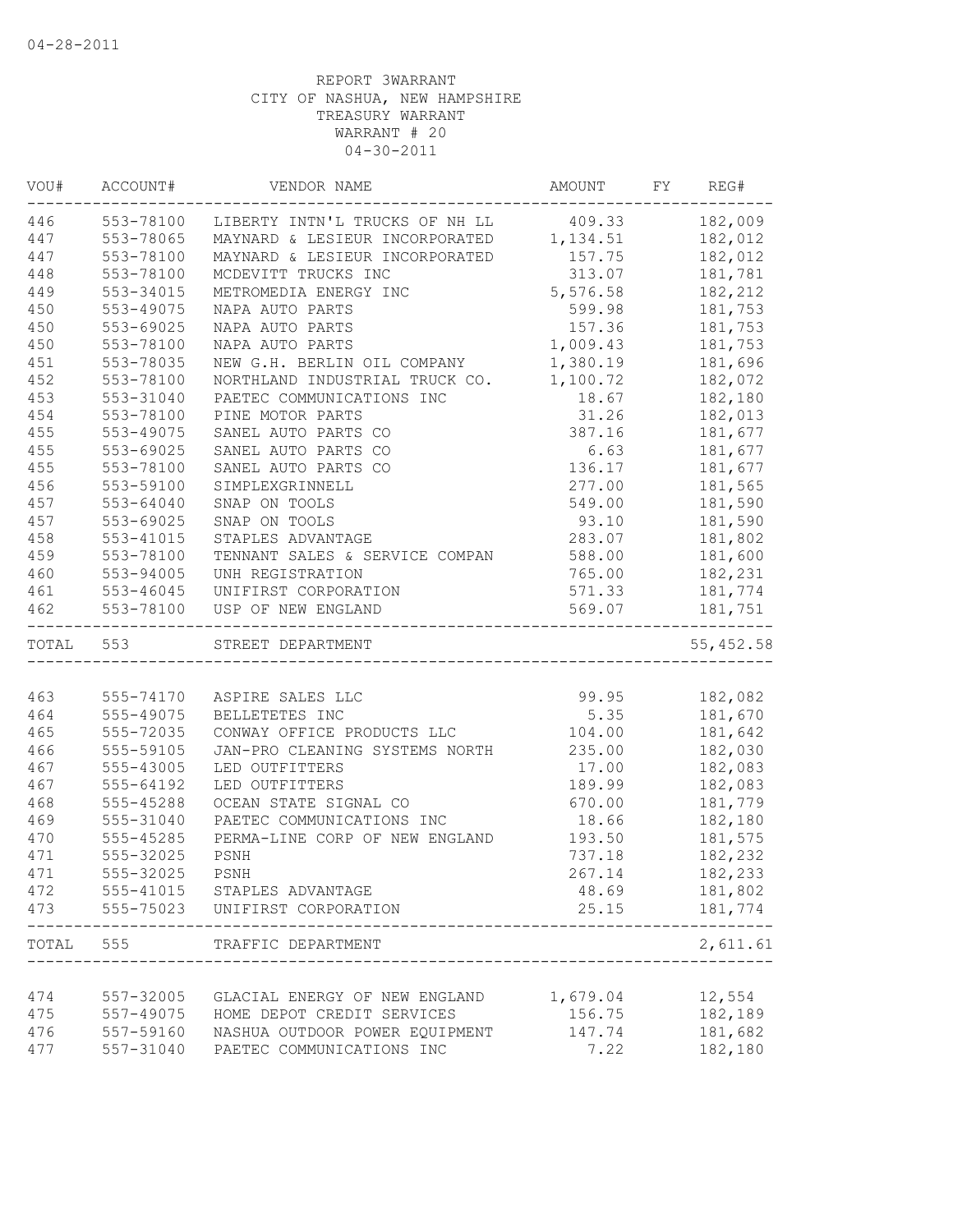| VOU#                                                 | ACCOUNT#                                                                                             | VENDOR NAME                                                                                                                                                                                                       | AMOUNT                                                                       | FY. | REG#                                                                                 |
|------------------------------------------------------|------------------------------------------------------------------------------------------------------|-------------------------------------------------------------------------------------------------------------------------------------------------------------------------------------------------------------------|------------------------------------------------------------------------------|-----|--------------------------------------------------------------------------------------|
| 478<br>479<br>480<br>481<br>482                      | 557-45285<br>557-59100<br>557-32005<br>557-59160<br>557-59100                                        | PERMA-LINE CORP OF NEW ENGLAND<br>PROGRESSIVE ALARM SERVICES, IN<br>PUBLIC SERVICE OF NEW HAMPSHIR<br>TDD EARTH TECHNOLOGIES<br>UNITED SITE SERVICES NORTHEAST                                                    | 131.29<br>1,152.00<br>975.05<br>1,368.00<br>54.97                            |     | 181,575<br>181,913<br>182,240<br>182,206<br>182,219                                  |
| TOTAL                                                | 557                                                                                                  | PARKING LOTS                                                                                                                                                                                                      |                                                                              |     | 5,672.06                                                                             |
| 483<br>484                                           | 561-75023<br>561-33005                                                                               | HOME DEPOT CREDIT SERVICES<br>PENNICHUCK WATER                                                                                                                                                                    | 64.45<br>155.17                                                              |     | 182,189<br>182,192                                                                   |
| TOTAL                                                | 561                                                                                                  | EDGEWOOD CEMETERY                                                                                                                                                                                                 |                                                                              |     | 219.62                                                                               |
| 485<br>486<br>487<br>488<br>489                      | 563-45195<br>563-75023<br>563-34015<br>563-31040<br>563-78007                                        | GRIFFIN GREENHOUSE SUPPLIES IN<br>HOME DEPOT CREDIT SERVICES<br>NATIONAL GRID<br>PAETEC COMMUNICATIONS INC<br>SANEL AUTO PARTS CO                                                                                 | 1,090.32<br>119.62<br>390.55<br>10.95<br>72.99                               |     | 181,740<br>182,189<br>182,209<br>182,180<br>181,677                                  |
| TOTAL                                                | 563                                                                                                  | WOODLAWN CEMETERY                                                                                                                                                                                                 |                                                                              |     | 1,684.43                                                                             |
| 490<br>491<br>492<br>493<br>494<br>495<br>495        | 572-94005<br>572-94005<br>572-91005<br>572-95005<br>572-94005<br>572-49025<br>572-49905              | AMERICAN PLANNING ASSOC<br>AMERICAN PLANNING ASSOCIATION<br>HOUSTON ROGER<br>INTERNATIONAL CITY/COUNTY MNGM<br>INTERNATIONAL COUNCIL OF<br>STAPLES ADVANTAGE<br>STAPLES ADVANTAGE                                 | 822.00<br>256.00<br>169.83<br>460.51<br>100.00<br>59.40<br>56.97             |     | 182,248<br>182,179<br>182,157<br>181,801<br>182,211<br>181,802<br>181,802            |
| TOTAL                                                | 572                                                                                                  | PLANNING DEPARTMENT                                                                                                                                                                                               |                                                                              |     | 1,924.71                                                                             |
| 496                                                  | 573-72010                                                                                            | CONWAY OFFICE PRODUCTS LLC                                                                                                                                                                                        | 83.98                                                                        |     | 181,642                                                                              |
| TOTAL                                                | 573                                                                                                  | ECONOMIC DEVELOPMENT                                                                                                                                                                                              |                                                                              |     | 83.98                                                                                |
| 497<br>498<br>498<br>499<br>500<br>501<br>501<br>502 | 575-45050<br>575-45085<br>575-45315<br>575-45085<br>575-45050<br>575-72010<br>575-72010<br>575-57010 | BAKER & TAYLOR<br>BAKER & TAYLOR ENTERTAINMENT<br>BAKER & TAYLOR ENTERTAINMENT<br>BLACKSTONE AUDIO INC<br>CENTER POINT LARGE PRINT<br>CONWAY OFFICE PRODUCTS LLC<br>CONWAY OFFICE PRODUCTS LLC<br>DEAR READER.COM | 982.13<br>338.61<br>2,014.98<br>230.50<br>79.62<br>94.50<br>208.00<br>975.00 |     | 181,612<br>181,605<br>181,605<br>182,104<br>181,596<br>181,642<br>181,643<br>181,687 |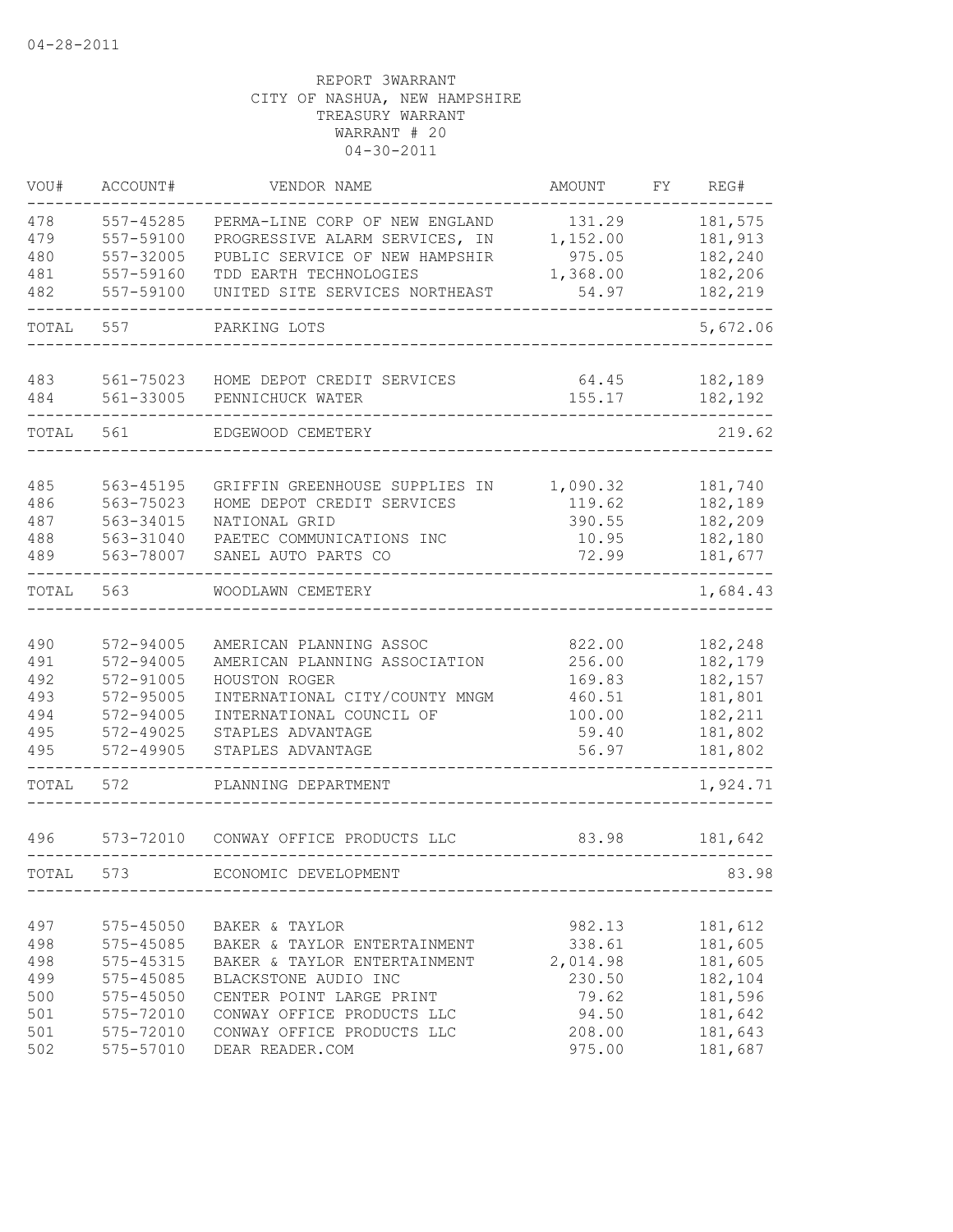| VOU#      | ACCOUNT#          | VENDOR NAME                              | AMOUNT     | FY REG#       |
|-----------|-------------------|------------------------------------------|------------|---------------|
| 503       | 575-45050         | <b>GALE</b>                              | 1,100.76   | 181,763       |
| 504       | 575-32005         | GLACIAL ENERGY OF NEW ENGLAND            | 4,025.96   | 12,554        |
| 505       | 575-75160         | GRANITE GROUP (THE)                      | 308.00     | 181,770       |
| 506       | 575-75160         | HARRY W WELLS & SON INC                  | 704.55     | 181,889       |
| 507       | 575-41015         | HIGHSMITH                                | 580.00     | 182,102       |
| 508       | 575-75023         | HOME DEPOT CREDIT SERVICES               | 320.16     | 182,189       |
| 509       | 575-75023         | J P PEST SERVICES                        | 125.00     | 181,705       |
| 510       | 575-45904         | KEENE SENTINEL                           | 231.92     | 182,187       |
| 511       | 575-95005         | MCAULIFFE-SHEPARD DISCOVERY CE           | 250.00     | 182,222       |
| 512       | 575-34015         | METROMEDIA ENERGY INC                    | 1,871.67   | 182,212       |
| 513       | 575-31040         | PAETEC COMMUNICATIONS INC                | 12.44      | 182,180       |
| 514       | 575-33005         | PENNICHUCK WATER                         | 405.73     | 182,192       |
| 515       | 575-41015         | PETTY CASH                               | 19.98      | 182,158       |
| 515       | 575-45090         | PETTY CASH                               | 22.30      | 182,158       |
| 515       | 575-45150         | PETTY CASH                               | 55.12      | 182,158       |
| 515       | 575-78100         | PETTY CASH                               | 44.95      | 182,158       |
| 515       | 575-91005         | PETTY CASH                               | 19.85      | 182,158       |
| 516       | 575-45085         | RANDOM HOUSE INC                         | 93.46      | 181,808       |
| 517       | 575-45315         | SAM'S CLUB DIRECT                        | 906.29     | 182,196       |
| 518       | 575-45050         | SIMON & SCHUSTER                         | 34.44      | 181,606       |
| 519       | 575-45904         | THE TELEGRAPH                            | 728.00     | 182,205       |
| 520       | 575-45150         | UPSTART                                  | 28.00      | 182,101       |
| TOTAL     | 575               | PUBLIC LIBRARIES                         |            | 16,811.92     |
|           |                   | 521 576-94005 COLLINS MARK               |            | 35.00 182,160 |
|           |                   | 522 576-49075 FINDLEY MICHAEL            | 32.50      | 182,159       |
| TOTAL 576 |                   | BUILDING DEPARTMENT                      | ---------- | 67.50         |
|           |                   |                                          |            |               |
| 523       |                   | 577-94005 INTERNATIONAL CODE COUNCIL, IN | 640.00     | 181,790       |
| 524       |                   | 577-62022 STAPLES ADVANTAGE              | 298.64     | 181,802       |
| TOTAL 577 |                   | CODE ENFORCEMENT                         |            | 938.64        |
|           |                   |                                          |            |               |
|           | 227,564 581-74092 | A L LARSEN CO INC                        | 485.00     | 181,894       |
|           | 227,565 581-91040 | ABODEELY ROBERTA                         | 637.42     | 181,836       |
|           | 227,566 581-49050 | AC MOORE INC                             | 44.83      | 181,635       |
|           | 227,567 581-59130 | ADAMS COLLIS                             | 60.00      | 181,993       |
|           | 227,568 581-53101 | ADULT LEARNING CENTER                    | 26,500.00  | 181,775       |
|           | 227,569 581-49050 | ADVANCED ADVERTISING GRAPHICS            | 72.95      | 182,133       |
|           | 227,570 581-49050 | AIA CORP                                 | 129.00     | 181,804       |
|           | 227,571 581-42110 | ALARMAX DISTRIBUTORS INC                 | 183.06     | 181,827       |
|           | 227,572 581-49050 | ALL METALS INDUSTRIES INC                | 495.00     | 182,122       |
|           | 227,573 581-49050 | AMAZON                                   | 889.13     | 182,244       |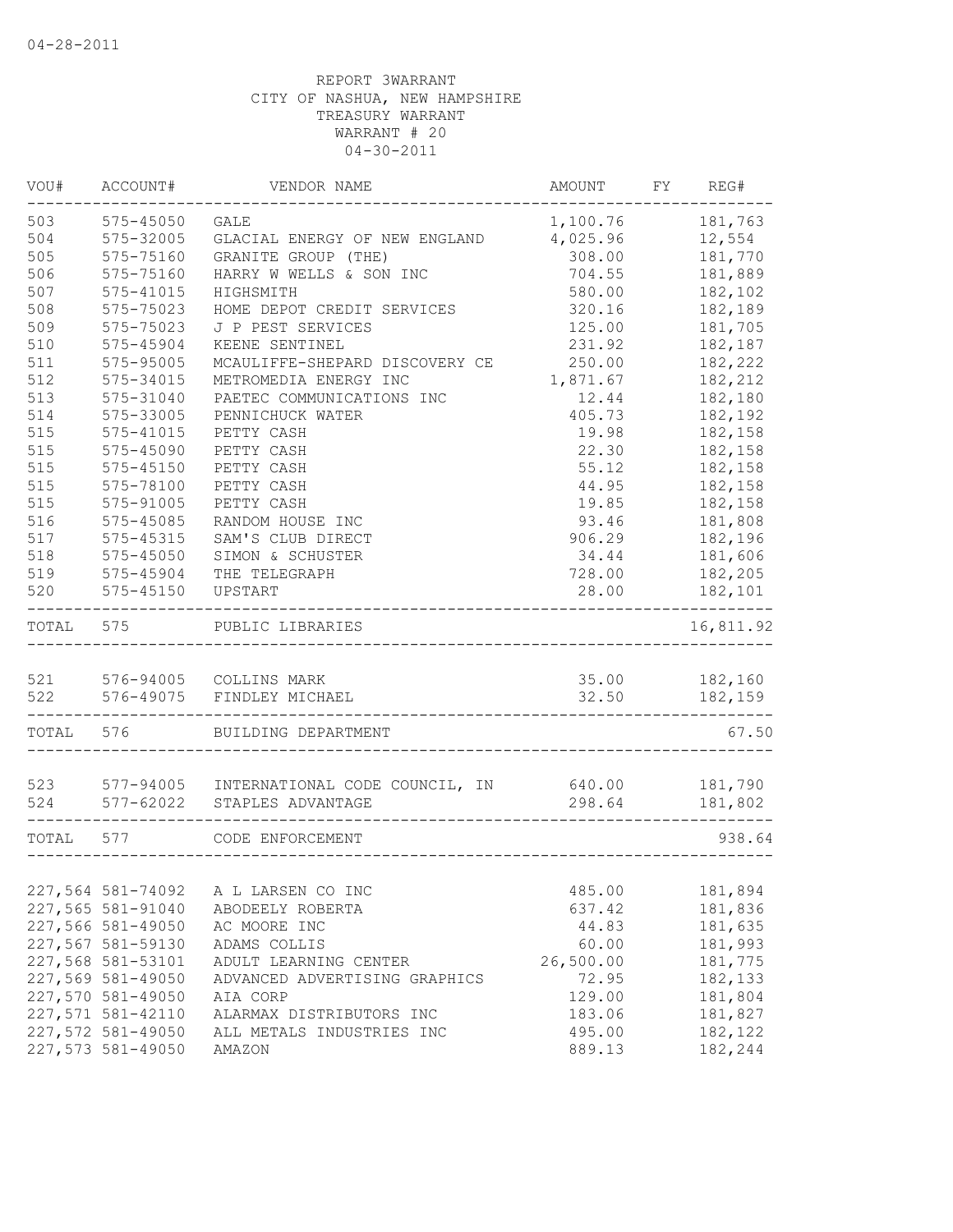| VOU# | ACCOUNT#                               | VENDOR NAME                    | AMOUNT     | FY | REG#     |
|------|----------------------------------------|--------------------------------|------------|----|----------|
|      | 227,573 581-74092                      | AMAZON                         | 135.98     |    | 182,244  |
|      | 227,574 581-59130                      | ANGELO LEN                     | 60.00      |    | 181,991  |
|      | 227,575 581-78007                      | ARBORCRAFT INC                 | 284.90     |    | 182,138  |
|      | 227,576 581-91005                      | ARCARO JANICE                  | 110.39     |    | 181,832  |
|      | 227,577 581-31005                      | AT&T                           | 33.66      |    | 182,252  |
|      | 227,578 581-75023                      | B & S LOCKSMITH INC            | 255.98     |    | 181,713  |
|      | 227,579 581-74092                      | BAILEY DAVID                   | 100.00     |    | 181,603  |
|      | 227,580 581-49050                      | BANNON CYNTHIA                 | 123.88     |    | 181,903  |
|      | 227,581 581-49035                      | BARNES & NOBLE INC             | 2,010.75   |    | 181,559  |
|      | 227,581 581-49050                      | BARNES & NOBLE INC             | 178.49     |    | 181,559  |
|      | 227,582 581-42110                      | BATTERY SPECIALISTS OF NH LLC  | 49.50      |    | 181,968  |
|      | 227,583 581-41015                      | BAUDVILLE INC                  | 145.95     |    | 181,876  |
|      | 227,584 581-49050                      | BEAUCHAMP JOANNE               | 35.78      |    | 181,970  |
|      | 227,585 581-75023                      | BELLETETES INC                 | 633.07     |    | 181,670  |
|      | 227,586 581-75023                      | BLAINE WINDOW HARDWARE INC     | 55.25      |    | 181,659  |
|      | 227,587 581-49050                      | BLICK ART MATERIALS            | 321.24     |    | 181,946  |
|      | 227,588 581-49075                      | BLUE SEAL FEEDS                | 275.60     |    | 181,918  |
|      | 227,589 581-49075                      | BLUETARP FINANCIAL INC         | 142.74     |    | 182, 113 |
|      | 227,590 581-94030                      | <b>BOARDMAN ELLEN</b>          | 100.00     |    | 181,923  |
|      | 227,591 581-59130                      | BOLDUC KEVIN                   | 60.00      |    | 181,950  |
|      | 227,592 581-59130                      | BOURASSA DANA                  | 200.00     |    | 181,934  |
|      | 227,593 581-59130                      | BRACCI STEVE                   | 60.00      |    | 182,047  |
|      | 227,594 581-49050                      | BRODART COMPANY                | 6.95       |    | 182,008  |
|      | 227,595 581-59130                      | BUDA MARK                      | 80.00      |    | 181,977  |
|      | 227,596 581-59130                      | BURKHART DENNIS                | 80.00      |    | 181,653  |
|      | 227,597 581-41015                      | CALENDARS                      | 40.74      |    | 182,194  |
|      | 227,598 581-91005                      | CALHOUN RANDY                  | 143.82     |    | 181,833  |
|      | 227,599 581-91005                      | CALLAN KIMBERLY                | 143.70     |    | 181,974  |
|      | 227,600 581-59130                      | CAMPBELL-KELLEY KATHLEEN       | 130.00     |    | 181,929  |
|      | 227,601 581-49025                      | CARSON-DELLOSA PUBLISHING CO L | 274.88     |    | 181,634  |
|      |                                        |                                | 295.00     |    |          |
|      | 227,602 581-64040                      | CELT CORPORATION               |            |    | 182, 114 |
|      | 227,603 581-42010<br>227,603 581-42020 | CENTRAL PAPER PRODUCTS CO      | 6, 163.62  |    | 182,018  |
|      |                                        | CENTRAL PAPER PRODUCTS CO      | 2,956.42   |    | 182,018  |
|      | 227,604 581-49050                      | CHANNING BETE CO INC           | 505.22     |    | 181,846  |
|      | 227,605 581-49050                      | CHARACTER DEVELOPMENT GROUP IN | 48.44      |    | 182,131  |
|      | 227,606 581-41015                      | CHRISTIAN PARTY RENTAL         | 125.00     |    | 182,161  |
|      | 227,607 581-53103                      | CLARK ASSOCIATES/DEBRA P CLARK | 31, 125.00 |    | 181,597  |
|      | 227,608 581-74092                      | CLARKE                         | 30.50      |    | 182,110  |
|      | 227,609 581-49050                      | CLAYSCAPES POTTERY INC         | 300.00     |    | 181,920  |
|      | 227,610 581-94030                      | COMMUNITY PROGRAM INNOVATIONS  | 238.00     |    | 182,135  |
|      | 227,611 581-49050                      | COMPUTER HUT OF N E INC        | $-262.95$  |    | 182,022  |
|      | 227,611 581-64045                      | COMPUTER HUT OF N E INC        | 58,248.00  |    | 182,022  |
|      | 227,611 581-74092                      | COMPUTER HUT OF N E INC        | 4,703.13   |    | 182,022  |
|      | 227,612 581-59130                      | COYLE KEVIN                    | 120.00     |    | 181,595  |
|      | 227,613 581-49050                      | CRIZMAC                        | 78.84      |    | 181,601  |
|      | 227,614 581-59130                      | CROSBY MICHAEL                 | 130.00     |    | 181,936  |
|      | 227,615 581-49050                      | CUMMINGS JUDITH                | 54.82      |    | 181,900  |
|      | 227,616 581-49050                      | DECA INC                       | 1,100.00   |    | 182,255  |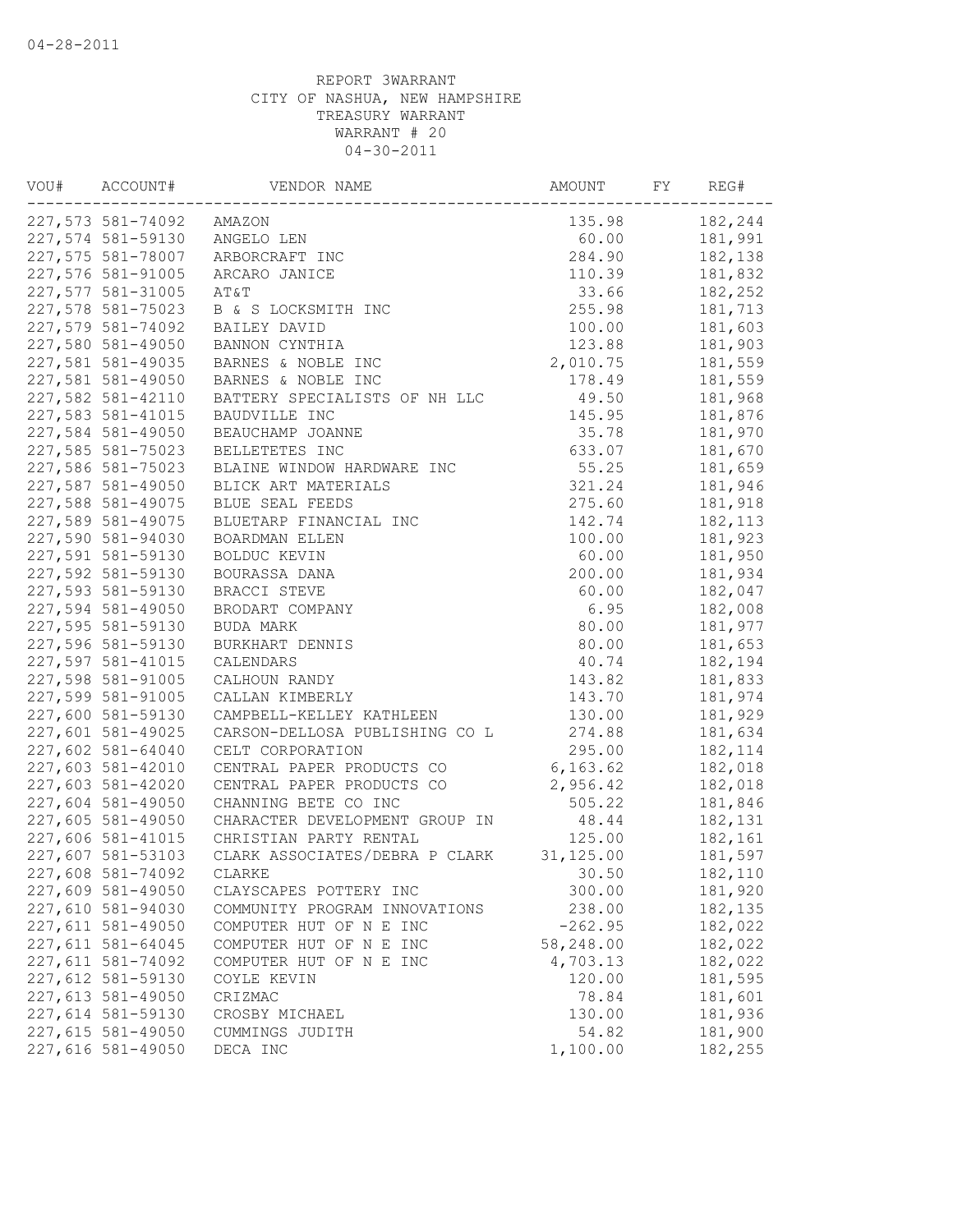| VOU# | ACCOUNT#          | VENDOR NAME                    | AMOUNT   | FY | REG#    |
|------|-------------------|--------------------------------|----------|----|---------|
|      | 227,617 581-49050 | DIDAX INC                      | 192.99   |    | 181,567 |
|      | 227,618 581-59130 | DROWN DEANE                    | 80.00    |    | 181,965 |
|      | 227,619 581-53100 | DUVAL DANIEL                   | 500.00   |    | 181,885 |
|      | 227,620 581-49050 | EDUCATORS OUTLET INC           | 32.98    |    | 181,828 |
|      | 227,621 581-91005 | ESSON VIRGINIA                 | 8.98     |    | 181,848 |
|      | 227,622 581-42130 | F W WEBB COMPANY               | 286.01   |    | 181,615 |
|      | 227,622 581-49050 | F W WEBB COMPANY               | 122.70   |    | 181,615 |
| 525  | 581-31005         | FAIRPOINT COMMUNICATIONS       | 741.39   |    | 182,215 |
|      | 227,623 581-31005 | FAIRPOINT COMMUNICATIONS INC   | 28.55    |    | 182,254 |
|      | 227,624 581-59130 | FERLAN JOHN                    | 60.00    |    | 182,126 |
|      | 227,625 581-59130 | FINVER AVERY                   | 120.00   |    | 181,646 |
|      | 227,626 581-55005 | FIRST STUDENT INC              | 709.74   |    | 181,864 |
|      | 227,626 581-55010 | FIRST STUDENT INC              | 135.50   |    | 181,864 |
|      | 227,627 581-59130 | FISCHER THOMAS                 | 140.00   |    | 181,933 |
|      | 227,628 581-49030 | FOLLETT LIBRARY RESOURCES      | 142.74   |    | 181,574 |
|      | 227,629 581-59130 | FOLTZ TERRY                    | 60.00    |    | 181,963 |
|      | 227,630 581-49050 | FRENETTE BRENDA G              | 4.14     |    | 181,699 |
|      | 227,631 581-77005 | G H PHILBRICK SONS INC         | 850.00   |    | 181,691 |
|      | 227,632 581-49050 | GENERAL LINEN SERVICE INC      | 214.46   |    | 181,990 |
|      | 227,632 581-53100 | GENERAL LINEN SERVICE INC      | 73.95    |    | 181,990 |
|      | 227,633 581-49075 | GLOBAL TRADEQUEST INC          | 318.00   |    | 182,121 |
|      | 227,633 581-74092 | GLOBAL TRADEQUEST INC          | 776.00   |    | 182,121 |
|      | 227,634 581-42130 | GRAINGER                       | 2,102.06 |    | 181,628 |
|      | 227,635 581-91005 | GUAL WENDY                     | 33.66    |    | 181,897 |
|      | 227,636 581-49050 | HANNAFORD                      | 139.60   |    | 181,785 |
|      | 227,637 581-78007 | HANSON'S AUTOMOTIVE SERVICE    | 1,095.30 |    | 181,926 |
|      | 227,638 581-74092 | HARRIS EQUIPMENT REPAIR SERVIC | 87.00    |    | 182,010 |
|      | 227,639 581-42130 | HEATING SPECIALTIES OF NH INC  | 160.01   |    | 182,002 |
|      | 227,640 581-74092 | HILLYARD/MANCHESTER            | 268.85   |    | 182,116 |
|      | 227,641 581-49075 | HOME DEPOT CREDIT SERVICES     | 160.91   |    | 181,860 |
|      | 227,642 581-49050 | HOME DEPOT CREDIT SERVICES     | 821.00   |    | 181,884 |
|      | 227,643 581-49050 | HOME DEPOT CREDIT SERVICES     | 104.88   |    | 181,916 |
|      | 227,644 581-91040 | HORNE THOMAS                   | 75.00    |    | 181,569 |
|      | 227,645 581-59130 | HUSBAND WAYNE R                | 60.00    |    | 182,109 |
|      | 227,646 581-49050 | INCANDESCENT STUDIOS           | 400.00   |    | 181,942 |
|      | 227,647 581-49050 | INSECT LORE                    | 36.98    |    | 181,557 |
|      | 227,648 581-91005 | INSINGA SCOTT                  | 92.18    |    | 182,035 |
|      | 227,649 581-41040 | INTEGRATED OFFICE SOLUTIONS    | 172.00   |    | 181,966 |
|      | 227,650 581-74092 | IT PARTS DEPOT                 | 140.00   |    | 182,120 |
|      | 227,651 581-49050 | J W PEPPER & SON INC           | 755.74   |    | 181,631 |
|      | 227,652 581-59130 | JACKSON ART                    | 260.00   |    | 181,930 |
|      | 227,653 581-51005 | JACKSON LEWIS LLP              | 536.50   |    | 182,039 |
|      | 227,654 581-59130 | <b>JASKOLKA JOHN</b>           | 60.00    |    | 181,759 |
|      | 227,655 581-49910 | JOHN DEERE LANDSCAPES INC      | 904.20   |    | 181,614 |
|      | 227,656 581-44005 | JOSTENS INC                    | 22.80    |    | 181,850 |
|      | 227,657 581-53100 | JP PEST SERVICES               | 150.00   |    | 181,669 |
|      | 227,658 581-42110 | KEYSTONE BATTERY               | 1,129.60 |    | 181,859 |
|      | 227,659 581-91005 | KOSOW CARMEN                   | 21.93    |    | 181,857 |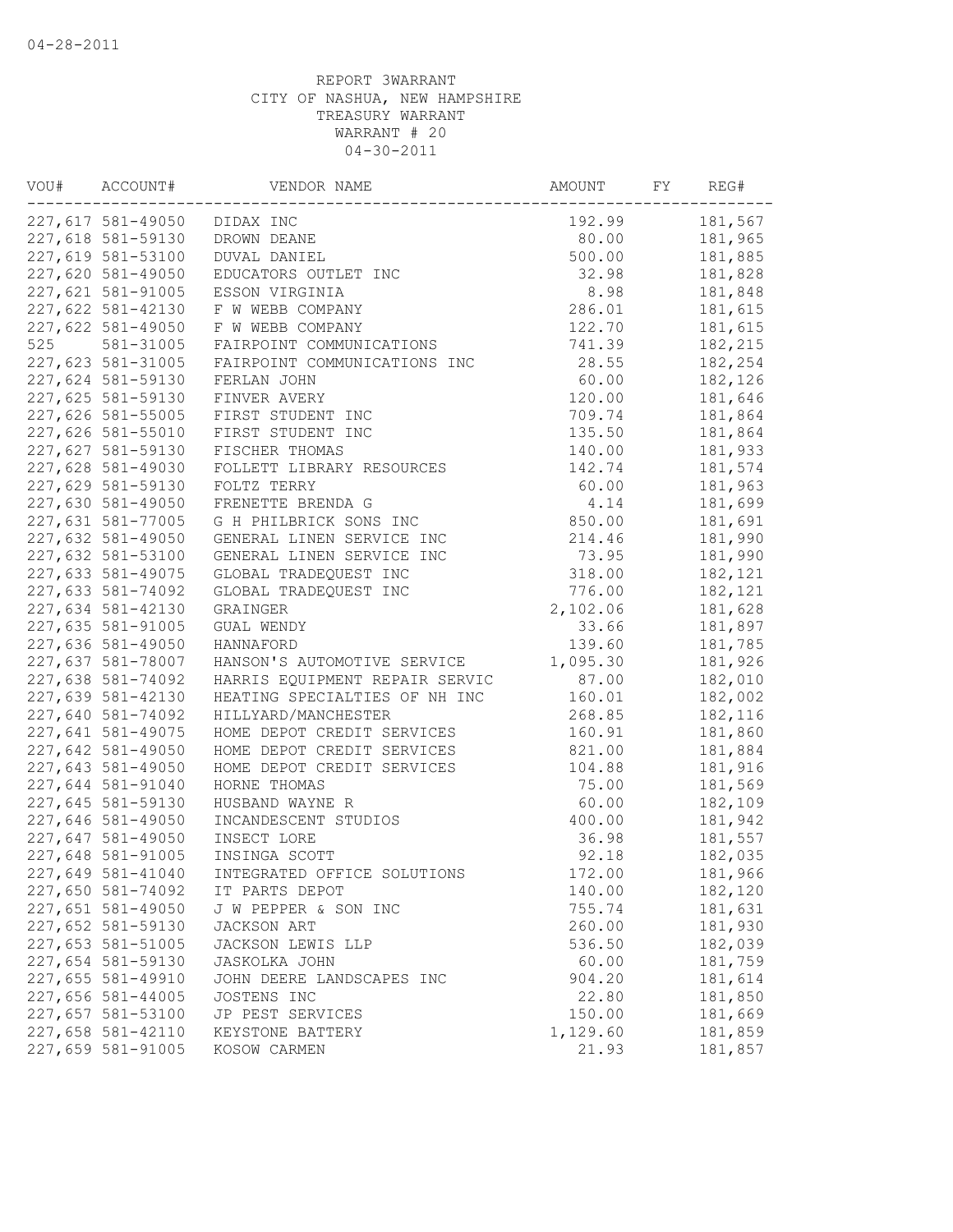| VOU# | ACCOUNT#          | VENDOR NAME                    | AMOUNT     | FY | REG#     |
|------|-------------------|--------------------------------|------------|----|----------|
|      | 227,660 581-59130 | KUBA GARY                      | 90.00      |    | 181,939  |
|      | 227,661 581-53100 | LABARGE-NEUMANN SANDRA         | 125.00     |    | 182,142  |
|      | 227,662 581-59130 | LANGGUTH AL                    | 60.00      |    | 181,943  |
|      | 227,663 581-59130 | LAPOINTE WILLIAM               | 80.00      |    | 181,949  |
|      | 227,664 581-91005 | LAOUERRE MARC                  | 111.95     |    | 181,869  |
|      | 227,665 581-49910 | LARCHMONT ENGINEERING & IRRIGA | 95.81      |    | 181,649  |
|      | 227,666 581-49050 | LEADERSHIP MEDIA               | 964.00     |    | 181,901  |
|      | 227,667 581-49050 | LEBLANC SERA                   | 55.38      |    | 182,118  |
|      | 227,668 581-91005 | LESSARD CHRIS                  | 31.10      |    | 181,978  |
|      | 227,669 581-91005 | LEWIS SUSAN A                  | 6.50       |    | 181,887  |
|      | 227,670 581-49075 | LOWE'S                         | 173.45     |    | 181,953  |
|      | 227,671 581-53100 | LUTHERAN COMMUNITY SERVICES OF | 360.00     |    | 181,878  |
|      | 227,672 581-42110 | M & M ELECTRICAL SUPPLY CO INC | 233.40     |    | 181,999  |
|      | 227,673 581-74092 | M & N SPORTS LLC               | 5,684.03   |    | 181,675  |
|      | 227,674 581-53102 | M L HANNAY ASSOCS              | 2,100.00   |    | 181,872  |
|      | 227,675 581-94030 | MARCOUX ADAM                   | 60.00      |    | 181,951  |
|      | 227,676 581-49075 | MARJAM SUPPLY CO               | 1,296.30   |    | 181,849  |
|      | 227,677 581-49050 | MARKET BASKET                  | 982.79     |    | 181,685  |
|      | 227,678 581-59130 | MASI FRANK                     | 60.00      |    | 182,137  |
|      | 227,679 581-49050 | MASTERMAN'S LLP                | 144.00     |    | 181,666  |
|      | 227,680 581-59130 | MCCARTHY PHIL                  | 140.00     |    | 181,758  |
|      | 227,681 581-53103 | MCCARTNEY AMY                  | 7,493.75   |    | 181,960  |
|      | 227,682 581-49050 | MCINTIRE BUSINESS PRODUCTS INC | 250.72     |    | 182,033  |
|      | 227,683 581-95005 | MENC                           | 120.00     |    | 181,838  |
|      | 227,684 581-59130 | MENSWAR DON                    | 60.00      |    | 182,134  |
|      | 227,685 581-34015 | METROMEDIA ENERGY INC          | 140,022.75 |    | 182,253  |
|      | 227,686 581-59130 | MICHAEL BARBARA                | 130.00     |    | 181,932  |
|      | 227,687 581-59130 | MILES R GERARD                 | 80.00      |    | 182, 112 |
|      | 227,688 581-78007 | MILL METALS CORP               | 265.00     |    | 181,741  |
|      | 227,689 581-53100 | MULTI-STATE BILLING SERVICES L | 9,234.03   |    | 181,961  |
|      | 227,690 581-49050 | MUSICIAN'S FRIEND              | 481.84     |    | 181,909  |
|      | 227,691 581-49050 | NASHUA HIGH SCHOOL NORTH HTT1  | 50.00      |    | 182,169  |
|      | 227,692 581-49910 | NASHUA OUTDOOR POWER EQUIPMENT | 98.00      |    | 181,682  |
| 526  |                   | NASHUA SCHOOL DISTRICT #42     | 400.00     |    |          |
|      | 581-45295         |                                |            |    | 12,565   |
|      | 227,693 581-49075 | NASHUA WALLPAPER & PAINT CO    | 329.20     |    | 181,683  |
|      | 227,694 581-34015 | NATIONAL GRID                  | 27, 232.44 |    | 182,257  |
|      | 227,695 581-42010 | NATIONWIDE SALES & SERVICE     | 5,549.68   |    | 181,842  |
|      | 227,695 581-49075 | NATIONWIDE SALES & SERVICE     | 393.23     |    | 181,842  |
|      | 227,696 581-49050 | NAULT ELISABETH                | 37.71      |    | 182, 132 |
|      | 227,697 581-74092 | NELSON PIANO SERVICE/FRANK J N | 90.00      |    | 181,655  |
|      | 227,698 581-45410 | NHLOA                          | 240.00     |    | 181,826  |
|      | 227,699 581-42110 | NORTHEAST ELECTRICAL DISTRIBUT | 57.88      |    | 182,004  |
|      | 227,700 581-59130 | O'MALLEY MATTHEW               | 60.00      |    | 181,962  |
|      | 227,701 581-59130 | ODIERNA ROBERT                 | 60.00      |    | 181,931  |
|      | 227,702 581-31005 | ONE COMMUNICATIONS             | 5,366.35   |    | 182,238  |
|      | 227,702 581-31040 | ONE COMMUNICATIONS             | 837.53     |    | 182,238  |
|      | 227,703 581-49050 | ORIENTAL TRADING CO INC        | 82.71      |    | 181,854  |
|      | 227,704 581-49050 | ORIENTAL TRADING COMPANY INC   | 392.02     |    | 182,188  |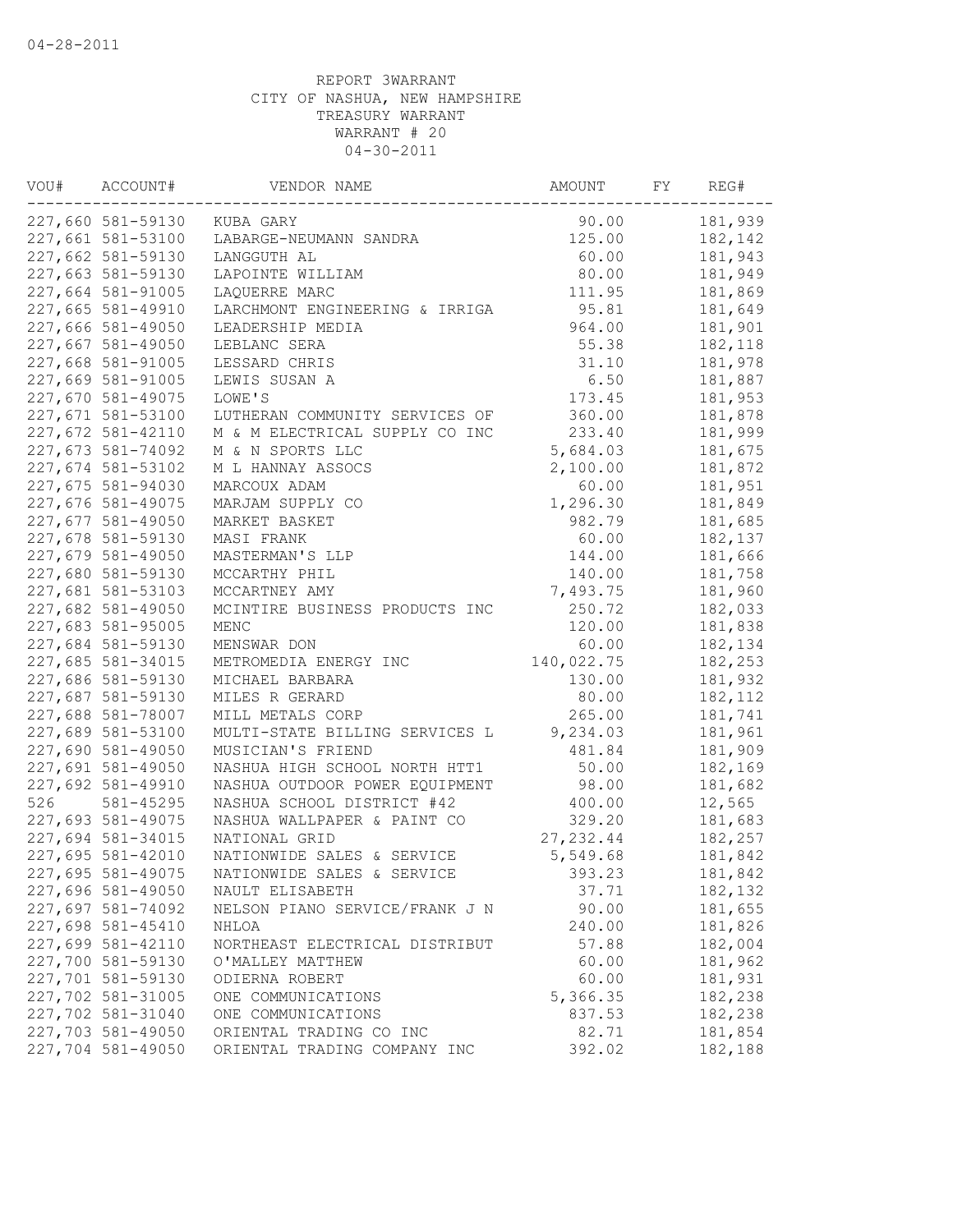| VOU# | ACCOUNT#          | VENDOR NAME                        | AMOUNT     | FY | REG#    |
|------|-------------------|------------------------------------|------------|----|---------|
|      |                   | 227,705 581-91005 OUELLETTE MARTHA | 18.36      |    | 181,904 |
|      | 227,706 581-49050 | PAETZOLD KATHY                     | 56.04      |    | 181,964 |
|      | 227,707 581-59130 | PALANGE BOB                        | 60.00      |    | 181,994 |
|      | 227,708 581-59130 | PAQUIN RAY                         | 60.00      |    | 181,971 |
|      | 227,709 581-49075 | PASEK CORP                         | 3,724.73   |    | 181,823 |
|      | 227,710 581-42120 | PEABODY SUPPLY CO INC              | 998.09     |    | 182,115 |
|      | 227,711 581-49025 | PEARSON EDUCATION INC              | 2,371.47   |    | 181,905 |
|      | 227,712 581-49035 | PEARSON EDUCATION INC              | 808.50     |    | 181,906 |
|      | 227,713 581-33005 | PENNICHUCK WATER WORKS INC         | 5,421.25   |    | 182,185 |
|      | 227,714 581-49050 | PETTY CASH                         | 91.35      |    | 182,162 |
|      | 227,715 581-43005 | PETTY CASH                         | 22.60      |    | 182,163 |
|      | 227,715 581-49050 | PETTY CASH                         | 58.68      |    | 182,163 |
|      | 227,716 581-43005 | PETTY CASH                         | 5.15       |    | 182,164 |
|      | 227,716 581-49075 | PETTY CASH                         | 32.00      |    | 182,164 |
|      | 227,717 581-43005 | PETTY CASH                         | 11.90      |    | 182,165 |
|      | 227,717 581-49050 | PETTY CASH                         | 149.35     |    | 182,165 |
|      | 227,718 581-32005 | PSNH                               | 1,852.99   |    | 182,237 |
|      | 227,719 581-32005 | PUBLIC SERVICE OF NH               | 134,278.04 |    | 182,235 |
|      | 227,720 581-78007 | RAYMOND J LEVESQUE & SONS          | 4,120.59   |    | 181,835 |
|      | 227,721 581-53103 | READYNURSE STAFFING SERVICES       | 637.59     |    | 181,626 |
|      | 227,722 581-42110 | REXEL CLS                          | 4.61       |    | 181,954 |
|      | 227,723 581-41040 | RICOH AMERICAS CORPORATION         | 155.00     |    | 181,855 |
|      | 227,724 581-53100 | RMG ENTERPRISE INC                 | 434.85     |    | 181,891 |
|      | 227,725 581-59130 | ROBICHAUD GERARD                   | 120.00     |    | 181,928 |
|      | 227,726 581-59130 | ROSSETTI STEVE                     | 60.00      |    | 181,825 |
|      | 227,727 581-49050 | S & S HINGE CO                     | 146.10     |    | 181,973 |
|      | 227,728 581-78007 | SANEL AUTO PARTS CO                | 165.89     |    | 181,677 |
|      | 227,729 581-49050 | SCHOLASTIC INCORPORATED            | 104.12     |    | 182,021 |
|      |                   |                                    |            |    |         |
|      | 227,730 581-47010 | SCHOOL HEALTH CORP                 | 1,229.93   |    | 181,573 |
|      | 227,730 581-49050 | SCHOOL HEALTH CORP                 | 190.32     |    | 181,573 |
|      | 227,731 581-41015 | SCHOOL SPECIALTY INC               | 95.43      |    | 181,852 |
|      | 227,731 581-49050 | SCHOOL SPECIALTY INC               | 5,992.14   |    | 181,851 |
|      | 227,731 581-49050 | SCHOOL SPECIALTY INC               | 1,563.89   |    | 181,852 |
|      | 227,731 581-49110 | SCHOOL SPECIALTY INC               | 179.34     |    | 181,852 |
|      | 227,732 581-49075 | SCHOOL-TECH INC                    | 226.78     |    | 182,007 |
|      | 227,733 581-59130 | SEVIGNY RONALD                     | 120.00     |    | 181,674 |
|      | 227,734 581-59130 | SHANNON DAVID                      | 60.00      |    | 181,941 |
|      | 227,735 581-91005 | SHEAFF ALTHEA                      | 67.83      |    | 181,907 |
|      | 227,736 581-59130 | SIMPSON GARY                       | 60.00      |    | 181,630 |
|      | 227,737 581-74092 | SIROIS & SON APPLIANCE REPAIRS     | 65.00      |    | 182,026 |
|      | 227,738 581-53100 | STANLEY ELEVATOR COMPANY INC       | 244.00     |    | 182,023 |
|      | 227,739 581-41015 | STAPLES BUSINESS ADVANTAGE         | 223.78     |    | 181,744 |
|      | 227,739 581-41040 | STAPLES BUSINESS ADVANTAGE         | 133.96     |    | 181,744 |
|      | 227,739 581-41045 | STAPLES BUSINESS ADVANTAGE         | 188.95     |    | 181,744 |
|      | 227,739 581-49050 | STAPLES BUSINESS ADVANTAGE         | 665.61     |    | 181,744 |
|      | 227,739 581-49110 | STAPLES BUSINESS ADVANTAGE         | 1,485.14   |    | 181,744 |
|      | 227,740 581-53100 | STATE OF NH CRIMINAL RECORDS       | 966.00     |    | 182,166 |
|      | 227,741 581-59130 | STEARNS DALE                       | 120.00     |    | 181,935 |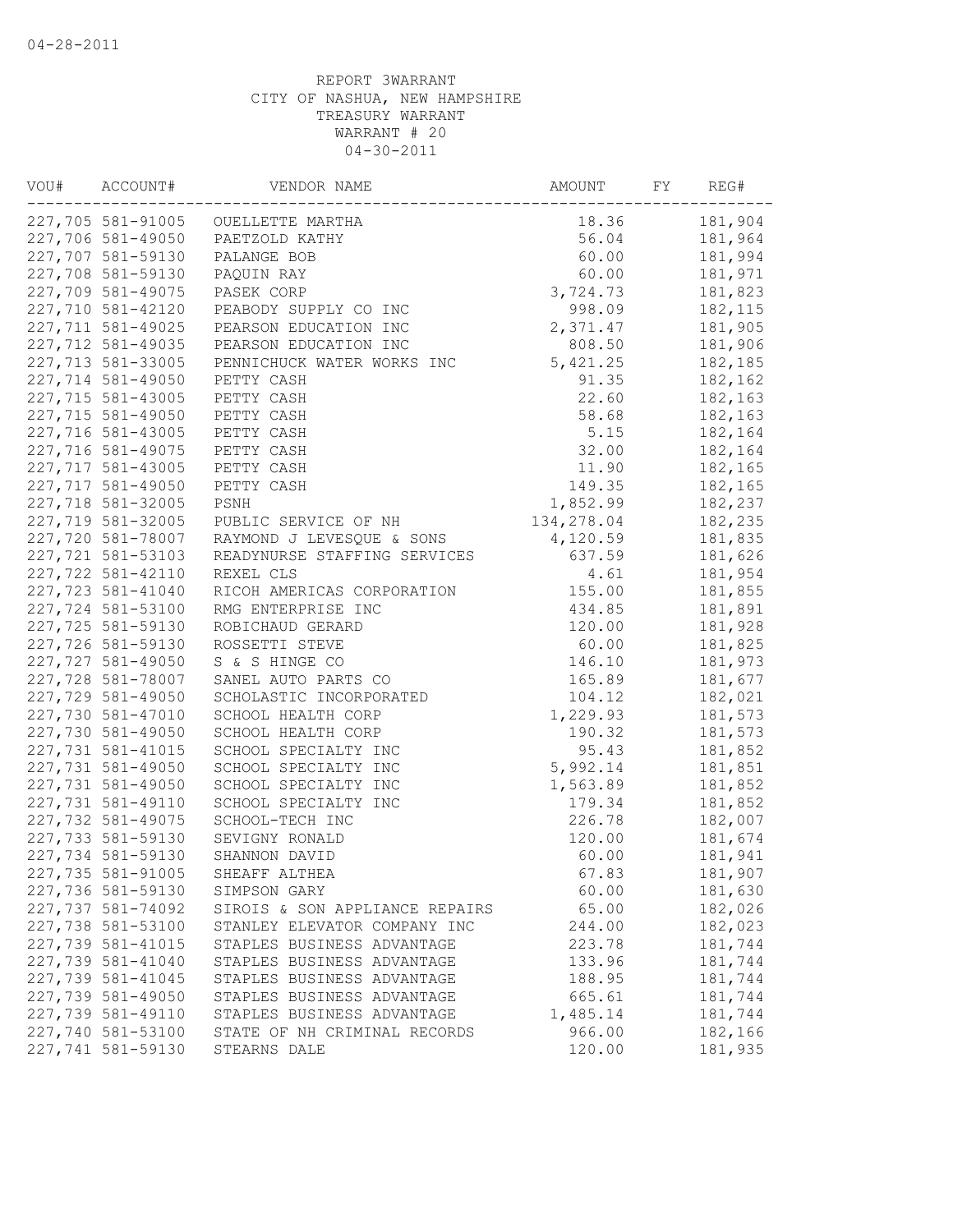| VOU#  | ACCOUNT#                               | VENDOR NAME                                           | AMOUNT            | FY | REG#               |
|-------|----------------------------------------|-------------------------------------------------------|-------------------|----|--------------------|
|       | 227,742 581-59130                      | SUCHOCKI EDWARD JR                                    | 240.00            |    | 181,947            |
|       | 227,743 581-94010                      | SWANN CHERRIE                                         | 1,576.00          |    | 181,958            |
|       | 227,744 581-59130                      | TEBBETTS SY                                           | 80.00             |    | 181,945            |
|       | 227,745 581-53100                      | TERMINIX PROCESSING CENTER                            | 45.00             |    | 181,922            |
|       | 227,746 581-59130                      | THOMAS DOUGLAS                                        | 80.00             |    | 181,944            |
|       | 227,747 581-42120                      | TOTAL AIR SUPPLY INC                                  | 419.27            |    | 181,739            |
|       | 227,748 581-94010                      | TOTTEN GREENWOOD JOSHUA                               | 5,250.00          |    | 181,969            |
|       | 227,749 581-78007                      | TOWERS MOTOR PARTS CORP                               | 39.87             |    | 181,761            |
|       | 227,750 581-42130                      | TRANE US INC                                          | 843.76            |    | 181,834            |
|       | 227,751 581-95005                      | TREASURER ST OF NH                                    | 75.00             |    | 182,168            |
|       | 227,752 581-59130                      | TUSON DORIS                                           | 32.00             |    | 181,940            |
|       | 227,753 581-43005                      | U S POSTAL SERVICES                                   | 1,296.00          |    | 182,167            |
|       | 227,754 581-49050                      | UNIVERSITY OF OREGON                                  | 65.00             |    | 181,981            |
|       | 227,754 581-49095                      | UNIVERSITY OF OREGON                                  | 3,644.00          |    | 181,981            |
|       | 227,755 581-83102                      | UNUM LIFE INSURANCE CO OF AMER                        | 1,318.30          |    | 181,983            |
|       | 227,755 581-83103                      | UNUM LIFE INSURANCE CO OF AMER                        | 1,621.72          |    | 181,983            |
|       | 227,756 581-91005                      | VAILLANCOURT CHERYL                                   | 42.38             |    | 182,139            |
|       | 227,757 581-59130                      | VALAVANE DANIEL                                       | 60.00             |    | 181,762            |
|       | 227,758 581-75180                      | VIKING ROOFING, INC.                                  | 1,657.00          |    | 181,921            |
|       | 227,759 581-59130                      | WADE RALPH                                            | 60.00             |    | 181,992            |
|       | 227,760 581-59130                      | WALLACE RICHARD                                       | 130.00            |    | 181,948            |
|       | 227,761 581-49050                      | WALMART COMMUNITY                                     | 331.26            |    | 181,807            |
|       | 227,762 581-41045                      | WB MASON COMPANY INC                                  | 2,198.40          |    | 181,584            |
|       | 227,763 581-59130                      | WESINGER PAUL J                                       | 120.00            |    | 181,592            |
|       | 227,764 581-84055                      | WHITE MOUNTAINS REGIONAL SCH D                        | 1,147.17          |    | 181,902            |
|       | 227,765 581-49050<br>227,766 581-42110 | WILD SIDE NORTH INC                                   | 181.81            |    | 181,927            |
|       | 227,767 581-49050                      | WILLIAMS COMMUNICATIONS SERVIC                        | 1,451.40          |    | 181,896            |
|       | 227,768 581-59130                      | WINGATES PHARMACY INC                                 | 116.00            |    | 181,725            |
|       | 227,769 581-53101                      | WRISLEY WILLIAM<br>YOUTH COUNCIL (THE)                | 80.00<br>4,512.50 |    | 181,988<br>181,886 |
|       |                                        |                                                       |                   |    |                    |
| TOTAL | 581                                    | SCHOOL DEPARTMENT                                     |                   |    | 567,946.75         |
| 527   |                                        | 590-23532 NORTHEAST RESCUE SYSTEMS                    | 2,360.00          |    | 181,784            |
| TOTAL | 590                                    | PRIOR YEAR OBLIGATIONS<br>--------------------------- |                   |    | 2,360.00           |
|       |                                        |                                                       |                   |    |                    |
| 528   | 595-22010                              | MINUTEMAN INVESTMENTS LLC                             | 2,709.39          |    | 181,697            |
| 529   | 595-22015                              | LG HOLDINGS LLC                                       | 75.66             |    | 182,099            |
| 530   | 595-22015                              | PLUS COMPANY INC                                      | 233.80            |    | 182,098            |
| 531   | 595-22025                              | GARDNER FULTON & WAUGH PLLC                           | 1,462.11          |    | 182,042            |
| 532   | 595-22025                              | HAGE HODES PA                                         | 4,510.00          |    | 182,074            |
| TOTAL | 595                                    | OVERLAY                                               |                   |    | 8,990.96           |
|       |                                        |                                                       |                   |    |                    |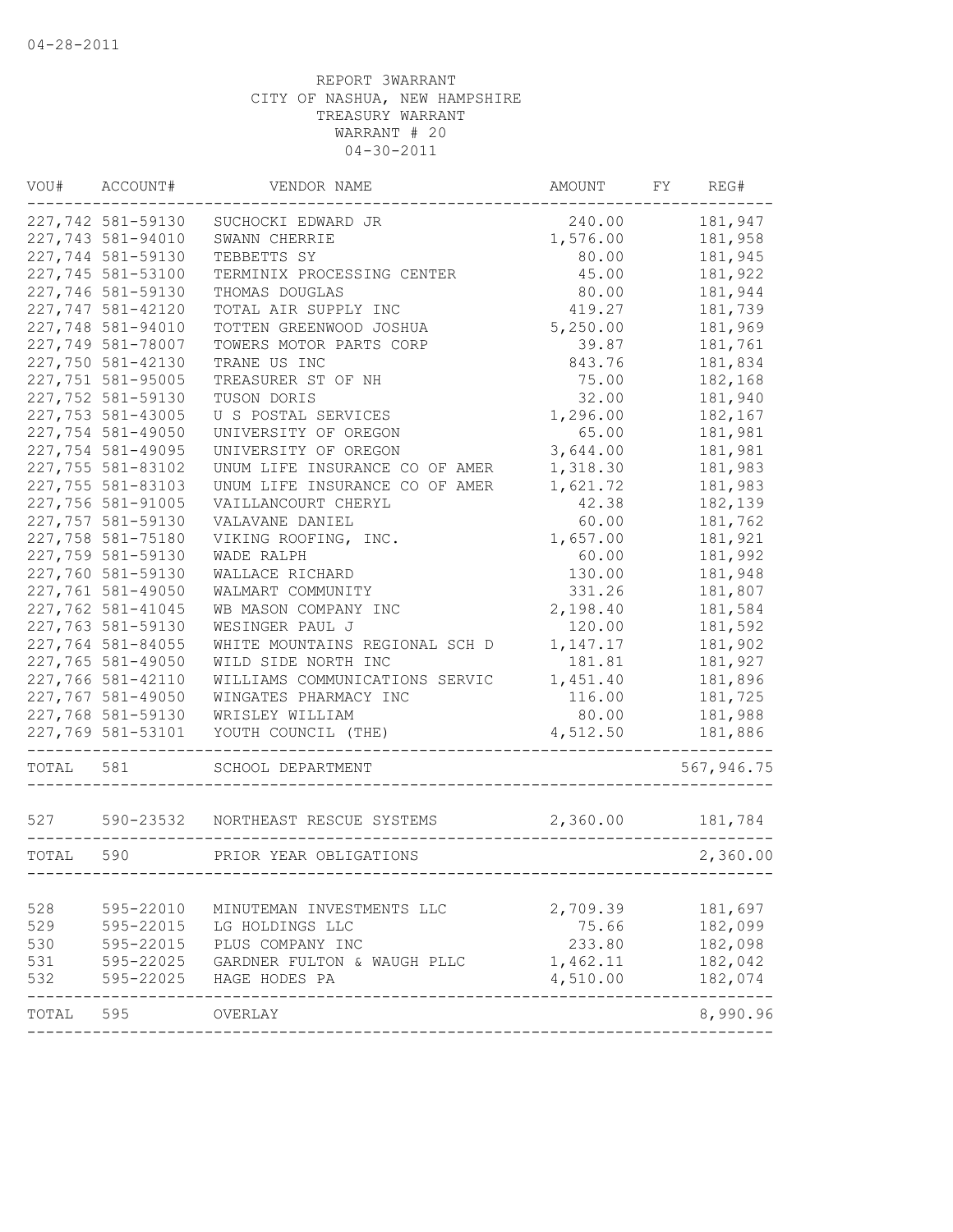| VOU# | N<br>Δſ | $-$<br>NAMF<br>ہر<br>, ⊥⊥⊥⊥ | ⊣ ∆⊺ਾ⊤<br>AMO<br>, <b>. .</b> . | <b>TTT</b> . | ---<br>____ |
|------|---------|-----------------------------|---------------------------------|--------------|-------------|
|      |         |                             |                                 |              |             |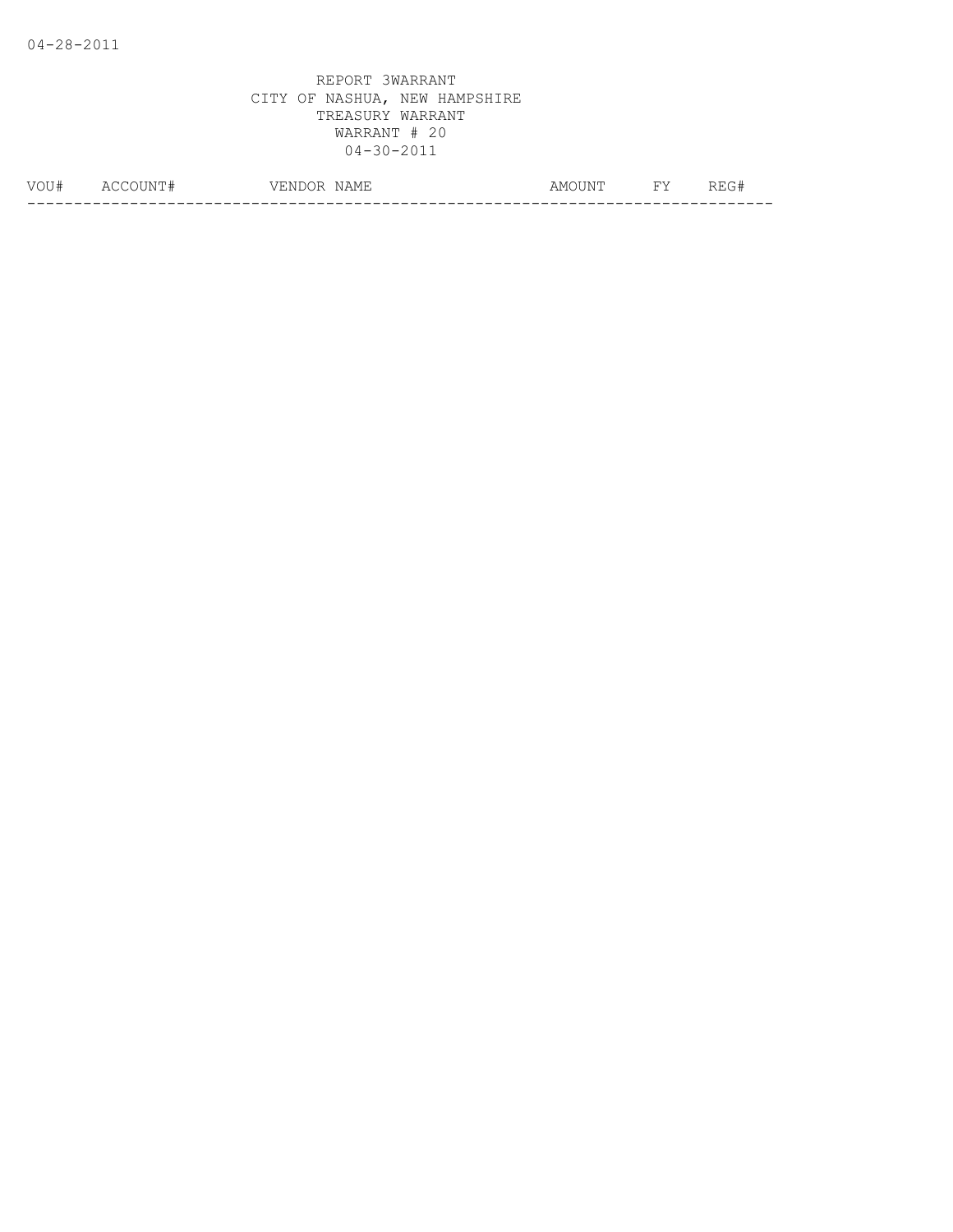|                | VOU# ACCOUNT#            | VENDOR NAME                                                                | AMOUNT FY REG#                      |                               |
|----------------|--------------------------|----------------------------------------------------------------------------|-------------------------------------|-------------------------------|
| 533<br>534     | $632 - 10$<br>$632 - 10$ | ABLE CRANE SERVICE INC<br>BELLETETES INC<br>535 632-10 J LAWRENCE HALL INC | 640.00<br>208.00<br>650.00          | 181,609<br>181,670<br>182,032 |
|                |                          | TOTAL 632-10 CAP IMP - FIRE<br>DEFERRED BUILDING MAINT FY10                | ___________________________________ | 1,498.00                      |
|                |                          | 536 653-31 TELEGRAPH PUBLISHING COMPANY                                    | 146.80                              | 182,016                       |
| TOTAL          |                          | 653-31 CAP IMP - STREET DEPT<br>STREET PAVING PROGRAM FY2011               |                                     | 146.80                        |
| 227,771 681-13 |                          | 227,770 681-13 GALE ASSOCIATES INC<br>LARCHMONT ENGINEERING & IRRIGA       | 15,914.00<br>15,058.40              | 182,129<br>181,649            |
| TOTAL 681-13   |                          | CAP IMP - SCHOOL<br>DEFERRED MAINTENANCE/                                  |                                     | 30,972.40                     |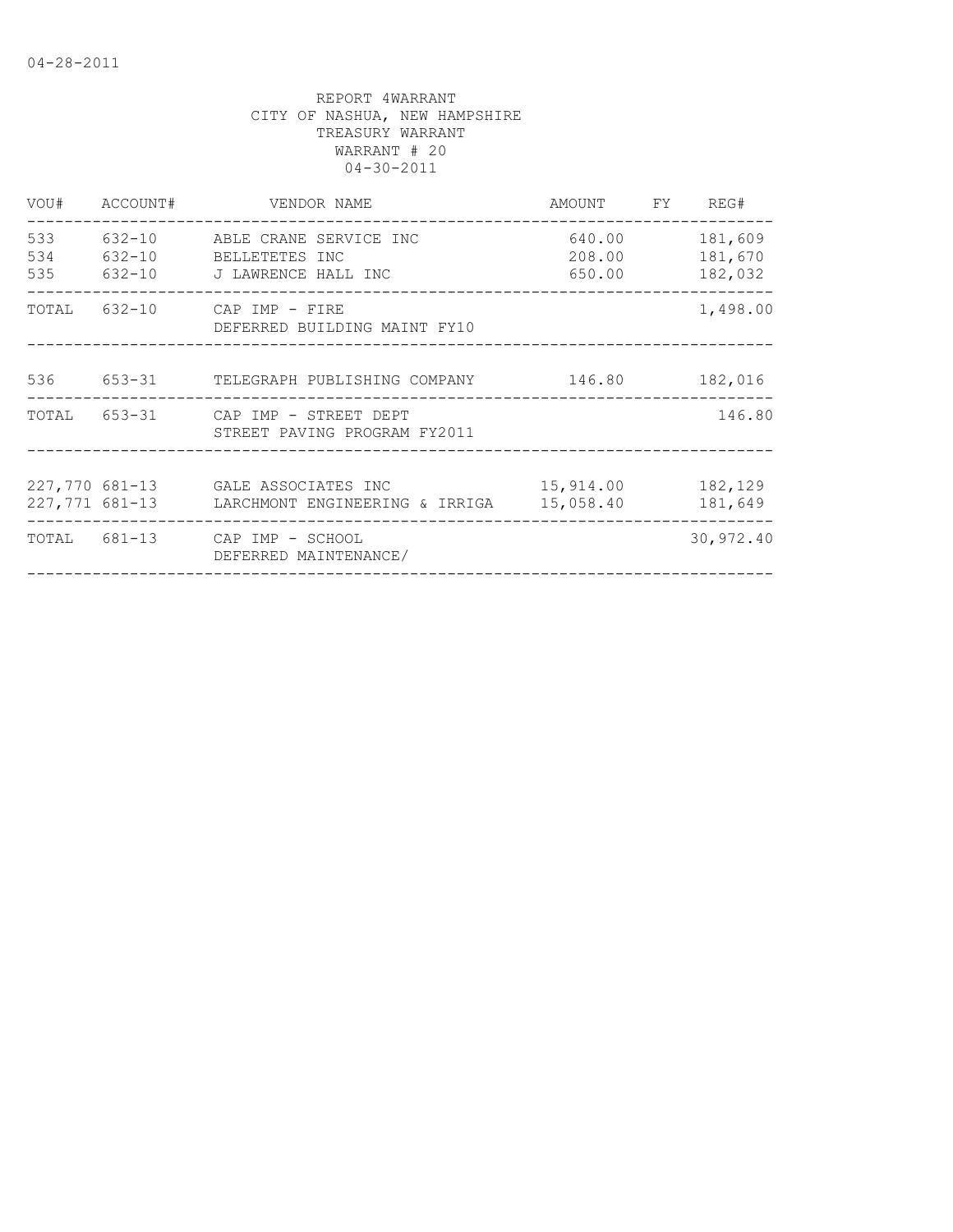| VOU#  | ACCOUNT#           | PROGRAM<br>VENDOR NAME                                                                         | AMOUNT                | FY<br>REG#                  |
|-------|--------------------|------------------------------------------------------------------------------------------------|-----------------------|-----------------------------|
| 537   | 701-51005          | 3753 RATH YOUNG & PIGNATELLI PC                                                                | 35, 291.19            | 181,794                     |
| 538   | 701-53025          | 3753 C W DOWNER & CO                                                                           | 258.47                | 181,809                     |
| 539   | 701-53025          | 3753 PATENAUDE JOHN L                                                                          | 6,904.60              | 182,050                     |
| TOTAL | 701                | CPF-MAYOR'S OFFICE                                                                             | 42, 454.26            |                             |
| 540   | 720-53140          | 3738 PROJECT RESOURCE GROUP LLC                                                                | 1,000.00              | 182,170                     |
| 541   | 720-53186          | 3738 CRAM & FERGUSON ARCHITECTS                                                                | 5,000.00              | 181,555                     |
| TOTAL | 720                | CPF - HUNT BUILDING                                                                            | 6,000.00              |                             |
| 542   | 722-31070          | 3735 WAVEGUIDE INC                                                                             | 13,307.98             | 181,633                     |
| 543   | 722-53029          | 3735 FEDEX                                                                                     | 57.34                 | 182,182                     |
| 544   | 722-53029          | 3735 OPTIMAL IDM LLC                                                                           | 2,400.00              | 182,073                     |
| 545   | 722-53029          | 3735 VELOCITY TECHNOLOGY SOLUTIONS                                                             | 81,322.56             | 182,062                     |
| 546   | 722-53036          | 3735 COURTYARD BY MARRIOTT                                                                     | 1,634.00              | 182,063                     |
| 547   | 722-53036          | 3735 CROWNE PLAZA NASHUA                                                                       | 979.00                | 182,239                     |
| 548   | 722-53140          | 3735 CAREER CONNECTIONS                                                                        | 2,478.00              | 181,640                     |
| 549   | 722-64040          | 3735 OPTIMAL IDM LLC                                                                           | 18,000.00             | 182,073                     |
| TOTAL | 722                | CPF-INFORMATION TECHNOLOGY                                                                     | 120, 178.88           |                             |
|       |                    |                                                                                                |                       |                             |
| 550   | 753-53030          | 3713 CLD CONSULTING ENGINEERS INC                                                              | 1,157.54              | 181,602                     |
| 551   | 753-53075          | 3740 CREDERE ASSOCIATES                                                                        | 506.54                | 182,036                     |
| 552   | 753-53075          | 3740 HAYNER/SWANSON INC                                                                        | 81, 187. 11           | 181,892                     |
| 553   | 753-53075          | 3740 NASHUA REGIONAL PLANNING COMMI                                                            | 7,148.01              | 182,025                     |
| 554   | 753-54005          | 3740 TELEGRAPH PUBLISHING COMPANY                                                              | 110.10                | 182,016                     |
| TOTAL | 753                | CPF-STREET DEPT                                                                                | 90,109.30             |                             |
|       |                    |                                                                                                |                       |                             |
| 555   | 757-53030          | 3736 DESMAN ASSOCIATES                                                                         | 2,762.13              | 182,202                     |
| 555   | 757-53030          | 3737 DESMAN ASSOCIATES                                                                         | 2,762.12              | 182,202                     |
| 556   | 757-53140          | 3736 PROJECT RESOURCE GROUP LLC                                                                | 2,625.00              | 182,170                     |
| 556   | 757-53140          | 3737 PROJECT RESOURCE GROUP LLC                                                                | 2,625.00              | 182,170                     |
|       |                    | TOTAL 757 CPF-PARKING LOTS                                                                     | 10,774.25             |                             |
|       |                    |                                                                                                |                       |                             |
|       |                    | 227,772 781-01695 3775 CX ASSOCIATES LLC<br>227,773 781-53095 3775 TURNER BUILDING SCIENCE LLC | 21,669.40             | 3,771.83 182,140<br>181,957 |
| TOTAL | 781                | CPF-SCHOOL DEPARTMENT                                                                          | -------<br>25, 441.23 |                             |
|       | ------------------ | --------------------------                                                                     |                       |                             |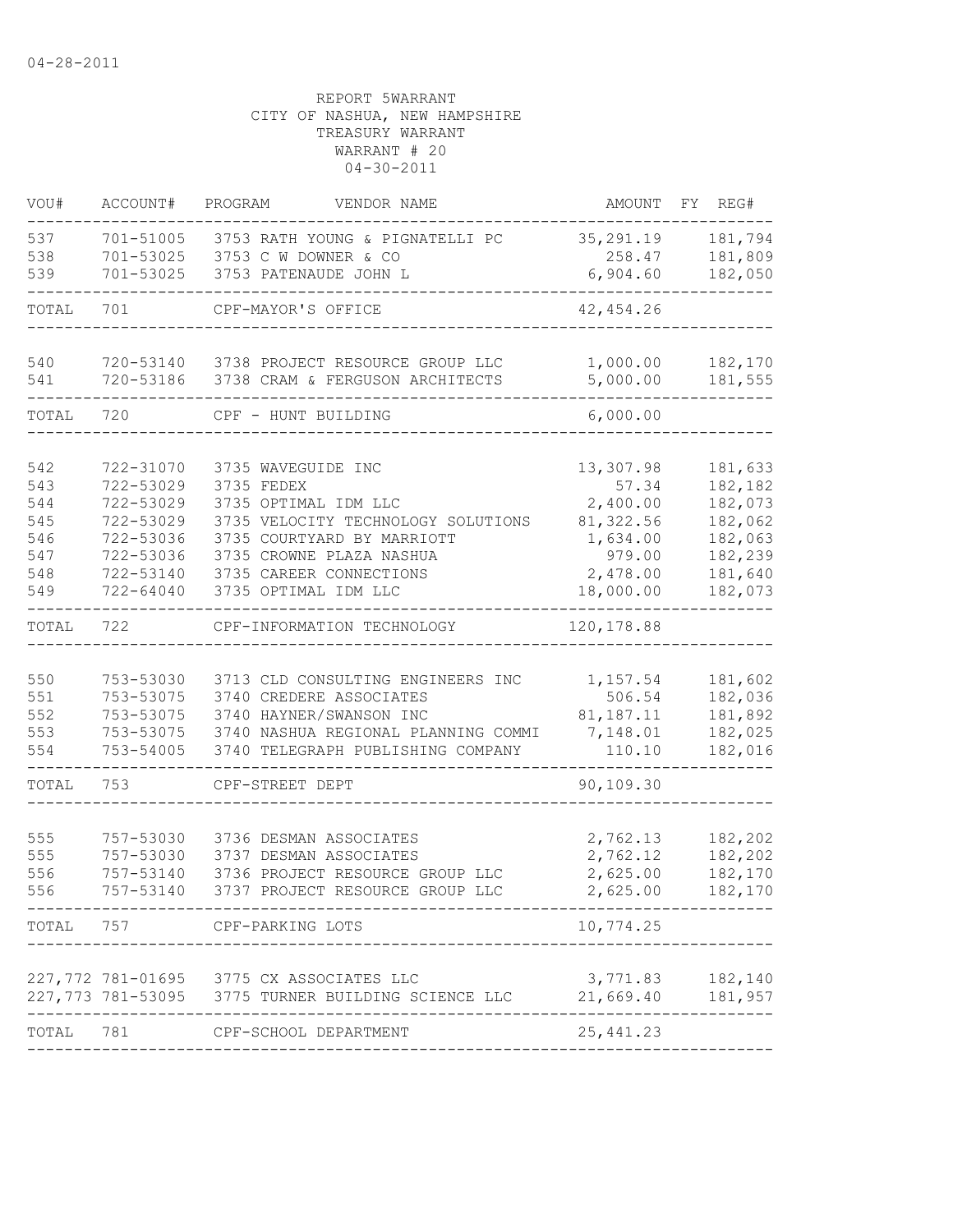| VOU#  | ACCOUNT#  | PROGRAM<br>VENDOR NAME                       | AMOUNT     | REG#<br>FY.      |
|-------|-----------|----------------------------------------------|------------|------------------|
|       |           |                                              |            | 2,091.72 181,652 |
| TOTAL |           |                                              | 2,091.72   |                  |
|       |           |                                              |            |                  |
| 558   | 792-01310 | 3749 KINSMEN CORPORATION                     | 41,254.73  | 181,554          |
| 559   | 792-01310 | 3743 REILLY ELECTRIC COMPANY                 | 81,599.00  | 182,034          |
| 560   | 792-01310 | 3799 WATERLINE SERVICES LLC                  | 1,080.00   | 181,621          |
| 561   | 792-01310 | 3799 WATERLINE SERVICES LLC/RETAINA          | 120.00     | 12,564           |
| 562   | 792-53030 | 3799 AECOM TECHNOLOGY CORPORATION            | 4,410.03   | 181,914          |
| 563   | 792-53030 | 3748 HAYNER/SWANSON INC                      | 8,922.61   | 181,892          |
| 564   | 792-53030 | 3741 HAZEN & SAWYER, PC                      | 2,801.83   | 181,798          |
| 565   | 792-53030 | 3747 WOODARD & CURRAN                        | 11,545.20  | 182,052          |
| 566   | 792-59100 | 3748 TELEGRAPH PUBLISHING COMPANY            | 477.10     | 182,016          |
| TOTAL |           | 792                 CPF-WASTEWATER USER FUND | 152,210.50 |                  |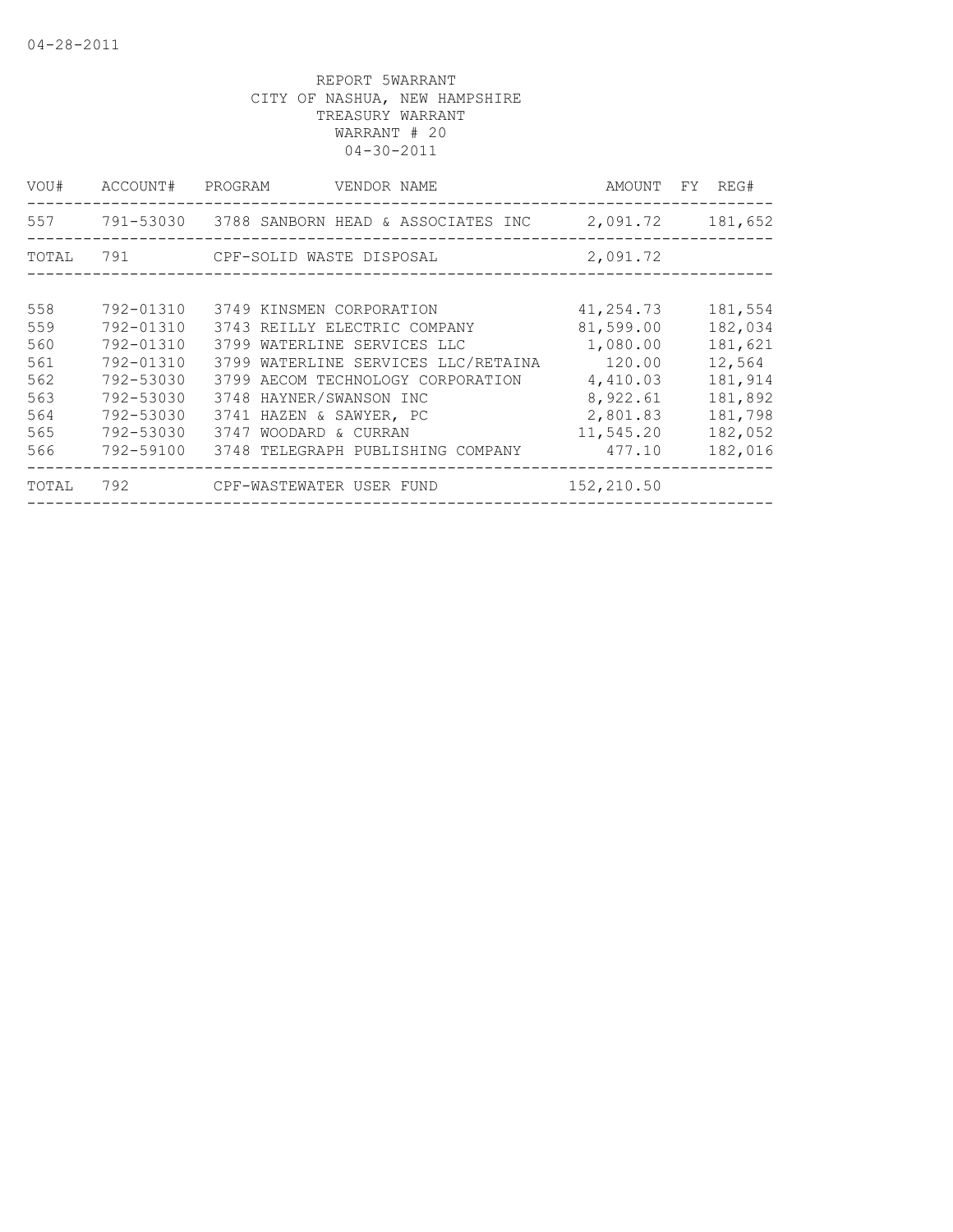| VOU#  | ACCOUNT#         | VENDOR NAME                    | AMOUNT     | FY | REG#        |
|-------|------------------|--------------------------------|------------|----|-------------|
| 567   | 801-31040        | PAETEC COMMUNICATIONS INC      | 4.50       |    | 182,180     |
| 568   | 801-34015        | ENERGYNORTH PROPANE            | 89.75      |    | 182,190     |
| 569   | 801-46045        | FORD CINDY                     | 76.83      |    | 182,172     |
| 570   | 801-48005        | SHATTUCK MALONE OIL CO         | 10,994.74  |    | 182,176     |
| 570   | 801-48005        | SHATTUCK MALONE OIL CO         | 12,643.96  |    | 182,176     |
| 570   | 801-48005        | SHATTUCK MALONE OIL CO         | 3,848.17   |    | 182,176     |
| 571   | 801-49040        | CALLOGIX INC                   | 1,310.43   |    | 182,066     |
| 572   | 801-53030        | SANBORN HEAD & ASSOCIATES INC  | 6,463.25   |    | 182,221     |
| 573   | 801-53075        | USDA APHIS                     | 5,441.67   |    | 182,193     |
| 574   | 801-54020        | TELEGRAPH PUBLISHING COMPANY   | 645.52     |    | 182,016     |
| 575   | 801-59245        | D & R TOWING INC               | 245.00     |    | 182,001     |
| 576   | 801-64192        | BELLETETES INC                 | 37.78      |    | 181,670     |
| 577   | 801-72010        | CONWAY OFFICE PRODUCTS LLC     | 81.64      |    | 181,643     |
| 578   | 801-77020        | CN WOOD CO INC                 | 2,470.36   |    | 181,915     |
| 579   | 801-77020        | LIBERTY INTN'L TRUCKS OF NH LL | 938.96     |    | 182,009     |
| 580   | 801-77020        | MCDEVITT TRUCKS INC            | 565.20     |    | 181,781     |
| 581   | 801-78065        | MAYNARD & LESIEUR INCORPORATED | 2,432.64   |    | 182,012     |
| 582   | 801-78100        | FREIGHTLINER OF NH INC         | 1,268.53   |    | 181,772     |
| 582   | 801-78100        | FREIGHTLINER OF NH INC         | 772.66     |    | 181,772     |
| 583   | 801-78100        | GRANITE STATE GLASS            | 150.00     |    | 181,723     |
| 584   | 801-78100        | NAPA AUTO PARTS                | $-167.96$  |    | 181,753     |
| 584   | 801-78100        | NAPA AUTO PARTS                | 484.34     |    | 181,754     |
| 585   | 801-78100        | SANEL AUTO PARTS CO            | 670.08     |    | 181,677     |
| 585   | 801-78100        | SANEL AUTO PARTS CO            | 140.24     |    | 181,677     |
| 585   | 801-78100        | SANEL AUTO PARTS CO            | 16.72      |    | 181,677     |
| 585   | 801-78100        | SANEL AUTO PARTS CO            | 294.32     |    | 181,678     |
| 585   | 801-78100        | SANEL AUTO PARTS CO            | 151.60     |    | 181,678     |
| 586   | 801-82025        | NH RETIREMENT SYSTEM           | 88.60      |    | 12,536      |
| 586   | 801-82025        | NH RETIREMENT SYSTEM           | 358.85     |    | 12,536      |
| 587   | 801-85050        | US BANK NA (091000022)         | 95,909.38  |    | 12,539      |
| 587   | 801-85055        | US BANK NA (091000022)         | 515,000.00 |    | 12,539      |
| 588   | 801-94005        | NORTHERN NEW ENGLAND CHAPTER O | 650.00     |    | 182,227     |
| 588   | 801-94005        | NORTHERN NEW ENGLAND CHAPTER O | 1,300.00   |    | 182,227     |
| 589   | 801-94005        | ZILIFIAN KATHY                 | 44.31      |    | 182,171     |
| TOTAL | 801              | SOLID WASTE DISPOSAL           |            |    | 665, 422.07 |
|       |                  |                                |            |    |             |
| 590   | $802 - 215 - 00$ | BOLEN GRACE                    | 53.55      |    | 182,090     |
| 591   | $802 - 215 - 00$ | BROKER'S TITLE & CLOSING LLC   | 131.58     |    | 181,728     |
| 592   | $802 - 215 - 00$ | LAROCHE ROBERT                 | 11.61      |    | 182,092     |
| 593   | $802 - 215 - 00$ | MADDEN MARY                    | 104.00     |    | 182,089     |
| 594   | $802 - 215 - 00$ | REED WILLIAM & MARY ELLEN      | 44.25      |    | 182,093     |
| 595   | $802 - 215 - 00$ | SEAGRAVES JAMES J              | 524.31     |    | 182,091     |
| 596   | 802-31005        | FAIRPOINT COMMUNICATIONS       | 598.54     |    | 182,215     |
| 597   | 802-31040        | PAETEC COMMUNICATIONS INC      | 5.18       |    | 182,180     |
| 598   | 802-32005        | PUBLIC SERVICE OF NEW HAMPSHIR | 19,830.14  |    | 182,240     |
| 599   | 802-33005        | PENNICHUCK WATER               | 202.58     |    | 182,192     |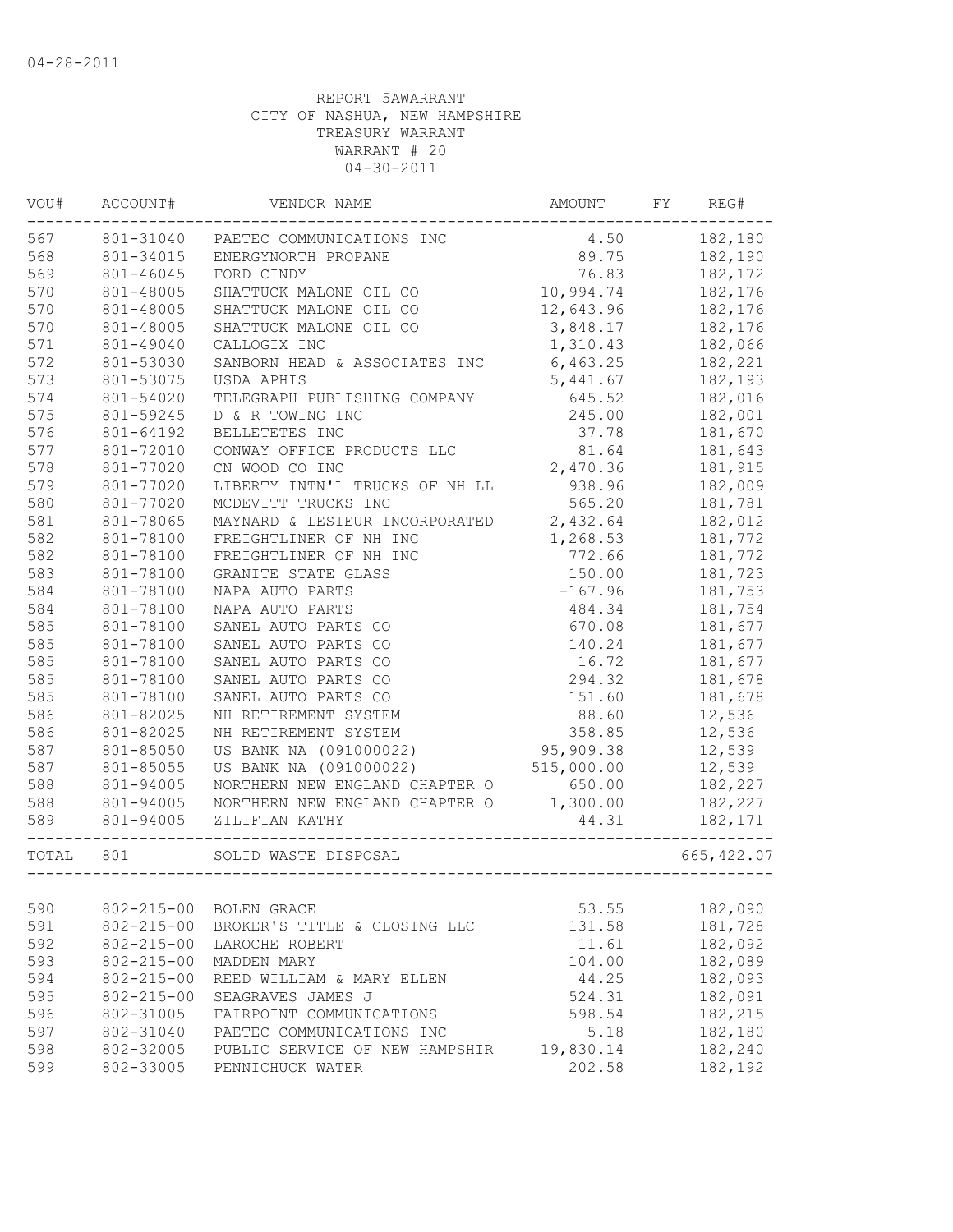| VOU# | ACCOUNT#  | VENDOR NAME                    | AMOUNT     | FY | REG#    |
|------|-----------|--------------------------------|------------|----|---------|
| 600  | 802-34015 | METROMEDIA ENERGY INC          | 11, 131.24 |    | 182,212 |
| 601  | 802-34015 | NATIONAL GRID                  | 45.12      |    | 182,209 |
| 602  | 802-41015 | STAPLES ADVANTAGE              | 259.33     |    | 181,802 |
| 602  | 802-41015 | STAPLES ADVANTAGE              | 451.55     |    | 181,802 |
| 603  | 802-42010 | CENTRAL PAPER PRODUCTS CO      | 801.75     |    | 181,792 |
| 604  | 802-45101 | BASF CORPORATION               | 7,760.27   |    | 182,046 |
| 605  | 802-45103 | JCI JONES                      | 3,060.17   |    | 182,059 |
| 605  | 802-45104 | JCI JONES                      | 2,505.27   |    | 182,059 |
| 606  | 802-45106 | KEMIRA WATER SOLUTIONS INC     | 2,309.24   |    | 181,694 |
| 607  | 802-46045 | UNIFIRST CORPORATION           | 78.28      |    | 181,774 |
| 607  | 802-46045 | UNIFIRST CORPORATION           | 330.59     |    | 181,774 |
| 608  | 802-48015 | DENNIS K BURKE INC             | 853.54     |    | 182,247 |
| 608  | 802-48015 | DENNIS K BURKE INC             | 853.54     |    | 182,247 |
| 609  | 802-49075 | STAPLES ADVANTAGE              | 235.94     |    | 181,802 |
| 610  | 802-53030 | CHEMSERVE ENVIRONMENTAL ANALYS | 1,132.48   |    | 181,743 |
| 611  | 802-53030 | EASTERN ANALYTICAL INC         | 2,154.25   |    | 181,673 |
| 612  | 802-53075 | FLOW ASSESSMENT SERVICES LLC   | 3,816.66   |    | 181,997 |
| 613  | 802-59100 | ANSWERING SERVICES OF NH LLC   | 108.00     |    | 181,709 |
| 614  | 802-59100 | WITZGALL MICHAEL               | 1,182.50   |    | 182,048 |
| 615  | 802-59220 | PRINTGRAPHICS OF MAINE         | 6, 200.00  |    | 12,555  |
| 616  | 802-59225 | RESOURCE MANAGEMENT INC        | 21,305.19  |    | 182,038 |
| 617  | 802-59230 | BELLETETES INC                 | 11.58      |    | 181,670 |
| 618  | 802-59230 | BROX INDUSTRIES INC            | 1,611.73   |    | 181,591 |
| 619  | 802-59230 | CONCRETE CORING CO             | 580.00     |    | 181,607 |
| 620  | 802-59230 | CONCRETE SYSTEMS INC           | 464.00     |    | 182,031 |
| 621  | 802-59230 | MCNICHOLS CO                   | 2,094.00   |    | 181,625 |
| 622  | 802-59230 | VELLANO BROS INC               | 2,683.32   |    | 181,679 |
| 623  | 802-59320 | BEST FORD                      | 45.36      |    | 181,571 |
| 624  | 802-59320 | CN WOOD CO INC                 | 3,201.89   |    | 181,915 |
| 625  | 802-59320 | FREIGHTLINER OF NH INC         | 32.70      |    | 181,772 |
| 626  | 802-59320 | MAC MULKIN CHEVROLET INC       | 218.60     |    | 182,003 |
| 627  | 802-59320 | MAYNARD & LESIEUR INCORPORATED | 931.86     |    | 182,012 |
| 627  | 802-59320 | MAYNARD & LESIEUR INCORPORATED | 142.00     |    | 182,012 |
| 628  | 802-59320 | NAPA AUTO PARTS                | 212.59     |    | 181,754 |
| 628  | 802-59320 | NAPA AUTO PARTS                | 1,141.58   |    | 181,754 |
| 629  | 802-59320 | SANEL AUTO PARTS CO            | $-69.72$   |    | 181,678 |
| 629  | 802-59320 | SANEL AUTO PARTS CO            | 18.57      |    | 181,678 |
| 630  | 802-64192 | ATCO INTERNATIONAL             | 542.00     |    | 181,780 |
| 631  | 802-64192 | BELLETETES INC                 | 7.66       |    | 181,670 |
| 632  | 802-64192 | FREDERICKSEAL INC              | 162.00     |    | 181,594 |
| 633  | 802-64192 | GRAINGER                       | 258.37     |    | 181,628 |
| 634  | 802-64192 | HOME DEPOT CREDIT SERVICES     | 202.29     |    | 182,189 |
| 635  | 802-64192 | M & M ELECTRICAL SUPPLY CO INC | 71.07      |    | 181,999 |
| 636  | 802-64192 | NEW ENGLAND INDUSTRIAL TRUCK I | 426.13     |    | 181,616 |
| 637  | 802-64192 | PEABODY SUPPLY COMPANY         | 83.33      |    | 182,058 |
| 638  | 802-64192 | PINE MOTOR PARTS               | 24.99      |    | 182,013 |
| 639  | 802-64192 | SANEL AUTO PARTS CO            | 15.95      |    | 181,678 |
| 640  | 802-72010 | CONWAY OFFICE PRODUCTS LLC     | 99.00      |    | 181,643 |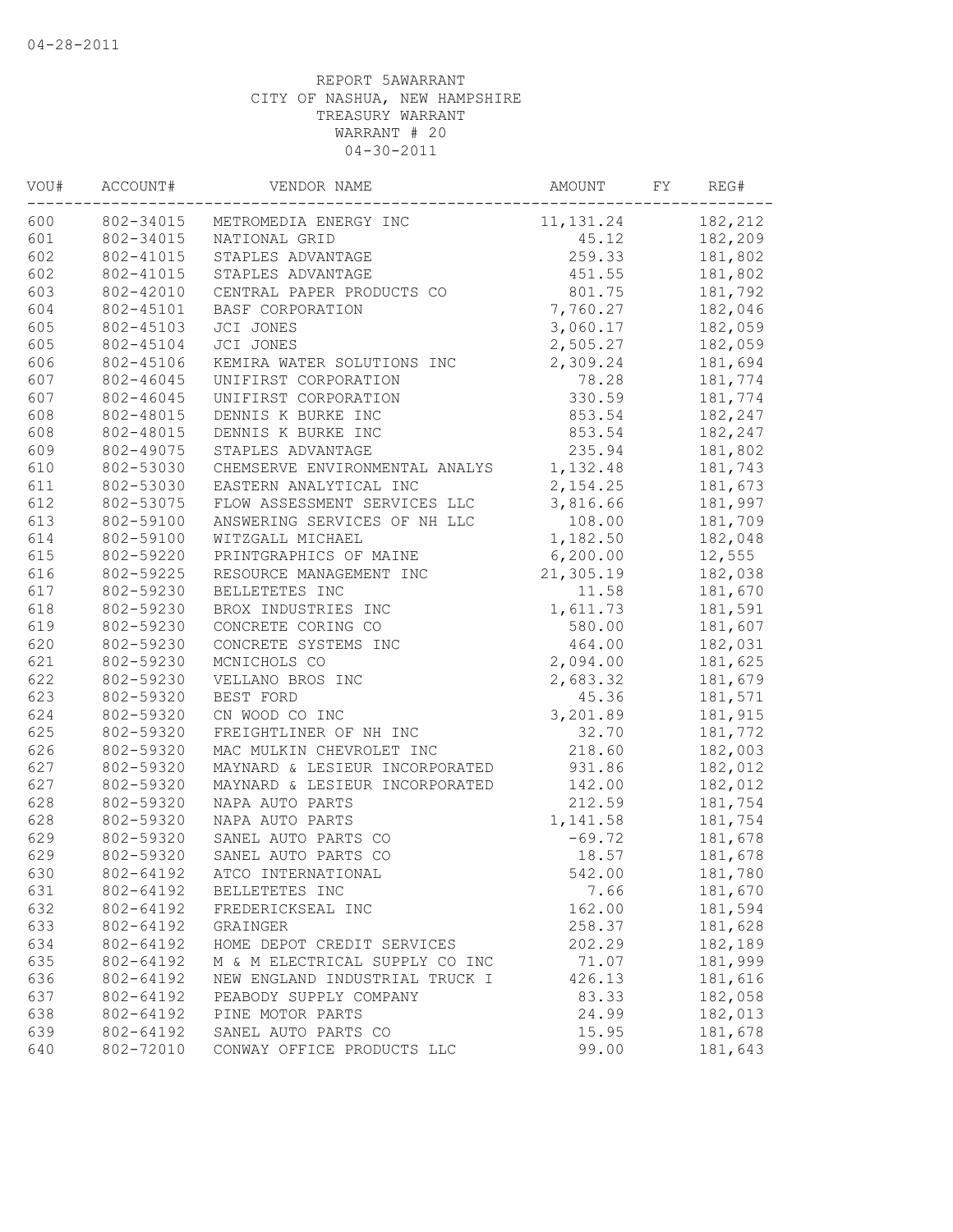|       | VOU# ACCOUNT# | VENDOR NAME                             | AMOUNT FY | REG#       |
|-------|---------------|-----------------------------------------|-----------|------------|
| 641   | 802-77050     | SANEL AUTO PARTS CO                     | 11.30     | 181,678    |
| 642   | 802-77065     | PEABODY SUPPLY COMPANY                  | 92.70     | 182,058    |
| 643   | 802-77066     | ATLANTIC PUMP & ENGINEERING IN 6,800.00 |           | 182,144    |
| 644   | 802-77066     | HOME DEPOT CREDIT SERVICES              | 106.08    | 182,189    |
| 645   | 802-77066     | METHUEN CONSTRUCTION CORP INC 6,930.00  |           | 181,681    |
| 646   | 802-77067     | ATCO INTERNATIONAL                      | 592.50    | 181,780    |
| 647   | 802-77067     | FASTENAL CO                             | 12.92     | 181,579    |
| 648   | 802-77067     | FASTENAL COMPANY                        | 1.98      | 181,716    |
| 649   | 802-77067     | M & M ELECTRICAL SUPPLY CO INC          | 15.16     | 181,999    |
| 650   | 802-77067     | PEABODY SUPPLY COMPANY                  | 31.67     | 182,058    |
| 651   | 802-77067     | PINE MOTOR PARTS                        | 44.78     | 182,013    |
| 651   | 802-77068     | PINE MOTOR PARTS                        | 6.95      | 182,013    |
| 652   | 802-77069     | PEABODY SUPPLY COMPANY                  | 303.71    | 182,058    |
| 652   | 802-77069     | PEABODY SUPPLY COMPANY                  | 232.38    | 182,058    |
| 653   | 802-77070     | WINDWARD PETROLEUM                      | 1,405.49  | 181,610    |
| 654   | 802-77071     | FASTENAL CO                             | 1.98      | 181,579    |
| 655   | 802-77071     | FASTENAL COMPANY                        | 383.69    | 181,716    |
| 656   | 802-77072     | GRAINGER                                | 112.56    | 181,628    |
| 657   | 802-77072     | MCMASTER-CARR SUPPLY CO                 | 236.90    | 181,665    |
| 658   | 802-82025     | NH RETIREMENT SYSTEM                    | 164.92    | 12,536     |
| 658   | 802-82025     | NH RETIREMENT SYSTEM                    | 732.07    | 12,536     |
| 659   | 802-94005     | NHDES                                   | 50.00     | 182,224    |
| 660   | 802-95075     | TREASURER STATE OF NEW HAMPSHI 250.00   |           | 182,226    |
| 661   | 802-95075     | TREASURER STATE OF NH                   | 100.00    | 182,178    |
| 662   | 802-96004     | GRAINGER                                | 9,924.30  | 181,628    |
| TOTAL | 802           | SEWERAGE DISPOSAL SYSTEM                |           | 131,837.54 |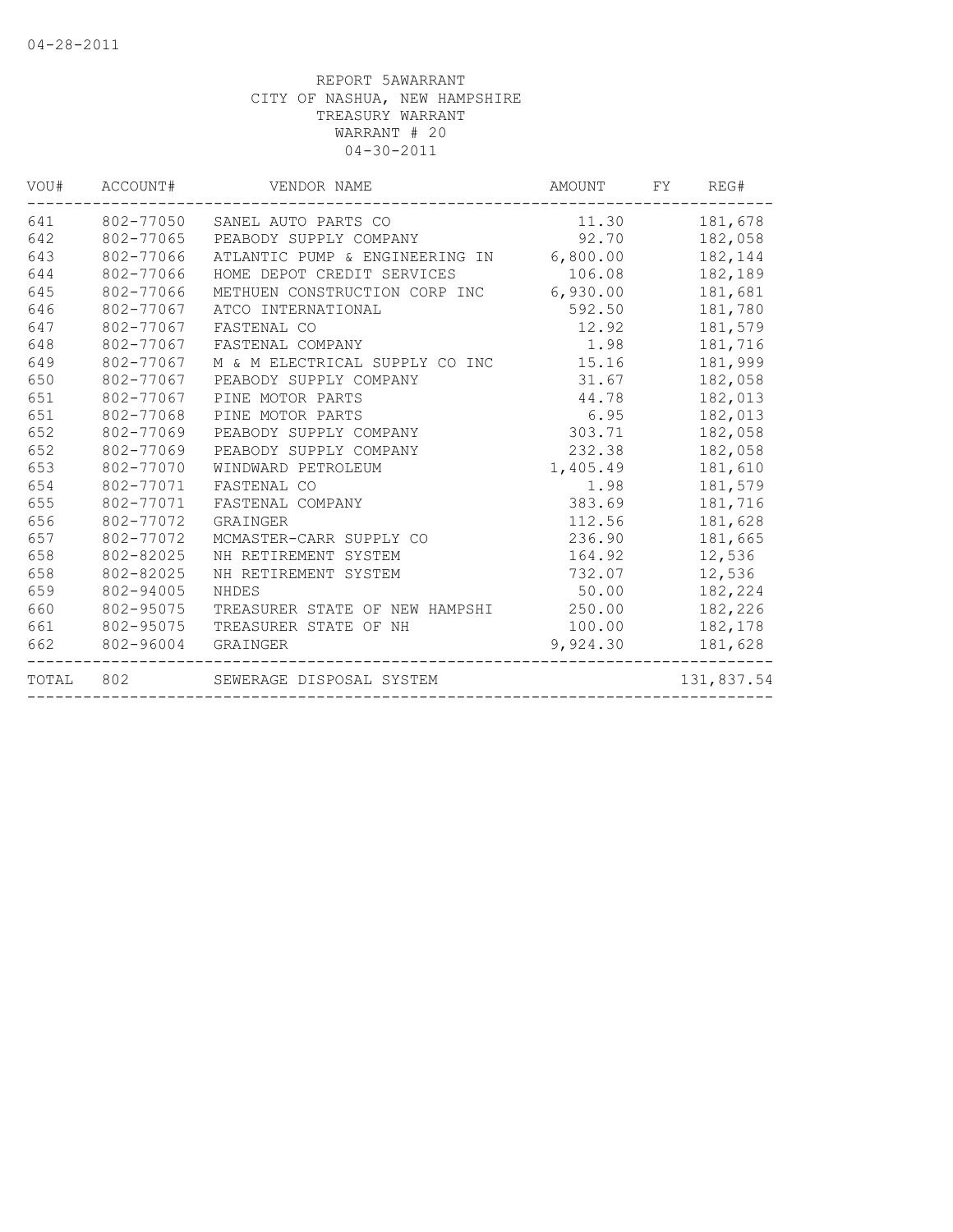| VOU#       | ACCOUNT#               | VENDOR NAME                           | AMOUNT           | FY | REG#               |
|------------|------------------------|---------------------------------------|------------------|----|--------------------|
| 663<br>664 | 941-05045<br>941-95010 | CROWNE PLAZA HOTELS RESORTS<br>NALBOH | 421.67<br>120.00 |    | 181,684<br>182,242 |
| 665        | 941-98029              | PETTY CASH                            | 70.96            |    | 182,173            |
| TOTAL      | 941                    | HEALTH & COMM SVCS TRUST FUND         |                  |    | 612.63             |
| 666        | 952-05058              | UNITED SITE SERVICES NORTHEAST        | 109.94           |    | 182,219            |
| 667        | 952-75021              | AFFILIATED HVAC SERVICES LLC          | 1,088.30         |    | 181,654            |
| 668        | 952-75021              | HOME DEPOT CREDIT SERVICES            | 301.56           |    | 182,189            |
| 669        | 952-75022              | MICHIE CORPORATION                    | 6,862.50         |    | 181,668            |
| TOTAL      | 952                    | PARK & RECREATION TRUST FUND          |                  |    | 8,362.30           |
|            |                        |                                       |                  |    |                    |
| 670        | 975-05071              | COOPER DOVILE                         | 440.00           |    | 182,249            |
| 671        | 975-34015              | METROMEDIA ENERGY INC                 | 333.74           |    | 182,212            |
| 672        | 975-45050              | BAKER & TAYLOR                        | 975.03           |    | 181,612            |
| 673        | $975 - 45050$          | GALE                                  | 953.60           |    | 181,763            |
| 674<br>675 | 975-59100<br>975-59100 | MCGANN CLIFF<br>PETTY CASH            | 250.00<br>18.84  |    | 182,175<br>182,174 |
| 676        | 975-75023              | STANLEY CONVERGENT SECURITY SO        | 372.12           |    | 182,214            |
| TOTAL      | 975                    | LIBRARY TRUST FUND                    |                  |    | 3, 343.33          |
|            |                        |                                       |                  |    |                    |
| 227,77     | 981-49050              | CARSON-DELLOSA PUBLISHING CO L        | 137.46           |    | 181,634            |
| 227,77     | 981-49050              | HANDWRITING WITHOUT TEARS             | 834.07           |    | 182,106            |
|            | 227,77 981-49075       | O'CONNOR MARIANNE                     | 64.87            |    | 181,895            |
|            | 227,77 981-55005       | FIRST STUDENT INC                     | 165.58           |    | 181,864            |
| TOTAL      | 981                    | <b>SCHOOL TRUST FUND</b>              |                  |    | 1,201.98           |
|            |                        |                                       |                  |    |                    |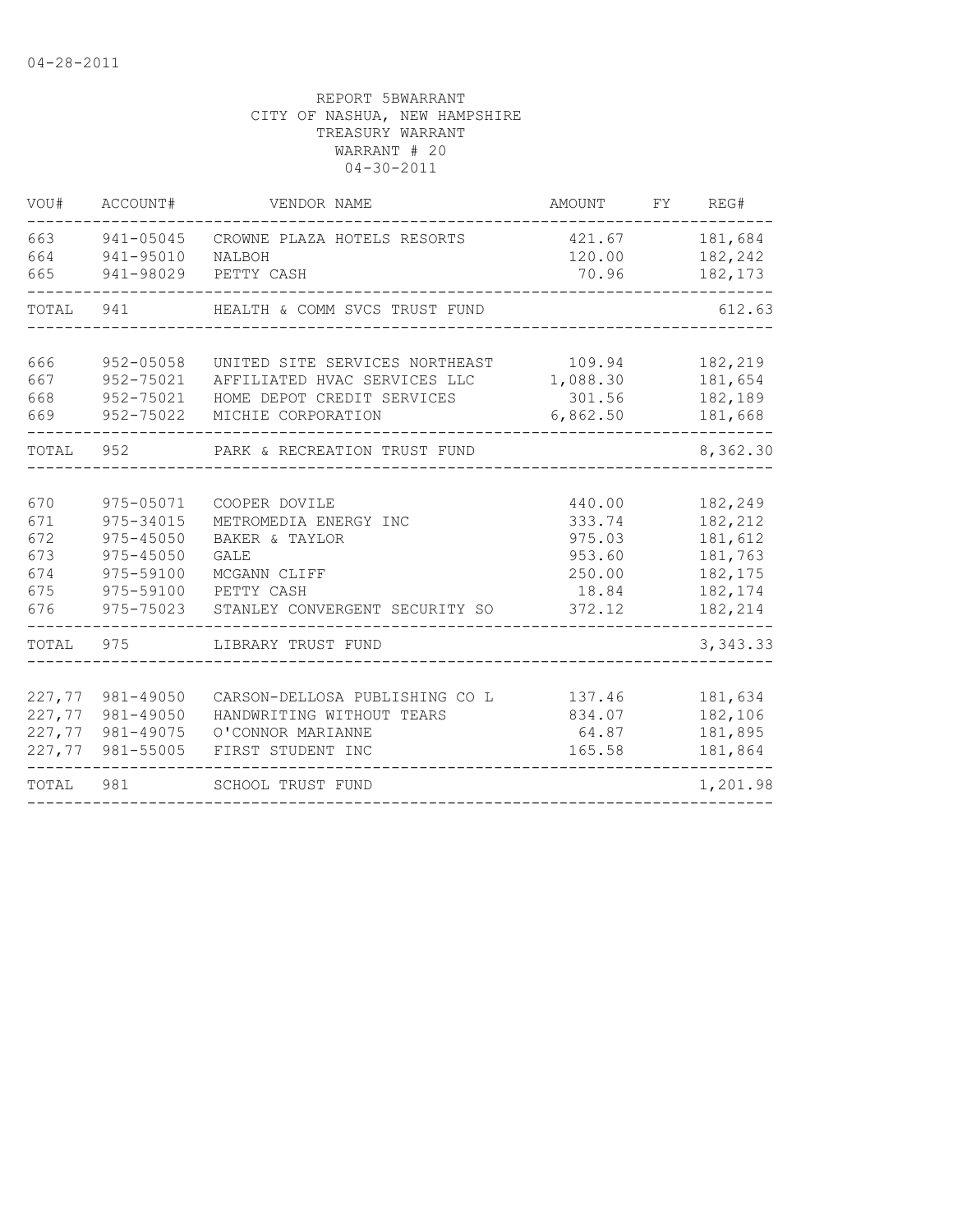| TOTAL 951 |  |  |
|-----------|--|--|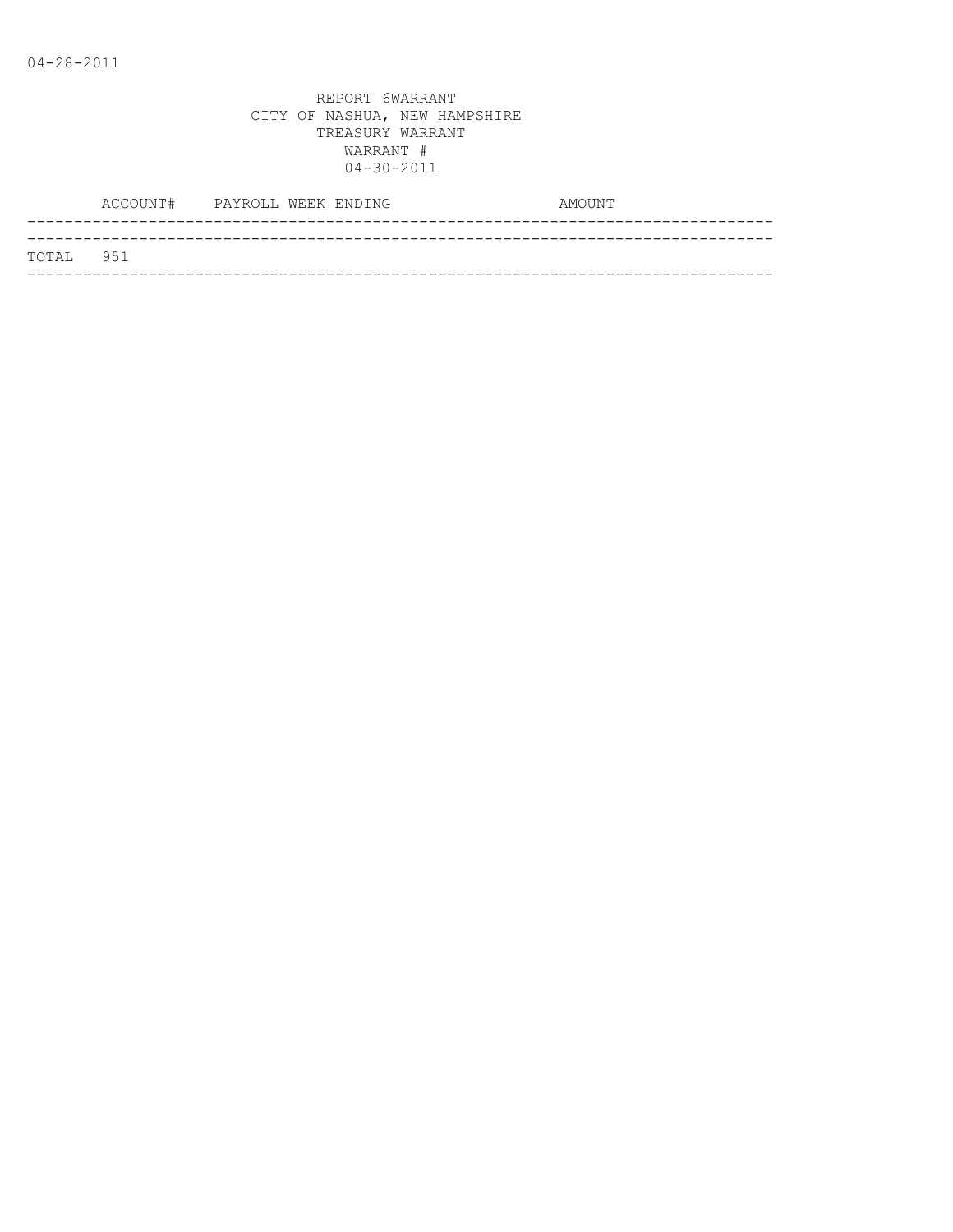|       | ACCOUNT#   | PAYROLL WEEK ENDING           | AMOUNT   |            |
|-------|------------|-------------------------------|----------|------------|
|       | 305-11125  | 16-APR-2011                   | 957.28   |            |
|       |            | 305-11125 23-APR-2011         | 957.28   |            |
|       |            | 305-11239  16-APR-2011        | 1,075.15 |            |
|       |            | 305-11239 23-APR-2011         | 1,075.15 |            |
|       |            | 305-31050 23-APR-2011         | 80.00    |            |
| TOTAL | 305        | SRF - CIVIC & COMM ACTIVITIES |          | 4,144.86   |
|       |            |                               |          |            |
|       | 308-11130  | 16-APR-2011                   | 858.43   |            |
|       |            | 308-11130 23-APR-2011         | 858.44   |            |
|       | 308-11418  | 16-APR-2011                   | 493.53   |            |
|       | 308-11418  | 23-APR-2011                   | 493.53   |            |
|       | 308-11441  | 16-APR-2011                   | 1,446.40 |            |
|       | 308-11441  | 23-APR-2011                   | 1,446.40 |            |
|       | 308-11446  | 16-APR-2011                   | 1,150.52 |            |
|       | 308-11446  | 23-APR-2011                   | 1,150.52 |            |
|       | 308-11540  | 16-APR-2011                   | 1,078.50 |            |
|       | 308-11540  | 23-APR-2011                   | 1,078.50 |            |
|       | 308-11578  | 16-APR-2011                   | 992.87   |            |
|       | 308-11578  | 23-APR-2011                   | 992.86   |            |
|       | 308-11589  | 16-APR-2011                   | 1,075.15 |            |
|       | 308-11589  | 23-APR-2011                   | 1,075.14 |            |
|       | 308-11608  | 16-APR-2011                   | 976.17   |            |
|       | 308-11608  | 23-APR-2011                   | 976.17   |            |
|       |            |                               |          |            |
|       | 308-83051  | 16-APR-2011                   | 4,875.01 |            |
|       | 308-83051  | 23-APR-2011                   | 3,310.35 |            |
|       | 308-83052  | 16-APR-2011                   | 2,538.98 |            |
|       | 308-83052  | 23-APR-2011                   | 2,132.50 |            |
|       |            | 308-83102  16-APR-2011        | 2,076.93 |            |
|       |            | 308-83102 23-APR-2011         | 2,076.93 |            |
| TOTAL | 308        | SRF - INSURANCE               |          | 33, 153.83 |
|       |            |                               |          |            |
|       |            | 3091-13004 16-APR-2011        | 552.17   |            |
|       |            | 3091-13004 23-APR-2011        | 863.98   |            |
| TOTAL | 309        | FY11 FRESH FRUIT & VEG GRANT  |          | 1,416.15   |
|       |            |                               |          |            |
|       | 3097-11162 | 16-APR-2011                   | 644.25   |            |
|       | 3097-11162 | 23-APR-2011                   | 644.25   |            |
|       | 3097-11408 | 16-APR-2011                   | 184.00   |            |
|       | 3097-11408 | 23-APR-2011                   | 96.00    |            |
|       | 3097-12112 | 16-APR-2011                   | 416.50   |            |
|       |            | 3097-12112 23-APR-2011        | 494.38   |            |
|       |            | 3097-12830 16-APR-2011        | 20.75    |            |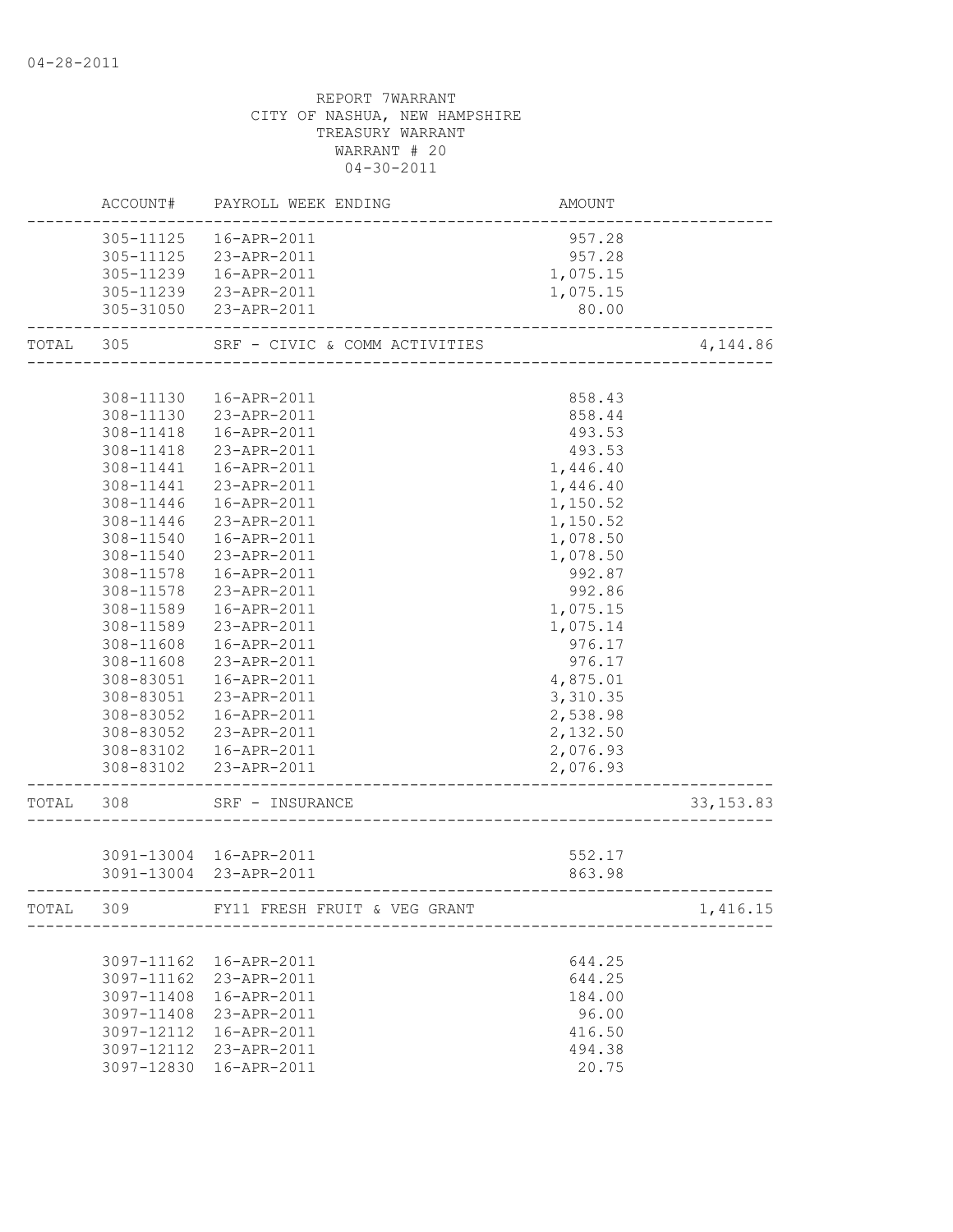|           | ACCOUNT#      | PAYROLL WEEK ENDING                              | AMOUNT                 |           |
|-----------|---------------|--------------------------------------------------|------------------------|-----------|
|           |               | 3097-12830 23-APR-2011                           | 65.50                  |           |
|           | 3097-19138    | 23-APR-2011                                      | 3,011.20               |           |
|           |               | 3097-19139 23-APR-2011                           | 13,063.77              |           |
|           | 3097-19140    | 16-APR-2011                                      | 8,837.61               |           |
|           | 3097-19140    | 23-APR-2011                                      | 8,847.65               |           |
|           | 3097-19540    | 16-APR-2011                                      | 24,638.28              |           |
|           | 3097-19540    | 23-APR-2011                                      | 25, 157.63             |           |
|           | 3097-19544    | 16-APR-2011                                      | 682.32                 |           |
|           | 3097-19544    | 23-APR-2011                                      | 693.39                 |           |
|           | 3097-19545    | 16-APR-2011                                      | 2,199.85               |           |
|           |               | 3097-19545 23-APR-2011                           | 1,994.47               |           |
| TOTAL     | 309           | SRF - FOOD SERVICES                              |                        | 91,691.80 |
|           |               |                                                  |                        |           |
|           |               | 3117-12006 16-APR-2011                           | 850.00                 |           |
|           |               | 3117-12006 23-APR-2011                           | 1,950.00               |           |
| TOTAL     | 311           | DRIVER'S EDUCATION                               |                        | 2,800.00  |
|           |               |                                                  |                        |           |
|           | 312-11165     | 16-APR-2011                                      | 773.87                 |           |
|           | 312-11165     | 23-APR-2011                                      | 757.99                 |           |
|           | 312-11167     | 16-APR-2011                                      | 290.45                 |           |
|           | $312 - 11167$ | 23-APR-2011                                      | 290.45                 |           |
|           | 312-11191     | 16-APR-2011                                      | 827.27                 |           |
|           | 312-11191     | 23-APR-2011                                      | 827.27                 |           |
|           | 312-11547     | 16-APR-2011                                      | 2,224.38               |           |
|           | 312-11547     | 23-APR-2011                                      | 2,224.37               |           |
|           | 312-12116     | 16-APR-2011                                      | 630.24                 |           |
|           | 312-12116     | 23-APR-2011                                      | 630.24                 |           |
|           | 312-13004     | 16-APR-2011                                      | 204.16                 |           |
|           |               | 312-13004 23-APR-2011                            | 923.68<br>____________ |           |
| TOTAL     | 312           | SRF - FINANCIAL SERVICES<br>___________________  |                        | 10,604.37 |
|           |               |                                                  |                        |           |
|           |               | 3122-12006 16-APR-2011                           | 250.00                 |           |
|           |               | 3122-12006 23-APR-2011<br>3122-13004 23-APR-2011 | 1,000.00<br>50.00      |           |
| TOTAL 312 |               | ADULT ED/CONTINUING ED                           |                        | 1,300.00  |
|           |               |                                                  | ---------------------  |           |

3211-12006 23-APR-2011 500.00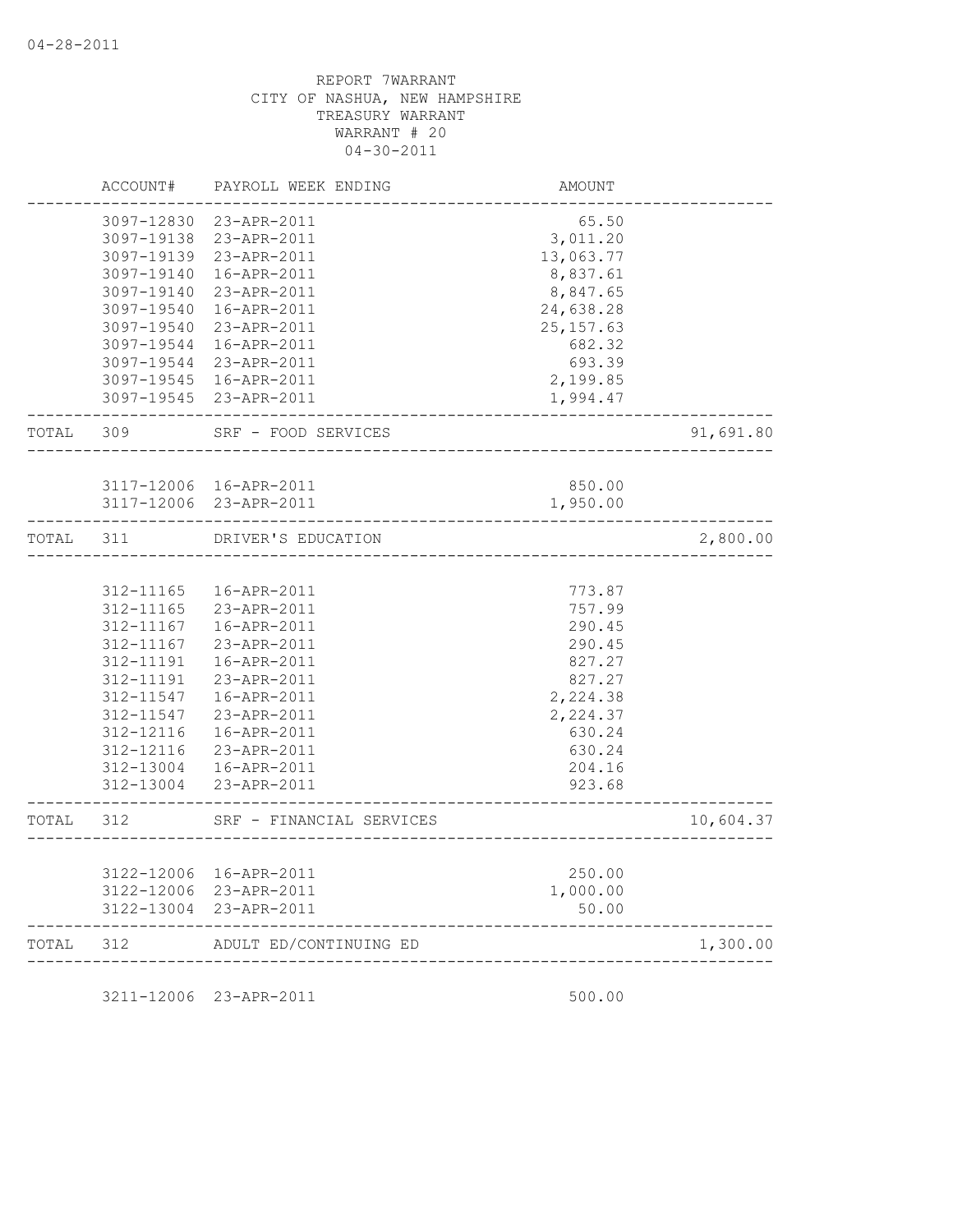|           |                                     | ACCOUNT# PAYROLL WEEK ENDING                                                                                                                                                                                                                                                                                        | AMOUNT                                                                                                                                 |                  |
|-----------|-------------------------------------|---------------------------------------------------------------------------------------------------------------------------------------------------------------------------------------------------------------------------------------------------------------------------------------------------------------------|----------------------------------------------------------------------------------------------------------------------------------------|------------------|
|           |                                     | TOTAL 321 ADULT ED/COLLEGE TRANSITIONS                                                                                                                                                                                                                                                                              |                                                                                                                                        | 500.00           |
|           |                                     | 3231-11870 23-APR-2011                                                                                                                                                                                                                                                                                              | 600.00                                                                                                                                 |                  |
|           |                                     | TOTAL 323 ADULT ED/HS ALTERNATIVE ED                                                                                                                                                                                                                                                                                |                                                                                                                                        | 600.00           |
|           |                                     |                                                                                                                                                                                                                                                                                                                     | 2,211.46                                                                                                                               |                  |
|           | -------------------                 | TOTAL 326 NH ALTERNATE ASSESS COACH                                                                                                                                                                                                                                                                                 |                                                                                                                                        | 2,211.46         |
|           | 331-11561<br>331-11561<br>331-12115 | 331-11250  16-APR-2011<br>331-11250 23-APR-2011<br>16-APR-2011<br>23-APR-2011<br>16-APR-2011<br>331-12115 23-APR-2011<br>331-13038  16-APR-2011<br>331-13038 23-APR-2011<br>331-13044  16-APR-2011<br>331-13044 23-APR-2011<br>331-18036  16-APR-2011<br>331-18036 23-APR-2011<br>TOTAL 331 SRF - POLICE DEPARTMENT | 717.44<br>717.45<br>1,173.90<br>1,173.90<br>590.21<br>590.21<br>1,094.49<br>1,480.82<br>1,870.04<br>4,140.00<br>12,603.66<br>10,781.80 | 36,933.92        |
|           |                                     | 332-18084 23-APR-2011<br>TOTAL 332 SRF - FIRE DEPARTMENT                                                                                                                                                                                                                                                            | 184.25                                                                                                                                 | 184.25           |
|           |                                     | 3351-12201 23-APR-2011                                                                                                                                                                                                                                                                                              | 217.00                                                                                                                                 | ---------------- |
| TOTAL 335 |                                     | TITLE I RESTRUCTURING MT PLSNT                                                                                                                                                                                                                                                                                      |                                                                                                                                        | 217.00           |
|           |                                     | 3361-13133 23-APR-2011                                                                                                                                                                                                                                                                                              | 825.00                                                                                                                                 |                  |
|           | TOTAL 336                           | TITLE I SINI DR CRISP                                                                                                                                                                                                                                                                                               |                                                                                                                                        | 825.00           |
|           |                                     | 341-01210  16-APR-2011<br>341-01210 23-APR-2011<br>341-11024  16-APR-2011                                                                                                                                                                                                                                           | 435.31<br>435.31<br>394.55                                                                                                             |                  |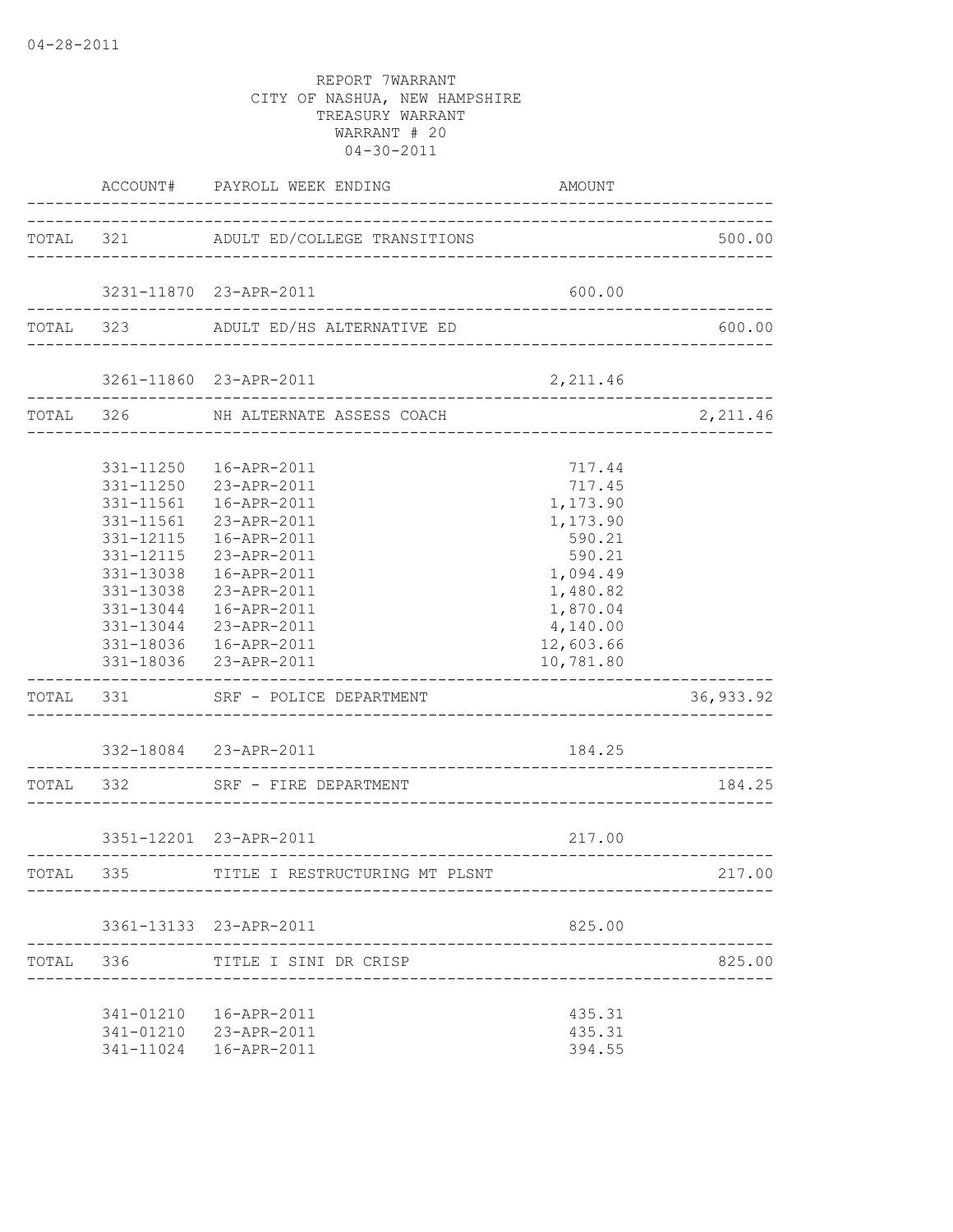|       | ACCOUNT#   | PAYROLL WEEK ENDING                   | AMOUNT               |           |
|-------|------------|---------------------------------------|----------------------|-----------|
|       | 341-11024  | 23-APR-2011                           | 394.55               |           |
|       | 341-11235  | 16-APR-2011                           | 1,211.11             |           |
|       | 341-11235  | 23-APR-2011                           | 1,211.11             |           |
|       | 341-11484  | 16-APR-2011                           | 1,440.00             |           |
|       | 341-11484  | 23-APR-2011                           | 1,440.00             |           |
|       | 341-11563  | 16-APR-2011                           | 1,014.26             |           |
|       | 341-11563  | 23-APR-2011                           | 1,014.26             |           |
|       | 341-12037  | 16-APR-2011                           | 176.62               |           |
|       | 341-12037  | 23-APR-2011                           | 176.62               |           |
|       | 341-12101  | 16-APR-2011                           | 199.52               |           |
|       |            | 341-12101 23-APR-2011                 | 199.52               |           |
|       |            | 341-31050 23-APR-2011                 | 80.00                |           |
| TOTAL | 341        | SRF - COMMUNITY SERVICES              |                      | 9,822.74  |
|       |            |                                       |                      |           |
|       | 342-11499  | 16-APR-2011                           | 1,036.26             |           |
|       | 342-11499  | 23-APR-2011                           | 1,036.26             |           |
|       | 342-11584  | 16-APR-2011                           | 1,577.59             |           |
|       |            | 342-11584 23-APR-2011                 | 1,577.58             |           |
|       |            | 342-12000  16-APR-2011                | 652.84               |           |
|       |            | 342-12000 23-APR-2011                 | 652.84               |           |
| TOTAL | 342        | SRF - COMMUNITY HEALTH                |                      | 6,533.37  |
|       |            |                                       |                      |           |
|       |            | 3440-12078 16-APR-2011                | 262.50               |           |
|       |            | 3440-12078 23-APR-2011                | 6,487.50             |           |
| TOTAL | 344        | AFTER SCHOOL PROGRAM                  |                      | 6,750.00  |
|       |            |                                       |                      |           |
|       |            | 3451-11162  16-APR-2011               | 709.50               |           |
|       | 3451-11162 | 23-APR-2011                           | 709.50               |           |
|       | 3451-11860 | 23-APR-2011                           | 6,598.37             |           |
|       | 3451-12006 | 16-APR-2011<br>3451-12006 23-APR-2011 | 3,590.56<br>4,974.73 |           |
|       |            |                                       |                      |           |
| TOTAL | 345        | TITLE IV 21ST CENT ELEM               |                      | 16,582.66 |
|       |            |                                       |                      |           |
|       | 3461-11860 | 23-APR-2011                           | 4,210.86             |           |
|       | 3461-12006 | 16-APR-2011                           | 1,030.15             |           |
|       | 3461-12006 | 23-APR-2011                           | 5,734.74             |           |
| TOTAL | 346        | 21 ST CENTURY AFTER SCH MIDDLE        |                      | 10,975.75 |
|       |            |                                       |                      |           |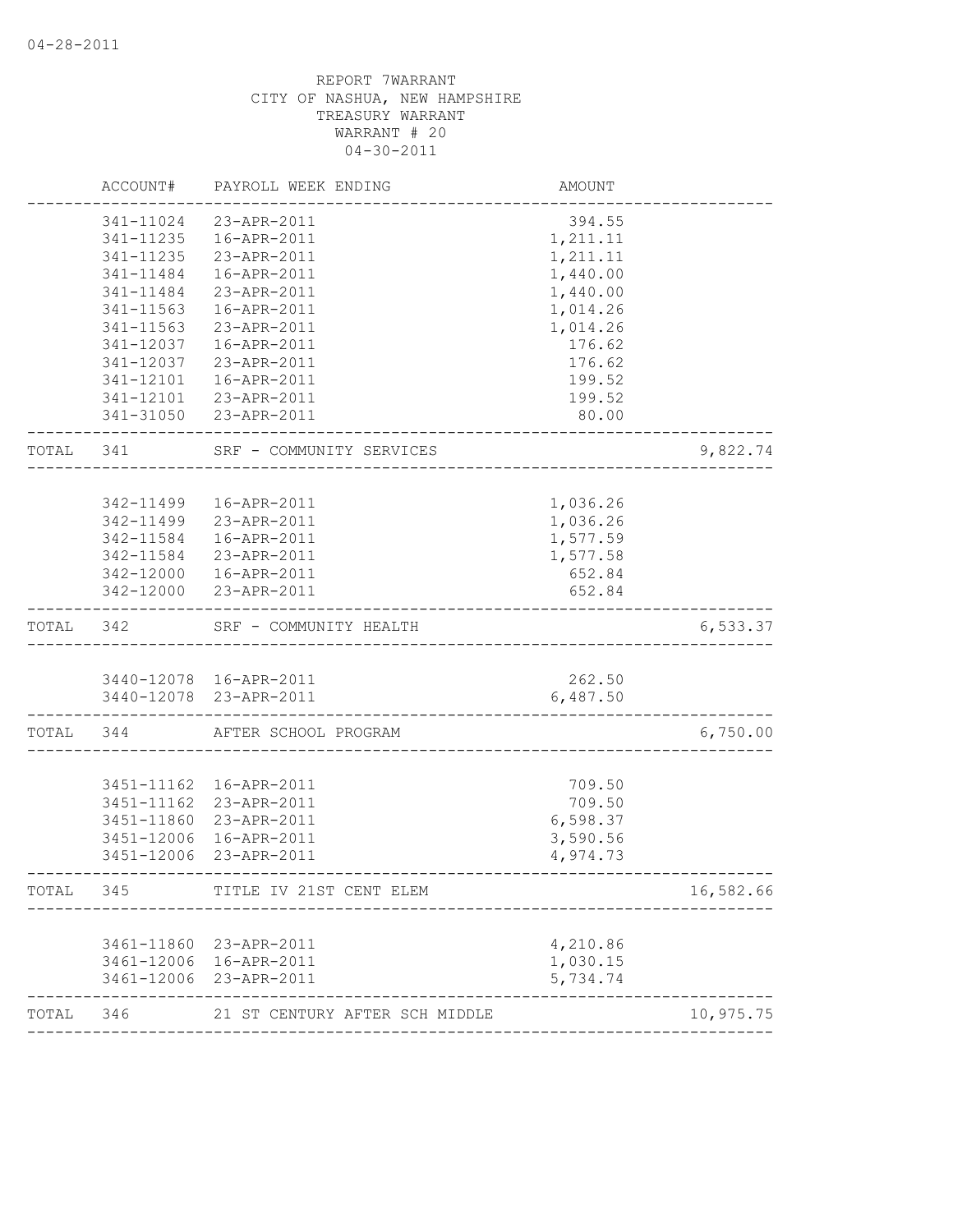|       | ACCOUNT#                 | PAYROLL WEEK ENDING                                                                                                             | AMOUNT                                              |           |
|-------|--------------------------|---------------------------------------------------------------------------------------------------------------------------------|-----------------------------------------------------|-----------|
|       |                          | 3468-11162  16-APR-2011<br>3468-11162 23-APR-2011<br>3468-11870 23-APR-2011<br>3468-19230 16-APR-2011<br>3468-19230 23-APR-2011 | 627.07<br>644.25<br>4,461.44<br>950.00<br>8,191.00  |           |
|       |                          | TOTAL 346 SMALLER LEARNING COMMUNITY                                                                                            | ----------------------------------                  | 14,873.76 |
|       |                          | 3501-11726 23-APR-2011<br>3501-12201 16-APR-2011<br>3501-12201 23-APR-2011                                                      | 24,645.96<br>136.40<br>217.00<br>------------------ |           |
|       | TOTAL 350                | TITLE IIA QUALITY TEACHERS                                                                                                      |                                                     | 24,999.36 |
|       |                          | 351-13004   16-APR-2011<br>351-13004 23-APR-2011                                                                                | 908.68<br>1,312.65                                  |           |
|       |                          | TOTAL 351 SRF - PUBLIC WORKS                                                                                                    |                                                     | 2,221.33  |
|       |                          | 352-11562  16-APR-2011<br>352-11562 23-APR-2011                                                                                 | 420.52<br>420.52                                    |           |
|       | TOTAL 352                | SRF - PARKS AND RECREATION                                                                                                      |                                                     | 841.04    |
|       |                          | 3520-11802 16-APR-2011<br>3520-11802 23-APR-2011                                                                                | 212.00<br>212.00                                    |           |
|       |                          | TOTAL 352 ARRA TITLE IID 21C CLASSROOMS                                                                                         |                                                     | 424.00    |
|       | 3531-13032<br>3531-13032 | 3531-12006 16-APR-2011<br>3531-12006 23-APR-2011<br>16-APR-2011<br>23-APR-2011                                                  | 825.00<br>3,200.00<br>109.92<br>178.62              |           |
| TOTAL | 353                      | ADULT ED/HS DIPLOMA PROGRAM                                                                                                     |                                                     | 4,313.54  |
|       |                          | 3601-11515 23-APR-2011<br>3601-11870 23-APR-2011<br>3601-13133 23-APR-2011                                                      | 4,158.00<br>500.00<br>5,700.00                      |           |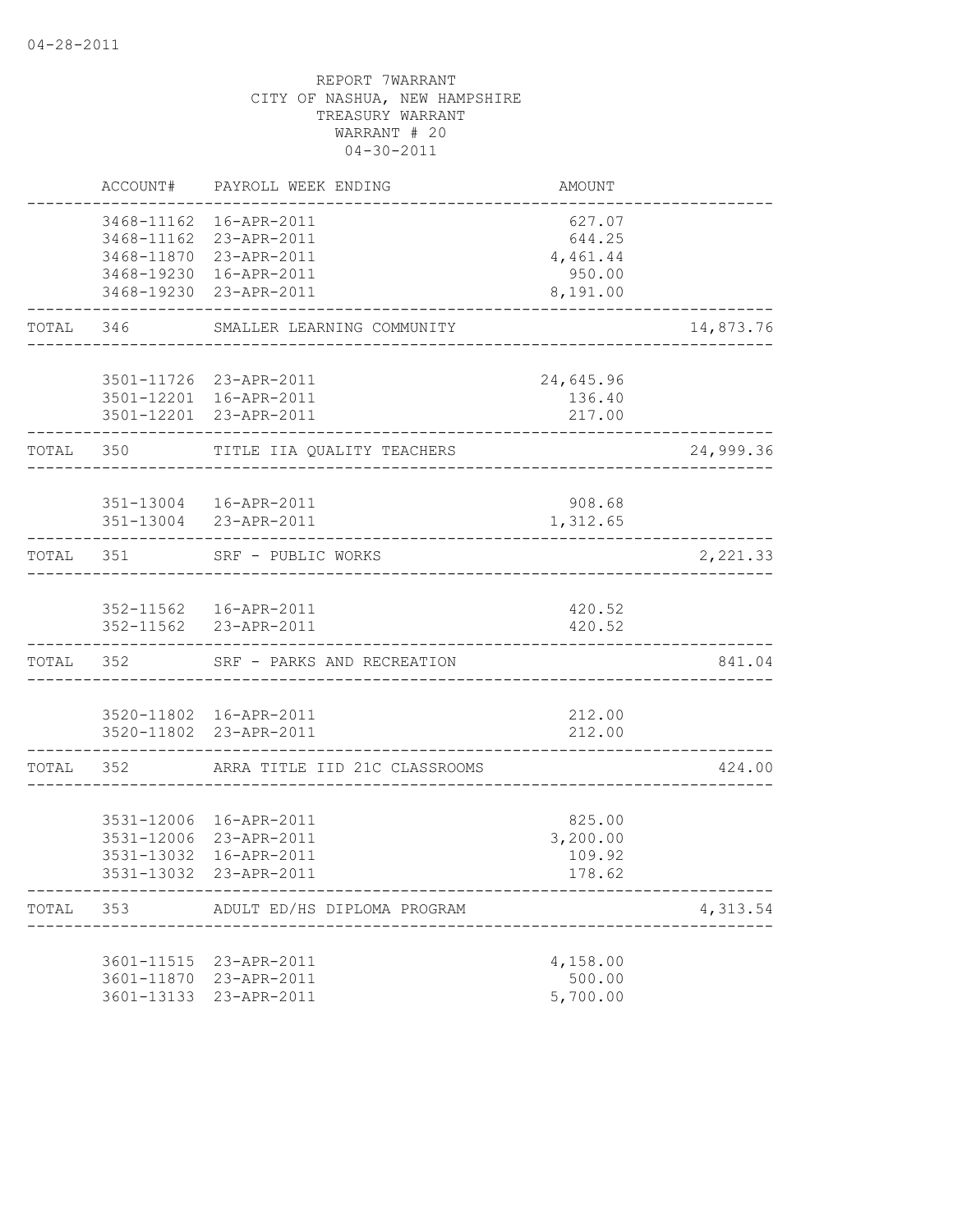|           |                       | ACCOUNT# PAYROLL WEEK ENDING | AMOUNT                       |           |
|-----------|-----------------------|------------------------------|------------------------------|-----------|
|           |                       |                              |                              | 10,358.00 |
|           |                       |                              |                              |           |
|           |                       | 373-53075  16-APR-2011       | 147.44                       |           |
|           | --------------------- | 373-53075 23-APR-2011        | 165.87<br>------------------ |           |
| TOTAL 373 |                       | SRF - ECONOMIC DEVELOPMENT   |                              | 313.31    |
|           |                       |                              |                              |           |
|           | 374-0705M             | 23-APR-2011                  | 150.00                       |           |
|           |                       | 374-0705P 16-APR-2011        | 1,727.37                     |           |
|           |                       | 374-0705P 23-APR-2011        | 1,727.37                     |           |
|           | 374-07235             | 16-APR-2011                  | 505.21                       |           |
|           | 374-07235             | 23-APR-2011                  | 505.21                       |           |
|           | 374-0734P             | 16-APR-2011                  | 1,658.69                     |           |
|           | 374-0734P             | 23-APR-2011                  | 1,658.68                     |           |
|           | 374-0734R             | 16-APR-2011                  | 49.28                        |           |
|           | 374-0734R             | 23-APR-2011                  | 49.28                        |           |
|           |                       | 374-07506  16-APR-2011       | 18.43                        |           |
|           |                       | 374-31050 23-APR-2011        | 17.00                        |           |
| TOTAL 374 |                       | SRF - URBAN PROGRAMS         |                              | 8,066.52  |
|           |                       |                              |                              |           |
|           |                       | 3751-11726 23-APR-2011       | 8,766.31                     |           |
|           |                       | 3751-11870  16-APR-2011      | 750.00                       |           |
|           | 3751-11870            | 23-APR-2011                  | 750.00                       |           |
|           | 3751-12111            | 16-APR-2011                  | 1,659.08                     |           |
|           | 3751-12111            | 23-APR-2011                  | 1,856.22                     |           |
|           | 3751-12198            | 23-APR-2011                  | 15,978.10                    |           |
|           | 3751-12201            | 16-APR-2011                  | $-158.10$                    |           |
|           | 3751-12201            | 23-APR-2011                  | 52.70                        |           |
|           | 3751-13133            | 16-APR-2011                  | 50.00                        |           |
|           | 3751-13133            | 23-APR-2011                  | 1,531.25                     |           |
|           | 3751-19000            | 16-APR-2011                  | 350.00                       |           |
|           | 3751-19000            | 23-APR-2011                  | 2,265.39                     |           |
| TOTAL     | 375                   | ARRA TITLE I                 |                              | 33,850.95 |
|           |                       |                              |                              |           |
|           | 3761-11726            | 23-APR-2011                  | 6,244.34                     |           |
|           | 3761-11802            | 23-APR-2011                  | 2,051.77                     |           |
|           | 3761-11805            | 23-APR-2011                  | 2,214.36                     |           |
|           | 3761-11870            | 23-APR-2011                  | 2,843.02                     |           |
|           | 3761-12111            | 16-APR-2011                  | 5,835.14                     |           |
|           | 3761-12111            | 23-APR-2011                  | 6,106.62                     |           |
|           | 3761-12126            | 16-APR-2011                  | 614.90                       |           |
|           |                       |                              |                              |           |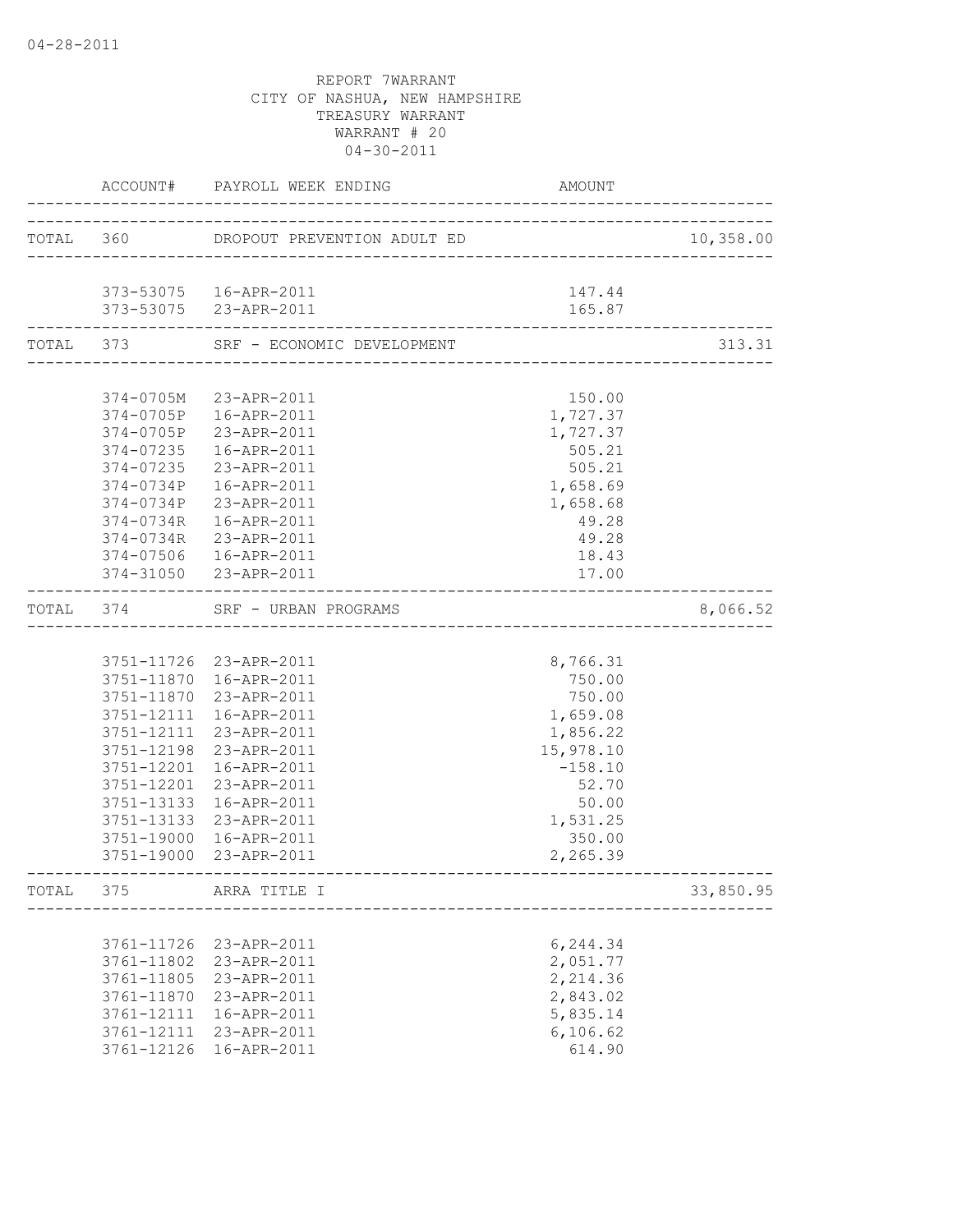|           | ACCOUNT#   | PAYROLL WEEK ENDING            | AMOUNT    |           |
|-----------|------------|--------------------------------|-----------|-----------|
|           |            | 3761-12126 23-APR-2011         | 614.90    |           |
|           |            | 3761-12135 16-APR-2011         | $-278.40$ |           |
|           |            | 3761-12198 23-APR-2011         | 51,864.68 |           |
|           | 3761-12201 | 16-APR-2011                    | 768.80    |           |
|           | 3761-12201 | 23-APR-2011                    | 176.70    |           |
|           |            | 3761-13133 23-APR-2011         | 2,212.50  |           |
|           |            | 3761-19000 16-APR-2011         | 5,150.45  |           |
|           |            | 3761-19000 23-APR-2011         | 5,347.00  |           |
| TOTAL 376 |            | TITLE IA                       |           | 91,766.78 |
|           |            |                                |           |           |
|           |            | 3770-12006 16-APR-2011         | 582.50    |           |
|           |            | 3770-12006 23-APR-2011         | 1,498.75  |           |
|           |            | 3770-13133 23-APR-2011         | 1,012.50  |           |
|           | TOTAL 377  | TITLE III ENHANCE ENG.LANGUAGE |           | 3,093.75  |
|           |            |                                |           |           |
|           |            | 3771-11515  16-APR-2011        | 825.00    |           |
|           |            | 3771-11515 23-APR-2011         | 412.50    |           |
|           |            | 3771-12006 23-APR-2011         | 140.00    |           |
|           |            | 3771-12078 16-APR-2011         | 800.00    |           |
|           |            | 3771-12078 23-APR-2011         | 900.00    |           |
|           |            | 3771-13137 16-APR-2011         | 87.50     |           |
|           | TOTAL 377  | TITLE III ENHANCING ENG LANG   |           | 3,165.00  |
|           |            |                                |           |           |
|           | 378-01210  | 16-APR-2011                    | 550.36    |           |
|           | 378-01210  | 23-APR-2011                    | 550.36    |           |
|           | 378-09003  | 16-APR-2011                    | 550.37    |           |
|           | 378-09003  | 23-APR-2011                    | 550.37    |           |
|           | 378-11676  | 16-APR-2011                    | 929.41    |           |
|           | 378-11676  | 23-APR-2011                    | 929.42    |           |
|           | 378-11677  | 16-APR-2011                    | 783.71    |           |
|           | 378-11677  | 23-APR-2011                    | 783.71    |           |
|           | 378-11679  | 16-APR-2011                    | 928.77    |           |
|           | 378-11679  | 23-APR-2011                    | 928.77    |           |
|           | 378-11680  | 16-APR-2011                    | 833.90    |           |
|           | 378-11680  | 23-APR-2011                    | 833.90    |           |
|           | 378-11683  | 16-APR-2011                    | 1,684.46  |           |
|           | 378-11683  | 23-APR-2011                    | 1,684.46  |           |
|           | 378-11688  | 16-APR-2011                    | 620.56    |           |
|           | 378-11688  | 23-APR-2011                    | 620.56    |           |
|           | 378-11751  | 16-APR-2011                    | 1,377.50  |           |
|           | 378-11751  | 23-APR-2011                    | 1,377.50  |           |
|           | 378-12188  | 16-APR-2011                    | 401.25    |           |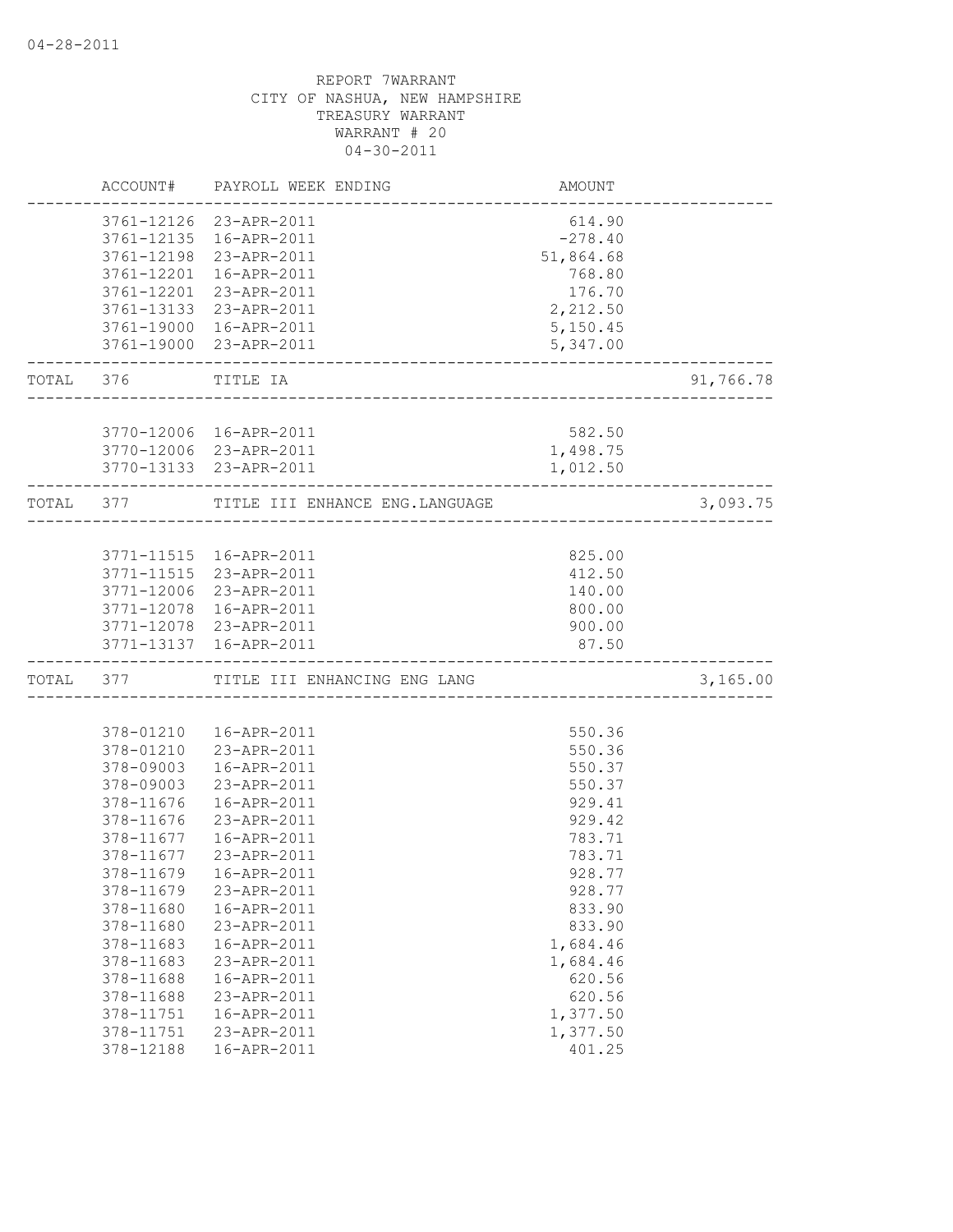|           |            | ACCOUNT# PAYROLL WEEK ENDING                     | AMOUNT              |           |
|-----------|------------|--------------------------------------------------|---------------------|-----------|
|           |            | 378-12188 23-APR-2011                            | 148.61              |           |
| TOTAL 378 |            | TRANSPORTATION                                   |                     | 17,067.95 |
|           |            | 3897-11726 23-APR-2011                           | 2,424.35            |           |
|           |            | 3897-19000 23-APR-2011                           | 2,058.00            |           |
|           | TOTAL 389  | GEN VOCATIONAL ED                                |                     | 4,482.35  |
|           |            | 3901-12111 16-APR-2011                           | 428.63              |           |
|           |            | 3901-12111 23-APR-2011<br>3901-19000 23-APR-2011 | 428.63<br>1,600.61  |           |
|           |            | TOTAL 390 PERKINS VOCATIONAL ED                  |                     | 2,457.87  |
|           |            | 3927-13133 23-APR-2011                           | 200.00              |           |
|           |            |                                                  |                     |           |
| TOTAL 392 |            | CULINARY ARTS                                    |                     | 200.00    |
|           |            | 3937-19000 23-APR-2011                           | 841.70              |           |
| TOTAL 393 |            | DAY CARE                                         |                     | 841.70    |
|           |            |                                                  |                     |           |
|           |            | 3940-11579 23-APR-2011<br>3940-11726 23-APR-2011 | 914.75<br>20,437.19 |           |
|           |            | 3940-11803 23-APR-2011                           | 1,318.15            |           |
|           | 3940-12111 | 16-APR-2011                                      | 15,501.87           |           |
|           | 3940-12111 | 23-APR-2011                                      | 15,703.88           |           |
|           | 3940-12198 | 23-APR-2011                                      | 1,603.89            |           |
|           | 3940-12201 | 23-APR-2011                                      | 62.00               |           |
|           | 3940-19000 | 16-APR-2011                                      | 529.08              |           |
|           | 3940-19000 | 23-APR-2011                                      | 529.08              |           |
| TOTAL     | 394        | ARRA IDEA SPEC ED                                |                     | 56,599.89 |
|           |            | 3951-11726 23-APR-2011                           | 67,507.63           |           |
|           |            | 3951-11803 23-APR-2011                           | 459.49              |           |
|           |            | 3951-12201 16-APR-2011                           | 322.40              |           |
|           |            | 3951-12201 23-APR-2011                           | 155.00              |           |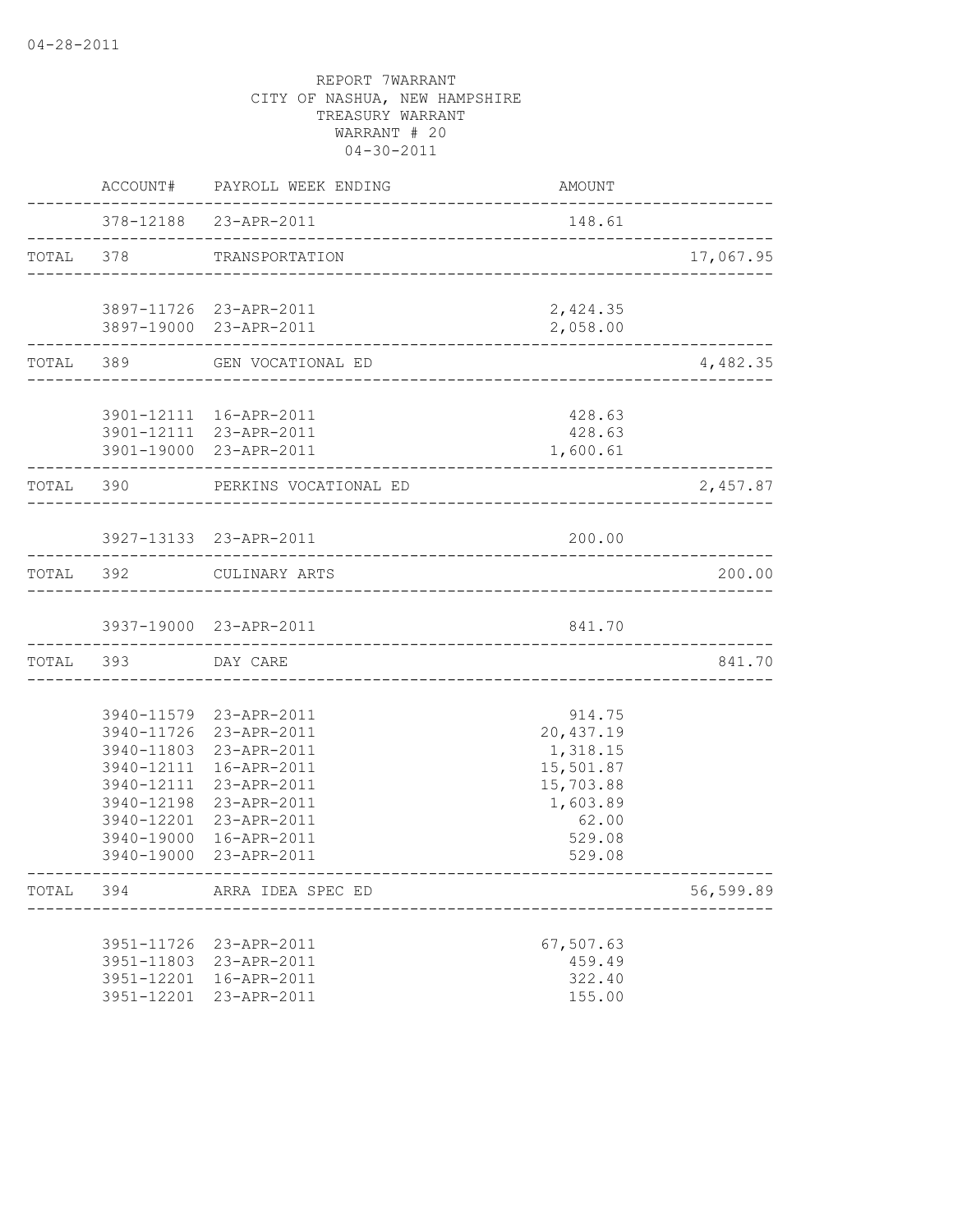|       | ACCOUNT# | PAYROLL WEEK ENDING<br>----------------          | AMOUNT               |           |
|-------|----------|--------------------------------------------------|----------------------|-----------|
|       |          |                                                  |                      |           |
| TOTAL | 395      | IDEA B SPECIAL EDUCATION                         |                      | 68,444.52 |
|       |          |                                                  |                      |           |
|       |          | 3961-11726 23-APR-2011                           | 1,696.93             |           |
| TOTAL | 396      | IDEA PRESCHOOL                                   |                      | 1,696.93  |
|       |          |                                                  |                      |           |
|       |          | 3977-12111 16-APR-2011<br>3977-12111 23-APR-2011 | 1,118.88<br>1,180.00 |           |
|       |          |                                                  |                      |           |
| TOTAL | 397      | SPECIAL ED LOCAL                                 |                      | 2,298.88  |
|       |          |                                                  |                      |           |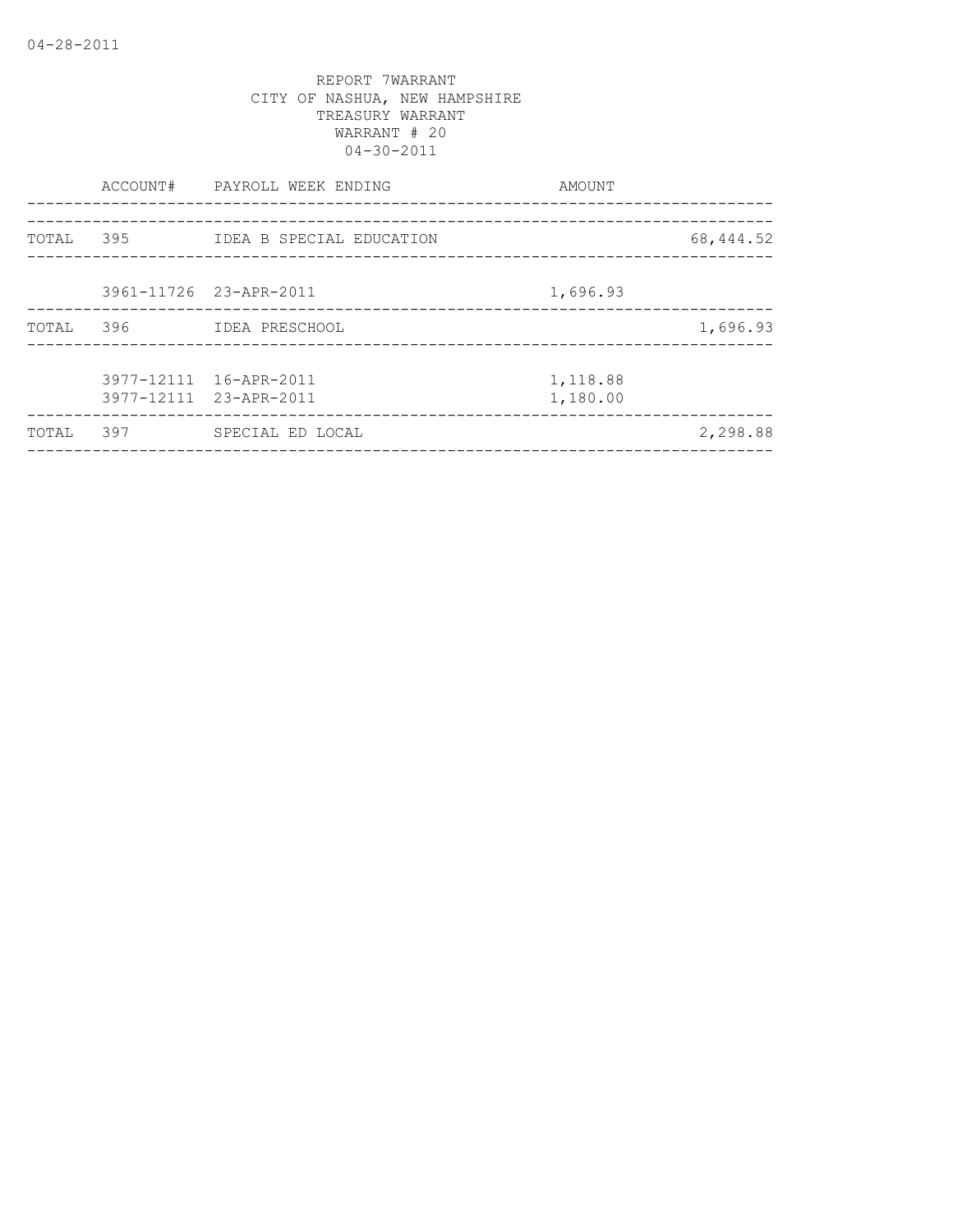|       | ACCOUNT#  | PAYROLL WEEK ENDING   | <b>AMOUNT</b> |           |
|-------|-----------|-----------------------|---------------|-----------|
|       | 501-11033 | 16-APR-2011           | 827.74        |           |
|       | 501-11033 | 23-APR-2011           | 827.74        |           |
|       | 501-11463 | 16-APR-2011           | 1,580.05      |           |
|       | 501-11463 | 23-APR-2011           | 905.25        |           |
|       | 501-11470 | 16-APR-2011           | 852.14        |           |
|       | 501-11470 | 23-APR-2011           | 852.14        |           |
|       | 501-11471 | 16-APR-2011           | 1,990.00      |           |
|       | 501-11471 | 23-APR-2011           | 1,990.00      |           |
|       | 501-11611 | 16-APR-2011           | 546.80        |           |
|       | 501-11611 | 23-APR-2011           | 546.80        |           |
|       | 501-31050 | 23-APR-2011           | 80.00         |           |
| TOTAL | 501       | MAYOR'S OFFICE        |               | 10,998.66 |
|       |           |                       |               |           |
|       | 502-11113 | 16-APR-2011           | 1,618.06      |           |
|       | 502-11113 | 23-APR-2011           | 1,618.06      |           |
|       | 502-11195 | 16-APR-2011           | 2,059.24      |           |
|       | 502-11195 | 23-APR-2011           | 2,059.24      |           |
|       | 502-11219 | 16-APR-2011           | 1,873.48      |           |
|       | 502-11219 | 23-APR-2011           | 1,873.48      |           |
|       | 502-11518 | 16-APR-2011           | 1,767.52      |           |
|       | 502-11518 | 23-APR-2011           | 1,767.52      |           |
|       | 502-31050 | 23-APR-2011           | 80.00         |           |
| TOTAL | 502       | LEGAL DEPARTMENT      |               | 14,716.60 |
|       |           |                       |               |           |
|       | 503-11071 | 16-APR-2011           | 1,286.72      |           |
|       | 503-11071 | 23-APR-2011           | 1,286.71      |           |
|       | 503-12092 | 16-APR-2011           | 519.85        |           |
|       | 503-12092 | 23-APR-2011           | 519.85        |           |
| TOTAL | 503       | BOARD OF ALDERMEN     |               | 3,613.13  |
|       |           | 507-82010 23-APR-2011 | 381.59        |           |
| TOTAL | 507       | PENSIONS              |               | 381.59    |
|       |           |                       |               |           |
|       | 511-11247 | 16-APR-2011           | 666.94        |           |
|       | 511-11247 | 23-APR-2011           | 666.94        |           |
|       | 511-11248 | 16-APR-2011           | 1,401.23      |           |
|       | 511-11248 | 23-APR-2011           | 1,401.24      |           |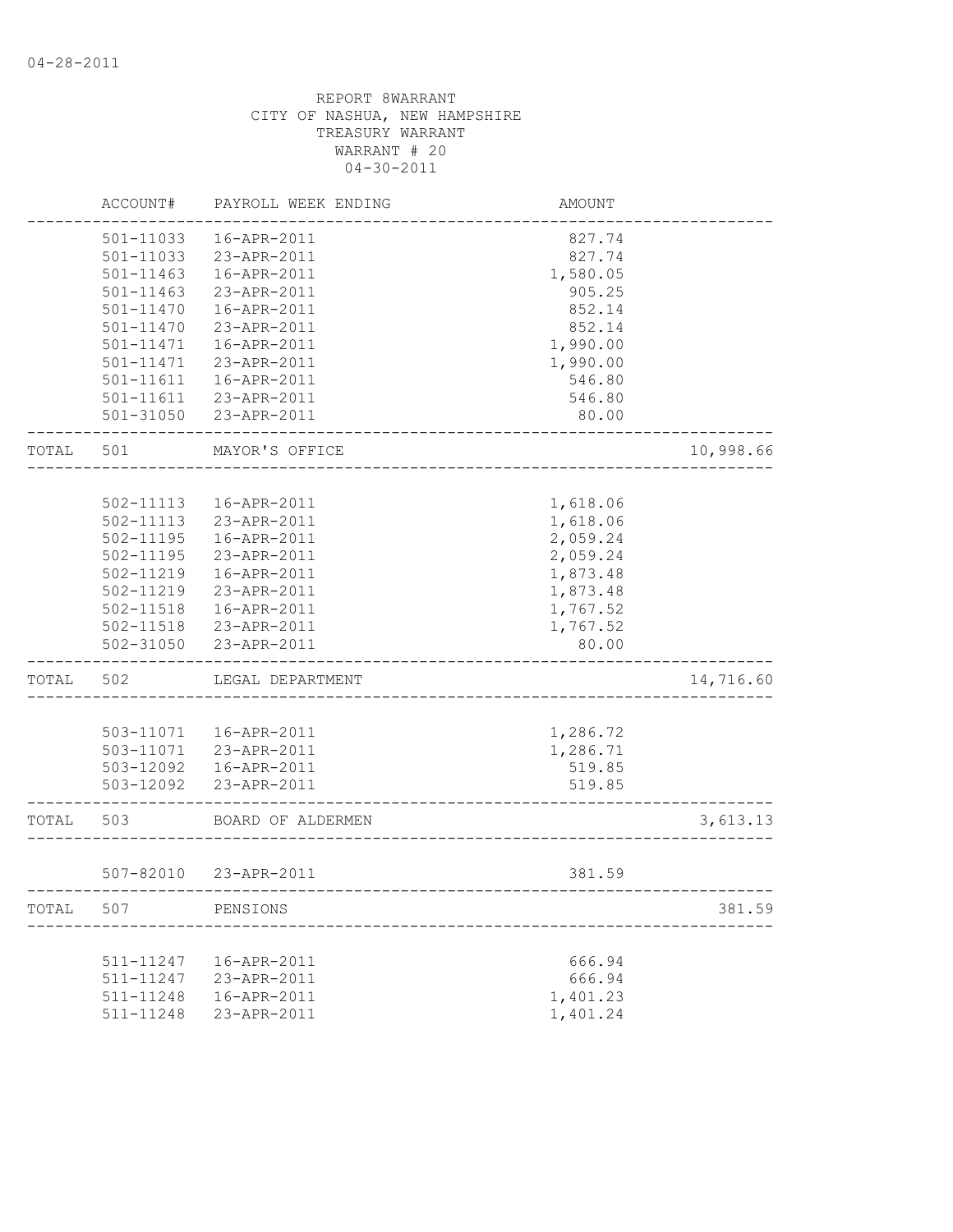| TOTAL 511 CITI-STAT<br>1,038.56<br>512-11005  16-APR-2011<br>512-11005 23-APR-2011<br>1,269.80<br>512-11050<br>16-APR-2011<br>742.05<br>23-APR-2011<br>742.06<br>512-11050<br>16-APR-2011<br>1,012.48<br>512-11064<br>512-11064<br>23-APR-2011<br>1,012.48<br>512-11073<br>16-APR-2011<br>1,627.85<br>23-APR-2011<br>512-11073<br>1,627.86<br>796.65<br>512-11134<br>16-APR-2011<br>796.65<br>512-11134<br>23-APR-2011<br>1,918.03<br>512-11165<br>16-APR-2011<br>1,918.03<br>512-11165<br>23-APR-2011<br>512-11167<br>290.45<br>16-APR-2011<br>23-APR-2011<br>512-11167<br>290.45<br>1,446.40<br>$512 - 11173$<br>16-APR-2011<br>512-11173<br>23-APR-2011<br>1,446.40<br>512-11177  16-APR-2011<br>1,885.71<br>1,885.72<br>512-11177<br>23-APR-2011<br>512-11222<br>16-APR-2011<br>1,015.00<br>512-11222<br>23-APR-2011<br>1,015.00<br>512-11224<br>1,005.33<br>16-APR-2011<br>23-APR-2011<br>1,005.33<br>512-11224<br>16-APR-2011<br>512-11265<br>883.76<br>23-APR-2011<br>883.76<br>512-11265<br>512-11431<br>16-APR-2011<br>2,192.84<br>23-APR-2011<br>512-11431<br>2,192.84<br>1,798.23<br>512-11531<br>16-APR-2011<br>1,798.22<br>512-11531<br>23-APR-2011<br>1,062.19<br>512-11673<br>16-APR-2011<br>1,062.19<br>512-11673<br>23-APR-2011<br>512-11684<br>877.27<br>16-APR-2011<br>23-APR-2011<br>512-11684<br>877.27<br>957.27<br>512-11714<br>16-APR-2011<br>512-11714 23-APR-2011<br>957.28<br>512-11740<br>16-APR-2011<br>1,670.34<br>512-11740<br>23-APR-2011<br>1,670.34<br>512-12033<br>640.62<br>16-APR-2011<br>512-12033<br>23-APR-2011<br>615.98<br>512-12052<br>16-APR-2011<br>573.99<br>512-12052<br>23-APR-2011<br>580.68<br>512-12056<br>363.07<br>16-APR-2011<br>512-12056<br>23-APR-2011<br>363.07<br>512-12749<br>16-APR-2011<br>622.72<br>512-12749<br>23-APR-2011<br>622.72 |  |  |          |
|-------------------------------------------------------------------------------------------------------------------------------------------------------------------------------------------------------------------------------------------------------------------------------------------------------------------------------------------------------------------------------------------------------------------------------------------------------------------------------------------------------------------------------------------------------------------------------------------------------------------------------------------------------------------------------------------------------------------------------------------------------------------------------------------------------------------------------------------------------------------------------------------------------------------------------------------------------------------------------------------------------------------------------------------------------------------------------------------------------------------------------------------------------------------------------------------------------------------------------------------------------------------------------------------------------------------------------------------------------------------------------------------------------------------------------------------------------------------------------------------------------------------------------------------------------------------------------------------------------------------------------------------------------------------------------------------------------------------------------------------------------------------------------------------------------|--|--|----------|
|                                                                                                                                                                                                                                                                                                                                                                                                                                                                                                                                                                                                                                                                                                                                                                                                                                                                                                                                                                                                                                                                                                                                                                                                                                                                                                                                                                                                                                                                                                                                                                                                                                                                                                                                                                                                       |  |  | 4,136.35 |
|                                                                                                                                                                                                                                                                                                                                                                                                                                                                                                                                                                                                                                                                                                                                                                                                                                                                                                                                                                                                                                                                                                                                                                                                                                                                                                                                                                                                                                                                                                                                                                                                                                                                                                                                                                                                       |  |  |          |
|                                                                                                                                                                                                                                                                                                                                                                                                                                                                                                                                                                                                                                                                                                                                                                                                                                                                                                                                                                                                                                                                                                                                                                                                                                                                                                                                                                                                                                                                                                                                                                                                                                                                                                                                                                                                       |  |  |          |
|                                                                                                                                                                                                                                                                                                                                                                                                                                                                                                                                                                                                                                                                                                                                                                                                                                                                                                                                                                                                                                                                                                                                                                                                                                                                                                                                                                                                                                                                                                                                                                                                                                                                                                                                                                                                       |  |  |          |
|                                                                                                                                                                                                                                                                                                                                                                                                                                                                                                                                                                                                                                                                                                                                                                                                                                                                                                                                                                                                                                                                                                                                                                                                                                                                                                                                                                                                                                                                                                                                                                                                                                                                                                                                                                                                       |  |  |          |
|                                                                                                                                                                                                                                                                                                                                                                                                                                                                                                                                                                                                                                                                                                                                                                                                                                                                                                                                                                                                                                                                                                                                                                                                                                                                                                                                                                                                                                                                                                                                                                                                                                                                                                                                                                                                       |  |  |          |
|                                                                                                                                                                                                                                                                                                                                                                                                                                                                                                                                                                                                                                                                                                                                                                                                                                                                                                                                                                                                                                                                                                                                                                                                                                                                                                                                                                                                                                                                                                                                                                                                                                                                                                                                                                                                       |  |  |          |
|                                                                                                                                                                                                                                                                                                                                                                                                                                                                                                                                                                                                                                                                                                                                                                                                                                                                                                                                                                                                                                                                                                                                                                                                                                                                                                                                                                                                                                                                                                                                                                                                                                                                                                                                                                                                       |  |  |          |
|                                                                                                                                                                                                                                                                                                                                                                                                                                                                                                                                                                                                                                                                                                                                                                                                                                                                                                                                                                                                                                                                                                                                                                                                                                                                                                                                                                                                                                                                                                                                                                                                                                                                                                                                                                                                       |  |  |          |
|                                                                                                                                                                                                                                                                                                                                                                                                                                                                                                                                                                                                                                                                                                                                                                                                                                                                                                                                                                                                                                                                                                                                                                                                                                                                                                                                                                                                                                                                                                                                                                                                                                                                                                                                                                                                       |  |  |          |
|                                                                                                                                                                                                                                                                                                                                                                                                                                                                                                                                                                                                                                                                                                                                                                                                                                                                                                                                                                                                                                                                                                                                                                                                                                                                                                                                                                                                                                                                                                                                                                                                                                                                                                                                                                                                       |  |  |          |
|                                                                                                                                                                                                                                                                                                                                                                                                                                                                                                                                                                                                                                                                                                                                                                                                                                                                                                                                                                                                                                                                                                                                                                                                                                                                                                                                                                                                                                                                                                                                                                                                                                                                                                                                                                                                       |  |  |          |
|                                                                                                                                                                                                                                                                                                                                                                                                                                                                                                                                                                                                                                                                                                                                                                                                                                                                                                                                                                                                                                                                                                                                                                                                                                                                                                                                                                                                                                                                                                                                                                                                                                                                                                                                                                                                       |  |  |          |
|                                                                                                                                                                                                                                                                                                                                                                                                                                                                                                                                                                                                                                                                                                                                                                                                                                                                                                                                                                                                                                                                                                                                                                                                                                                                                                                                                                                                                                                                                                                                                                                                                                                                                                                                                                                                       |  |  |          |
|                                                                                                                                                                                                                                                                                                                                                                                                                                                                                                                                                                                                                                                                                                                                                                                                                                                                                                                                                                                                                                                                                                                                                                                                                                                                                                                                                                                                                                                                                                                                                                                                                                                                                                                                                                                                       |  |  |          |
|                                                                                                                                                                                                                                                                                                                                                                                                                                                                                                                                                                                                                                                                                                                                                                                                                                                                                                                                                                                                                                                                                                                                                                                                                                                                                                                                                                                                                                                                                                                                                                                                                                                                                                                                                                                                       |  |  |          |
|                                                                                                                                                                                                                                                                                                                                                                                                                                                                                                                                                                                                                                                                                                                                                                                                                                                                                                                                                                                                                                                                                                                                                                                                                                                                                                                                                                                                                                                                                                                                                                                                                                                                                                                                                                                                       |  |  |          |
|                                                                                                                                                                                                                                                                                                                                                                                                                                                                                                                                                                                                                                                                                                                                                                                                                                                                                                                                                                                                                                                                                                                                                                                                                                                                                                                                                                                                                                                                                                                                                                                                                                                                                                                                                                                                       |  |  |          |
|                                                                                                                                                                                                                                                                                                                                                                                                                                                                                                                                                                                                                                                                                                                                                                                                                                                                                                                                                                                                                                                                                                                                                                                                                                                                                                                                                                                                                                                                                                                                                                                                                                                                                                                                                                                                       |  |  |          |
|                                                                                                                                                                                                                                                                                                                                                                                                                                                                                                                                                                                                                                                                                                                                                                                                                                                                                                                                                                                                                                                                                                                                                                                                                                                                                                                                                                                                                                                                                                                                                                                                                                                                                                                                                                                                       |  |  |          |
|                                                                                                                                                                                                                                                                                                                                                                                                                                                                                                                                                                                                                                                                                                                                                                                                                                                                                                                                                                                                                                                                                                                                                                                                                                                                                                                                                                                                                                                                                                                                                                                                                                                                                                                                                                                                       |  |  |          |
|                                                                                                                                                                                                                                                                                                                                                                                                                                                                                                                                                                                                                                                                                                                                                                                                                                                                                                                                                                                                                                                                                                                                                                                                                                                                                                                                                                                                                                                                                                                                                                                                                                                                                                                                                                                                       |  |  |          |
|                                                                                                                                                                                                                                                                                                                                                                                                                                                                                                                                                                                                                                                                                                                                                                                                                                                                                                                                                                                                                                                                                                                                                                                                                                                                                                                                                                                                                                                                                                                                                                                                                                                                                                                                                                                                       |  |  |          |
|                                                                                                                                                                                                                                                                                                                                                                                                                                                                                                                                                                                                                                                                                                                                                                                                                                                                                                                                                                                                                                                                                                                                                                                                                                                                                                                                                                                                                                                                                                                                                                                                                                                                                                                                                                                                       |  |  |          |
|                                                                                                                                                                                                                                                                                                                                                                                                                                                                                                                                                                                                                                                                                                                                                                                                                                                                                                                                                                                                                                                                                                                                                                                                                                                                                                                                                                                                                                                                                                                                                                                                                                                                                                                                                                                                       |  |  |          |
|                                                                                                                                                                                                                                                                                                                                                                                                                                                                                                                                                                                                                                                                                                                                                                                                                                                                                                                                                                                                                                                                                                                                                                                                                                                                                                                                                                                                                                                                                                                                                                                                                                                                                                                                                                                                       |  |  |          |
|                                                                                                                                                                                                                                                                                                                                                                                                                                                                                                                                                                                                                                                                                                                                                                                                                                                                                                                                                                                                                                                                                                                                                                                                                                                                                                                                                                                                                                                                                                                                                                                                                                                                                                                                                                                                       |  |  |          |
|                                                                                                                                                                                                                                                                                                                                                                                                                                                                                                                                                                                                                                                                                                                                                                                                                                                                                                                                                                                                                                                                                                                                                                                                                                                                                                                                                                                                                                                                                                                                                                                                                                                                                                                                                                                                       |  |  |          |
|                                                                                                                                                                                                                                                                                                                                                                                                                                                                                                                                                                                                                                                                                                                                                                                                                                                                                                                                                                                                                                                                                                                                                                                                                                                                                                                                                                                                                                                                                                                                                                                                                                                                                                                                                                                                       |  |  |          |
|                                                                                                                                                                                                                                                                                                                                                                                                                                                                                                                                                                                                                                                                                                                                                                                                                                                                                                                                                                                                                                                                                                                                                                                                                                                                                                                                                                                                                                                                                                                                                                                                                                                                                                                                                                                                       |  |  |          |
|                                                                                                                                                                                                                                                                                                                                                                                                                                                                                                                                                                                                                                                                                                                                                                                                                                                                                                                                                                                                                                                                                                                                                                                                                                                                                                                                                                                                                                                                                                                                                                                                                                                                                                                                                                                                       |  |  |          |
|                                                                                                                                                                                                                                                                                                                                                                                                                                                                                                                                                                                                                                                                                                                                                                                                                                                                                                                                                                                                                                                                                                                                                                                                                                                                                                                                                                                                                                                                                                                                                                                                                                                                                                                                                                                                       |  |  |          |
|                                                                                                                                                                                                                                                                                                                                                                                                                                                                                                                                                                                                                                                                                                                                                                                                                                                                                                                                                                                                                                                                                                                                                                                                                                                                                                                                                                                                                                                                                                                                                                                                                                                                                                                                                                                                       |  |  |          |
|                                                                                                                                                                                                                                                                                                                                                                                                                                                                                                                                                                                                                                                                                                                                                                                                                                                                                                                                                                                                                                                                                                                                                                                                                                                                                                                                                                                                                                                                                                                                                                                                                                                                                                                                                                                                       |  |  |          |
|                                                                                                                                                                                                                                                                                                                                                                                                                                                                                                                                                                                                                                                                                                                                                                                                                                                                                                                                                                                                                                                                                                                                                                                                                                                                                                                                                                                                                                                                                                                                                                                                                                                                                                                                                                                                       |  |  |          |
|                                                                                                                                                                                                                                                                                                                                                                                                                                                                                                                                                                                                                                                                                                                                                                                                                                                                                                                                                                                                                                                                                                                                                                                                                                                                                                                                                                                                                                                                                                                                                                                                                                                                                                                                                                                                       |  |  |          |
|                                                                                                                                                                                                                                                                                                                                                                                                                                                                                                                                                                                                                                                                                                                                                                                                                                                                                                                                                                                                                                                                                                                                                                                                                                                                                                                                                                                                                                                                                                                                                                                                                                                                                                                                                                                                       |  |  |          |
|                                                                                                                                                                                                                                                                                                                                                                                                                                                                                                                                                                                                                                                                                                                                                                                                                                                                                                                                                                                                                                                                                                                                                                                                                                                                                                                                                                                                                                                                                                                                                                                                                                                                                                                                                                                                       |  |  |          |
|                                                                                                                                                                                                                                                                                                                                                                                                                                                                                                                                                                                                                                                                                                                                                                                                                                                                                                                                                                                                                                                                                                                                                                                                                                                                                                                                                                                                                                                                                                                                                                                                                                                                                                                                                                                                       |  |  |          |
|                                                                                                                                                                                                                                                                                                                                                                                                                                                                                                                                                                                                                                                                                                                                                                                                                                                                                                                                                                                                                                                                                                                                                                                                                                                                                                                                                                                                                                                                                                                                                                                                                                                                                                                                                                                                       |  |  |          |
|                                                                                                                                                                                                                                                                                                                                                                                                                                                                                                                                                                                                                                                                                                                                                                                                                                                                                                                                                                                                                                                                                                                                                                                                                                                                                                                                                                                                                                                                                                                                                                                                                                                                                                                                                                                                       |  |  |          |
|                                                                                                                                                                                                                                                                                                                                                                                                                                                                                                                                                                                                                                                                                                                                                                                                                                                                                                                                                                                                                                                                                                                                                                                                                                                                                                                                                                                                                                                                                                                                                                                                                                                                                                                                                                                                       |  |  |          |
|                                                                                                                                                                                                                                                                                                                                                                                                                                                                                                                                                                                                                                                                                                                                                                                                                                                                                                                                                                                                                                                                                                                                                                                                                                                                                                                                                                                                                                                                                                                                                                                                                                                                                                                                                                                                       |  |  |          |
|                                                                                                                                                                                                                                                                                                                                                                                                                                                                                                                                                                                                                                                                                                                                                                                                                                                                                                                                                                                                                                                                                                                                                                                                                                                                                                                                                                                                                                                                                                                                                                                                                                                                                                                                                                                                       |  |  |          |
|                                                                                                                                                                                                                                                                                                                                                                                                                                                                                                                                                                                                                                                                                                                                                                                                                                                                                                                                                                                                                                                                                                                                                                                                                                                                                                                                                                                                                                                                                                                                                                                                                                                                                                                                                                                                       |  |  |          |
|                                                                                                                                                                                                                                                                                                                                                                                                                                                                                                                                                                                                                                                                                                                                                                                                                                                                                                                                                                                                                                                                                                                                                                                                                                                                                                                                                                                                                                                                                                                                                                                                                                                                                                                                                                                                       |  |  |          |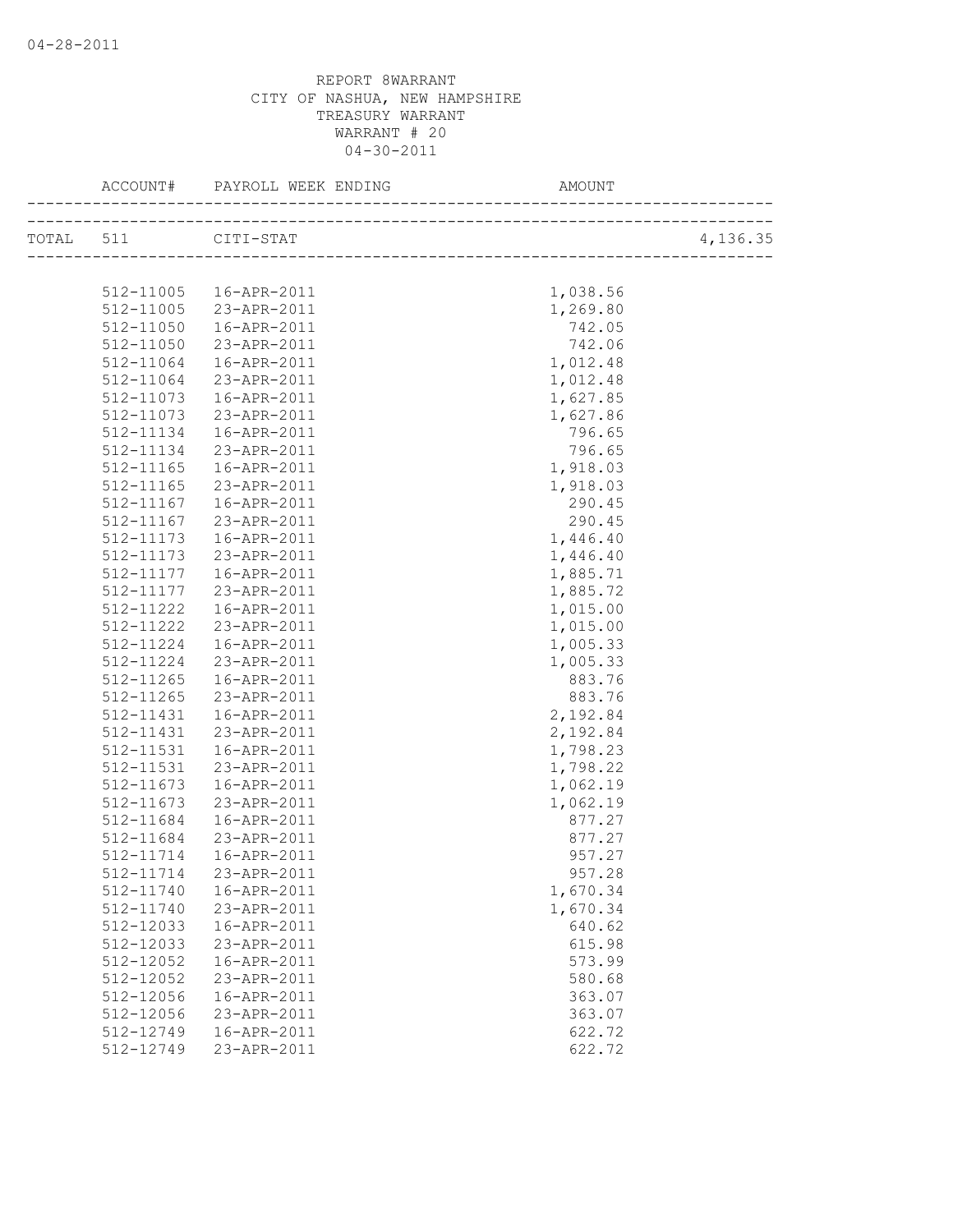|       |           | ACCOUNT# PAYROLL WEEK ENDING | AMOUNT                |            |
|-------|-----------|------------------------------|-----------------------|------------|
|       |           | 512-13004  16-APR-2011       | 150.02                |            |
|       |           | 512-13004 23-APR-2011        | 218.61                |            |
| TOTAL | 512       | FINANCIAL SERVICES           |                       | 49, 423.57 |
|       |           |                              |                       |            |
|       |           | 513-11117  16-APR-2011       | 1,579.18              |            |
|       |           | 513-11117 23-APR-2011        | 1,579.18              |            |
|       |           | 513-11171  16-APR-2011       | 2,023.85              |            |
|       |           | 513-11171 23-APR-2011        | 3,563.19              |            |
|       |           | 513-11213  16-APR-2011       | 1,293.11              |            |
|       |           | 513-11213 23-APR-2011        | 1,293.11              |            |
|       |           | 513-11223  16-APR-2011       | 774.94                |            |
|       |           | 513-11223 23-APR-2011        | 774.95                |            |
|       | TOTAL 513 | CITY CLERK'S OFFICE          | ____________________  | 12,881.51  |
|       |           |                              |                       |            |
|       |           | 515-11031  16-APR-2011       | 87.10                 |            |
|       |           | 515-11031 23-APR-2011        | 17.42                 |            |
|       |           | 515-11350  16-APR-2011       | 957.28                |            |
|       |           | 515-11350 23-APR-2011        | 957.28                |            |
|       |           | 515-11447  16-APR-2011       | 350.31                |            |
|       |           | 515-11447 23-APR-2011        | 350.31                |            |
|       |           | 515-12028  16-APR-2011       | 609.67                |            |
|       |           | 515-12028 23-APR-2011        | 609.66                |            |
|       |           | TOTAL 515 HUMAN RESOURCES    |                       | 3,939.03   |
|       |           |                              |                       |            |
|       |           | 516-11147  16-APR-2011       | 637.19                |            |
|       |           | 516-11147 23-APR-2011        | 637.20                |            |
|       | 516-11148 | 16-APR-2011                  | 985.60                |            |
|       | 516-11148 | 23-APR-2011                  | 985.60                |            |
|       | 516-11459 | 16-APR-2011                  | 1,286.72              |            |
|       | 516-11459 | 23-APR-2011                  | 1,286.72              |            |
|       | 516-11573 | 16-APR-2011                  | 939.12                |            |
|       |           | 516-11573 23-APR-2011        | 939.11                |            |
| TOTAL | 516       | PURCHASING DEPARTMENT        |                       | 7,697.26   |
|       |           |                              | --------------------- |            |
|       | 517-11198 | 16-APR-2011                  | 1,127.96              |            |
|       | 517-11198 | 23-APR-2011                  | 1,127.96              |            |
|       | 517-11266 | 16-APR-2011                  | 641.15                |            |
|       | 517-11266 | 23-APR-2011                  | 641.15                |            |
|       | 517-11420 | 16-APR-2011                  | 744.15                |            |
|       | 517-11420 | 23-APR-2011                  | 744.15                |            |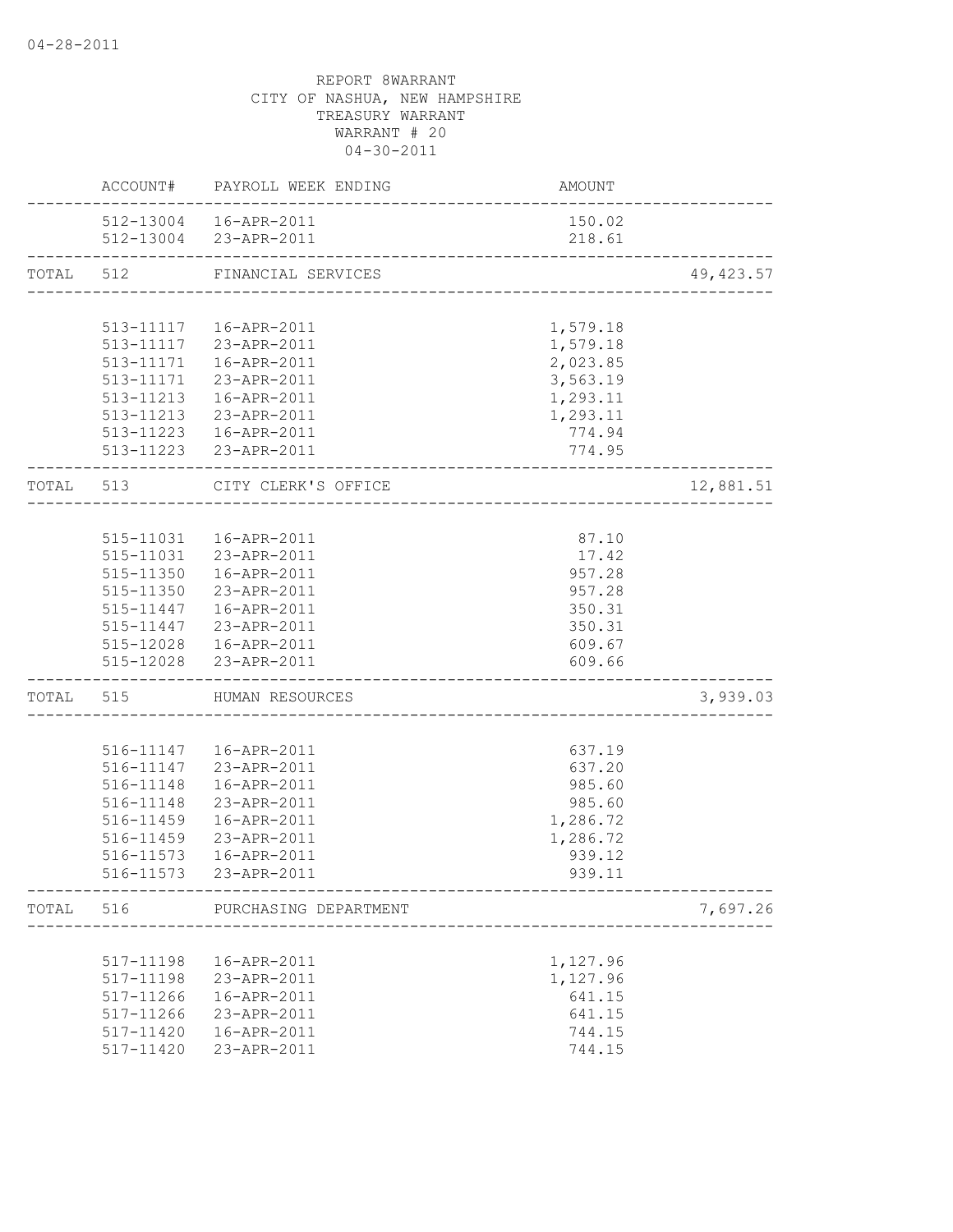|           |                  | ACCOUNT# PAYROLL WEEK ENDING                           | AMOUNT                               |           |
|-----------|------------------|--------------------------------------------------------|--------------------------------------|-----------|
|           |                  | 517-12063  16-APR-2011                                 | 296.86                               |           |
|           | ---------------- | 517-12063 23-APR-2011                                  | 296.87                               |           |
| TOTAL     |                  | 517 BUILDING MAINT - CITY ADMIN                        |                                      | 5,620.25  |
|           |                  |                                                        | ____________________________________ |           |
|           |                  | 519-11014  16-APR-2011                                 | 1,122.77                             |           |
|           |                  | 519-11014 23-APR-2011                                  | 1,122.77                             |           |
|           |                  | 519-11016  16-APR-2011                                 | 985.60                               |           |
|           |                  | 519-11016 23-APR-2011                                  | 985.60                               |           |
|           | 519-11017        | 16-APR-2011                                            | 824.00                               |           |
|           |                  | 519-11017 23-APR-2011                                  | 824.00                               |           |
|           |                  | 519-11115  16-APR-2011                                 | 1,986.69                             |           |
|           |                  | 519-11115 23-APR-2011                                  | 1,986.69                             |           |
|           |                  | 519-11146  16-APR-2011                                 | 858.42                               |           |
|           | 519-11146        | 23-APR-2011                                            | 858.42                               |           |
|           | 519-11153        | 16-APR-2011                                            | 620.55                               |           |
|           | 519-11153        | 23-APR-2011                                            | 620.55                               |           |
|           | 519-11154        | 16-APR-2011                                            | 652.12                               |           |
|           | 519-11154        | 23-APR-2011                                            | 652.12                               |           |
|           | 519-11205        | 16-APR-2011                                            | 815.21                               |           |
|           |                  | 519-11205 23-APR-2011                                  | 815.21                               |           |
|           |                  | 519-11241  16-APR-2011                                 | 1,367.59                             |           |
|           |                  | 519-11241 23-APR-2011                                  | 1,367.59                             |           |
|           |                  | 519-18006 23-APR-2011                                  | 375.00                               |           |
| TOTAL     | 519              | ASSESSORS                                              |                                      | 18,840.90 |
|           |                  |                                                        |                                      |           |
|           |                  | 520-12077  16-APR-2011                                 | $-506.10$                            |           |
|           |                  | 520-12077 23-APR-2011<br>----------------------------- | 168.70                               |           |
| TOTAL 520 |                  | HUNT BUILDING                                          |                                      | $-337.40$ |
|           |                  |                                                        |                                      |           |
|           |                  | 522-11127  16-APR-2011                                 | 1,709.65                             |           |
|           |                  | 522-11127 23-APR-2011                                  | 1,709.64                             |           |
|           |                  | 522-11128  16-APR-2011                                 | 1,152.83                             |           |
|           | 522-11128        | 23-APR-2011                                            | 1,152.83                             |           |
|           | 522-11286        | 16-APR-2011                                            | 608.85                               |           |
|           | 522-11286        | 23-APR-2011                                            | 608.85                               |           |
|           | 522-11356        | 16-APR-2011                                            | 937.02                               |           |
|           | 522-11356        | 23-APR-2011                                            | 937.02                               |           |
|           | 522-11429        | 16-APR-2011                                            | 1,819.33                             |           |
|           | 522-11429        | 23-APR-2011                                            | 1,819.34                             |           |
|           | 522-11496        | 16-APR-2011                                            | 1,529.82                             |           |
|           | $522 - 11496$    | 23-APR-2011                                            | 1,529.82                             |           |
|           | 522-11641        | 16-APR-2011                                            | 1,409.38                             |           |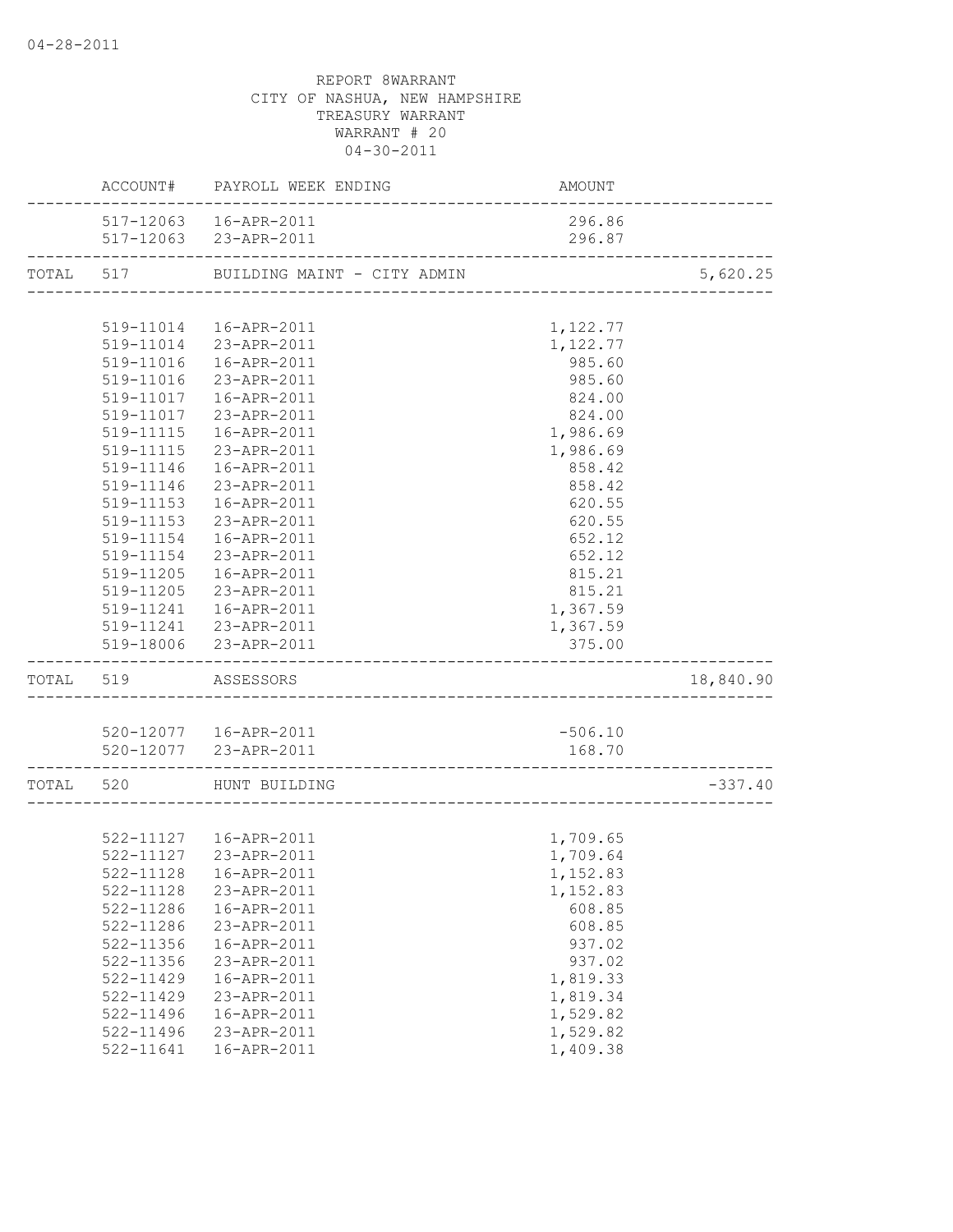|           | ACCOUNT#      | PAYROLL WEEK ENDING                                   | AMOUNT   |           |
|-----------|---------------|-------------------------------------------------------|----------|-----------|
|           |               | 522-11641 23-APR-2011                                 | 1,409.39 |           |
|           | $522 - 11652$ | 16-APR-2011                                           | 1,489.36 |           |
|           | 522-11652     | 23-APR-2011                                           | 1,489.36 |           |
|           | 522-11721     | 16-APR-2011                                           | 1,556.12 |           |
|           | 522-11721     | 23-APR-2011                                           | 1,556.10 |           |
|           | 522-11724     | 16-APR-2011                                           | 1,370.98 |           |
|           | 522-11724     | 23-APR-2011                                           | 1,370.98 |           |
|           | 522-11725     | 16-APR-2011                                           | 998.11   |           |
|           | 522-11725     | 23-APR-2011                                           | 998.12   |           |
|           |               | 522-11729  16-APR-2011                                | 2,231.12 |           |
|           |               | 522-11729 23-APR-2011                                 | 2,231.12 |           |
|           |               | 522-31050 23-APR-2011                                 | 257.00   |           |
| TOTAL 522 |               | INFORMATION TECHNOLOGY                                |          | 33,882.14 |
|           |               |                                                       |          |           |
|           |               | 523-11332  16-APR-2011                                | 1,006.33 |           |
|           |               | 523-11332 23-APR-2011<br>---------------------------- | 1,006.33 |           |
| TOTAL 523 |               | GIS                                                   |          | 2,012.66  |
|           |               |                                                       |          |           |
|           |               | 531-11065  16-APR-2011                                | 1,143.31 |           |
|           | 531-11065     | 23-APR-2011                                           | 1,143.31 |           |
|           | 531-11085     | 16-APR-2011                                           | 922.04   |           |
|           | 531-11085     | 23-APR-2011                                           | 922.04   |           |
|           | 531-11114     | 16-APR-2011                                           | 2,355.27 |           |
|           | 531-11114     | 23-APR-2011                                           | 2,355.27 |           |
|           | 531-11129     | 16-APR-2011                                           | 1,998.78 |           |
|           | 531-11129     | 23-APR-2011                                           | 1,998.78 |           |
|           | 531-11164     | 16-APR-2011                                           | 1,178.65 |           |
|           | 531-11164     | 23-APR-2011                                           | 1,178.65 |           |
|           | 531-11166     | 16-APR-2011                                           | 2,603.52 |           |
|           | 531-11166     | 23-APR-2011                                           | 2,603.53 |           |
|           | 531-11170     | 16-APR-2011                                           | 1,526.04 |           |
|           | 531-11170     | 23-APR-2011                                           | 1,526.03 |           |
|           | 531-11201     | 16-APR-2011                                           | 682.42   |           |
|           | 531-11201     | 23-APR-2011                                           | 682.42   |           |
|           | 531-11203     | 16-APR-2011                                           | 1,349.54 |           |
|           | 531-11203     | 23-APR-2011                                           | 1,349.54 |           |
|           | 531-11226     | 16-APR-2011                                           | 776.25   |           |
|           | 531-11226     | 23-APR-2011                                           | 776.25   |           |
|           | 531-11242     | 16-APR-2011                                           | 1,158.79 |           |
|           | 531-11242     | 23-APR-2011                                           | 1,158.79 |           |
|           | 531-11245     | $16 - APR - 2011$                                     | 643.00   |           |
|           | 531-11245     | 23-APR-2011                                           | 643.00   |           |
|           | 531-11257     | 16-APR-2011                                           | 3,490.10 |           |
|           | 531-11257     | 23-APR-2011                                           | 3,490.10 |           |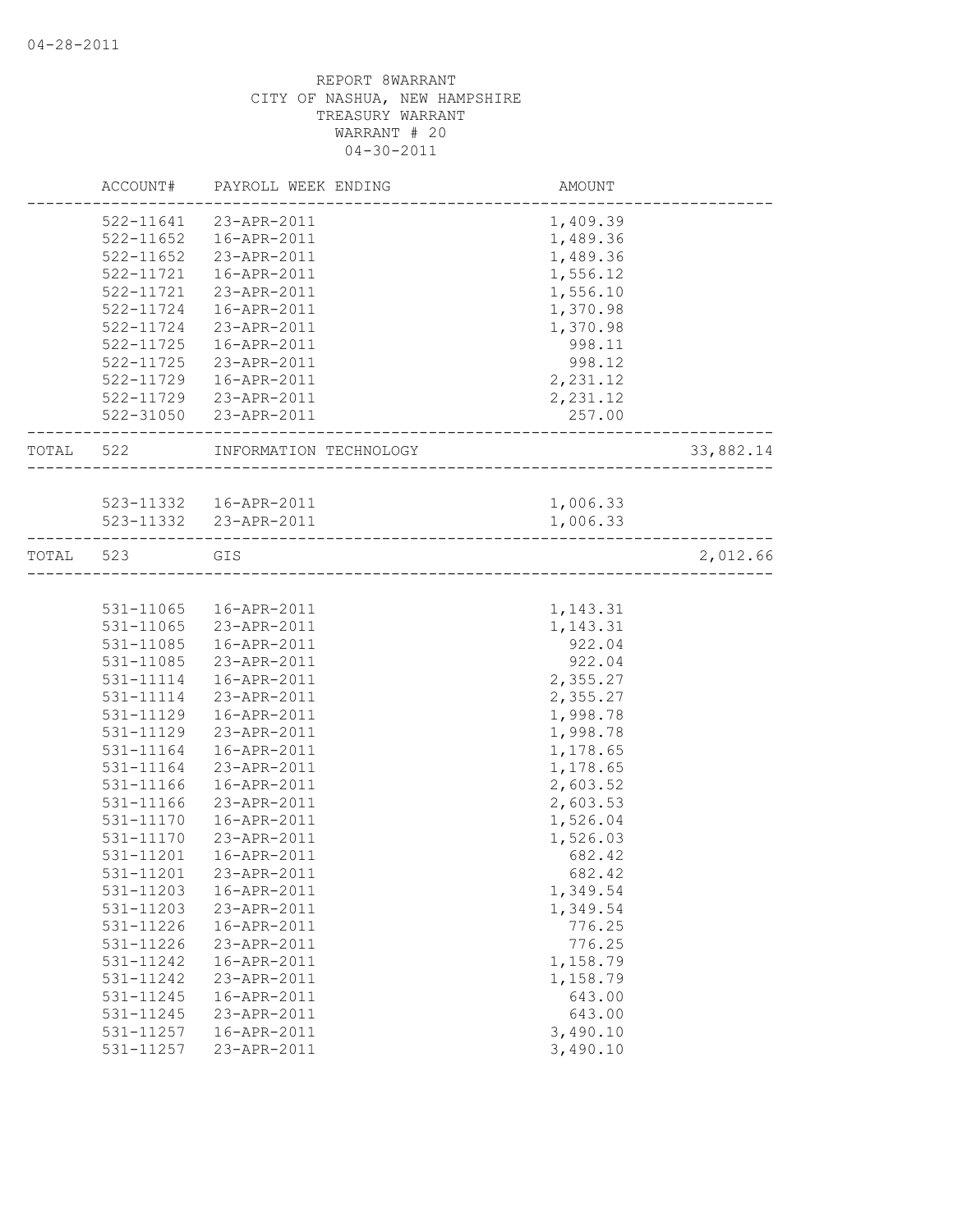| ACCOUNT#               | PAYROLL WEEK ENDING        | AMOUNT               |
|------------------------|----------------------------|----------------------|
|                        | 531-11287  16-APR-2011     | 846.15               |
|                        | 531-11287 23-APR-2011      | 846.15               |
| 531-11398              | 16-APR-2011                | 646.26               |
| 531-11398              | 23-APR-2011                | 646.27               |
| 531-11477              | 16-APR-2011                | 648.94               |
| 531-11477              | 23-APR-2011                | 648.93               |
| 531-11487              | 16-APR-2011                | 1,400.35             |
| 531-11487              | 23-APR-2011                | 1,400.35             |
| 531-11495              | 16-APR-2011                | 1,037.27             |
| 531-11495              | 23-APR-2011                | 1,037.26             |
| 531-11498              | 16-APR-2011                | 878.18               |
| 531-11498              | 23-APR-2011                | 878.18               |
| 531-11516              | 16-APR-2011                | 884.57               |
| 531-11516              | 23-APR-2011                | 884.57               |
| 531-11534              | 16-APR-2011                | 1,496.62             |
| 531-11534              | 23-APR-2011                | 1,496.62             |
| 531-11535              | 16-APR-2011                | 13,380.89            |
| 531-11535              | 23-APR-2011                | 15,292.48            |
| 531-11537              | 16-APR-2011                | 14,485.34            |
| 531-11537              | 23-APR-2011                | 14,485.33            |
| 531-11538              | 16-APR-2011                | 922.05               |
| 531-11538              | 23-APR-2011                | 922.05               |
| 531-11539              | 16-APR-2011                | 1,579.19             |
| 531-11539              | 23-APR-2011                | 394.80               |
| 531-11544              | 16-APR-2011                | 4,268.61             |
| 531-11544              | 23-APR-2011                | 4,268.62             |
| 531-11549              | 16-APR-2011                | 6,961.72             |
| 531-11549              | 23-APR-2011                | 7,328.12             |
| 531-11550              | 16-APR-2011                | 1,914.70             |
| 531-11550              | 23-APR-2011                | 1,914.70             |
| 531-11552              | 16-APR-2011                | 11,283.16            |
| 531-11552              | 23-APR-2011                | 11,527.00            |
| 531-11555              | 16-APR-2011                | 42,924.68            |
| $531 - 11555$          | 23-APR-2011                | 43,105.00            |
| 531-11558              | 16-APR-2011                | 77, 377.33           |
| 531-11558              | 23-APR-2011                | 77, 377.36           |
| 531-11561              | 16-APR-2011                | 12,442.79            |
| 531-11561              | 23-APR-2011                | 13,853.11            |
| 531-11567              | 16-APR-2011                | 34, 187. 13          |
| 531-11567              | 23-APR-2011                | 34, 187. 13          |
| 531-11569              | 16-APR-2011                | 1,214.02             |
| 531-11569              | 23-APR-2011                | 1,214.02             |
| 531-11618              | 16-APR-2011                | 2,713.48             |
| 531-11618              | 23-APR-2011                | 2,713.47             |
| 531-11622              | 16-APR-2011                | 3,081.19<br>3,081.19 |
| 531-11622<br>531-11634 | 23-APR-2011<br>16-APR-2011 | 720.10               |
| 531-11634              | 23-APR-2011                | 720.10               |
|                        |                            |                      |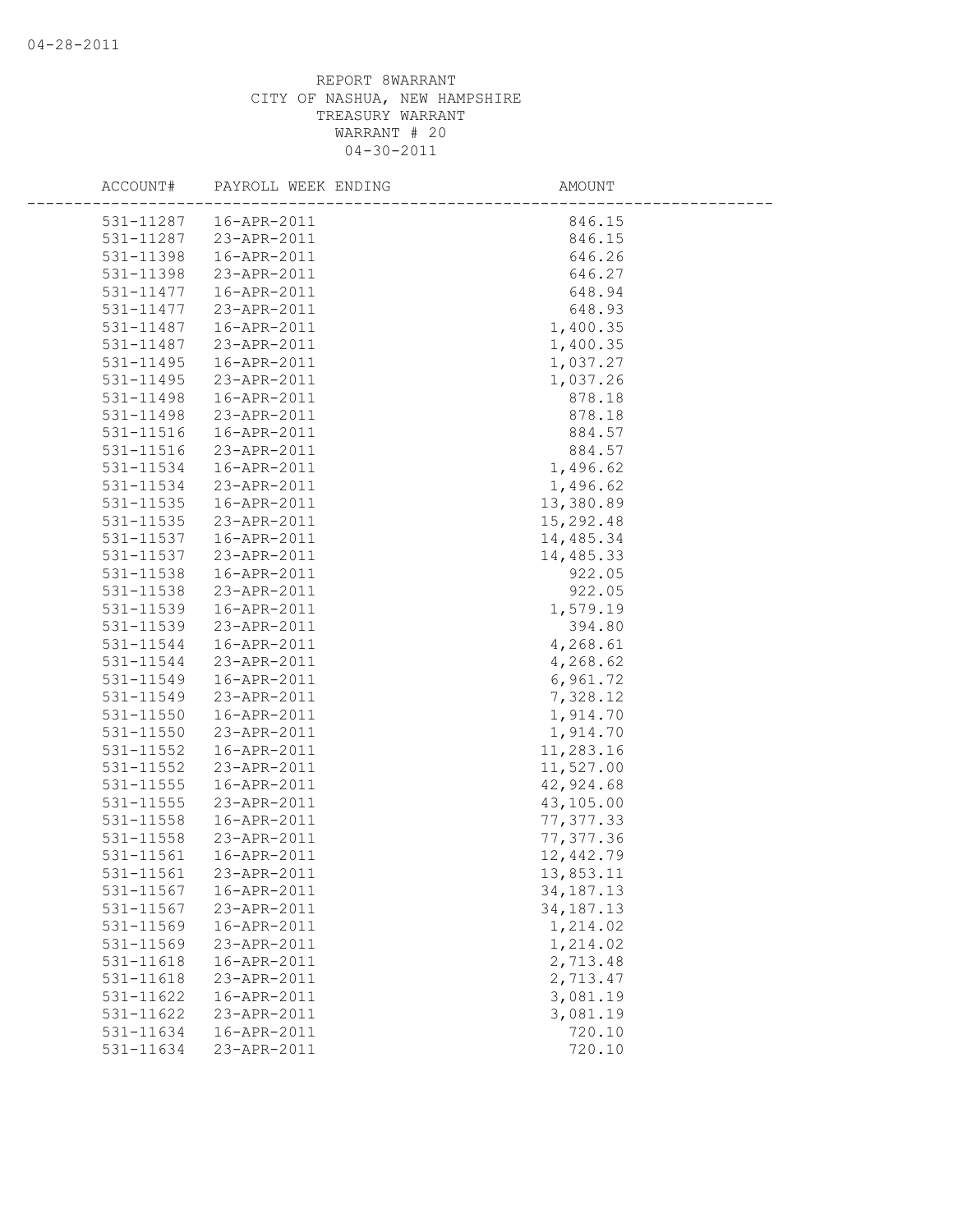|       | ACCOUNT#  | PAYROLL WEEK ENDING | AMOUNT                         |             |
|-------|-----------|---------------------|--------------------------------|-------------|
|       | 531-11636 | 16-APR-2011         | 1,003.45                       |             |
|       | 531-11636 | 23-APR-2011         | 1,003.45                       |             |
|       | 531-11664 | 16-APR-2011         | 1,171.17                       |             |
|       | 531-11664 | 23-APR-2011         | 1, 171.17                      |             |
|       | 531-11665 | 16-APR-2011         | 809.40                         |             |
|       | 531-11665 | 23-APR-2011         | 809.40                         |             |
|       | 531-11719 | 16-APR-2011         | 949.26                         |             |
|       | 531-11719 | 23-APR-2011         | 949.27                         |             |
|       | 531-11722 | 16-APR-2011         | 611.85                         |             |
|       | 531-11722 | 23-APR-2011         | 611.85                         |             |
|       | 531-11732 | 16-APR-2011         | 6,034.25                       |             |
|       | 531-11732 | 23-APR-2011         | 6,034.25                       |             |
|       | 531-12020 | 16-APR-2011         | 984.98                         |             |
|       | 531-12020 | 23-APR-2011         | 984.98                         |             |
|       | 531-12042 | 16-APR-2011         | 705.12                         |             |
|       | 531-12042 | 23-APR-2011         | 848.40                         |             |
|       | 531-12066 | 16-APR-2011         | 708.06                         |             |
|       | 531-12066 | 23-APR-2011         | 708.06                         |             |
|       | 531-12068 | 16-APR-2011         | 771.36                         |             |
|       | 531-12068 | 23-APR-2011         | 771.36                         |             |
|       | 531-12071 | 16-APR-2011         | 266.52                         |             |
|       | 531-12071 | 23-APR-2011         | 266.52                         |             |
|       | 531-12119 |                     | 1,158.52                       |             |
|       | 531-12119 | 16-APR-2011         |                                |             |
|       |           | 23-APR-2011         | 1,158.52                       |             |
|       | 531-13004 | 16-APR-2011         | 1,389.72                       |             |
|       | 531-13004 | 23-APR-2011         | 3,022.81                       |             |
|       | 531-13038 | 16-APR-2011         | 1,408.38                       |             |
|       | 531-13038 | 23-APR-2011         | 938.01                         |             |
|       | 531-13040 | 16-APR-2011         | 2,349.25                       |             |
|       | 531-13040 | 23-APR-2011         | 4,575.32                       |             |
|       | 531-13044 | 16-APR-2011         | 1,455.57                       |             |
|       | 531-13044 | 23-APR-2011         | 1,141.19                       |             |
|       | 531-13047 | 16-APR-2011         | 7,208.32                       |             |
|       | 531-13047 | 23-APR-2011         | 5,445.93                       |             |
|       | 531-13048 | 16-APR-2011         | 8,822.97                       |             |
|       | 531-13048 | 23-APR-2011         | 5,558.23                       |             |
|       | 531-15002 | 16-APR-2011         | 382.31                         |             |
|       | 531-17002 | 16-APR-2011         | 200.00                         |             |
|       | 531-17003 | 16-APR-2011         | 4,050.00                       |             |
|       | 531-17003 | 23-APR-2011         |                                |             |
|       | 531-17004 | 23-APR-2011         | 4,200.00                       |             |
|       | 531-17006 | 16-APR-2011         | 1,550.00                       |             |
|       | 531-31050 | 23-APR-2011         | 211.00                         |             |
| TOTAL | 531       | POLICE DEPARTMENT   | ------------------------------ | 601, 573.13 |
|       |           |                     |                                |             |
|       | 532-11024 | 16-APR-2011         | 2,120.50                       |             |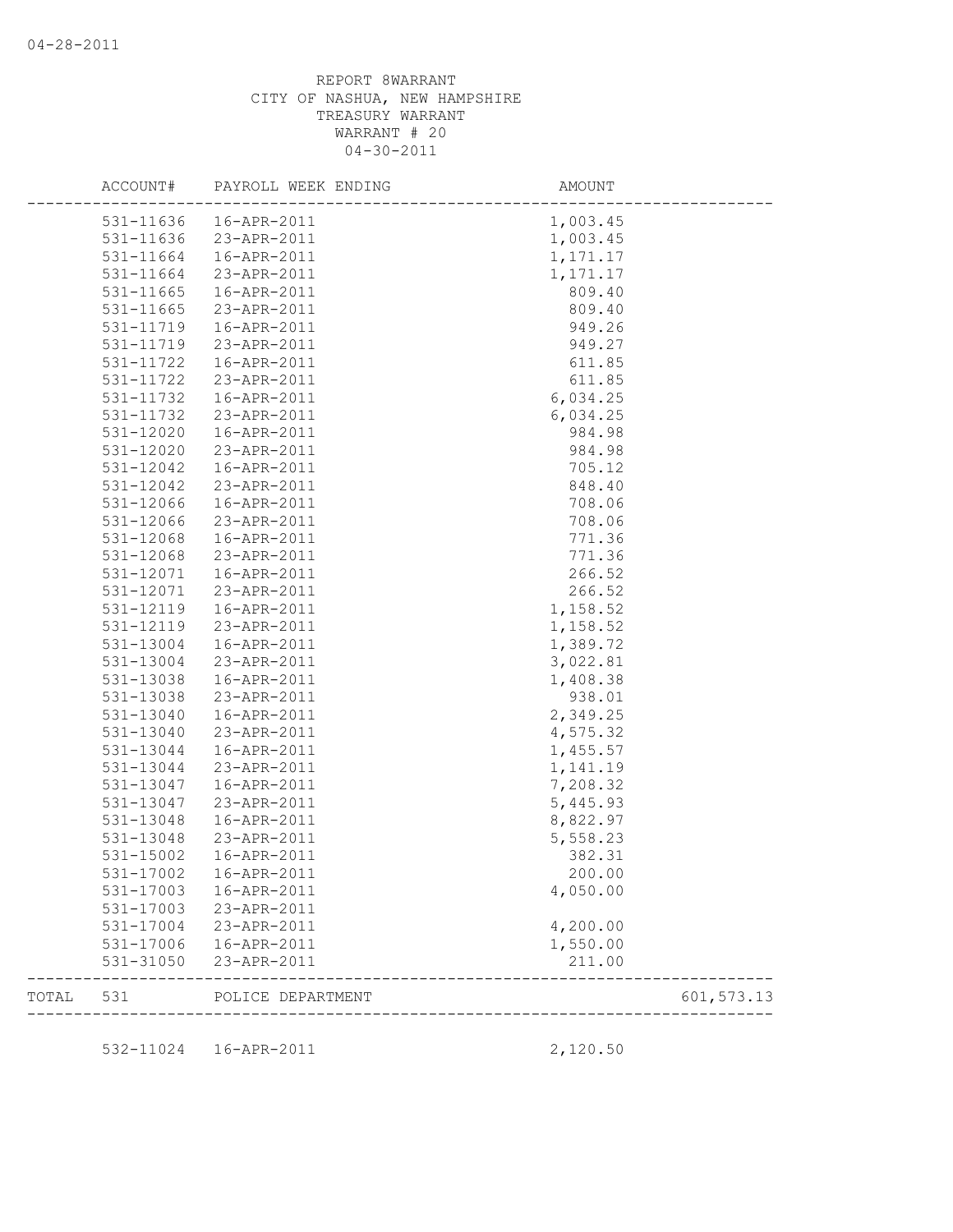| ACCOUNT#               | PAYROLL WEEK ENDING        | AMOUNT               |
|------------------------|----------------------------|----------------------|
| 532-11024              | 23-APR-2011                | 2,120.49             |
| 532-11036              | 16-APR-2011                | 1,929.25             |
| 532-11036              | 23-APR-2011                | 1,929.25             |
| 532-11063              | 16-APR-2011                | 1,390.79             |
| 532-11063              | 23-APR-2011                | 1,390.79             |
| 532-11066              | 16-APR-2011                | 1,363.38             |
| 532-11066              | 23-APR-2011                | 1,363.38             |
| 532-11069              | 16-APR-2011                | 2,781.73             |
| 532-11069              | 23-APR-2011                | 2,781.73             |
| 532-11111              | 16-APR-2011                | 2,229.62             |
| 532-11111              | 23-APR-2011                | 2,229.64             |
| 532-11207              | 16-APR-2011                | 6,838.59             |
| 532-11207              | 23-APR-2011                | 6,838.59             |
| 532-11281              | 16-APR-2011                | 1,005.79             |
| 532-11281              | 23-APR-2011                | 1,005.80             |
| 532-11285              | 16-APR-2011                | 8,428.46             |
| 532-11285              | 23-APR-2011                | 8,428.46             |
| 532-11291              | 16-APR-2011                | 7,048.94             |
| 532-11291              | 23-APR-2011                | 7,028.17             |
| 532-11298              | 16-APR-2011                | 1,395.22             |
| 532-11298              | 23-APR-2011                | 1,395.22             |
| 532-11300              | 16-APR-2011                | 36, 951.64           |
| 532-11300              | 23-APR-2011                | 36, 921.69           |
| 532-11303              | 16-APR-2011                | 1,233.08             |
| 532-11303              | 23-APR-2011                | 1,233.08             |
| 532-11305              | 16-APR-2011                | 4,920.09             |
| 532-11305              | 23-APR-2011                | 4,920.09             |
| 532-11309              | 16-APR-2011                | 105,081.32           |
| 532-11309              | 23-APR-2011                | 105,081.32           |
| 532-11660              | 16-APR-2011                | 1,566.76             |
| 532-11660<br>532-11663 | 23-APR-2011<br>16-APR-2011 | 1,566.75<br>1,535.86 |
| 532-11663              | 23-APR-2011                | 1,535.88             |
| 532-11666              | 16-APR-2011                | 1,535.86             |
| 532-11666              | 23-APR-2011                | 1,535.86             |
| 532-11668              | 16-APR-2011                | 1,551.21             |
| 532-11668              | 23-APR-2011                | 1,551.20             |
| 532-12070              | 16-APR-2011                | 22,105.02            |
| 532-12070              | 23-APR-2011                | 24,718.82            |
| 532-13004              | 16-APR-2011                | 368.26               |
| 532-13004              | 23-APR-2011                | 82.28                |
| 532-13018              | 16-APR-2011                | 1,036.02             |
| 532-13018              | 23-APR-2011                | 1,356.09             |
| 532-13024              | 16-APR-2011                | 465.52               |
| 532-13024              | 23-APR-2011                | 573.20               |
| 532-13050              | 16-APR-2011                | 7,987.94             |
| 532-13050              | 23-APR-2011                | 9,136.09             |
| 532-19231              | 16-APR-2011                | 1,376.05             |
|                        |                            |                      |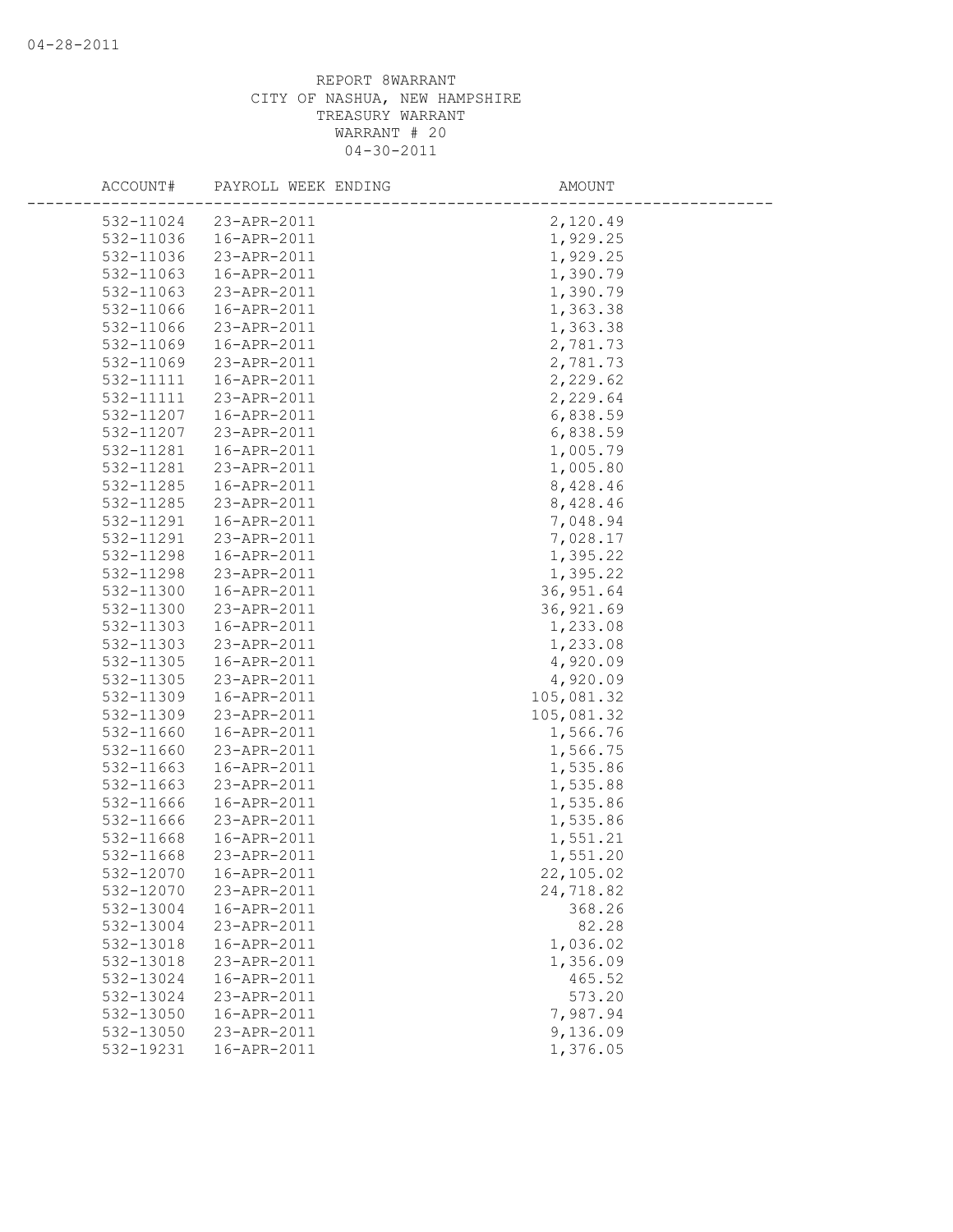|           | ACCOUNT#      | PAYROLL WEEK ENDING         | AMOUNT   |            |
|-----------|---------------|-----------------------------|----------|------------|
|           | 532-19231     | 23-APR-2011                 | 1,376.05 |            |
|           | 532-19232     | 16-APR-2011                 | 1,997.66 |            |
|           | 532-19232     | 23-APR-2011                 | 1,997.66 |            |
|           | 532-19233     | 16-APR-2011                 | 2,973.56 |            |
|           | 532-19233     | 23-APR-2011                 | 2,973.56 |            |
|           | 532-19234     | 16-APR-2011                 | 1,859.37 |            |
|           | 532-19234     | 23-APR-2011                 | 1,859.37 |            |
|           | 532-31050     | 23-APR-2011                 | 51.00    |            |
| TOTAL 532 |               | FIRE DEPARTMENT             |          | 466,059.00 |
|           |               |                             |          |            |
|           | 535-11980     | 16-APR-2011                 | 96.15    |            |
|           |               | 535-11980 23-APR-2011       | 96.15    |            |
|           | 535-31050     | 23-APR-2011                 | 80.00    |            |
| TOTAL 535 |               | EMERGENCY MANAGEMENT        |          | 272.30     |
|           |               |                             |          |            |
|           | 536-11200     | 16-APR-2011                 | 1,449.60 |            |
|           |               | 536-11200 23-APR-2011       | 1,449.60 |            |
|           | 536-12137     | 16-APR-2011                 | 1,230.12 |            |
|           |               | 536-12137 23-APR-2011       | 1,230.12 |            |
|           | 536-31050     | 23-APR-2011                 | 80.00    |            |
| TOTAL     | 536           | CITYWIDE COMMUNICATIONS     |          | 5,439.44   |
|           |               |                             |          |            |
|           | 541-11024     | 16-APR-2011                 | 263.04   |            |
|           | 541-11024     | 23-APR-2011                 | 263.04   |            |
|           | 541-11104     | 16-APR-2011                 | 1,044.26 |            |
|           | 541-11104     | 23-APR-2011                 | 1,044.26 |            |
|           | 541-11240     | 16-APR-2011                 | 1,503.02 |            |
|           | 541-11240     | 23-APR-2011                 | 1,503.01 |            |
|           | 541-11346     | 16-APR-2011                 | 435.31   |            |
|           | 541-11346     | 23-APR-2011                 | 435.31   |            |
|           | 541-31050     | 23-APR-2011                 | 80.00    |            |
| TOTAL     | 541           | COMMUNITY SERVICES DIVISION |          | 6,571.25   |
|           |               |                             |          |            |
|           | 542-11024     | 16-APR-2011                 | 657.60   |            |
|           | 542-11024     | 23-APR-2011                 | 657.59   |            |
|           | $542 - 11426$ | 16-APR-2011                 | 1,404.69 |            |
|           | 542-11426     | 23-APR-2011                 | 1,404.70 |            |
|           | 542-11484     | 16-APR-2011                 | 160.00   |            |
|           | 542-11484     | 23-APR-2011                 | 160.00   |            |
|           | 542-11584     | 16-APR-2011                 | 3,787.06 |            |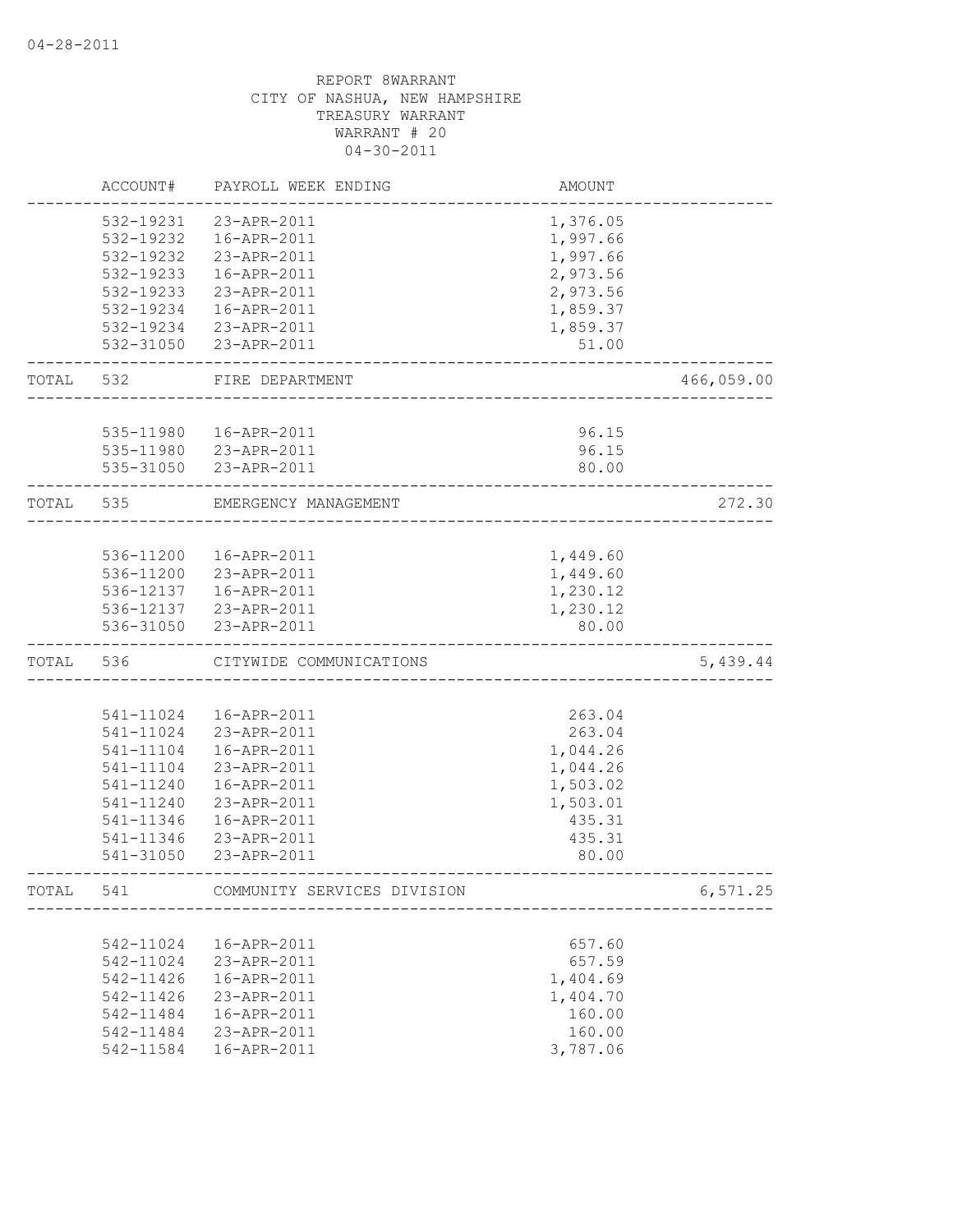|           | ACCOUNT#  | PAYROLL WEEK ENDING                                   | AMOUNT   |           |
|-----------|-----------|-------------------------------------------------------|----------|-----------|
|           | 542-11584 | 23-APR-2011                                           | 3,787.06 |           |
|           | 542-12044 | 16-APR-2011                                           | 242.40   |           |
|           | 542-12044 | 23-APR-2011                                           | 212.11   |           |
|           |           | 542-12109  16-APR-2011                                | 187.00   |           |
|           |           | 542-12109 23-APR-2011                                 | 187.00   |           |
| TOTAL 542 |           | COMMUNITY HEALTH<br>.<br>---------------------------- |          | 12,847.21 |
|           |           |                                                       |          |           |
|           | 543-11380 | 16-APR-2011                                           | 988.21   |           |
|           | 543-11380 | 23-APR-2011                                           | 988.21   |           |
|           | 543-11438 | 16-APR-2011                                           | 1,324.89 |           |
|           | 543-11438 | 23-APR-2011                                           | 1,324.88 |           |
|           | 543-11602 | 16-APR-2011                                           | 909.85   |           |
|           | 543-11602 | 23-APR-2011                                           | 909.85   |           |
|           | 543-11604 | 16-APR-2011                                           | 1,573.63 |           |
|           | 543-11604 | 23-APR-2011                                           | 1,573.64 |           |
|           | 543-11605 | 16-APR-2011                                           | 985.14   |           |
|           | 543-11605 | 23-APR-2011                                           | 985.14   |           |
|           | 543-31050 | 23-APR-2011                                           | 114.00   |           |
| TOTAL     | 543       | ENVIRONMENTAL HEALTH DEPT.                            |          | 11,677.44 |
|           |           |                                                       |          |           |
|           | 544-11008 | 16-APR-2011                                           | 766.46   |           |
|           | 544-11008 | 23-APR-2011                                           | 766.45   |           |
|           | 544-11099 | 16-APR-2011                                           | 2,161.17 |           |
|           | 544-11099 | 23-APR-2011                                           | 2,161.17 |           |
|           | 544-11112 | 16-APR-2011                                           | 877.26   |           |
|           | 544-11112 | 23-APR-2011                                           | 877.27   |           |
|           | 544-11367 | 16-APR-2011                                           | 858.44   |           |
|           | 544-11367 | 23-APR-2011                                           | 858.43   |           |
|           | 544-11777 | 16-APR-2011                                           | 1,328.18 |           |
|           | 544-11777 | 23-APR-2011                                           | 1,328.18 |           |
|           | 544-12101 | 16-APR-2011                                           | 441.56   |           |
|           | 544-12101 | 23-APR-2011                                           | 441.56   |           |
|           | 544-31050 | 23-APR-2011                                           | 80.00    |           |
| TOTAL     | 544       | WELFARE ADMINISTRATION                                |          | 12,946.13 |
|           |           |                                                       |          |           |
|           | 551-11024 | 16-APR-2011                                           | 639.71   |           |
|           | 551-11024 | 23-APR-2011                                           | 639.71   |           |
|           | 551-11028 | 16-APR-2011                                           | 557.83   |           |
|           | 551-11028 | 23-APR-2011                                           | 557.82   |           |
|           | 551-11057 | 16-APR-2011                                           | 920.69   |           |
|           | 551-11057 | 23-APR-2011                                           | 920.69   |           |
|           | 551-11094 | 16-APR-2011                                           | 313.78   |           |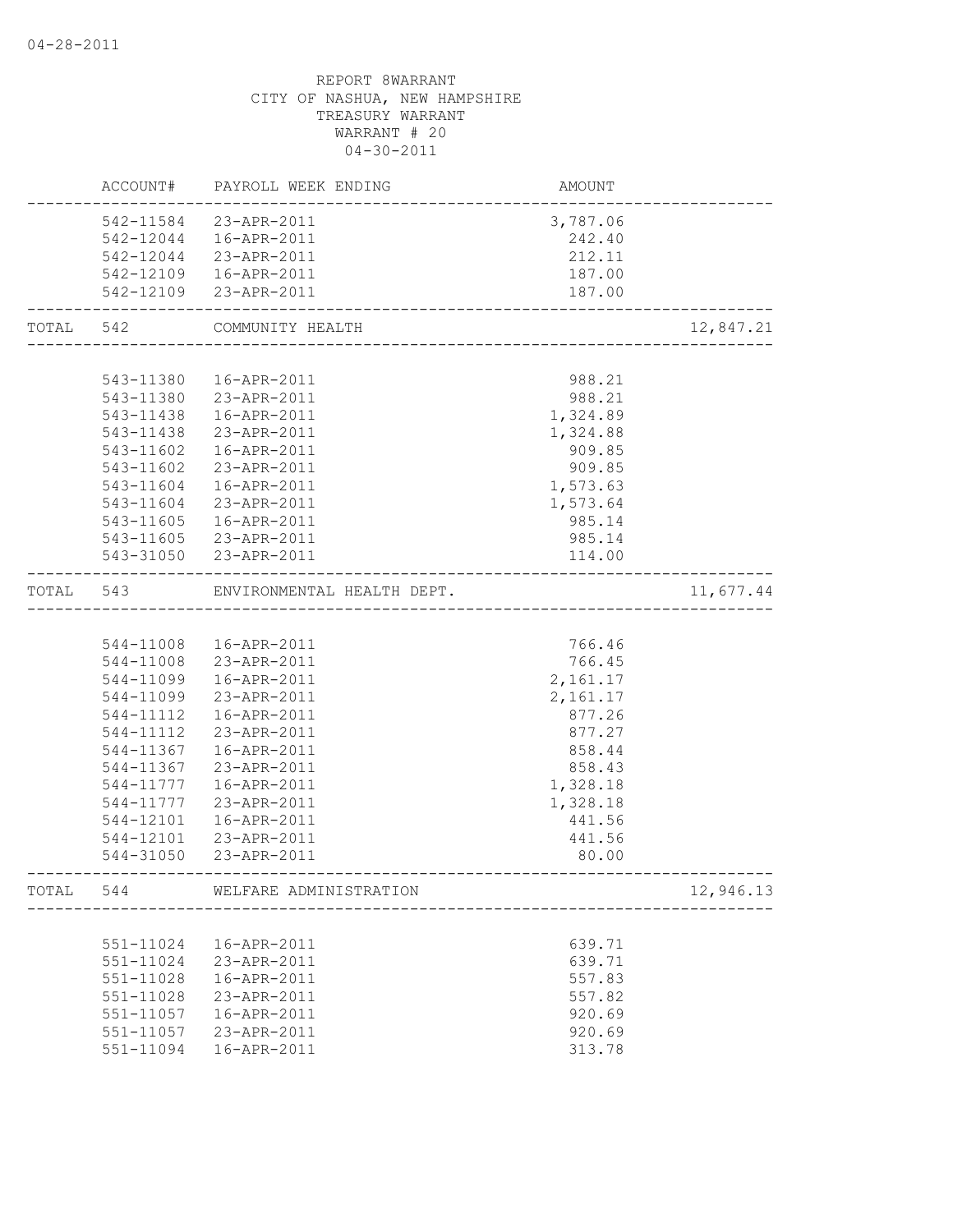|           | ACCOUNT#               | PAYROLL WEEK ENDING                   | AMOUNT           |           |
|-----------|------------------------|---------------------------------------|------------------|-----------|
|           | 551-11094              | 23-APR-2011                           | 313.79           |           |
|           | 551-11097              | 16-APR-2011                           | 1,101.98         |           |
|           | 551-11097              | 23-APR-2011                           | 1,101.97         |           |
|           | 551-11211              | 16-APR-2011                           | 632.11           |           |
|           | $551 - 11211$          | 23-APR-2011                           | 632.11           |           |
|           | 551-11249              | 16-APR-2011                           | 1,320.01         |           |
|           | 551-11249              | 23-APR-2011                           | 1,320.01         |           |
|           | 551-11268              | 16-APR-2011                           | 650.13           |           |
|           | 551-11268              | 23-APR-2011                           | 650.13           |           |
|           | 551-11273              | 16-APR-2011                           | 1,735.80         |           |
|           | 551-11273              | 23-APR-2011                           | 1,735.81         |           |
|           | 551-11435              | 16-APR-2011                           | 936.74           |           |
|           | $551 - 11435$          | 23-APR-2011                           | 936.73           |           |
|           | 551-11462              | 16-APR-2011                           | 1,059.21         |           |
|           | 551-11462              | 23-APR-2011                           | 1,059.21         |           |
|           | 551-11620              | 16-APR-2011                           | 1,184.61         |           |
|           | 551-11620              | 23-APR-2011                           | 1,184.60         |           |
|           | 551-11638              | 16-APR-2011                           | 1,212.06         |           |
|           | 551-11638              | 23-APR-2011                           | 1,212.05         |           |
|           | 551-13004              | 16-APR-2011                           | 167.13           |           |
|           | 551-13004              | 23-APR-2011                           | 207.16           |           |
|           |                        | 551-31050 23-APR-2011                 | 97.00            |           |
|           |                        | 551-91010 23-APR-2011                 | 1,200.00         |           |
|           |                        |                                       |                  |           |
| TOTAL 551 |                        | PUBLIC WORKS DIV & ENGINEERING        |                  | 26,200.58 |
|           |                        | ------------------------------------- |                  |           |
|           |                        | 552-11024  16-APR-2011                | 706.26           |           |
|           |                        | 552-11024 23-APR-2011                 | 706.27           |           |
|           | 552-11077              | 16-APR-2011                           | 1,331.47         |           |
|           | 552-11077              | 23-APR-2011                           | 1,331.48         |           |
|           | 552-11087              | 16-APR-2011                           | 840.40           |           |
|           | 552-11087              | 23-APR-2011                           | 850.00           |           |
|           | 552-11143              | 16-APR-2011                           | 878.00           |           |
|           | 552-11143              | 23-APR-2011                           | 878.00           |           |
|           | 552-11324              | 16-APR-2011                           | 4,236.84         |           |
|           | 552-11324              | 23-APR-2011                           | 4,236.84         |           |
|           |                        | 552-11339  16-APR-2011                | 3, 163. 44       |           |
|           | 552-11339              | 23-APR-2011                           | 2,259.60         |           |
|           | 552-11342              | 16-APR-2011                           | 790.81           |           |
|           | 552-11342              | 23-APR-2011                           | 790.80           |           |
|           | 552-11343              | 16-APR-2011                           | 1,788.81         |           |
|           | 552-11343              | 23-APR-2011                           | 1,787.91         |           |
|           | 552-11407              | 16-APR-2011                           | 5,469.60         |           |
|           | 552-11407              | 23-APR-2011                           | 5,469.60         |           |
|           | 552-11492              | 16-APR-2011                           | 836.40           |           |
|           | 552-11492<br>552-11562 | 23-APR-2011<br>16-APR-2011            | 836.40<br>420.52 |           |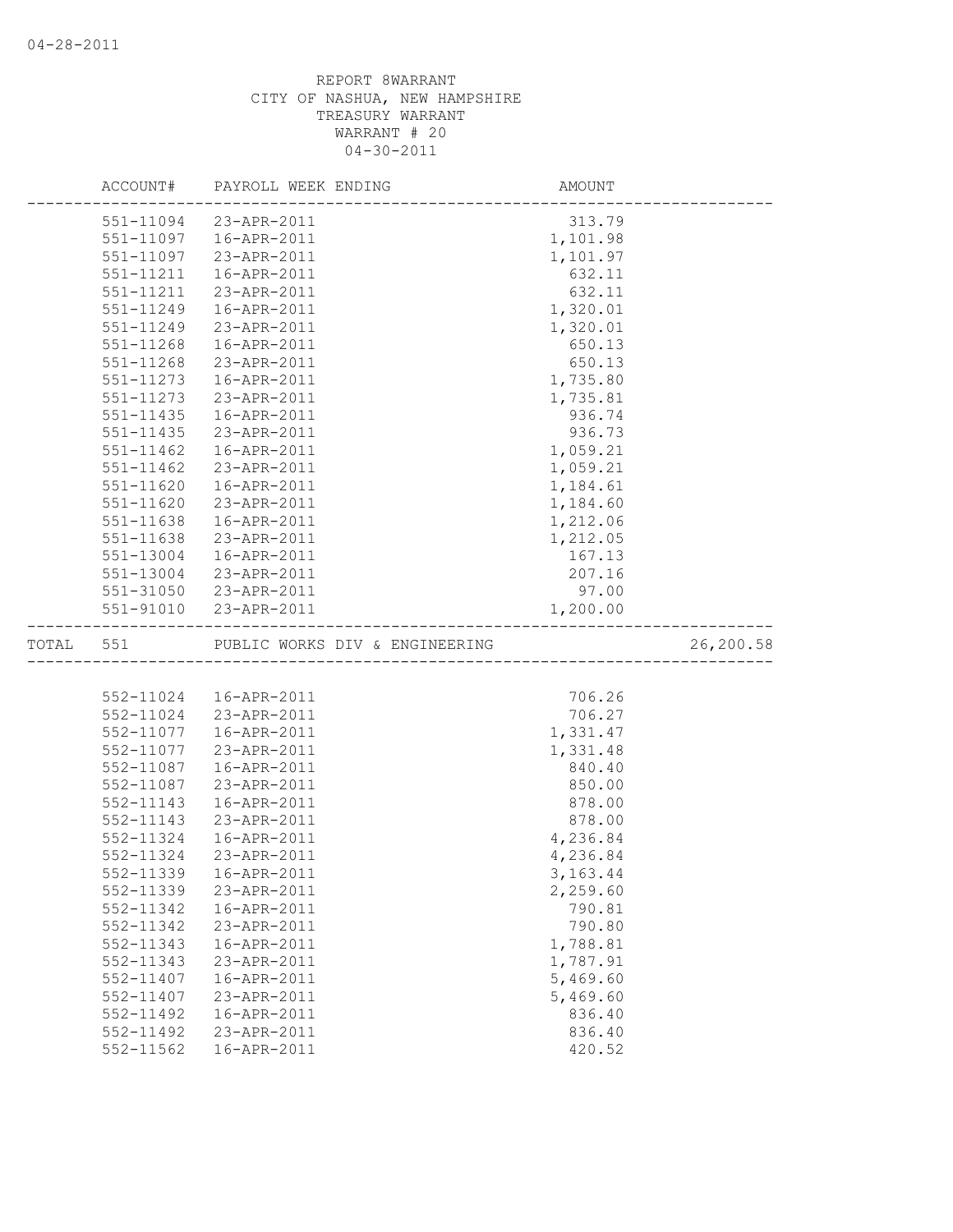|           | ACCOUNT#               | PAYROLL WEEK ENDING        | AMOUNT                |           |
|-----------|------------------------|----------------------------|-----------------------|-----------|
|           | 552-11562              | 23-APR-2011                | 420.52                |           |
|           | 552-11580              | 16-APR-2011                | 1,014.70              |           |
|           | 552-11580              | 23-APR-2011                | 1,014.69              |           |
|           | 552-11672              | 16-APR-2011                | 1,489.36              |           |
|           | 552-11672              | 23-APR-2011                | 1,489.36              |           |
|           | 552-11750              | 16-APR-2011                | 809.04                |           |
|           | 552-11750              | 23-APR-2011                | 809.04                |           |
|           | 552-12156              | 16-APR-2011                | 682.50                |           |
|           | 552-12156              | 23-APR-2011                | 687.50                |           |
|           | 552-12158              | 23-APR-2011                | 133.00                |           |
|           | 552-13004              | 16-APR-2011                | 2,433.94              |           |
|           | 552-13004              | 23-APR-2011                | 2,000.03              |           |
|           | 552-31050              | 23-APR-2011                | 34.00                 |           |
|           |                        | 552-59050 23-APR-2011      | 3,349.00              |           |
|           |                        |                            |                       |           |
| TOTAL 552 |                        | PARKS AND RECREATION       |                       | 55,976.13 |
|           |                        |                            |                       |           |
|           |                        | 553-11024  16-APR-2011     | 275.59                |           |
|           |                        | 553-11024 23-APR-2011      | 340.60                |           |
|           | 553-11078              | 16-APR-2011                | 1,367.59              |           |
|           | 553-11078              | 23-APR-2011                | 1,367.59              |           |
|           | 553-11098              | 16-APR-2011                | 1,038.42              |           |
|           | 553-11098              | 23-APR-2011                | 1,038.42              |           |
|           | 553-11169              | 16-APR-2011                | 1,071.44              |           |
|           | 553-11169              | 23-APR-2011                | 1,071.45              |           |
|           | 553-11192              | 16-APR-2011                | 977.06                |           |
|           | 553-11192              | 23-APR-2011                | 977.05                |           |
|           | 553-11279              | 16-APR-2011                | 6,522.70              |           |
|           | 553-11279              | 23-APR-2011                | 6,356.24              |           |
|           | 553-11327              | 16-APR-2011                | 5,296.05              |           |
|           | 553-11327              | 23-APR-2011                | 4,236.84              |           |
|           | 553-11375              | 16-APR-2011                | 837.94                |           |
|           | 553-11375              | 23-APR-2011                | 837.94                |           |
|           | $553 - 11465$          | 16-APR-2011                | 3,345.60              |           |
|           | 553-11465              | 23-APR-2011                | 3,345.61              |           |
|           | 553-11474              | 16-APR-2011                | 2,891.60              |           |
|           | 553-11474              | 23-APR-2011                | 3,856.80              |           |
|           | 553-11475              | 16-APR-2011                | 2,540.72              |           |
|           | 553-11475              | 23-APR-2011                | 2,540.72              |           |
|           | 553-11630              | 16-APR-2011                | 1,756.00              |           |
|           | 553-11630              | 23-APR-2011                | 1,756.00              |           |
|           | 553-11648              | 16-APR-2011                | 860.55                |           |
|           | 553-11648              | 23-APR-2011                | 901.13                |           |
|           | 553-11678              | 16-APR-2011                | 1,485.69              |           |
|           |                        |                            |                       |           |
|           | 553-11678<br>553-11759 | 23-APR-2011<br>16-APR-2011 | 1,485.69<br>14,561.61 |           |
|           | 553-11759              |                            |                       |           |
|           |                        | 23-APR-2011                | 14,556.00             |           |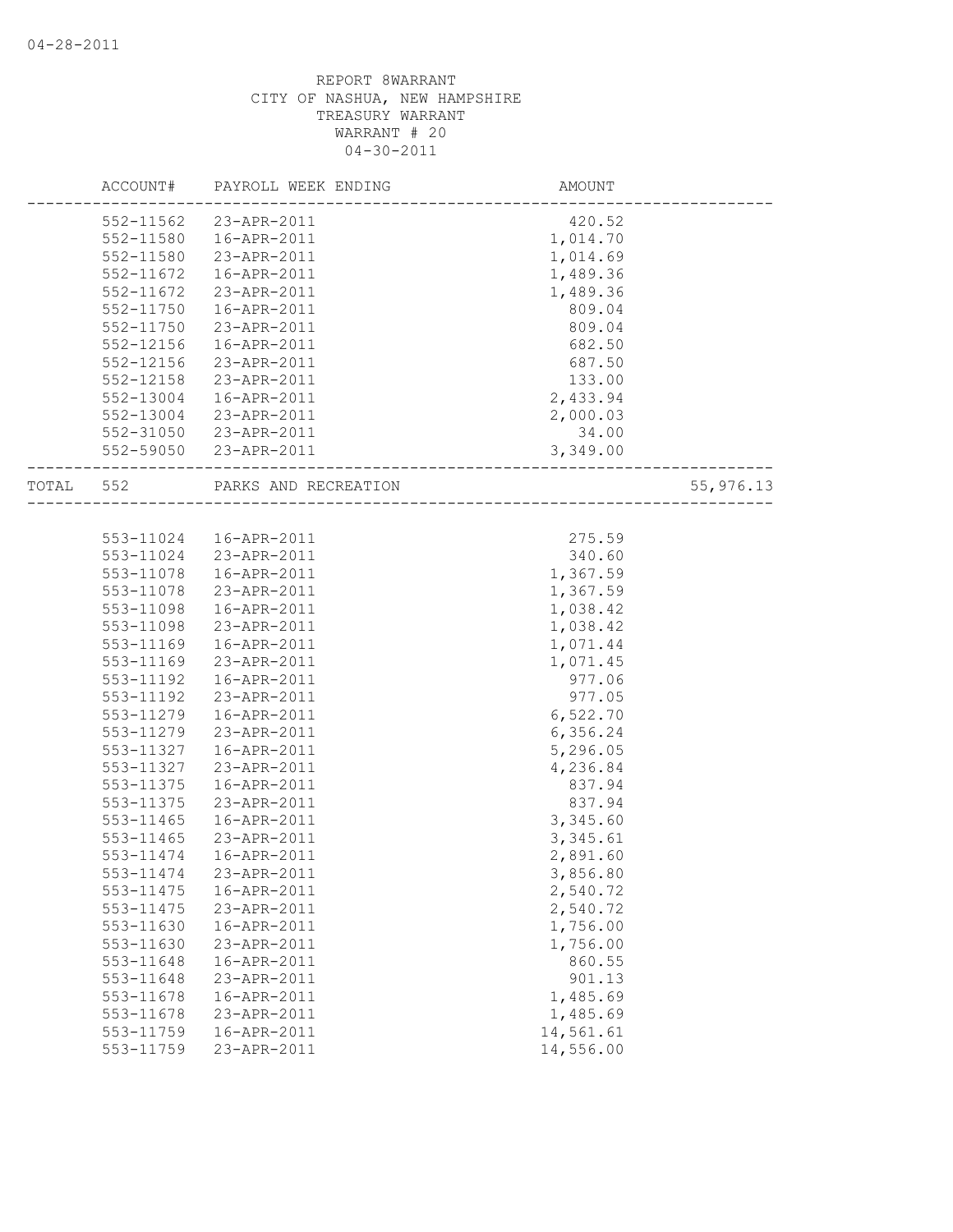|           | ACCOUNT#  | PAYROLL WEEK ENDING     | AMOUNT                              |             |
|-----------|-----------|-------------------------|-------------------------------------|-------------|
|           |           | 553-11771  16-APR-2011  | 1,901.60                            |             |
|           | 553-11771 | 23-APR-2011             | 1,901.60                            |             |
|           | 553-13004 | 16-APR-2011             | 6,594.55                            |             |
|           | 553-13004 | 23-APR-2011             | 2,559.39                            |             |
|           | 553-13901 | 16-APR-2011             | 166.05                              |             |
|           | 553-17002 | 23-APR-2011             | 500.00                              |             |
|           | 553-31050 | 23-APR-2011             | 17.00                               |             |
| TOTAL 553 |           | STREET DEPARTMENT       | ________________________            | 103, 136.83 |
|           |           |                         |                                     |             |
|           | 555-11024 | 16-APR-2011             | 275.60                              |             |
|           | 555-11024 | 23-APR-2011             | 340.61                              |             |
|           | 555-11058 | 16-APR-2011             | 1,014.70                            |             |
|           | 555-11058 | 23-APR-2011             | 1,014.70                            |             |
|           | 555-11461 | 16-APR-2011             | 1,533.61                            |             |
|           | 555-11461 | 23-APR-2011             | 1,533.61                            |             |
|           | 555-11505 | 16-APR-2011             | 1,219.71                            |             |
|           | 555-11505 | 23-APR-2011             | 1,219.71                            |             |
|           | 555-11639 | 16-APR-2011             | 836.40                              |             |
|           | 555-11639 | 23-APR-2011             | 836.40                              |             |
|           | 555-11640 | 16-APR-2011             | 802.08                              |             |
|           | 555-11640 | 23-APR-2011             | 790.64                              |             |
|           | 555-11738 | 16-APR-2011             | 2,000.00                            |             |
|           | 555-11738 | 23-APR-2011             | 2,000.00                            |             |
|           | 555-11745 | 16-APR-2011             | 831.60                              |             |
|           | 555-11745 | 23-APR-2011             | 831.60                              |             |
|           | 555-11746 | 16-APR-2011             | 1,173.51                            |             |
|           | 555-11746 | 23-APR-2011             | 1,173.51                            |             |
|           | 555-13004 | 23-APR-2011             | 225.65                              |             |
|           | 555-13068 | 16-APR-2011             | 263.15                              |             |
|           | 555-13068 | 23-APR-2011             | 263.37                              |             |
|           | 555-17010 | 23-APR-2011             | 1,100.00                            |             |
| TOTAL 555 |           | TRAFFIC DEPARTMENT      | ----------------------------------- | 21,280.16   |
|           |           |                         |                                     |             |
|           |           | 557-11024   16-APR-2011 | 639.71                              |             |
|           | 557-11024 | 23-APR-2011             | 639.71                              |             |
|           | 557-11161 | 16-APR-2011             | 1,268.16                            |             |
|           | 557-11161 | 23-APR-2011             | 1,268.16                            |             |
|           | 557-11751 | 16-APR-2011             | 72.50                               |             |
|           | 557-11751 | 23-APR-2011             | 72.50                               |             |
|           | 557-13004 | 16-APR-2011             | 71.33                               |             |
|           | 557-31050 | 23-APR-2011             | 51.00                               |             |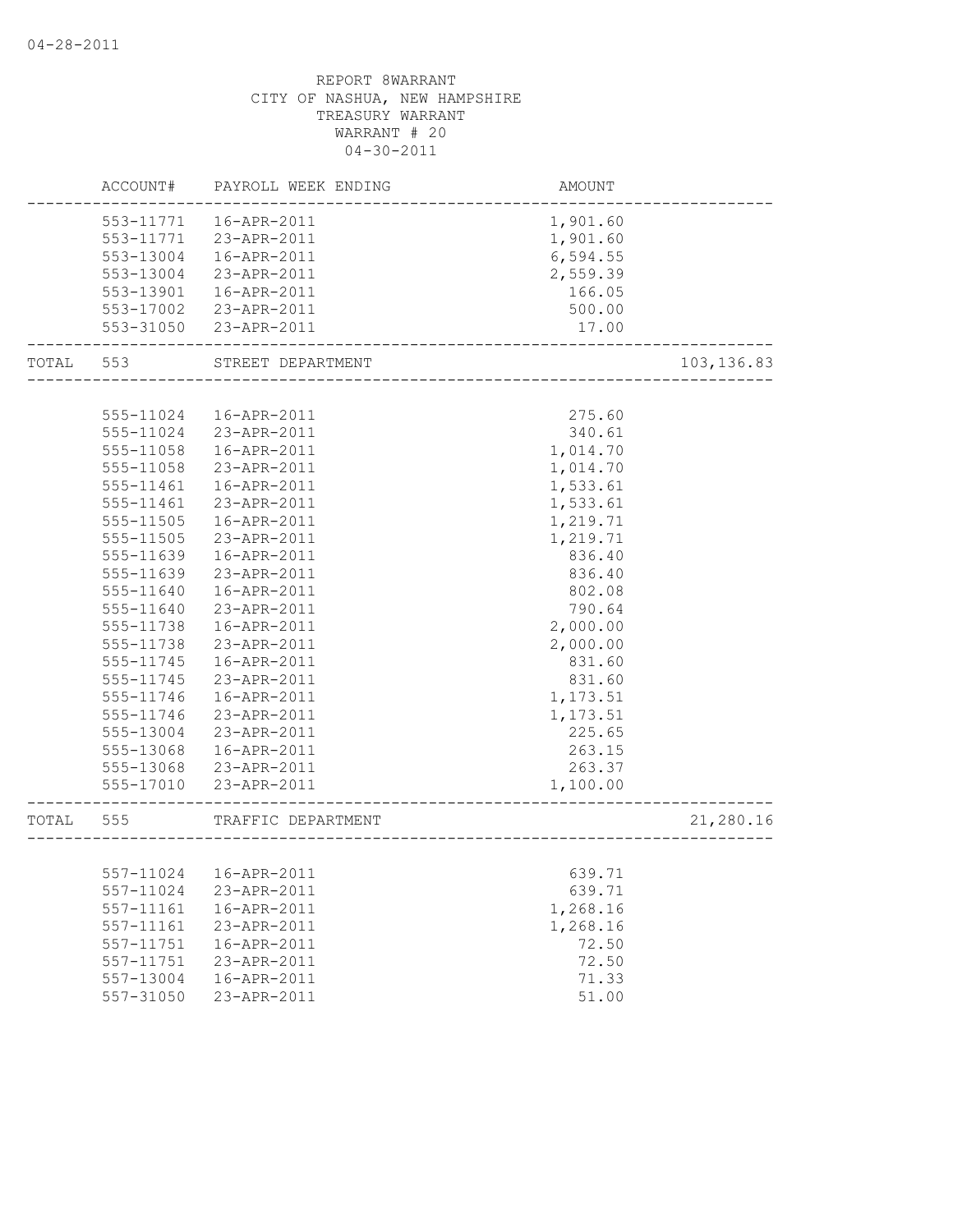|           | ACCOUNT#  | PAYROLL WEEK ENDING      | AMOUNT   |          |
|-----------|-----------|--------------------------|----------|----------|
|           |           | TOTAL 557 PARKING LOTS   |          | 4,083.07 |
|           |           |                          |          |          |
|           | 561-11345 | 16-APR-2011              | 1,240.90 |          |
|           | 561-11345 | 23-APR-2011              | 1,240.90 |          |
|           | 561-11651 | 16-APR-2011              | 885.76   |          |
|           | 561-11651 | 23-APR-2011              | 885.76   |          |
|           | 561-11658 | 16-APR-2011              | 1,075.61 |          |
|           | 561-11658 | 23-APR-2011              | 1,075.61 |          |
|           | 561-12153 | 16-APR-2011              | 640.00   |          |
|           | 561-12153 | 23-APR-2011              | 450.00   |          |
|           |           | 561-13004  16-APR-2011   | 79.85    |          |
|           |           | 561-91010 23-APR-2011    | 100.00   |          |
| TOTAL 561 |           | EDGEWOOD CEMETERY        |          | 7,674.39 |
|           |           |                          |          |          |
|           | 563-11345 | 16-APR-2011              | 1,193.50 |          |
|           | 563-11345 | 23-APR-2011              | 1,193.50 |          |
|           | 563-11651 | 16-APR-2011              | 788.59   |          |
|           | 563-11651 | 23-APR-2011              | 788.60   |          |
|           |           | 563-11657    16-APR-2011 | 985.56   |          |
|           |           | 563-11657 23-APR-2011    | 985.56   |          |
| TOTAL     | 563       | WOODLAWN CEMETERY        |          | 5,935.31 |
|           |           |                          |          |          |
|           |           | 571-11024  16-APR-2011   | 639.71   |          |
|           |           | 571-11024 23-APR-2011    | 639.71   |          |
|           |           | 571-11237  16-APR-2011   | 1,999.68 |          |
|           |           | 571-11237 23-APR-2011    | 1,999.68 |          |
| TOTAL     | 571       | COMMUNITY DEVELOPMENT    |          | 5,278.78 |
|           |           |                          |          |          |
|           |           | 572-11024  16-APR-2011   | 672.17   |          |
|           | 572-11024 | 23-APR-2011              | 672.17   |          |
|           | 572-11215 | 16-APR-2011              | 3,727.00 |          |
|           | 572-11215 | 23-APR-2011              | 3,727.01 |          |
|           | 572-11238 | 16-APR-2011              | 882.39   |          |
|           | 572-11238 | 23-APR-2011              | 882.39   |          |
|           | 572-11450 | 16-APR-2011              | 1,771.19 |          |
|           | 572-11450 | 23-APR-2011              | 1,771.19 |          |
|           | 572-11522 | 16-APR-2011              | 858.42   |          |
|           | 572-11522 | 23-APR-2011              | 858.42   |          |
|           | 572-11525 | 16-APR-2011              | 1,058.00 |          |
|           | 572-11525 | 23-APR-2011              | 1,058.00 |          |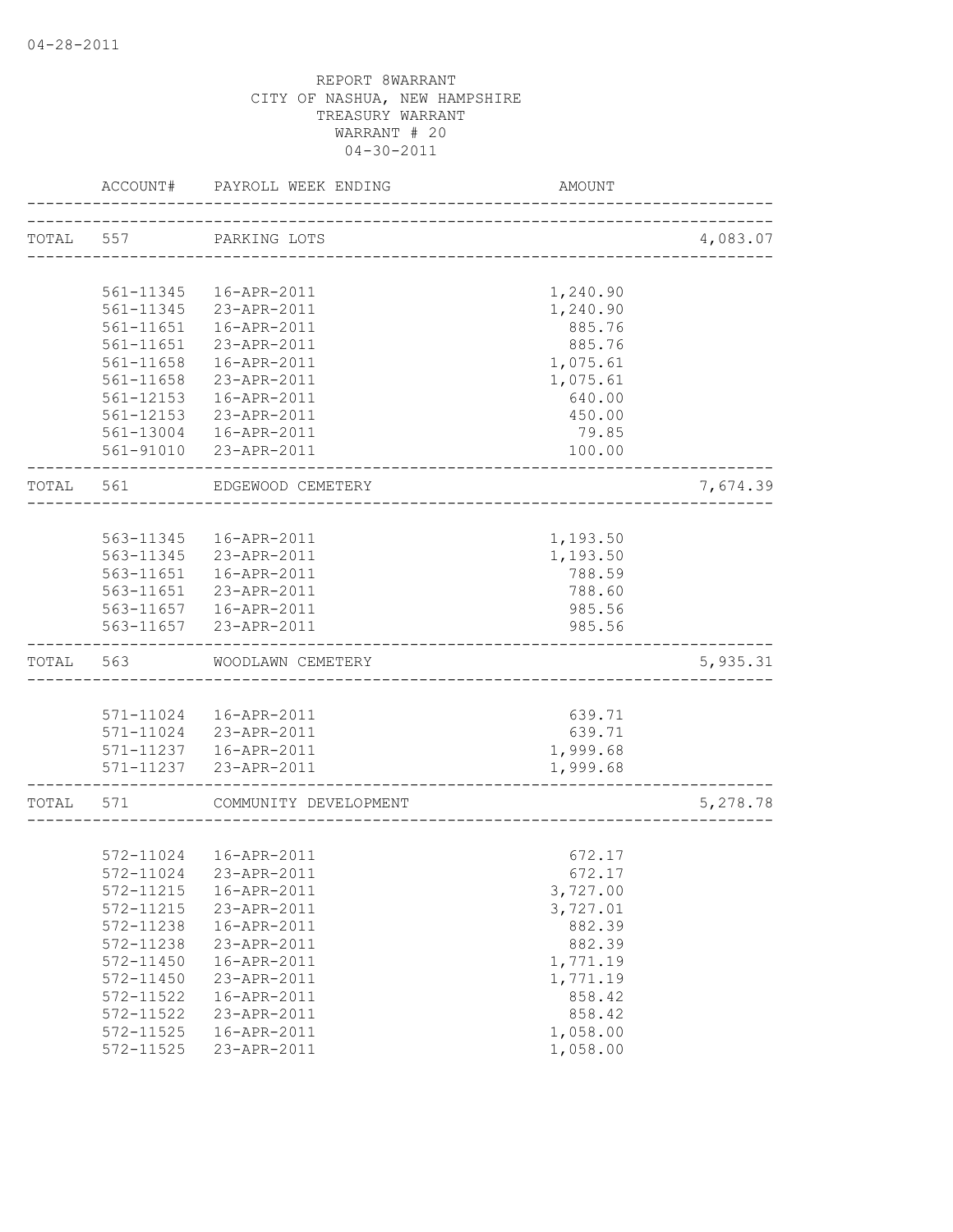|           |           | ACCOUNT# PAYROLL WEEK ENDING   | AMOUNT                                 |           |
|-----------|-----------|--------------------------------|----------------------------------------|-----------|
|           |           | 572-31050 23-APR-2011          | 17.00                                  |           |
|           |           | 572-58005  16-APR-2011         | 200.00                                 |           |
|           |           | 572-58005 23-APR-2011          | 200.00                                 |           |
|           |           | 572-98046  16-APR-2011         | 125.00                                 |           |
|           |           | 572-98046 23-APR-2011          | 100.00                                 |           |
| TOTAL 572 |           | PLANNING DEPARTMENT            |                                        | 18,580.35 |
|           |           |                                |                                        |           |
|           |           | 573-11444   16-APR-2011        | 1,666.17                               |           |
|           |           | 573-11444 23-APR-2011          | 1,666.17                               |           |
|           |           | 573-12029  16-APR-2011         | 368.59                                 |           |
|           |           | 573-12029 23-APR-2011          | 368.59                                 |           |
|           |           | 573-31050 23-APR-2011          | 80.00                                  |           |
|           |           | TOTAL 573 ECONOMIC DEVELOPMENT | <u>. 2000 - 2000 - 2000 - 2000 - 2</u> | 4,149.52  |
|           |           |                                |                                        |           |
|           |           | 575-11032  16-APR-2011         | 738.32                                 |           |
|           |           | 575-11032 23-APR-2011          | 738.32                                 |           |
|           |           | 575-11042  16-APR-2011         | 1,471.31                               |           |
|           |           | 575-11042 23-APR-2011          | 1,471.31                               |           |
|           | 575-11189 | 16-APR-2011                    | 1,130.10                               |           |
|           | 575-11189 | 23-APR-2011                    | 1,130.10                               |           |
|           | 575-11246 | 16-APR-2011                    | 1,726.92                               |           |
|           | 575-11246 | 23-APR-2011                    | 1,726.92                               |           |
|           | 575-11365 | 16-APR-2011                    | 460.00                                 |           |
|           | 575-11365 | 23-APR-2011                    | 460.00                                 |           |
|           |           | 575-11387  16-APR-2011         | 7,026.41                               |           |
|           | 575-11387 | 23-APR-2011                    | 7,026.42                               |           |
|           | 575-11393 | 16-APR-2011                    | 3,715.05                               |           |
|           | 575-11393 | 23-APR-2011                    | 3,715.06                               |           |
|           | 575-11400 | 16-APR-2011                    | 8,344.08                               |           |
|           | 575-11400 | 23-APR-2011                    | 8,344.07                               |           |
|           | 575-11401 | 16-APR-2011                    | 4,099.81                               |           |
|           | 575-11401 | 23-APR-2011                    | 4,099.81                               |           |
|           | 575-11403 | 16-APR-2011                    | 786.82                                 |           |
|           | 575-11403 | 23-APR-2011                    | 786.82                                 |           |
|           | 575-11404 | 16-APR-2011                    | 799.50                                 |           |
|           | 575-11404 | 23-APR-2011                    | 799.50                                 |           |
|           | 575-11627 | 16-APR-2011                    | 563.06                                 |           |
|           | 575-11627 | 23-APR-2011                    | 563.06                                 |           |
|           | 575-12073 | 16-APR-2011                    | 391.85                                 |           |
|           | 575-12073 | 23-APR-2011                    | 391.85                                 |           |
|           | 575-12090 | 16-APR-2011                    | 1,168.73                               |           |
|           | 575-12090 | 23-APR-2011                    | 1,168.74                               |           |
|           | 575-12114 | 16-APR-2011                    | 1,545.96                               |           |
|           | 575-12114 | 23-APR-2011                    | 1,530.18                               |           |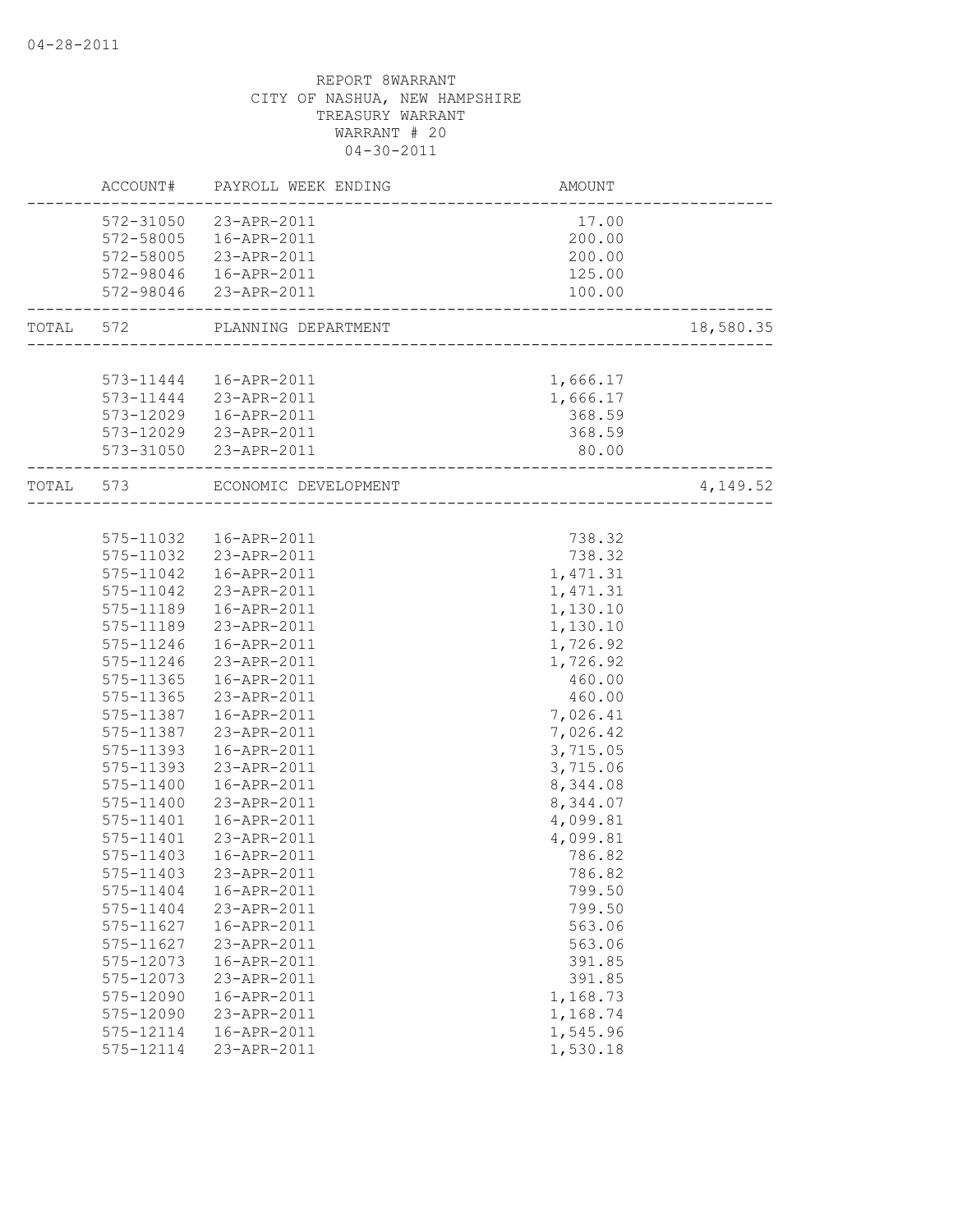|           |                        | ACCOUNT# PAYROLL WEEK ENDING | AMOUNT                   |           |
|-----------|------------------------|------------------------------|--------------------------|-----------|
|           |                        | 575-13004  16-APR-2011       | 255.10                   |           |
|           |                        | 575-13035  16-APR-2011       | 1,425.39                 |           |
|           |                        | 575-13035 23-APR-2011        | 1,133.78                 |           |
| TOTAL     | 575                    | PUBLIC LIBRARIES             |                          | 70,734.35 |
|           |                        |                              |                          |           |
|           | 576-11059              | 16-APR-2011                  | 1,328.18                 |           |
|           |                        | 576-11059 23-APR-2011        | 1,328.18                 |           |
|           | 576-11221              | 16-APR-2011                  | 1,092.14                 |           |
|           |                        | 576-11221 23-APR-2011        | 1,092.14                 |           |
|           |                        | 576-11315  16-APR-2011       | 762.16                   |           |
|           |                        | 576-11315 23-APR-2011        | 762.16                   |           |
|           | 576-11361              | 16-APR-2011                  | 4,102.83                 |           |
|           | 576-11361              | 23-APR-2011                  | 4,102.84                 |           |
|           | 576-11362              | 16-APR-2011                  | 1, 114.73                |           |
|           | 576-11362              | 23-APR-2011                  | 1, 114.73                |           |
|           | 576-12045              | 16-APR-2011                  | 280.24                   |           |
|           | 576-12045              | 23-APR-2011                  | 288.25                   |           |
|           | 576-12149              | 16-APR-2011                  | 399.20                   |           |
|           |                        | 576-12149 23-APR-2011        | 413.71                   |           |
|           |                        | 576-31050 23-APR-2011        | 17.00                    |           |
|           |                        | 576-91010 23-APR-2011        | 1,600.00                 |           |
| TOTAL     | 576                    | BUILDING DEPARTMENT          |                          | 19,798.49 |
|           |                        |                              |                          |           |
|           |                        | 577-11067  16-APR-2011       | 1,216.69                 |           |
|           |                        | 577-11067 23-APR-2011        | 1,216.69                 |           |
|           |                        | 577-11183  16-APR-2011       | 1,894.23                 |           |
|           |                        | 577-11183 23-APR-2011        | 1,894.23                 |           |
|           |                        | 577-91010 23-APR-2011        | 550.00                   |           |
| TOTAL 577 |                        | CODE ENFORCEMENT             |                          | 6,771.84  |
|           |                        |                              |                          |           |
|           |                        | 581-11012  23-APR-2011       | 3,766.23                 |           |
|           |                        | 581-11076 23-APR-2011        | 3,884.61                 |           |
|           | 581-11081              | 23-APR-2011                  | 2,550.00                 |           |
|           | 581-11162              | 16-APR-2011                  | 55,219.87                |           |
|           | 581-11162              | 23-APR-2011                  | 54,858.12                |           |
|           | 581-11204              | 16-APR-2011                  | 13,072.20                |           |
|           | 581-11204              | 23-APR-2011                  | 12,977.35                |           |
|           |                        |                              |                          |           |
|           |                        | 23-APR-2011                  | 2,462.73                 |           |
|           | 581-11347<br>581-11348 | 23-APR-2011                  |                          |           |
|           | 581-11366              | 16-APR-2011                  | 89,514.16<br>54, 137. 42 |           |
|           | 581-11366              | 23-APR-2011                  | 53, 523.42               |           |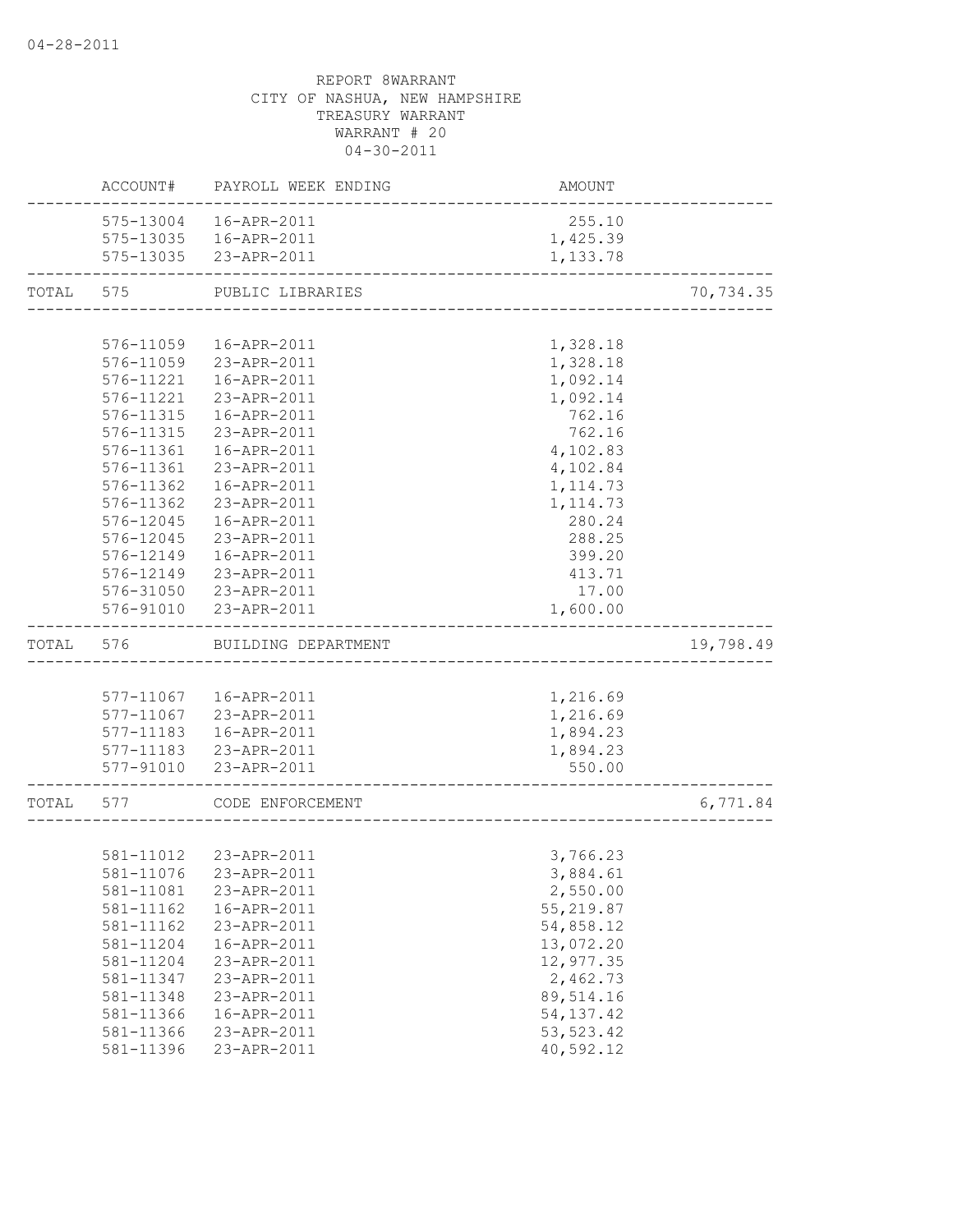| ACCOUNT#  | PAYROLL WEEK ENDING | AMOUNT       |  |
|-----------|---------------------|--------------|--|
| 581-11402 | 16-APR-2011         | 2,855.16     |  |
| 581-11402 | 23-APR-2011         | 2,855.17     |  |
| 581-11408 | 16-APR-2011         | 18, 422.40   |  |
| 581-11408 | 23-APR-2011         | 18,422.40    |  |
| 581-11486 | 23-APR-2011         | 44,711.28    |  |
| 581-11515 | 23-APR-2011         | 1,669.66     |  |
| 581-11570 | 23-APR-2011         | 61, 164. 12  |  |
| 581-11572 | 23-APR-2011         | 57,847.03    |  |
| 581-11579 | 23-APR-2011         | 39,460.21    |  |
| 581-11628 | 16-APR-2011         | 3,285.21     |  |
| 581-11628 | 23-APR-2011         | 3,843.80     |  |
| 581-11675 | 23-APR-2011         | 5, 192.31    |  |
| 581-11709 | 23-APR-2011         | 5,781.39     |  |
| 581-11711 | 23-APR-2011         | 2,705.80     |  |
| 581-11726 | 23-APR-2011         | 1,686,638.85 |  |
| 581-11800 | 23-APR-2011         | 38,949.54    |  |
| 581-11801 | 16-APR-2011         | 274.50       |  |
| 581-11801 | 23-APR-2011         | 13, 224.82   |  |
| 581-11802 | 23-APR-2011         | 13,010.00    |  |
| 581-11803 | 16-APR-2011         | 675.24       |  |
| 581-11803 | 23-APR-2011         | 16,229.06    |  |
| 581-11805 | 23-APR-2011         | 50,766.27    |  |
| 581-11812 | 23-APR-2011         | 2,683.92     |  |
| 581-11830 | 23-APR-2011         | 4,069.47     |  |
| 581-11850 | 16-APR-2011         | 1,848.68     |  |
| 581-11850 | 23-APR-2011         | 1,903.06     |  |
| 581-11860 | 23-APR-2011         | 4,231.12     |  |
| 581-11870 | 23-APR-2011         | 3, 153.85    |  |
| 581-12006 | 16-APR-2011         | 1,497.00     |  |
| 581-12006 | 23-APR-2011         | 2,994.00     |  |
| 581-12021 | 16-APR-2011         | 681.00       |  |
| 581-12021 | 23-APR-2011         | 4,535.82     |  |
| 581-12060 | 16-APR-2011         | 2,778.40     |  |
| 581-12060 | 23-APR-2011         | 2,747.21     |  |
| 581-12078 | 16-APR-2011         | 791.76       |  |
| 581-12078 | 23-APR-2011         | 2,600.00     |  |
| 581-12081 | 23-APR-2011         | 2,449.07     |  |
| 581-12084 | 16-APR-2011         | 1,787.50     |  |
| 581-12084 | 23-APR-2011         | 412.50       |  |
| 581-12111 | 16-APR-2011         | 142,023.06   |  |
| 581-12111 | 23-APR-2011         | 146,739.86   |  |
| 581-12112 | 16-APR-2011         | 6,551.27     |  |
| 581-12112 | 23-APR-2011         | 5,993.74     |  |
| 581-12126 | 16-APR-2011         | 4,401.31     |  |
| 581-12126 | 23-APR-2011         | 4,401.31     |  |
| 581-12135 | 16-APR-2011         | 6,099.15     |  |
| 581-12135 | 23-APR-2011         | 5,886.03     |  |
| 581-12136 | 16-APR-2011         | 1,276.65     |  |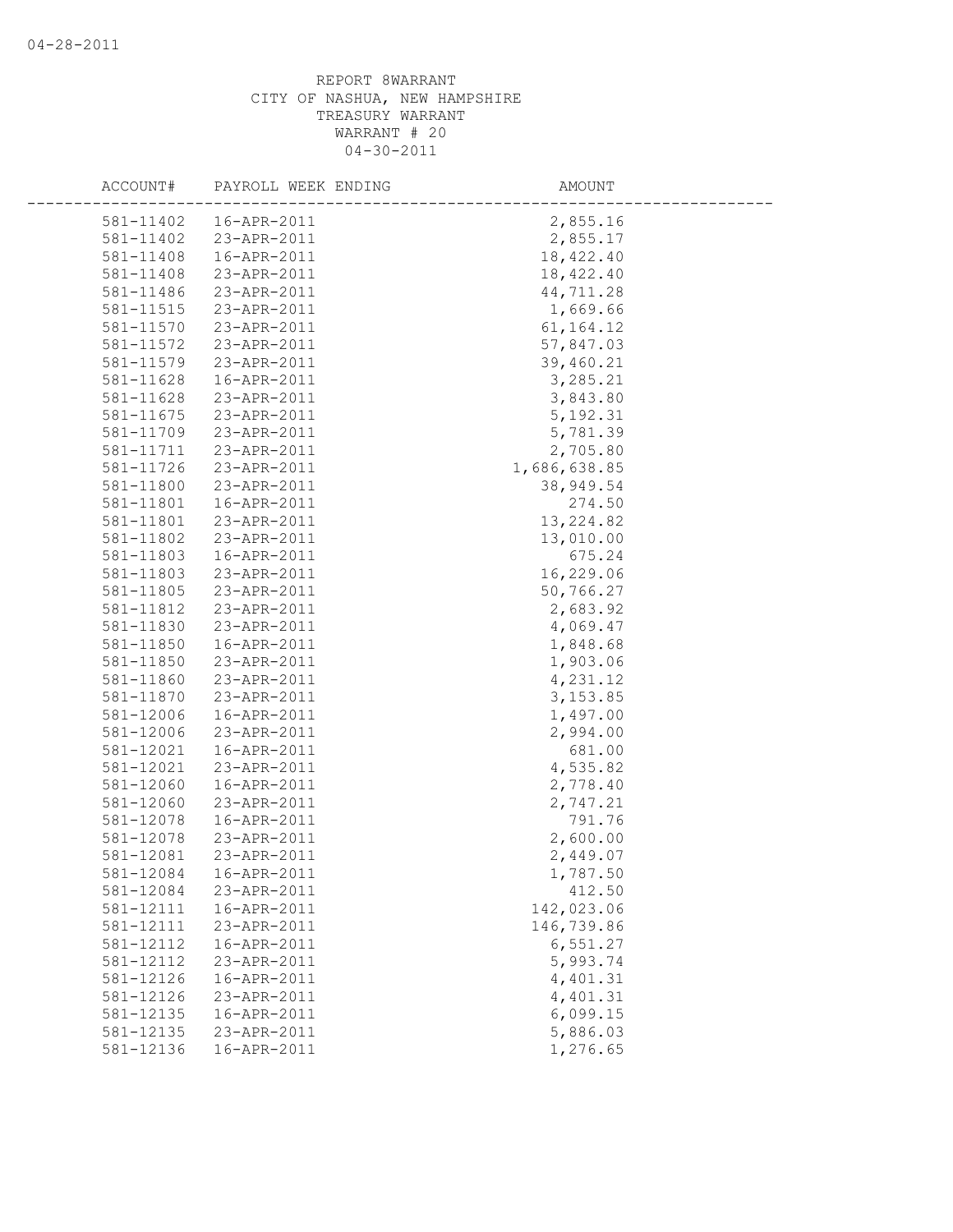|       |           | ACCOUNT# PAYROLL WEEK ENDING | AMOUNT     |              |
|-------|-----------|------------------------------|------------|--------------|
|       |           | 581-12136 23-APR-2011        | 1,572.40   |              |
|       | 581-12138 | 23-APR-2011                  | 89.85      |              |
|       | 581-12141 | 16-APR-2011                  | 200.00     |              |
|       |           | 581-12141 23-APR-2011        | 300.00     |              |
|       | 581-12153 | 16-APR-2011                  | 40.00      |              |
|       | 581-12153 | 23-APR-2011                  | 40.00      |              |
|       | 581-12198 | 23-APR-2011                  | 30,100.82  |              |
|       | 581-12201 | 16-APR-2011                  | 23, 236.36 |              |
|       | 581-12201 | 23-APR-2011                  | 25,516.98  |              |
|       | 581-13004 | 16-APR-2011                  | 187.92     |              |
|       | 581-13004 | 23-APR-2011                  | 87.50      |              |
|       | 581-13021 | 16-APR-2011                  | 866.34     |              |
|       | 581-13021 | 23-APR-2011                  | 974.03     |              |
|       | 581-13032 | 16-APR-2011                  | 897.97     |              |
|       | 581-13032 | 23-APR-2011                  | 265.37     |              |
|       | 581-13120 | 16-APR-2011                  | 4,453.37   |              |
|       | 581-13120 | 23-APR-2011                  | 5, 163.35  |              |
|       | 581-13133 | 23-APR-2011                  | 650.00     |              |
|       | 581-13137 | 16-APR-2011                  | 213.44     |              |
|       |           | 581-13137 23-APR-2011        | 171.68     |              |
|       | 581-19000 | 23-APR-2011                  | 9,035.80   |              |
|       | 581-19230 | 23-APR-2011                  | 2,211.76   |              |
|       |           | 581-19240 23-APR-2011        | 2,146.61   |              |
|       | 581-19310 | 23-APR-2011                  | 2,609.20   |              |
| TOTAL | 581       | SCHOOL DEPARTMENT            |            | 2,950,109.94 |
|       |           |                              |            |              |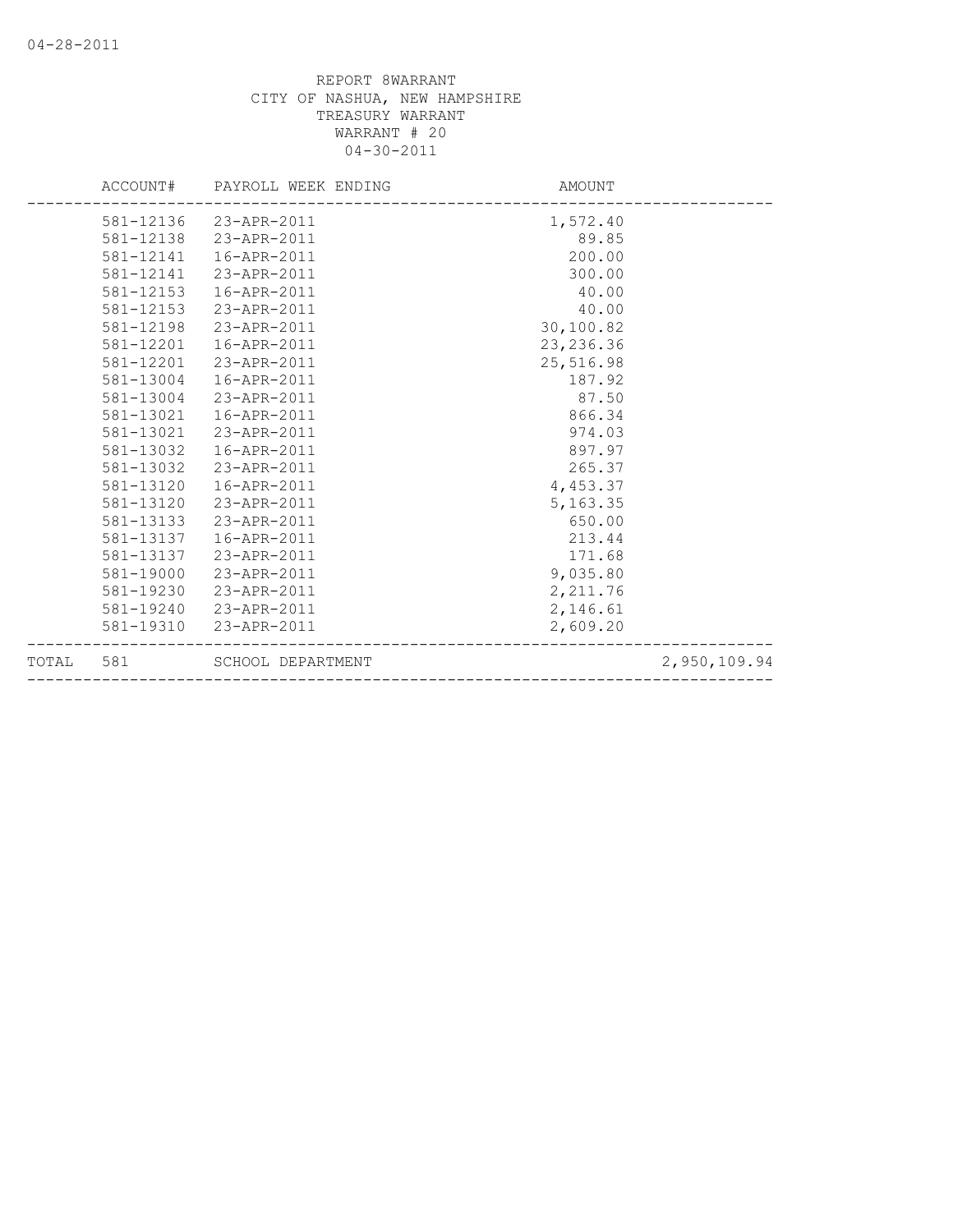|           | ACCOUNT# | PAYROLL WEEK ENDING   | AMOUNT               |          |
|-----------|----------|-----------------------|----------------------|----------|
|           |          | 753-11468 23-APR-2011 | 1,618.06<br>1,618.06 |          |
| TOTAL 753 |          | CPF-STREET DEPT       |                      | 3,236.12 |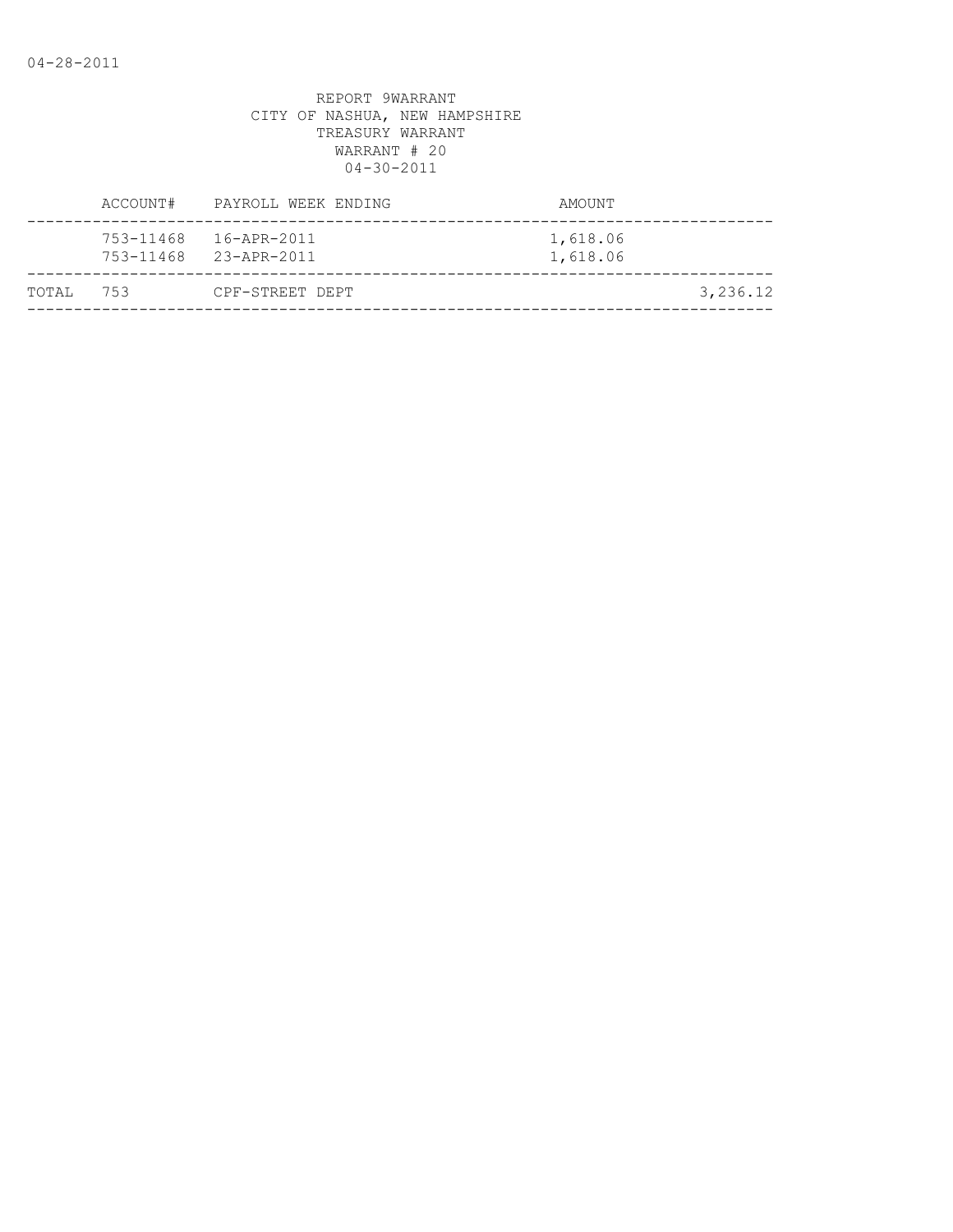| ACCOUNT#  | PAYROLL WEEK ENDING   | <b>AMOUNT</b> |  |
|-----------|-----------------------|---------------|--|
| 801-11008 | 16-APR-2011           | 608.42        |  |
| 801-11008 | 23-APR-2011           | 608.42        |  |
| 801-11024 | 16-APR-2011           | 639.71        |  |
| 801-11024 | 23-APR-2011           | 639.71        |  |
| 801-11028 | 16-APR-2011           | 61.98         |  |
| 801-11028 | 23-APR-2011           | 61.98         |  |
| 801-11064 | 16-APR-2011           | 144.64        |  |
| 801-11064 | 23-APR-2011           | 144.64        |  |
| 801-11094 | 16-APR-2011           | 104.59        |  |
| 801-11094 | 23-APR-2011           | 104.60        |  |
| 801-11190 | 16-APR-2011           | 421.44        |  |
| 801-11190 | 23-APR-2011           | 421.44        |  |
| 801-11193 | 16-APR-2011           | 1,025.45      |  |
| 801-11193 | 23-APR-2011           | 1,025.44      |  |
| 801-11211 | 16-APR-2011           | 70.23         |  |
| 801-11211 | 23-APR-2011           | 70.23         |  |
| 801-11222 | 16-APR-2011           | 217.50        |  |
| 801-11222 | 23-APR-2011           | 217.50        |  |
| 801-11249 | 16-APR-2011           | 188.57        |  |
| 801-11249 | 23-APR-2011           | 188.57        |  |
| 801-11268 | 16-APR-2011           | 139.31        |  |
| 801-11268 | 23-APR-2011           | 139.31        |  |
| 801-11271 | 16-APR-2011           | 1,184.60      |  |
| 801-11271 | 23-APR-2011           | 1,184.60      |  |
| 801-11276 | 16-APR-2011           | 5,216.00      |  |
| 801-11276 | 23-APR-2011           | 5,380.40      |  |
| 801-11431 | 16-APR-2011           | 193.49        |  |
| 801-11431 | 23-APR-2011           | 193.49        |  |
| 801-11435 | 16-APR-2011           | 281.02        |  |
| 801-11435 | 23-APR-2011           | 281.02        |  |
| 801-11595 | 16-APR-2011           | 4,984.80      |  |
| 801-11595 | 16-APR-2011           | 4,154.00      |  |
| 801-11595 | 23-APR-2011           | 4,994.24      |  |
| 801-11595 | 23-APR-2011           | 29,784.60     |  |
| 801-11596 | 16-APR-2011           | 3,512.00      |  |
| 801-11596 | 23-APR-2011           | 3,512.00      |  |
| 801-11598 | 16-APR-2011           | 870.00        |  |
|           | 801-11598 23-APR-2011 | 870.00        |  |
| 801-11599 | 16-APR-2011           | 1, 114.71     |  |
| 801-11599 | 16-APR-2011           | 1, 114.71     |  |
| 801-11599 | 23-APR-2011           | 1, 114.71     |  |
| 801-11599 | 23-APR-2011           | 1, 114.71     |  |
| 801-11606 | 16-APR-2011           | 877.85        |  |
| 801-11606 | 23-APR-2011           | 1,106.71      |  |
| 801-11647 | 16-APR-2011           | 1,485.69      |  |
| 801-11647 | 23-APR-2011           | 1,485.69      |  |
| 801-12594 | 16-APR-2011           | 3,120.00      |  |
| 801-12594 | 23-APR-2011           | 3,120.00      |  |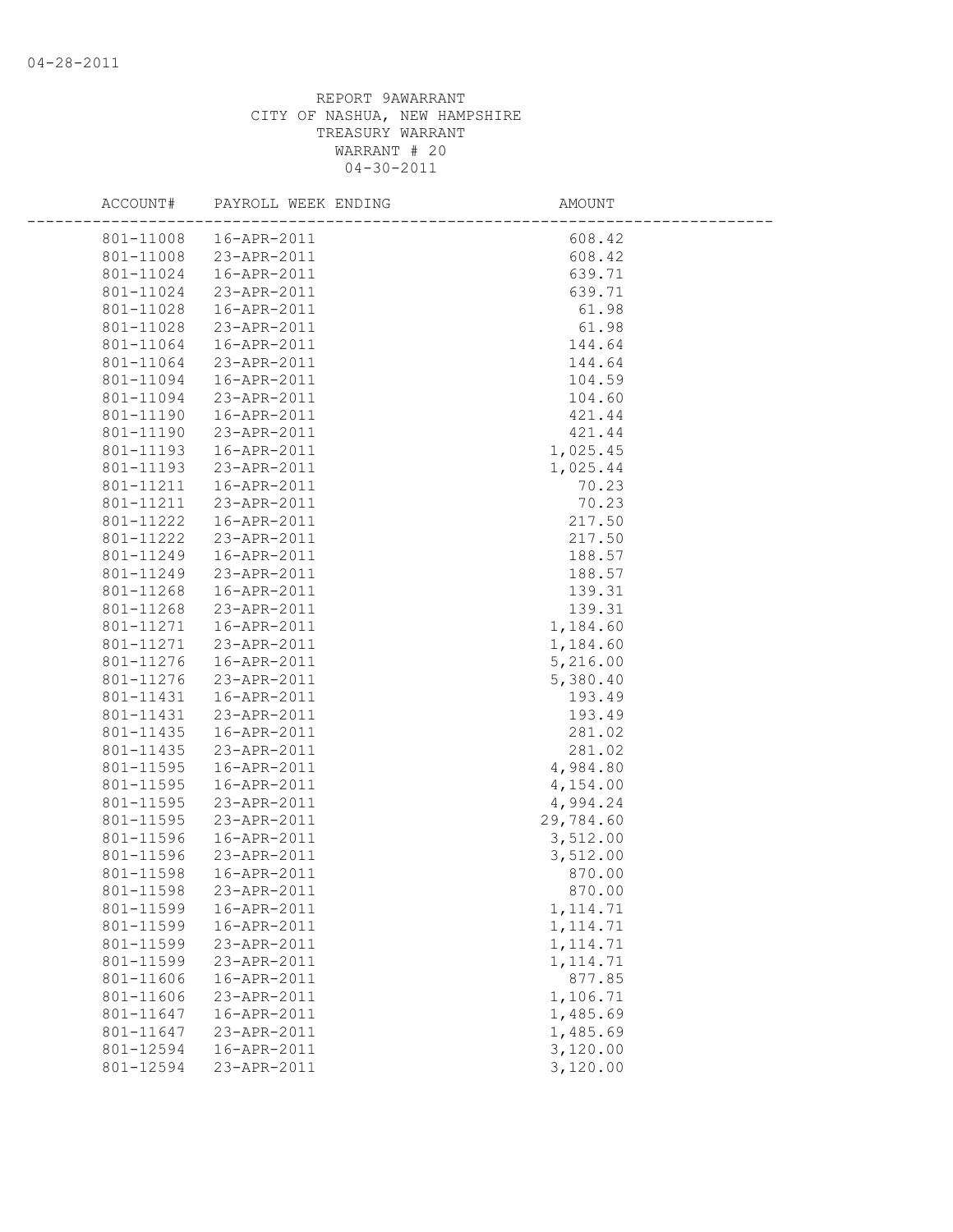|           |           | ACCOUNT# PAYROLL WEEK ENDING                   | AMOUNT<br>------------------------ |             |
|-----------|-----------|------------------------------------------------|------------------------------------|-------------|
|           |           | ----------<br>801-13004  16-APR-2011           | 3,176.52                           |             |
|           |           | 801-13004  16-APR-2011                         | 3,522.15                           |             |
|           |           | 801-13004  16-APR-2011                         | 1,630.57                           |             |
|           | 801-13004 | 23-APR-2011                                    |                                    |             |
|           |           | 23-APR-2011                                    | 1,589.15                           |             |
|           | 801-13004 |                                                | 476.78                             |             |
|           | 801-13004 | 23-APR-2011                                    | 114.32                             |             |
|           |           | 801-13004 23-APR-2011<br>801-31050 23-APR-2011 | 130.50                             |             |
|           |           |                                                | 17.00                              |             |
| TOTAL 801 |           |                                                |                                    | 100, 151.71 |
|           |           |                                                |                                    |             |
|           |           | 802-11024  16-APR-2011                         | 155.94                             |             |
|           | 802-11024 | 16-APR-2011                                    | 623.77                             |             |
|           | 802-11024 | 23-APR-2011                                    | 155.94                             |             |
|           | 802-11024 | 23-APR-2011                                    | 623.77                             |             |
|           | 802-11028 | 16-APR-2011                                    | 421.47                             |             |
|           | 802-11028 | 16-APR-2011                                    | 198.34                             |             |
|           | 802-11028 | 23-APR-2011                                    | 421.47                             |             |
|           | 802-11028 | 23-APR-2011                                    | 198.34                             |             |
|           | 802-11064 | 16-APR-2011                                    | 144.64                             |             |
|           | 802-11064 | 16-APR-2011                                    | 144.64                             |             |
|           | 802-11064 | 23-APR-2011                                    | 144.64                             |             |
|           | 802-11064 | 23-APR-2011                                    | 144.64                             |             |
|           | 802-11091 | 16-APR-2011                                    | 1,139.75                           |             |
|           | 802-11091 | 23-APR-2011                                    | 1,139.75                           |             |
|           | 802-11092 | 16-APR-2011                                    | 819.20                             |             |
|           | 802-11092 | 23-APR-2011                                    | 822.40                             |             |
|           | 802-11094 | 16-APR-2011                                    | 313.79                             |             |
|           | 802-11094 | 16-APR-2011                                    | 313.78                             |             |
|           | 802-11094 | 23-APR-2011                                    | 313.77                             |             |
|           | 802-11094 | 23-APR-2011                                    | 313.79                             |             |
|           | 802-11096 | 16-APR-2011                                    | 959.79                             |             |
|           | 802-11096 | 23-APR-2011                                    | 959.79                             |             |
|           | 802-11102 | 16-APR-2011                                    | 929.19                             |             |
|           | 802-11102 | 23-APR-2011                                    | 929.19                             |             |
|           | 802-11105 | 16-APR-2011                                    | 1,037.27                           |             |
|           | 802-11105 | 23-APR-2011                                    | 1,037.27                           |             |
|           | 802-11124 | 16-APR-2011                                    | 760.65                             |             |
|           | 802-11124 | 23-APR-2011                                    | 760.65                             |             |
|           | 802-11155 | 16-APR-2011                                    | 1,050.42                           |             |
|           | 802-11155 | 23-APR-2011                                    | 1,050.42                           |             |
|           | 802-11157 | 16-APR-2011                                    | 2,651.45                           |             |
|           | 802-11157 | 23-APR-2011                                    | 2,701.76                           |             |
|           | 802-11158 | 16-APR-2011                                    | 1,884.80                           |             |
|           | 802-11158 | 23-APR-2011                                    | 1,884.80                           |             |
|           | 802-11190 | 16-APR-2011                                    | 421.44                             |             |
|           | 802-11190 | 23-APR-2011                                    | 421.44                             |             |
|           |           |                                                |                                    |             |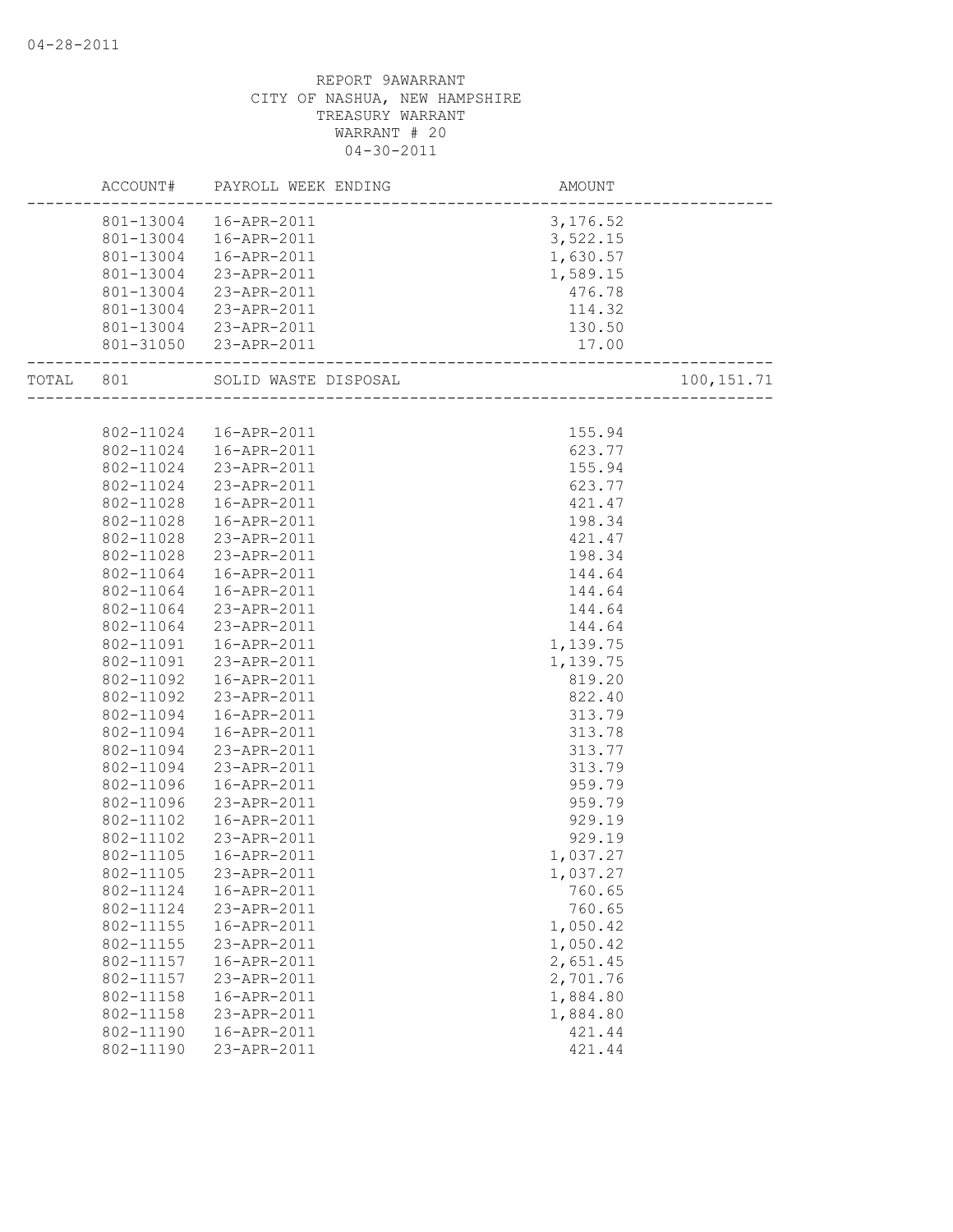| ACCOUNT#               | PAYROLL WEEK ENDING        | AMOUNT               |
|------------------------|----------------------------|----------------------|
|                        | 802-11211  16-APR-2011     | 280.94               |
|                        | 802-11211  16-APR-2011     | 421.41               |
| 802-11211              | 23-APR-2011                | 280.94               |
| 802-11211              | 23-APR-2011                | 421.41               |
| 802-11222              | 16-APR-2011                | 217.50               |
| 802-11222              | 23-APR-2011                | 217.50               |
| 802-11249              | 16-APR-2011                | 188.57               |
| 802-11249              | 16-APR-2011                | 188.57               |
| 802-11249              | 23-APR-2011                | 188.57               |
| 802-11249              | 23-APR-2011                | 188.57               |
| 802-11260              | 16-APR-2011                | 2,008.00             |
| 802-11260              | 23-APR-2011                | 2,008.00             |
| 802-11268              | 16-APR-2011                | 46.44                |
| 802-11268              | 16-APR-2011                | 92.88                |
| 802-11268              | 23-APR-2011                | 46.44                |
| 802-11268              | 23-APR-2011                | 92.88                |
| 802-11270              | 16-APR-2011                | 1, 114.73            |
| 802-11270              | 23-APR-2011                | 1, 114.73            |
| 802-11330              | 16-APR-2011                | 1, 114.71            |
| 802-11330              | 23-APR-2011                | 1, 114.71            |
| 802-11333              | 16-APR-2011                | 1,092.86             |
| 802-11333              | 23-APR-2011                | 1,092.86             |
| 802-11431              | 16-APR-2011                | 193.49               |
| 802-11431              | 23-APR-2011                | 193.49               |
| 802-11435              | 16-APR-2011                | 468.37               |
| 802-11435              | 16-APR-2011                | 187.35               |
| 802-11435              | 23-APR-2011                | 468.37               |
| 802-11435              | 23-APR-2011                | 187.35               |
| 802-11480              | 16-APR-2011                | 2,916.00             |
| 802-11480              | 23-APR-2011                | 2,901.60             |
| 802-11513              | 16-APR-2011                | 4,169.08             |
| 802-11513<br>802-11514 | 23-APR-2011<br>16-APR-2011 | 4,197.78             |
| 802-11514              | 23-APR-2011                | 4,017.75<br>4,024.86 |
| 802-11681              | 16-APR-2011                | 324.42               |
| 802-11681              | 16-APR-2011                | 1,297.69             |
| 802-11681              | 23-APR-2011                | 324.42               |
| 802-11681              | 23-APR-2011                | 1,297.69             |
| 802-11693              | 16-APR-2011                | 1,230.75             |
| 802-11693              | 23-APR-2011                | 1,230.75             |
| 802-11764              | 16-APR-2011                | 1,219.71             |
| 802-11764              | 23-APR-2011                | 1,219.71             |
| 802-12154              | 16-APR-2011                | 384.00               |
| 802-12154              | 23-APR-2011                | 480.00               |
| 802-13004              | 16-APR-2011                | 2,230.75             |
| 802-13004              | 16-APR-2011                | 2,711.91             |
| 802-13004              | 23-APR-2011                | 904.39               |
| 802-13004              | 23-APR-2011                | 4,316.79             |
|                        |                            |                      |